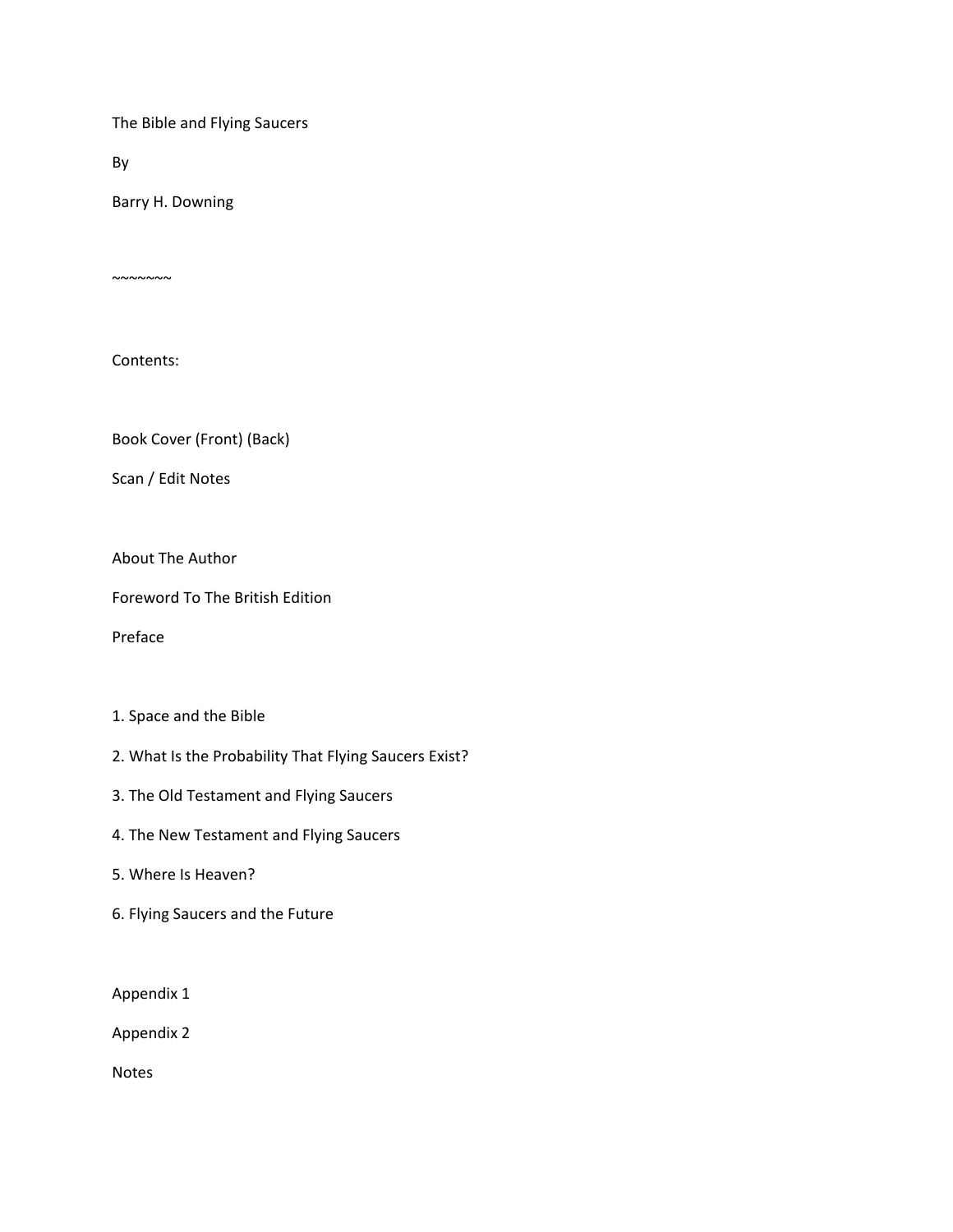Selected Bibliography

 $~\sim$   $\sim$   $\sim$   $\sim$   $\sim$ 

Scan / Edit Notes

Versions available and duly posted:

Format: v1.0 (Text)

Format: v1.0 (PDB - open format)

Format: v1.5 (HTML)

Format: v1.5 (PDF - no security)

Genera: UFOs

Extra's: Pictures Included

Copyright: 1973 / 1977 (Reprinted)

Scanned: 2002

Posted to: alt.binaries.e-book

Note:

1. The Html, Text and Pdb versions are bundled together in one rar file.

2. The Pdf file is sent as a single rar (and naturally don't have the file structure below)

 $~\sim~$ ~~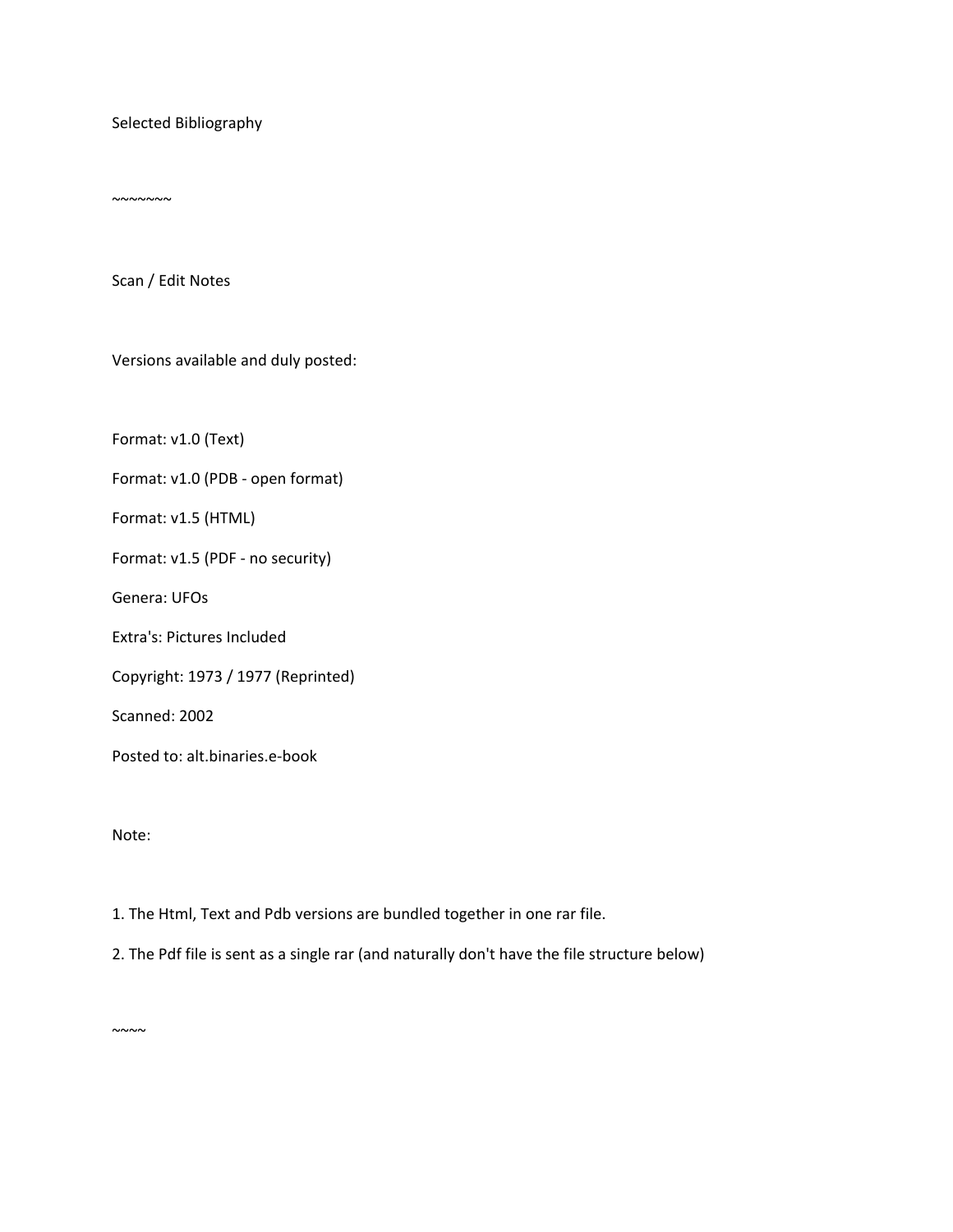```
Structure: (Folder and Sub Folders)
```

```
{Main Folder} - HTML Files 
\overline{\phantom{a}} |- {Nav} - Navigation Files 
 |
 |- {PDB}
 |
 |- {Pic} - Graphic files 
\overline{\phantom{a}} |- {Text} - Text File
```
-Salmun

 $~\sim$   $\sim$   $\sim$   $\sim$   $\sim$ 

~~~~~~~

About The Author

Barry H. Downing is Pastor of Northminster Presbyterian Church, Endwell, New York. He was born in Syracuse, N.Y., in 1938. He received a B.A. degree from Hartwick College, where he majored in physics, a B.D. degree from Princeton Theological Seminary and a Ph.D. degree from the University of Edinburgh, New College, where he specialized in the relation between science and religion.

Foreword To The British Edition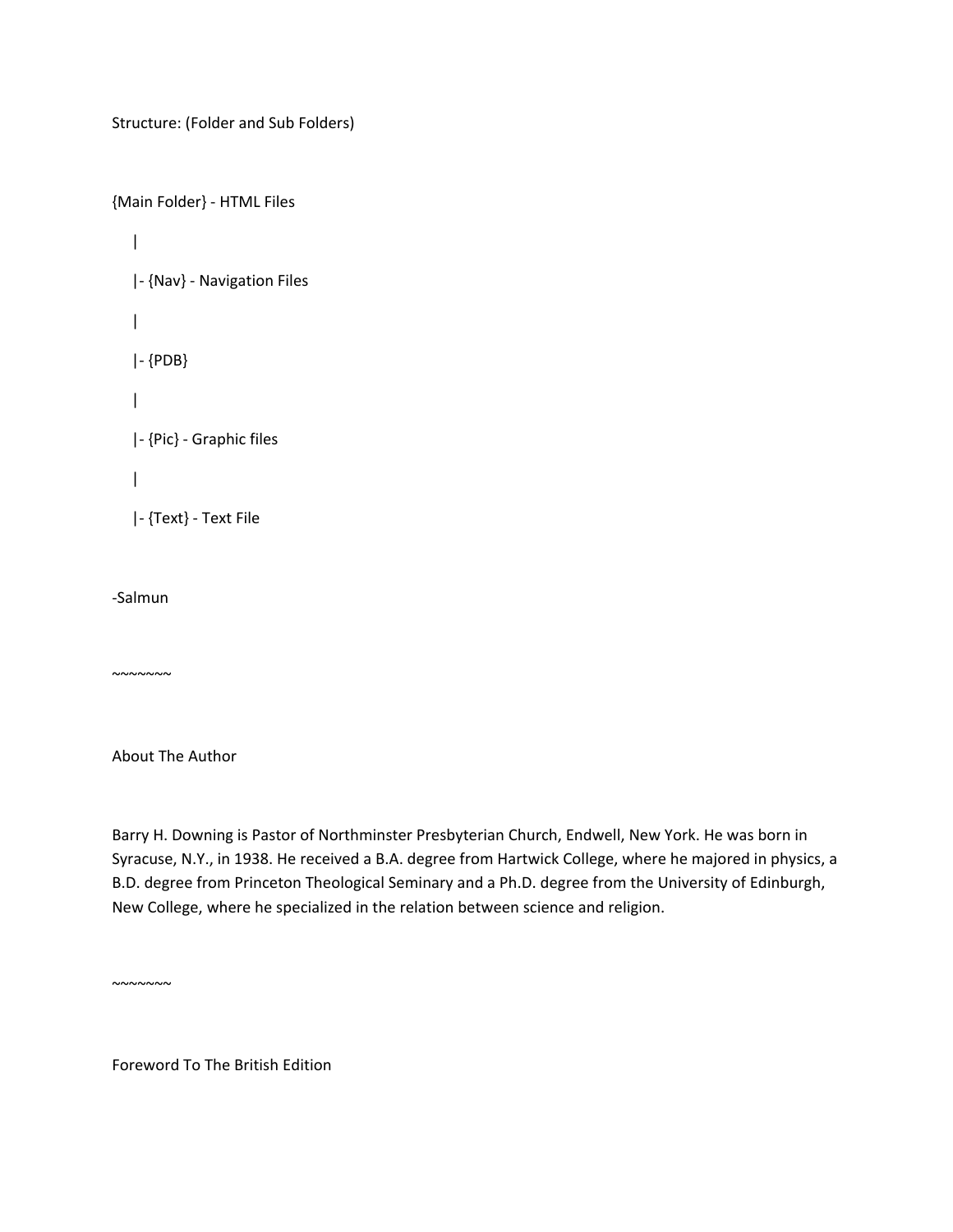It has been five years since the original publication of this book, and it is only appropriate that I make some comments concerning my understanding of the continued validity of this work. I am more convinced than ever that the Biblical faith was strongly influenced by, if not deliberately caused by, beings from another world, wherever and whatever that world may be.

I am not making any basic changes in the text of this work, although my exercise concerning the 'probability' that we will place a man on the moon seems unusual now that it has happened. But the exercise was very real when I did it, and I only hope my other 'guesses' in this book turn out to be as accurate as that one. It is worth noting that sometime after men had landed on the moon, several people in a major American city did not believe it had happened. They all thought it a trick played by the television people. The whole question of what to believe and what not to believe is indeed difficult.

It is especially appropriate that a British edition of my work be published, since Bishop John A.T. Robinson stimulated me to discover some alternative answers to the questions he raised in Honest to God. Also, it was while I was a student at the University of Edinburgh that the thesis for this book developed, and in fact I heard Bishop Robinson deliver a lecture while I was there.

The only chapter of this book which might have needed serious revision is Chapter Two, 'What is the Probability that Flying Saucers Exist?' But in fact things have not changed much. The governments of the world still claim UFOs do not exist. And people continue to claim they see UFOs. On the one hand, since this book was originally published, Dr. Edward Condon has published the Scientific Study of Unidentified Flying Objects, a study sponsored by the U.S. Air Force, which concludes there is no proof that UFOs are space vehicles from another world. At the same time, almost one third of the cases considered by Dr. Condon's group were finally labeled as 'unidentified'; that is, there is no known explanation.

There is no proof, but there is evidence. Perhaps the most important book on UFOs is Dr. J. Allen Hynek's The UFO Experience, published in 1972. Dr. Hynek was for twenty years U.S. Air Force advisor on UFOs, and is chairman of the Department of Astronomy at Northwestern University. Dr. Hynek concludes, tentatively, that UFOs are a new scientific phenomenon, probably extraterrestrial in origin. Charles Bowen's work with Flying Saucer Review in England has also made a positive contribution to the whole UFO issue. At this point I would say there is some UFO activity which supports my thesis, and some that does not. It will probably be some time before conclusive proof is available, one way or the other.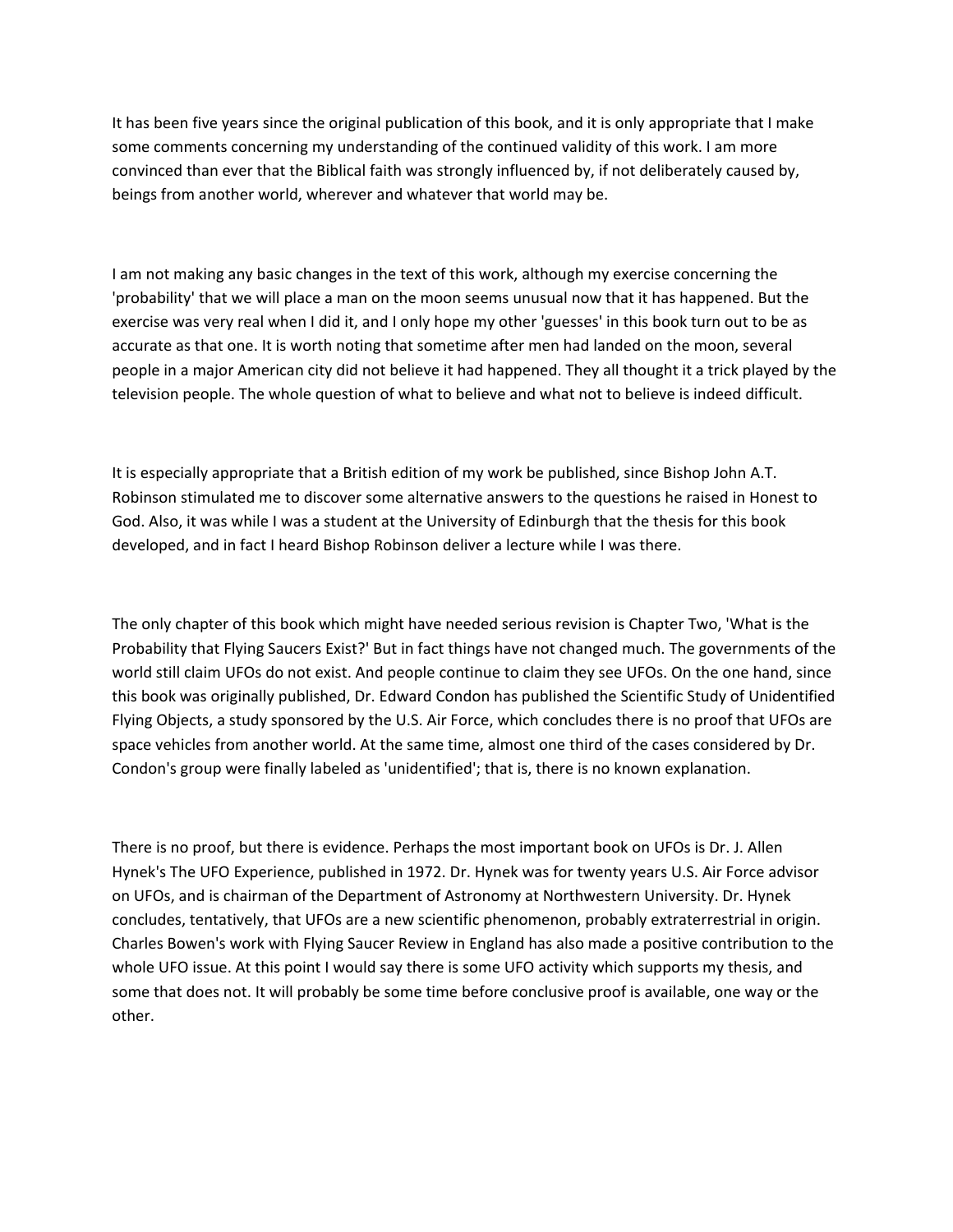Erich von Daniken's book Chariots of the Gods? has of course provided archaeological evidence to support my thesis at the other end of the time spectrum. My book hinges on proving that UFOs are here now, and that they were there then - when the Bible was developed. I do not recommend von Daniken as a careful Biblical scholar, nor as a theologian, but I think he has helped us make some important psychological adjustments.

I have asked the editors to include two articles in this edition which were not in the original publication of this book. My article 'Ancient Astronauts and Religion' (Appendix i) is a general view of the relation between von Daniken's work and my own. This was originally published in the U.S.A. in the Binghamtown Evening Press.

Also to be included as Appendix 2 is the article Radiation Symptoms in Exodus, originally published in the May-June 1972 issue of Flying Saucer Review. While both these articles repeat some of the concepts in the book, they both also contain some new material which I believe is worth adding. These articles, together with this foreword, seem to me to bring the book sufficiently up to date.

I am very thankful that my work will now have a wider reading in Britain. It is the home of my ancestors, my second home, and the birthplace of my older son. I hope this work will stimulate all who read it to wonder in a new way what life and the Scriptures are about.

April 1973-B.H.D.

Preface

~~~~~~~

In order to be a scientist, one must be willing to make observations. Scientists make tremendous efforts to build telescopes so that they can see great distances into space, or electron microscopes so that they can observe minute structures. Scientists construct all kinds of instruments such as voltmeters and oscilloscopes so that they can observe the invisible.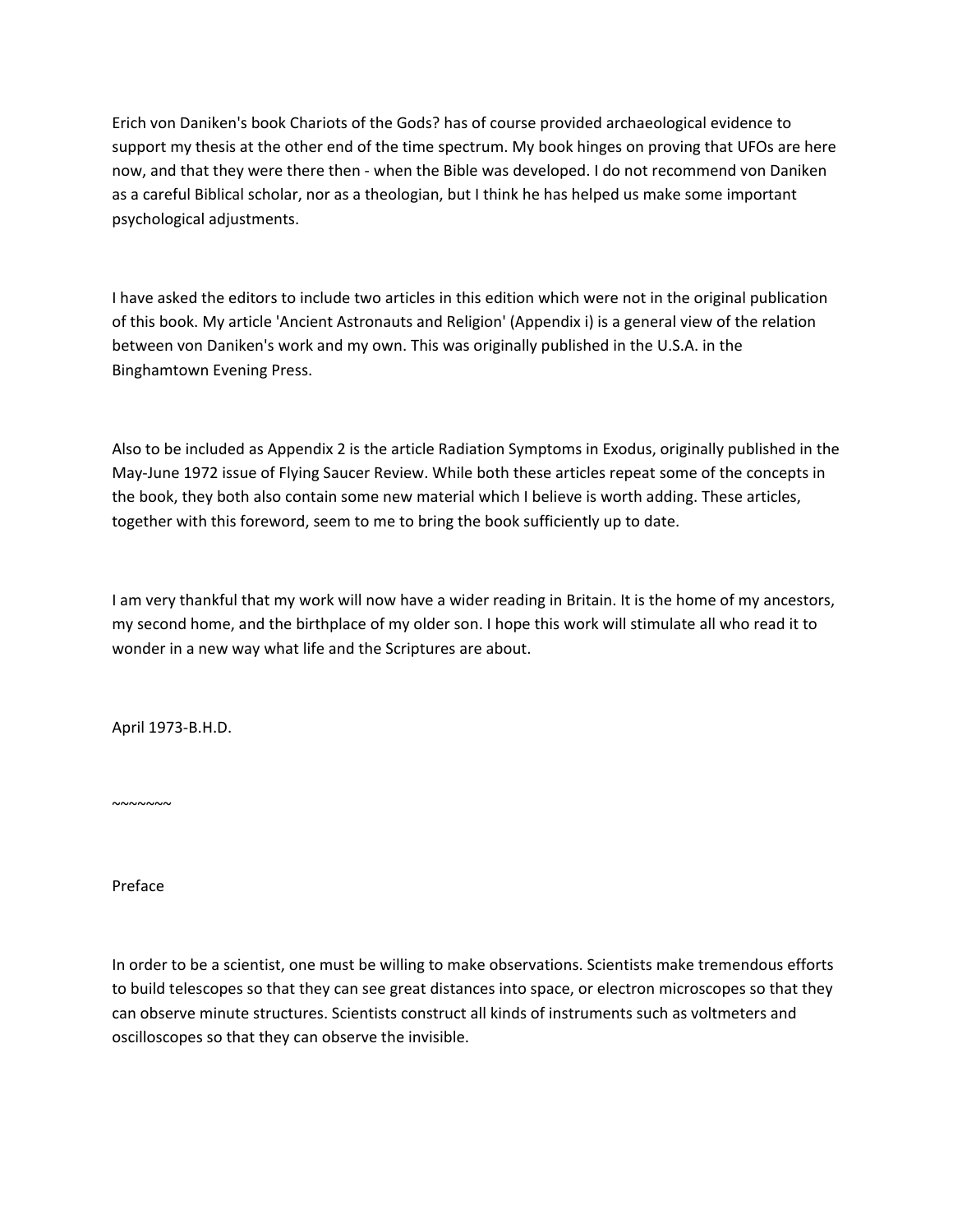Scientists want to look at the evidence. I think that there are probably many reasons why we would rather not look at the evidence which suggests that there may be a relation between the Biblical religion and flying saucers. But I believe that the time has come when it will be worth our while to begin to make careful observations concerning the Biblical view of the universe and our presently emerging view of the universe.

Walter Sullivan's book We Are Not Alone is not a book about flying saucers, but rather, an account of how the history of science has led us up to our present search for life in space. Even apart from the idea of flying saucers, modern science now seems quite convinced that man is not alone in the universe. In all probability there is life on many planets throughout the universe; civilizations may have begun space travel long before men began to venture above the surface of the earth.

What does this have to do with the Biblical religion? Modern theology, such as the 'death of God' theology, is based on the assumption that many of the Biblical reports are mythological - make-believe. Included in Biblical mythology was the belief that the Biblical people were frequently visited by superior beings from another world. Theologians who demythologize these beings - often called angels, or messengers - do so in the name of modern science. It is not clear to me how we can demythologize the Biblical material in the name of science when in fact modern science seems quite convinced that in all probability there are in the universe many advanced civilizations involved in space travel.

We cannot begin our Biblical studies with the assumption that the Biblical people were not visited by superior beings from another world; at least we cannot do so in the name of modern science.

Furthermore, we do have the problem of flying saucers with us, and if they exist, we cannot be sure how long an advanced civilization may have been observing our life on earth. We might have to think in terms of an entirely different time scale for such a civilization: a thousand years might be like a day. Consequently, we really should look at the Biblical material and try to discover what the beings from another world were reported to have done.

The heart of the Old Testament religion is the Exodus, which reported that something resembling a space vehicle a 'pillar of cloud by day and pillar of fire by night' - led the Hebrew people out of Egypt up to the 'Red Sea' hovered over the sea while it parted, and then led them into the wilderness, where an 'angel' proceeded to give them religious instructions. The fact that some sort of Unidentified Flying Object - UFO - was reported to have been present at the Red Sea at the time of the parting should cause us to desire a closer look.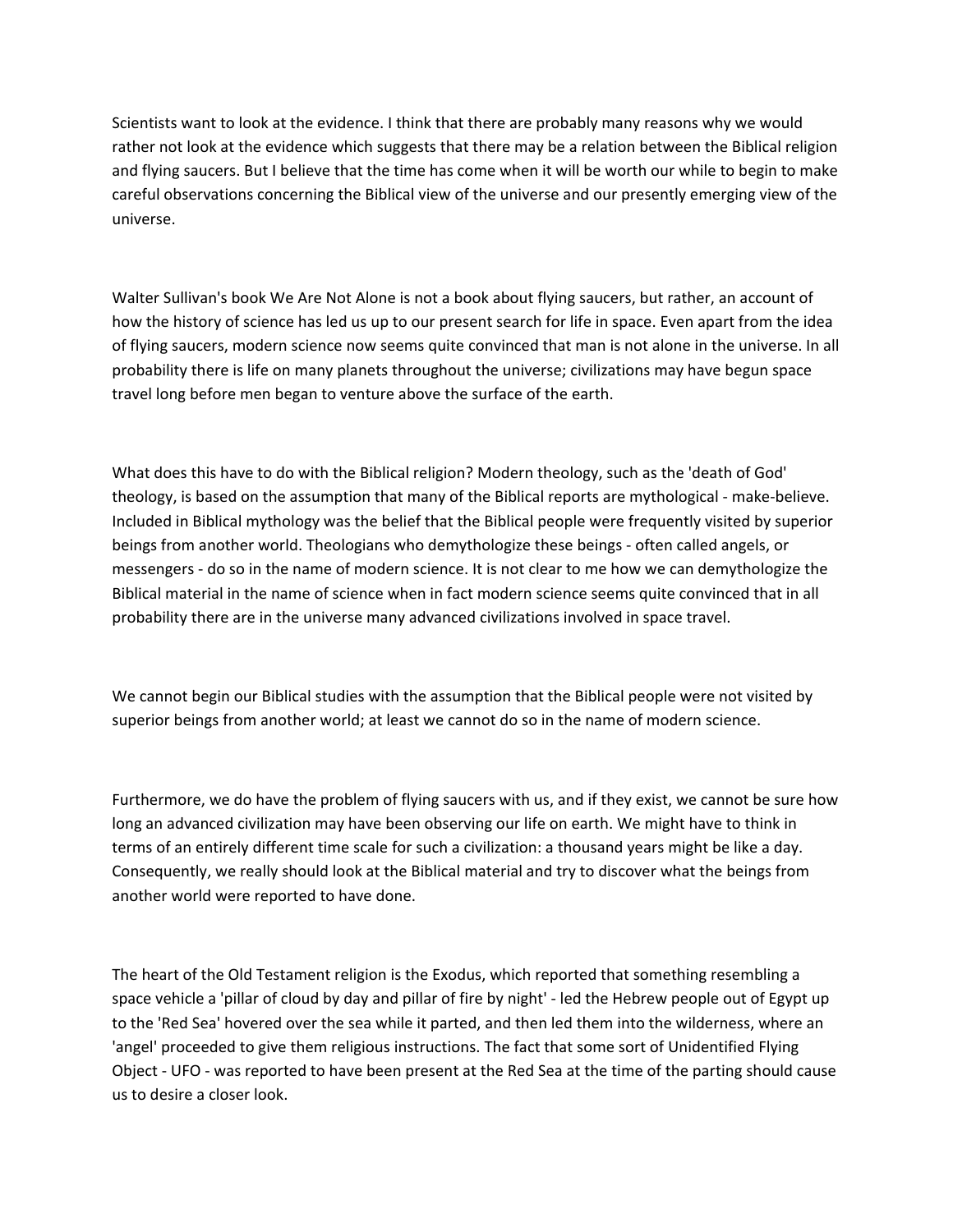The parting of the sea was, of course, in itself unique - so much so, in fact, that we should think seriously about the outside force reported to have been present at the time of the parting. I personally find the suggestion that the parting of the Red Sea was deliberately caused by intelligent beings in some sort of space vehicle to be the most persuasive explanation available at the present time.

There are other parts of this book which I believe are less credible, including some of my speculations concerning the relation between Einstein's theory of relativity and the existence of heaven. I am not an authority on Einstein or on heaven, and I hope I can be forgiven where I have misrepresented both. But modern theology has argued that we must take the results of the physical sciences seriously, and with this I agree, provided we remember the basically tentative nature of most scientific statements. Yet while modern theologians have said that we must pay heed to the physical sciences, these same theologians have mainly been absorbed in the psychological and social sciences.

From what I observe concerning the beliefs of modern science about space and about the universe, and the Biblical beliefs about the universe, aside from the fact that the Biblical language is not technically orientated, it appears to me that the relationship between these two world views is still quite open. This book is an attempt to place the world of the Bible and our "world of space travel, flying saucers, and relativity theory side by side and observe any relationships between the two worlds. Our conclusions about what we see may be tentative, but it is still scientific to look.

I wish to thank those who have helped, directly or indirectly, with this book. The idea for the manuscript germinated during my last year of study at the University of Edinburgh, New College, in Scotland. During this period I was involved in an examination of Biblical and scientific concepts of space under the supervision of Professor John McIntyre and Professor T.F. Torrance. This manuscript was written after I returned to the United States, so that neither Professor McIntyre nor Professor Torrance has seen it, and yet without the background I received in Edinburgh this book would not have been written. I am very much indebted to both men for their time and advice in the past, although they can in no way be blamed for the ideas or errors in this book.

I am indebted to Dr. James M. Boice for his long friendship and for his willingness to read the manuscript, as well as to the Reverend Charles G. Harris for his evaluation of the manuscript, and to the Reverend George M. Rynick not only for his discussion of the manuscript, but also for bis encouragement in seeking publication.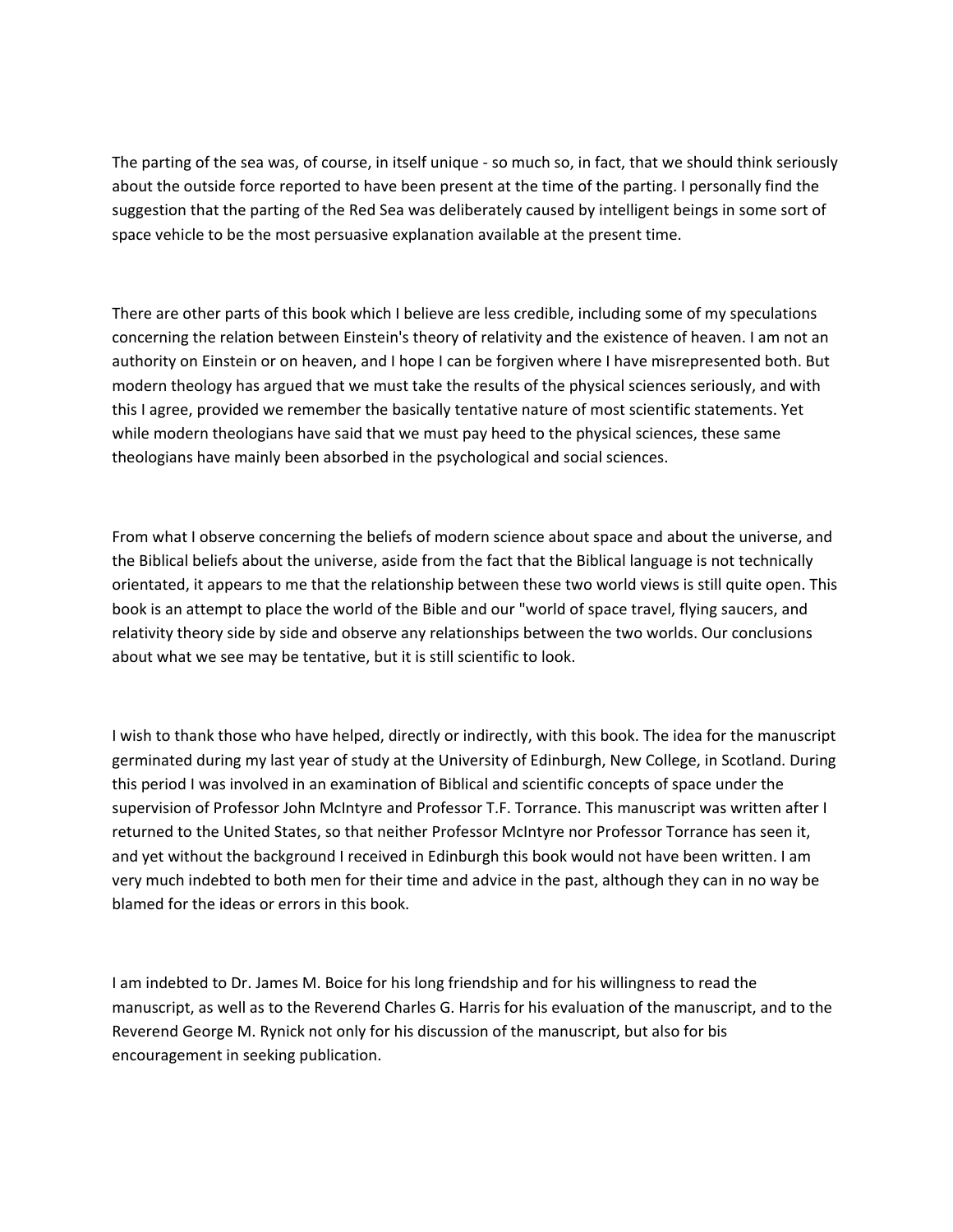I have sought advice concerning modern concepts of relativity from Dr. William Rodgers, have discussed the mathematical problems of space topology with Mr. David Andersen, and have received assistance from Mr. David Schrader in the collection of material concerning flying saucers. I am also indebted to my in-laws, the Reverend and Mrs. T. A. Schrader, for their support while I was writing the manuscript, and to my parents, Mr. and Mrs. Franklin Downing, who have long encouraged my studies, and who listened patiently while I read the manuscript to them. Finally, of course, I am indebted most to the person to whom this book is dedicated - my wife, who supported me during three years of seminary study at Princeton, encouraged me to take on further study in Edinburgh which often did not appear to be bearing fruit, and aside from all this has been a good wife and mother.

B.H.D.

 $~\sim\sim\sim\sim\sim\sim$ 

1 - Space And The Bible

What? - The Bible And Flying Saucers?

Before you become either extremely angry or even more extremely amused because someone is attempting to link together the Bible and flying saucers, consider the following: (1) \*

(1) We live in an age in which theologians (men who are supposed to be on God's side) are writing about the 'death of God.' (2) This makes some people angry and others laugh, and I can sympathize with both emotions. I think, however, that it is no more ridiculous to talk about the relation between the Bible and flying saucers than it is to describe God's funeral.

(2) To those who have read their Bibles I now raise the following question: Why do angels make so many appearances in the Bible? The 'death of God' theologians say that angels are, so to speak, 'make believe'; they are 'mythological' - angels do not really exist. But the Bible argues -in effect - that the angels caused the religion of the Bible, under God's direction. Consider the following. Suppose that in five hundred years humans on earth should advance technologically in the space age to the point where we were to travel to another world in a space ship and discover intelligent beings who were scientifically primitive. Suppose that Christian missionaries were to travel in space to this planet to try to convert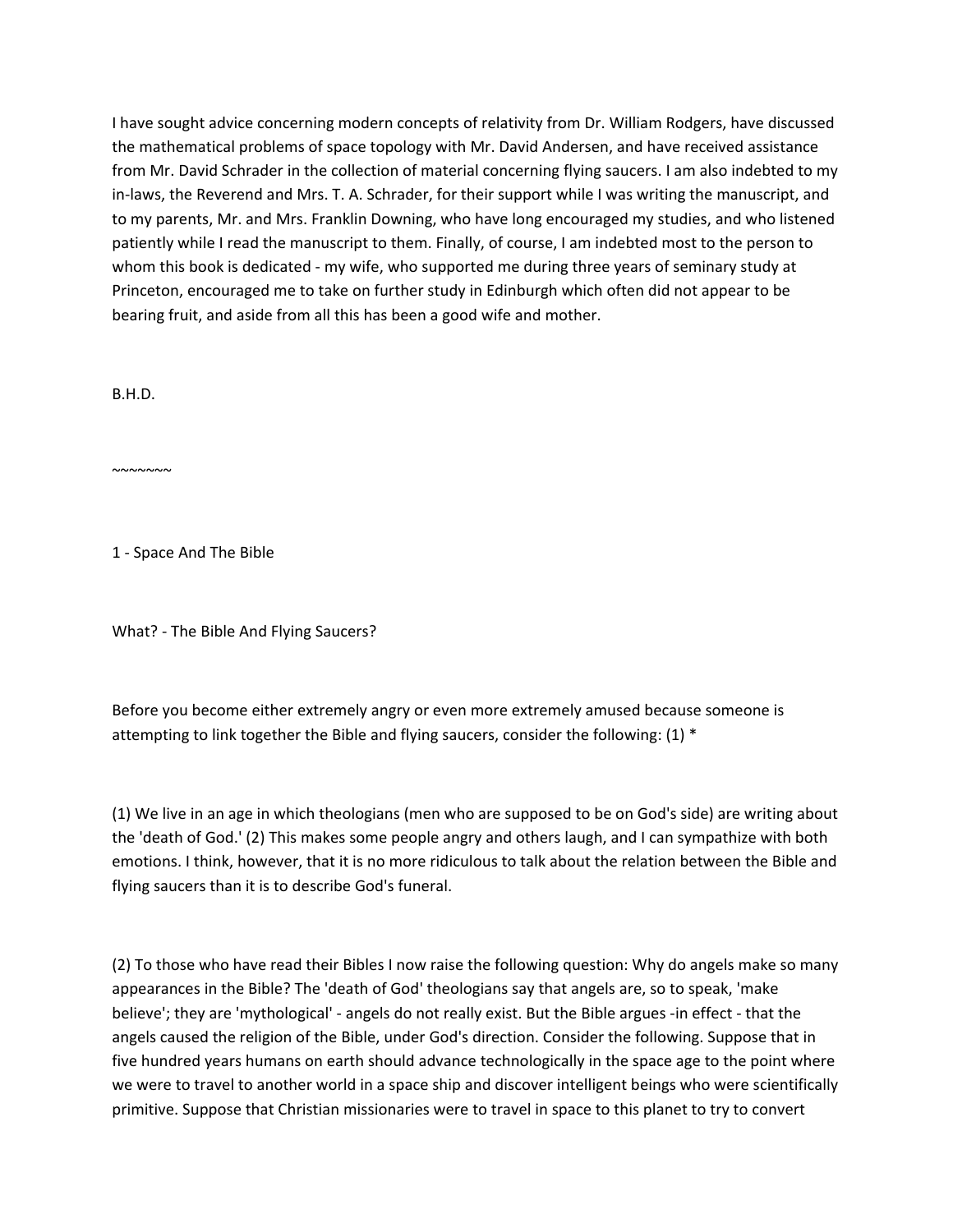these primitive people to Christianity. How would these people talk about our missionaries? The Bible seems to suggest that angels are very much like missionaries from another world.

(3) It is true that I do not have absolute proof that flying saucers exist, but so many people have seen or claim to have seen - flying saucers that the term is commonplace. I do not even need to define what flying saucers are. Even if they do not exist, everyone knows what they are! But I believe there is a good possibility that flying saucers do exist, and that they carry intelligent beings from another world. Could these be the same 'missionaries' who started the Biblical religion? You certainly have the right at this point to answer, 'Of course not; it is impossible.' I can understand how impossible it must seem, but I have found the evidence extremely interesting.

----

[\*] Superior numerals refer to the Notes at the end of the text.

----

The central event in the Old Testament is the Exodus; the Hebrew people were slaves in Egypt, so the Bible reports, and God sent an 'angel' to Moses and called him to lead the Israelites out of Egypt. After various plagues came upon the Egyptians, the Israelites escaped, and for the next forty years 'the Lord went before them by day in a pillar of cloud to lead them along the way, and by night in a pillar of fire to give them light, that they might travel by day and by night' Exodus 13:21. This strange aerial object looked cloudlike during the day and glowed in the dark, a description often associated with modern flying saucers.

Eventually this strange 'cloud' seemed to defeat the Egyptians in battle; it gave guidance and instructions to Moses, and this 'angel' from God even provided Moses with the Ten Commandments. However unlikely it may seem, the Bible reports that during the central event of the Old Testament -the Exodus - some kind of space object was always present, and the Biblical people believed that this object was sent from another world. We will investigate the activity of this 'pillar of cloud' in greater detail in Chapter III. The New Testament focuses on the person of a man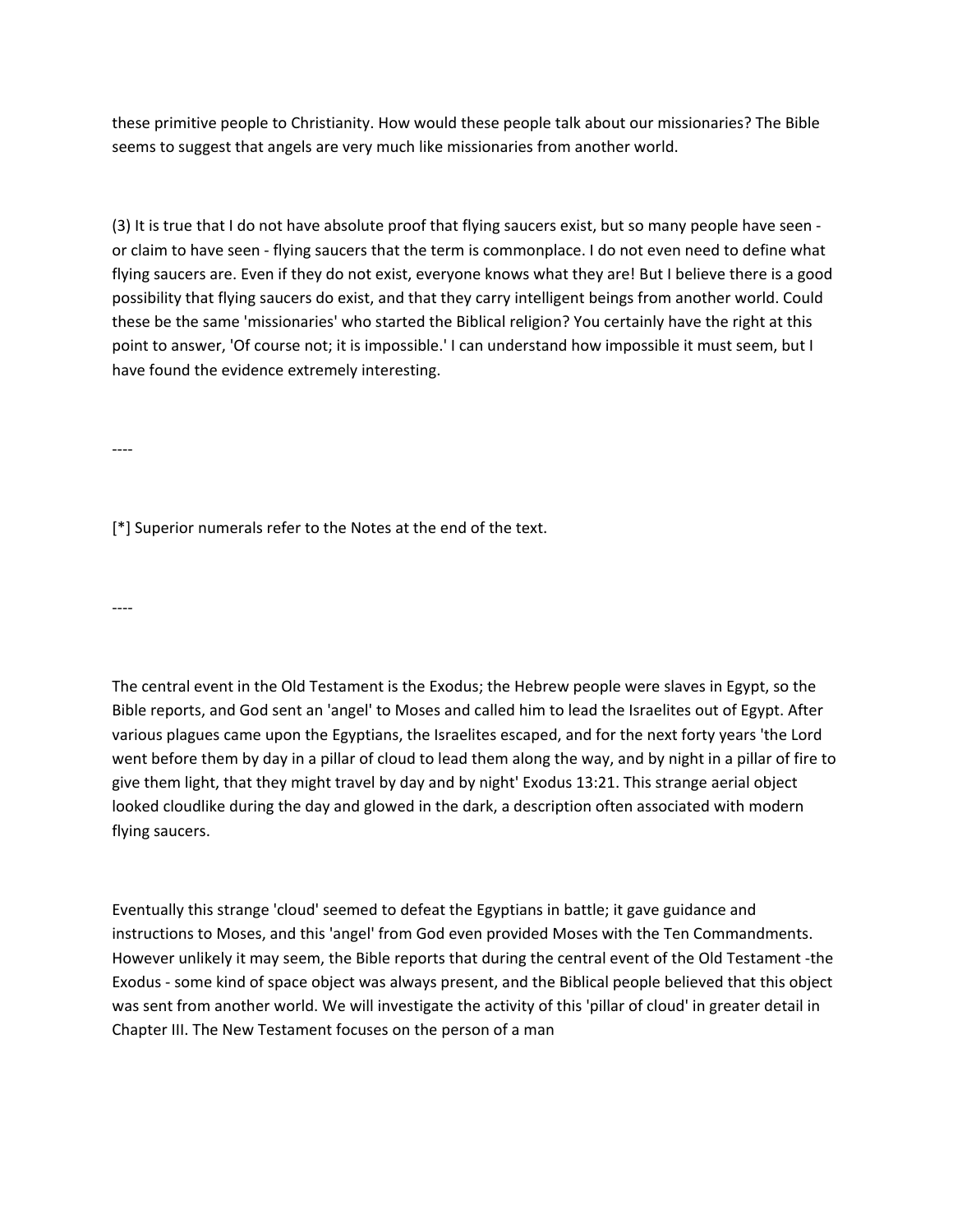named Jesus, who is recorded to have said You are from below, I am from above; you are of this word, I am not of this world' (John 8:23). Jesus often claimed to have come from another world; he is reported to have had contact with beings from another world, such as during his Resurrection from the dead. He accepted the teaching of Moses, and claimed to be part of a whole plan which included the Old Testament religion. After Jesus had finished his ministry on earth, the Bible reports that he was taken off into space in something which might be a space vehicle. The disciples were gathered with Jesus on the Mount of Olives just outside Jerusalem, and when he finished speaking 'as they [the disciples] were looking on, he was lifted up, and a cloud took him out of their sight (Acts 1:9).

But how could Jesus have been taken off into space in a cloud? The way the Bible speaks about the life of Jesus certainly makes one suspect that his whole Me is a highly improbable story. How gullible can a scientifically minded twentieth-century person be? We would not expect an ordinary human being to do the things Jesus did. But the Bible maintains that Jesus was not an ordinary human being. He did not come from our world; he came from another world, and eventually he returned to that world in a 'cloud.' Once Jesus asked, 'Then what if you were to see the Son of man ascending where he was before?" (John 6:62). Ordinary white, fluffy cumulus clouds do not carry people off into space. In the space, age I believe that we are compelled to ask: Was this an ordinary cloud, or was this the way the Bible described some sort of space vehicle?

This ascension 'cloud' is one example of many 'Unidentified Flying Objects' (UFOs) which are described in the Bible. There is no reason to expect Biblical people to call a flying saucer a flying saucer even if they saw one. But if they should have contact with a flying saucer, what would they call it? A 'cloud'? We do not really believe that flying saucers get up from our dinner tables and carry people about; I do not think that the Biblical people believed that ordinary clouds carry people about in space. What we have to do is to study the Biblical UFOs; we shall discover that just as UFO is a 'short' form for Unidentified Flying Object, so a 'cloud' is the Bible's 'short' form for some sort of space vehicle which seems to look and operate very much like modern flying saucers.

But one has the right to ask, 'If there is such an obvious relation between the Bible and flying saucers, why has not this possibility received serious theological attention long before now?' Flying saucers have been reported for several years. Why has no careful theological study been made?

One obvious reason is that the existence of flying saucers is highly suspect. If they do not exist, then they cannot have much of a relation to the Bible. Furthermore, it is often falsely assumed that flying saucers are a post-World War II phenomenon, so that one would suppose that this 'new' phenomenon could not have anything to do with an ancient religion. Another reason is that even if the existence of flying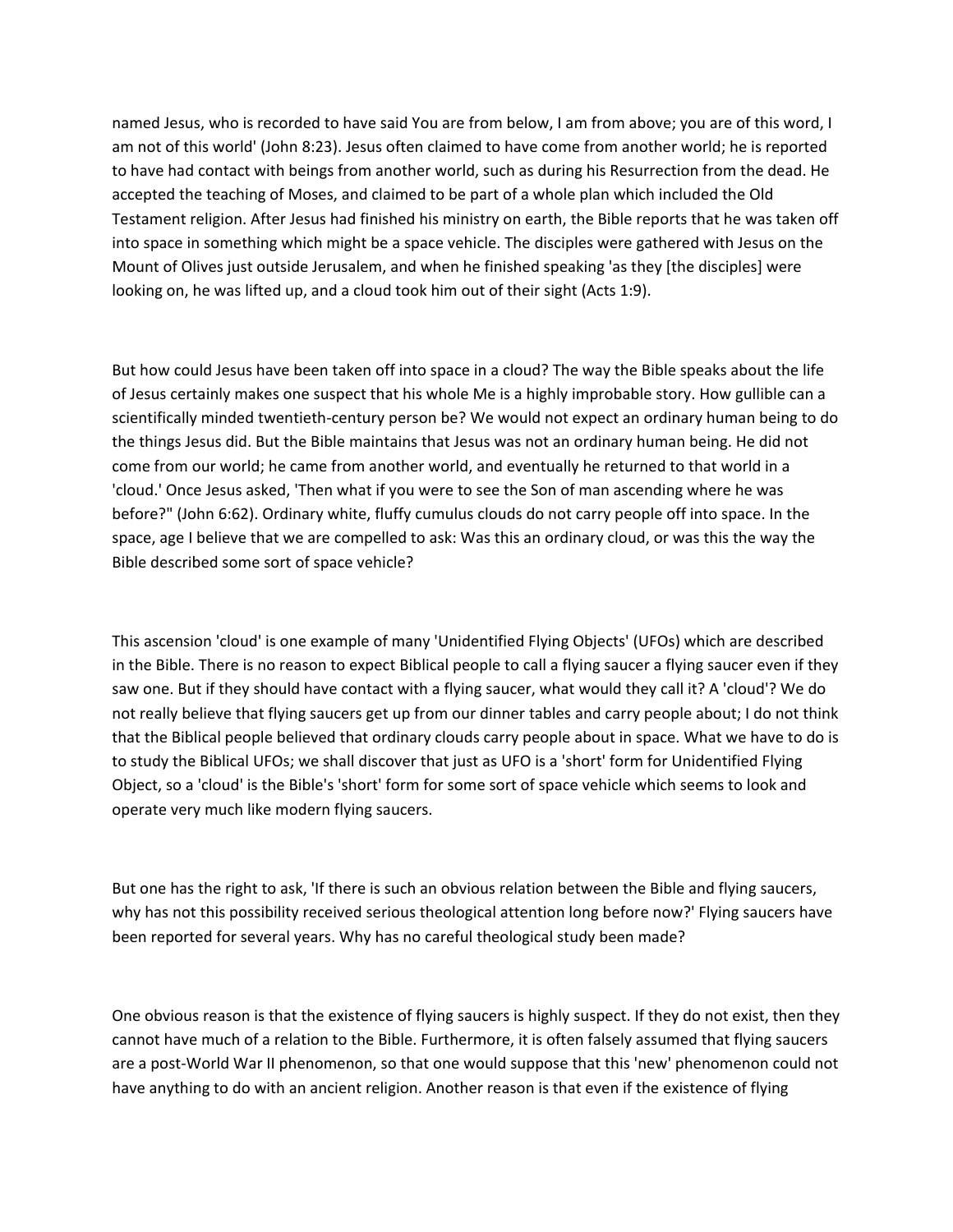saucers were proved beyond reasonable doubt, the present state of theology presents a serious barrier to an immediate study of a possible relation between the Bible and flying saucers. Modern theology assumes that the various beings from another world discussed in the Bible are 'mythological,' makebelieve. We shall examine this problem more carefully in a moment, but real beings from another world in flying saucers (if they are real) could not have any relation to the 'make-believe' beings in the Bible.

In regard to the first problem, I cannot prove that flying saucers exist. I can say only that since thousands of people have reported seeing strange objects in the sky, it seems probable that they are seeing something. They may be seeing satellites, stars or clouds, but they may be seeing much more. But I do not have to be 100 per cent certain that flying saucers exist in order to study the possible relation between the Bible and flying saucers. The Bible reports that the Red Sea parted and enabled the Hebrews to escape from the Egyptians.

If I had to be 100 per cent certain that the Red Sea parted before I studied the report in the Bible, I might never study the report. But in fact I can study and compare various modern UFO reports and the Biblical UFO reports without having decided ahead of time precisely how accurate or 'real' the reports are. Thus, although the uncertain state of the existence of flying saucers has probably delayed a careful theological comparison of modern flying-saucer reports with the Biblical reports of strange objects in the sky, this delay was not an absolute necessity, but rather, a reflection of the generally skeptical temper of our times. Modern theologians have been like swimmers who have assumed that the water was too cold, and have not even bothered to test the temperature with their feet.

But even if flying saucers exist, are they not a modem phenomenon? How could they have anything to do with the Bible? Although the term flying saucer is fairly new, and although the UFO 'explosion' occurred after World War II, writers such as Donald Keyhoe and Frank Edwards have pointed out that reports of strange objects in the sky have been with us for centuries. UFO writers such as Key-hoe and Edwards suggest that flying saucers may have come to earth in great numbers during and after World War II because of our development of nuclear power. This is not the only suggestion they offer, and I think another factor bears considerable attention.

Marshall McLuhan has spent considerable effort in illustrating the fact that electronic devices such as radio, television, and radar are an extension of man's sensory system

- his eyes, ears, and a sense of touch. Thus McLuhan speaks about Understanding Media: The Extensions of Man. (3) During World War II we developed air travel and began to build rockets; radar was invented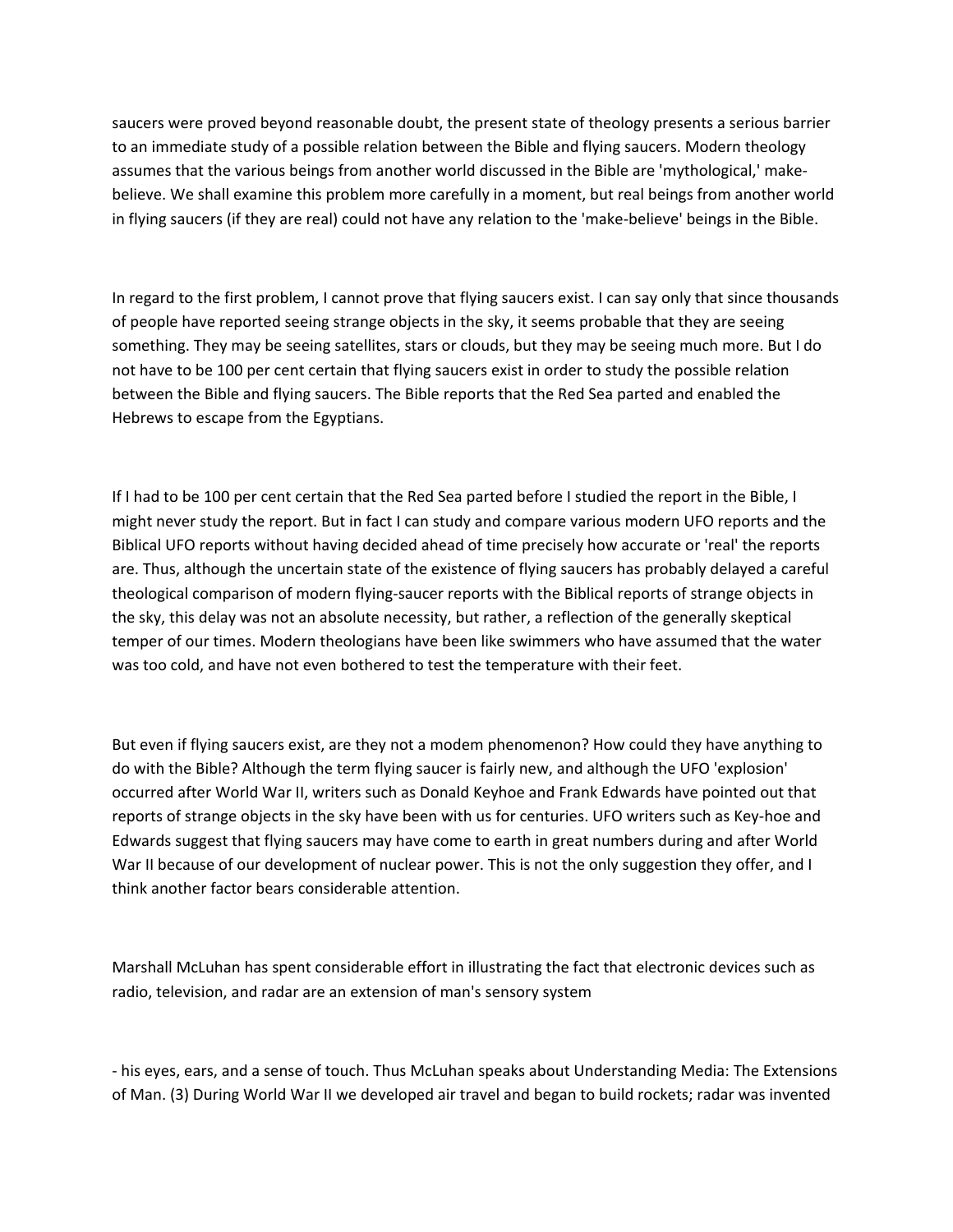and used, and finally, as the cold war developed, the earth was literally blanketed with electronic sensing devices. As we began to move out into space in our planes, and as people began to look up to see man-made objects in the sky, they also began to see other objects. One really has no idea what sort of fish are in the sea until he baits a hook and drops it into the water. It may be that flying saucers are recent arrivals. Or it may be they have been there all along - for centuries - but that we were more or less unaware of their existence because we only recently developed our sky 'fishhooks' - our radar, our planes and rockets, all of which are largely products of World War II.

Have flying saucers recently moved into our space, or have we only now moved into their space? If there is the problem of whether or not Flying saucers exist, and if they exist, how long they have inhabited our space, there is also the problem of how open modern theology is to discussing an already difficult subject. The difficulty with theology, if it tries to keep up with science, is that there is always a 'translation lag' between the development of certain ideas in science and the translation of these same ideas into theological discussion. Thus a man goes to school during the early part of the twentieth century, studies science as it is then, begins writing theology by the 1930s, gains theological stature by the '40s, and finally has his ideas popularized by the '60s, by which time the science on which this theology was based is half a century out of date.

At the beginning of the twentieth century scientists were extremely skeptical about the existence of life anywhere else in the universe. If you apply this thinking to the Biblical material, you might conclude that the beings from another world reported in the Bible had to be mythological - and of course they might be. But now, in the 1960s, most scientists are of the opinion that thousands of other planets in the universe are probably inhabited. That is not to say that all scientists believe in flying saucers, but the fact is that we have moved into the space age; scientific thinking about the universe has changed.

But our most 'modern' theology - the 'death of God' theology - is based on theological assumptions which were in turn based on scientific thinking as it was during the first part of this century. This is what I mean by the 'translation lag,' and I think that it will be useful to examine briefly some of the current theological statements about the Biblical view of space to illustrate how this 'translation lag' has really blinded theology to any serious study of the relation between the Bible and flying saucers.

Honest To God - Is God Dead?

How does the suggestion that Jesus may have been taken off into space in a flying saucer fit into the context of current theological debate? In fact, this theory does not fit at all. One of the most discussed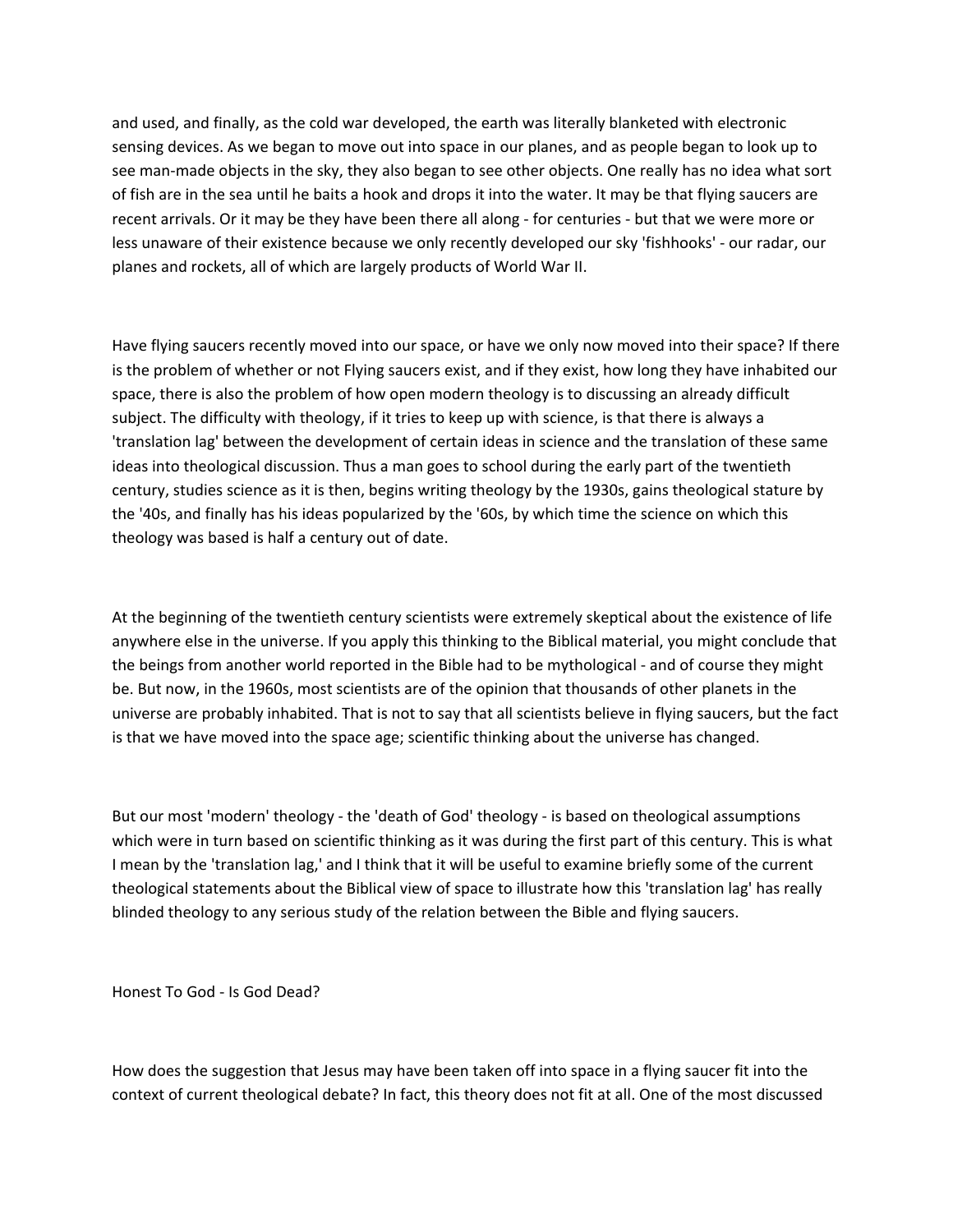theological books of the present decade is Bishop John A.T. Robinson's Honest to God. (4) This Christian Bishop argues that the time has come when no Christian can in 'all honesty' believe in certain events which the Bible describes. The Bible has an outdated 'make-believe' way of looking at the world; but we in the twentieth century have grown up, and it is time we learned that there is no Santa Claus. On the very first page of the first chapter of his book Robinson says:

Even such an educated man of the world as St Luke can express the conviction of Christ's ascension - the conviction that he is not merely alive but reigns in the might and right of God - in the crudest terms of being 'lifted up' into heaven, there to sit down at the right hand of the Most High. He feels no need to offer any apology for this language, even though he of all New Testament writers was commending Christianity to what Schleiermacher called its 'cultured despisers.'...

Moreover it is the two most mature theologians of the New Testament, St. John and the later Paul, who write most uninhibitedly of this 'going up' and 'coming down.' (5)

Now if I understand Robinson correctly, he is suggesting that while St. Luke felt no need 'to offer any apology' for the fact that he spoke of the Ascension of Christ in the 'crudest terms,' Bishop Robinson does feel the need to apologize for Luke's use of this language. According to Robinson, if Luke did not know better than to record the Ascension passage, all thinking men today know better than to try to interpret it realistically, despite the fact that the passage reads like an event anyone could have witnessed.

Why has Robinson mentioned the Ascension of Christ on the first page of his first chapter of Honest to God? He might have begun by saying how difficult it is to believe in the Resurrection of Christ, but instead he began with the Ascension. I once heard a theological professor raise the following rhetorical question in his class: 'No one today believes in the Ascension, does he? No one in the class objected to the question or tried to argue in favor of the Ascension, and in all the 'honest to God' debates, I have read no solid arguments against Bishop Robinson's opening words regarding the Ascension. Robinson has in a sense led with an ace; his first card was one he thought could not be beaten. The question is: Can the concept of flying saucers in relation to the Ascension trump his ace? When Bishop Robinson mentioned that Jesus was 'lifted up,' he failed to add that the Bible provided a vehicle - a 'cloud' - to do the lifting. It may seem highly unlikely that Jesus had anything to do with flying saucers, and yet in the space age we must surely have come to realize that space travel is not out of the question. Even though a 'cloud' does not seem to offer a very likely space vehicle, it should receive our serious attention when we are dealing with something as serious as the Ascension of Christ.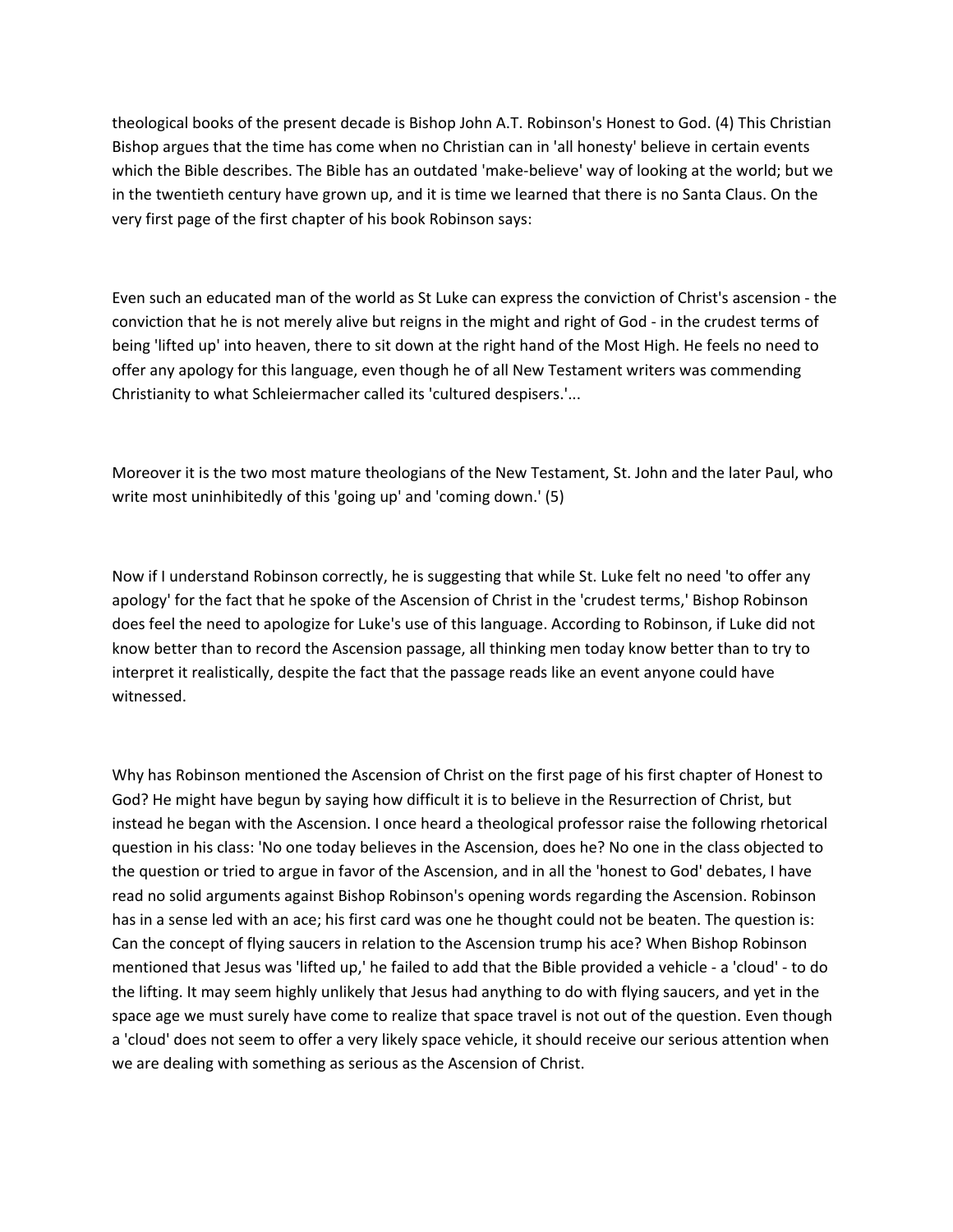To believe in the bodily Resurrection of Christ, as the traditional Church has believed, and yet not to believe in the Ascension, presents difficulties. If we discard the Ascension, we have to ask: What happened to the resurrected body of Christ? If we do not accept the Bible's answer to this question - the Ascension - then we have to make up our own answer. The usual alternative is not to believe in either the Resurrection or the Ascension. It has been precisely this type of problem which has led theologians to the idea of the 'death of God.' The Biblical material in many ways seems scientifically impossible, and because of the Biblical idea of God seems impossible - God must be dead.

Perhaps no other single factor has contributed more to current theological skepticism than the problem of trying to reconcile our scientific understanding of space and the universe with the Biblical view of space and the relation of the universe to God; it is clear that this problem is behind Robinson's thinking. He says that 'we do not realize how crudely spatial much of the Biblical terminology is' (6) (by the word crude Robinson means roughly literal); if, since the Copernican revolution, some people have been able to 'think of God as in some way "beyond" outer space,' at last the situation has caught up with us. 'But now it seems there is no room for him [God], not merely in the inn, but in the entire universe: for there are no vacant places left.' (7)

Robinson admits that he cannot prove that God is not somewhere beyond space, because there will always be 'gaps' in scientific knowledge. He would undoubtedly say that my flying saucer theory is simply another 'gap' in our Know-ledge, and when it is solved, we will finally have to wake up and realize that the 'supernatural' events in the Bible are all 'myths,' stories made up to suit the occasion.

Science will no longer let us believe in angels, or in miracles, or in the Ascension of Christ. There are many scientists today, however, who are convinced that there may be many superior intelligent beings in our universe, and a number of scientists have suggested that just as we are now attempting to travel in space, so other beings from other worlds may have started traveling in space long ago. Those who believe in flying saucers believe that we are being watched by some superior race from another world.

This world view of ours has emerged only over the past two decades, but at this point it is an interesting coincidence to notice how consistently throughout the development of the Biblical material - which covers a period of over two thousand years - we find that at the key Biblical events a person or persons from another world are reported to have been participating, or even causing certain events.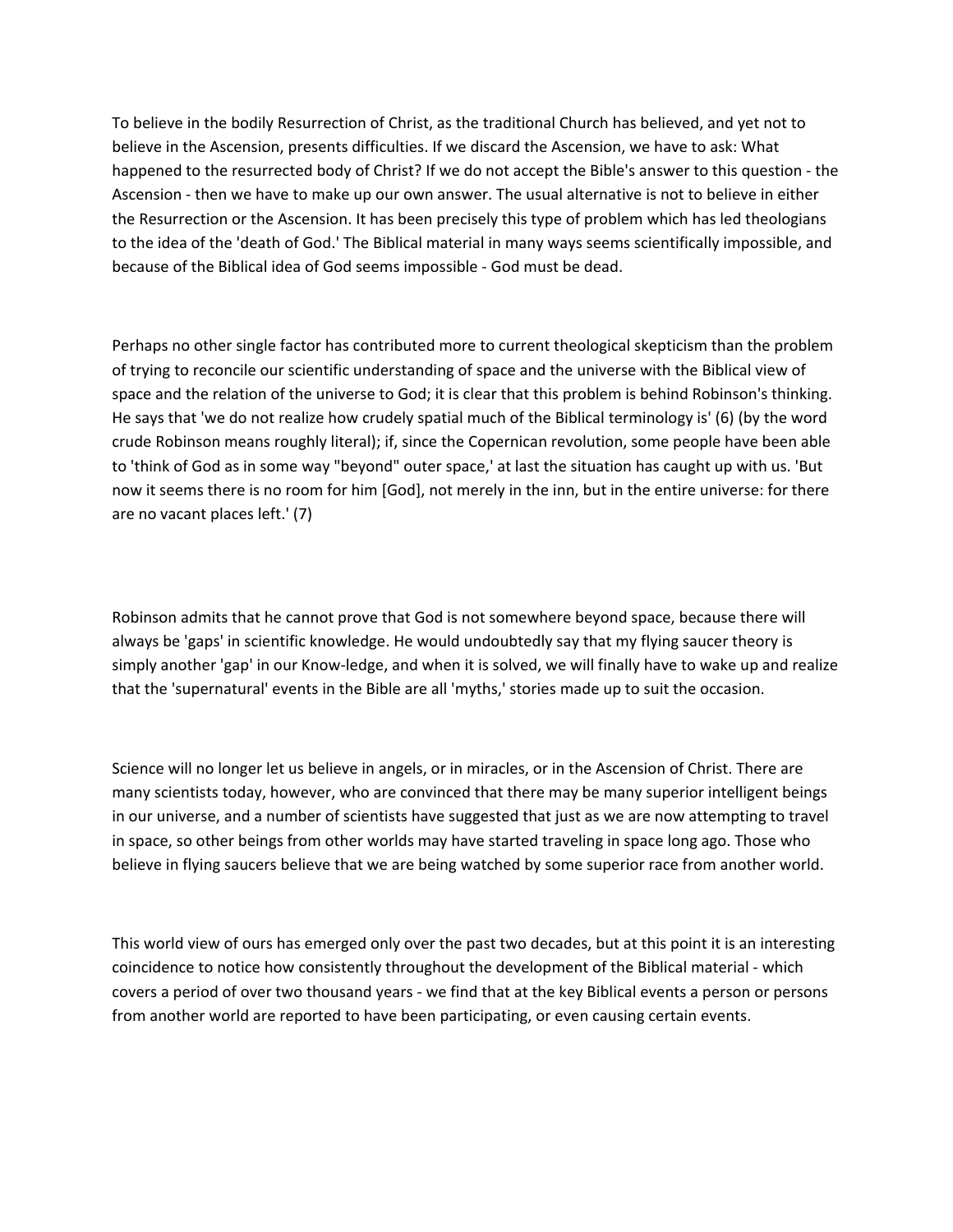We may have reached the point where we now must take this possibility seriously, however unlikely this may seem to the 'honest to God' and 'death of God' schools of theology. Are angels simply part of our inherited religious mythology, or were superior beings from another world really an important force behind the Biblical religion? Was Jesus one of this group of superior beings, or is this just the impression we get from the childish way of thinking which was part of the mentality of the Biblical authors?

Perhaps one reason Robinson and others of his theological school have not seriously raised this question is that the theologians who prepared the background for Robinson's work did their thinking before the space age, and here I have in mind Rudolf Bultmann, Dietrich Bonhoeffer, and Paul Tillich. While Robinson seems to derive his philosophy from Tillich and his ethics from Bonhoeffer, his opening comments on the Ascension of Christ and the Biblical view of space reflect the type of thought which has been most clearly developed by Bultmann.

It is Bultmann who has given us the word demythologize, which means to recognize the supernatural events described in the Bible (e.g., the Ascension of Christ) as mythological rather than historical; we must then proceed to reinterpret such myth in terms modern man can understand. Bultmann has chosen 'existential' philosophy as the mould in which the demythologized Bible is to be reshaped. For Bultmann, demythologizing is the modern theological miracle by which water is changed into wine. A childish way of thinking is fermented through existentialism.

What is demythologizing? There are almost as many answers to this question as there are theologians who write about it, but all demythologizers seem to agree on one basic premise: Many of the traditions recorded in the Bible appear, on the surface, to represent historical facts, or at least some fundamental facts with various interpretations added. But many of these 'facts' are scientifically impossible; in a sense, they are simply symbolic representations of the 'inner emotions' of man - an attempt to externalize man's psychological experiences.

A young boy came home from Sunday school, and his mother inquired as to what he had learned. The boy explained that the teacher had given a lesson on Moses and the parting of the Red Sea. The mother asked. 'What did the teacher say about Moses'? The boy replied, 'Well, the Egyptian army chased the Israelites to the Red Sea, and then Moses called up the Marines and they built a pontoon bridge across the sea and the Israelites crossed on the bridge with the Egyptians coming right behind them. When the Israelites had safely crossed, Moses ordered the bridge to be dynamited, and the army of Egypt was drowned in the sea. 'The mother pursued the matter further; she asked, is that really what your teacher said?' 'No,' the boy admitted with hesitation, 'but if I told it the way she told it, you would never believe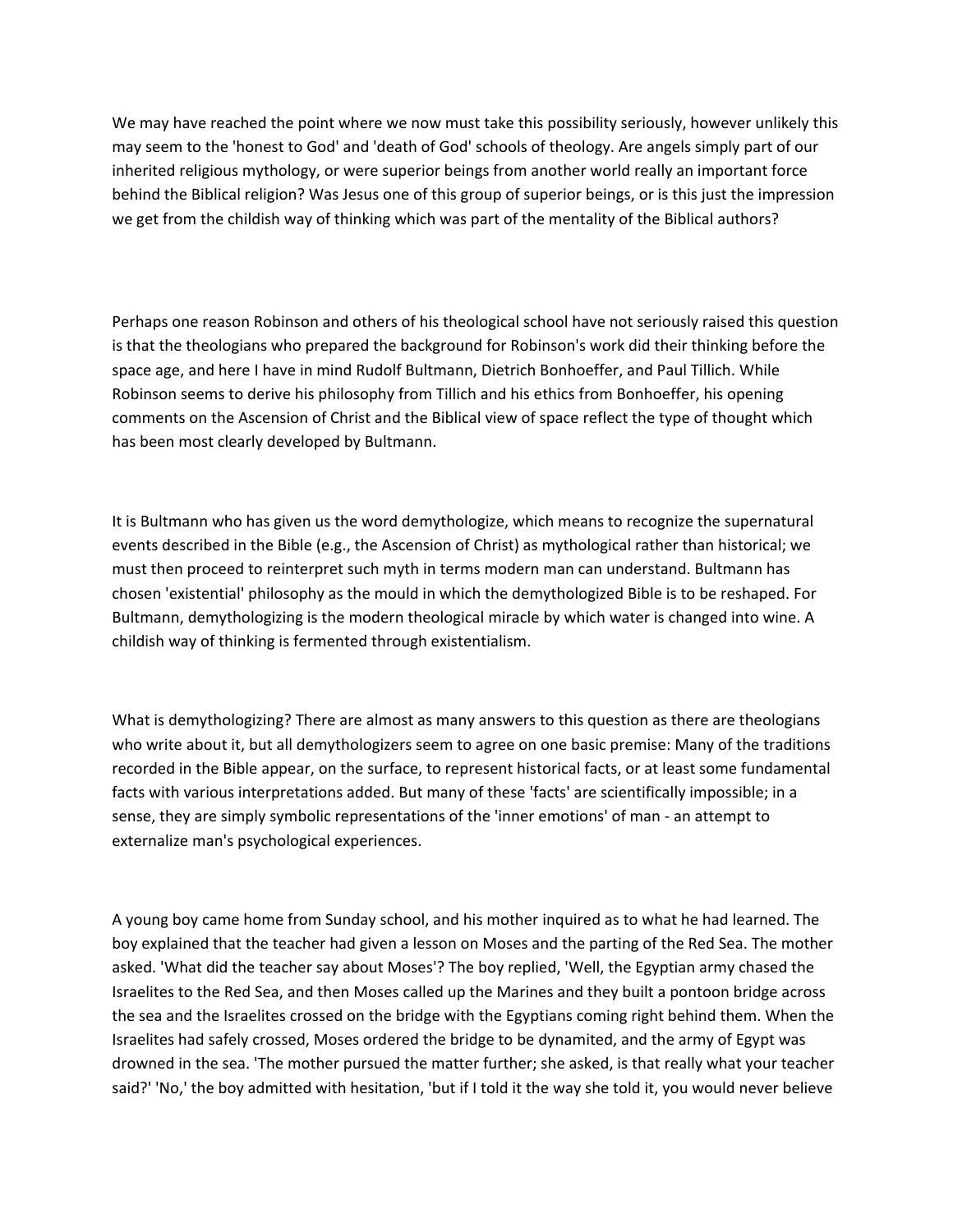it.' We shall be examining the Red Sea incident more closely in a later chapter, but all of us can undoubtedly share the boy's tension in trying to make sense of the Red Sea story. Some modern theologians have tried to come to grips with this type of Biblical problem by demythologizing it - by stressing aspects of the story that came from man's imagination rather than from history.

Demythologizing seems to be carried out by degrees, depending on one's scientifically or Biblically informed skepticism. Thus while Bishop Robinson accepts many of the implications of Bultmann's work, as in regard to the Ascension of Christ, Robinson criticizes Bultmann for being part of a kind of 'scientific dogmatism' and for being too skeptical concerning the reports of the Resurrection of Christ. Demythologizers are by no means in agreement as to what ought and what ought not to be allowed as Biblical fact, and what must be called myth. (8) There is quite a spectrum even within the demythologizing camp, but the common ground of this approach to the Bible is the assumption that many of the reports in the Bible that appear to be factual or 'realistic' are in fact myth.

We have to admit immediately that there is much historical evidence to support the view that much of the Biblical material is mythological. Bultmann by paid particular attention to ancient mystery religions which are clearly mythological and has used this foundation to predict similar patterns in Christianity. Certainly much of the Biblical language is symbolic - although in a sense all language is symbolic - but I would not want every word in the Bible translated literally, although the 'symbol' may point to a reality which is literally real. The Bible reports that Jesus was crucified. I know of no theologian who has argued that the Biblical report of the Crucifixion is 'mythological.' Everyone seems to agree that Jesus really literally - was crucified. But when we read that Thomas sought to touch the wounds in the hands of the risen Christ, our scientific imagination is stretched, and we then suggest that this report has a mythological origin.

How can we tell the difference between Biblical fact and fancy? This is the question. At the risk of pointing to the obvious, there are roughly two camps within the Christian Church, which are usually called conservative and liberal. In our own age, the conservatives try to interpret the Bible 'realistically,' whereas the liberals are more concerned with "demythologizing.' The Church is composed of a spectrum of beliefs, ranging from extreme 'realistic' Biblical interpretation, which turns the Bible into something like a dictionary or machine producing salvation, to the extreme 'demythologized' interpretation, in which the main value of the Bible is its 'literary' form rather than its historical content. But most of the time both groups are aiming at what they hope is the 'true' meaning or significance of the Biblical material.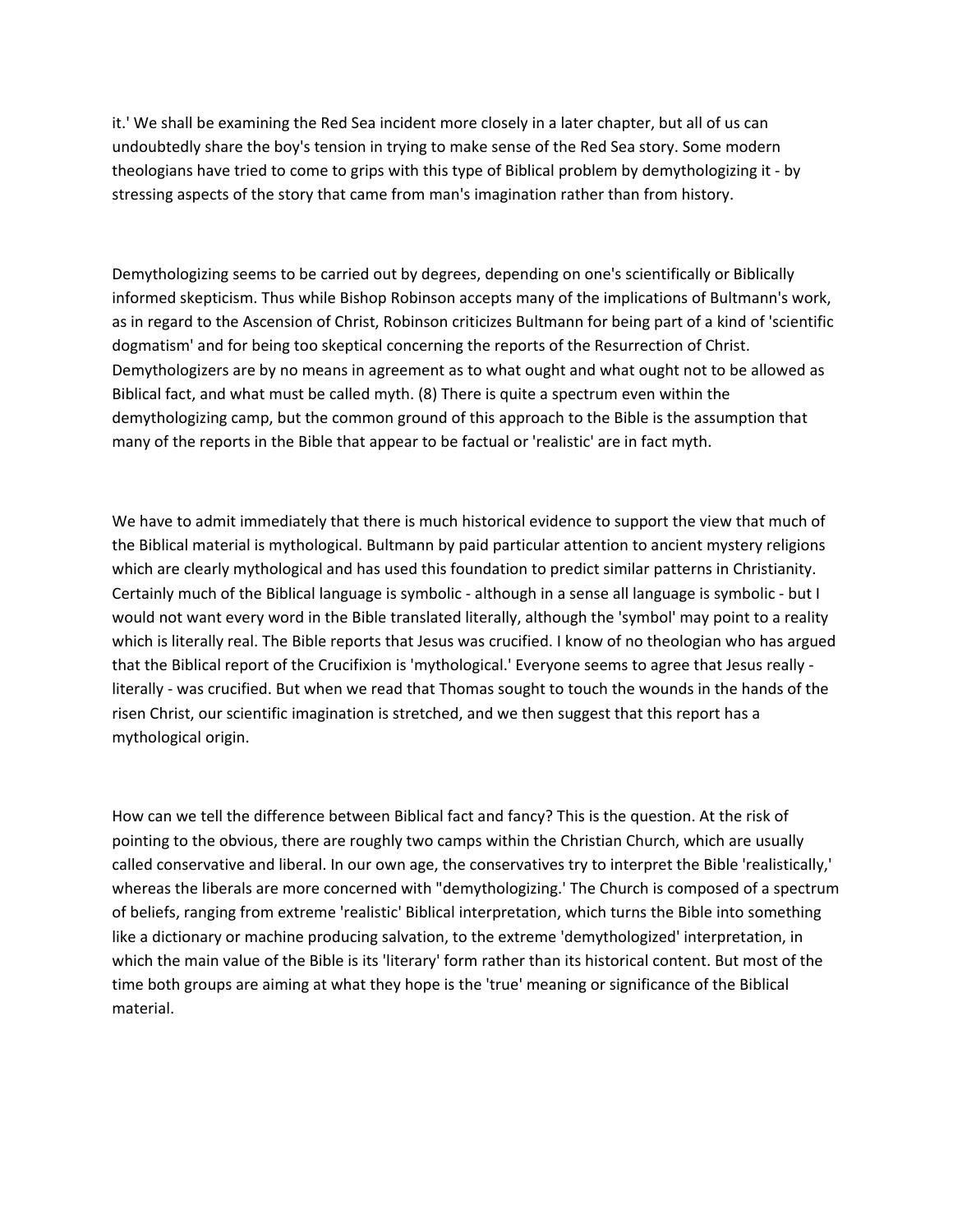The suggestion that Jesus was taken away from earth in a flying saucer (or something like one) is obviously a 'realistic' interpretation of the Biblical material. But it is not a literal interpretation of the Biblical material, for the Bible says that he was taken away in a cloud.' For this reason I prefer the term realistic to literal as a means of explaining my approach to Biblical exegesis. I am concerned about the truth. If it is true that the disciples really did see Jesus lifted up before their eyes in a 'cloud,' then to demythologize this report is a mistake of a very high order. If it is true that flying saucers really exist, it is a mistake to ignore or cover up the fact of their existence. But Truth is an extremely difficult prize to capture. I cannot be certain that there is no truth in demythologizing. I can certainly see how Bultmann and Robinson have been led to their present positions. The problem of the Biblical view of space is painfully difficult.

Bultmann has done the most to make us aware of this difficulty. In his work Jesus Christ and Mythology Bultmann explains part of the basis of demythologizing:

For the world-view of the Scripture is mythological and is therefore unacceptable to modern man whose thinking has been shaped by science and is therefore no longer mythological. Modern man always makes use of technical means which are the result of science .... Have you read anywhere in them [the newspapers] that political or social or economic events are performed by supernatural powers such as God, angels or demons? (9)

One reason the concept of demythologizing presents such a problem is that there is a considerable amount of truth in it. Not even the most conservative theologian would argue that our 'world view' today is the same as the world view of men two thousand years ago. In a society of planned obsolescence, synthetic drugs, and teen-age fads it is impossible to believe that man's world is static. Yet there are activities common to man today and two thousand years ago that hardly need to be interpreted for our own times. On one occasion we read in Scripture (John 21:9 ff.) that Jesus apparently built a charcoal fire and prepared fish for the disciples to eat after they came in from their fishing boat. Jesus offered them breakfast of fish and bread. There seems to be nothing here that offends the modern mind, that needs to be 'demythologized,' except for the fact that the Bible maintains that the occasion on which Jesus prepared this breakfast 'was now the third time that Jesus was revealed to the disciples after he was raised from the dead' (John 21:14).

Bishop Robinson explains the case for demythologizing the New Testament by saying that just as we had the great debate over a 'literal' creation a century ago, now the debate must be over 'the last things.'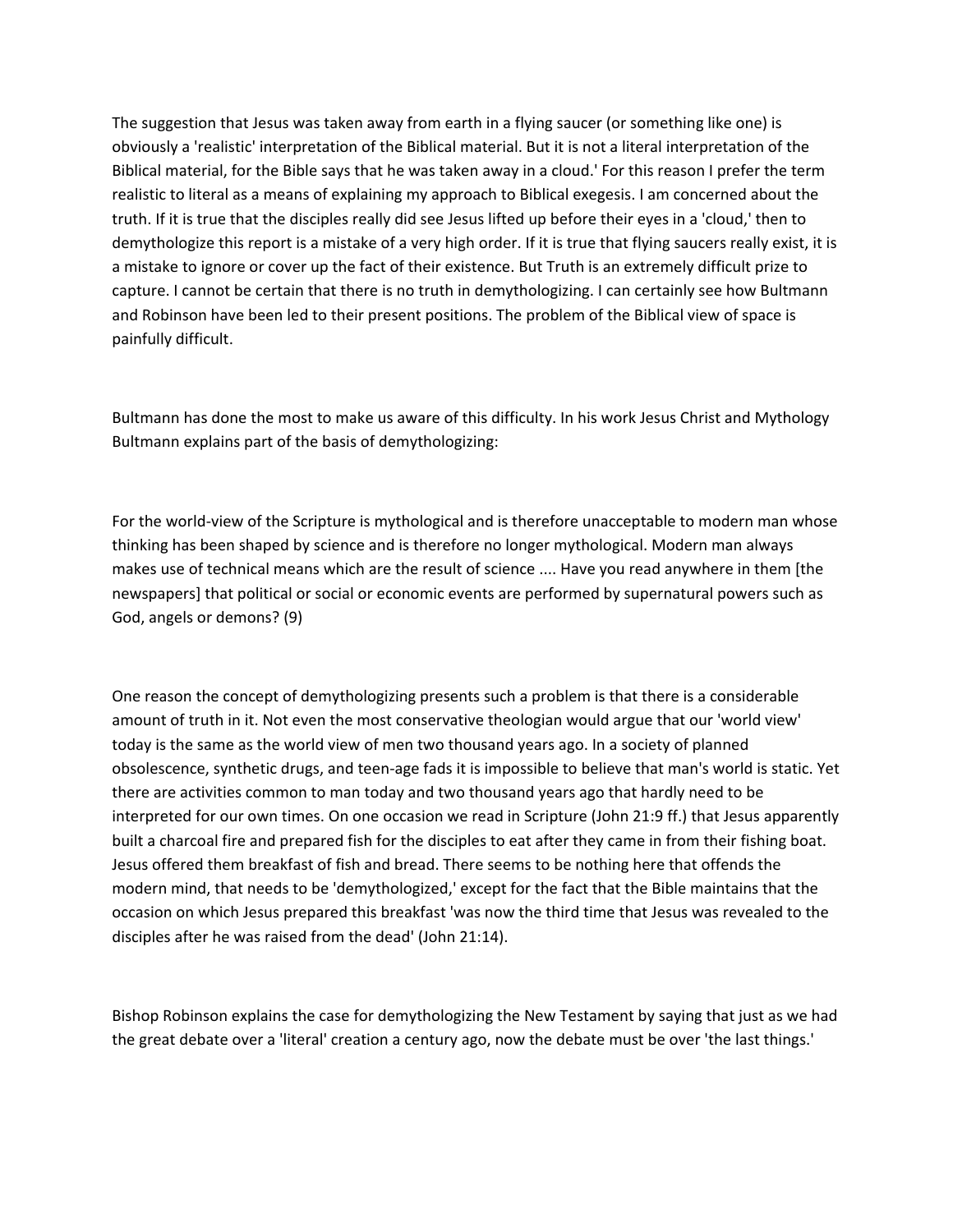Is it necessary for the Biblical faith to be expressed in terms of this world-view, which in its way is as primitive philosophically as the Genesis stories are primitive scientifically? (10)

Robinson's mistake here is similar to the mistake fundamentalists seem to make: the fact that the Bible is a single book under one cover helps us to forget that the Biblical material was collected over a period of time which is about equal to the time that lies between us and the life of Christ. If Christians a century ago made the mistake of trying to defend the Creation story as an account which in its own way was as scientific and historical as the Biblical description of the Crucifixion of Christ, so now 'demythologizers' are assuming that since Genesis had to be demythologized, everything must be so treated. There is a world of difference between Genesis 1, Psalms, Matthew, Acts, and Revelation.

One rule by which we might approach the problem of deciding whether it may be dangerous to demythologize a particular passage in Scripture is to investigate on one hand to what extent the materials involved seem to represent an interpretation of a particular experience, and on the other hand what materials comprise description, or reporting of empirical data. Interpretation and description are of course tightly interwoven, and yet even the most devoted demythologizer will usually admit that there was a historical Jesus of some sort. It seems fair to assume that the disciples shared common experiences with this Jesus - such as eating a meal with him. The total sum of their experiences led the disciples to the interpretation (with the prompting of the Holy Spirit) that Jesus was the Christ. But what sort of experiences brought the disciples to the conclusion that Jesus was the Christ? Why did the disciples settle on him as the Christ rather than on one of the two thieves crucified with him?

Those who consider the Resurrection of Christ 'mythological' must suppose that the Resurrection was an idea which the disciples projected onto Jesus. 'Resurrections' were part of the mythological world view of the Bible. But the Biblical materials lead us to believe that it was no more part of the Biblical world view for people to rise from the dead than it is part of our world view. The Gospel of John even records that the hardheaded empiricist Thomas said, 'Unless I see in his hands the print of the nails, and place my finger in the mark of the nails, and place my hand in his side, I will not believe' (John 20:25). If the Resurrection is mythological, then this passage is meant deliberately to deceive us. The Resurrection seems to be something we all could have experienced if we had been there - but we were not, and therefore we suspect that it should be demythologized.

Bishop Robinson asks: 'Is it necessary for the Biblical faith to be expressed in terms of this world-view?' this 'primitive' world view. Cannot we reinterpret the Biblical materials without losing anything? It seems to me that if we demythologize the Resurrection, we have little right as a Church to preach that the 'existential resurrection' of Christ will ensure Christians eternal life - life after death. It may be selfish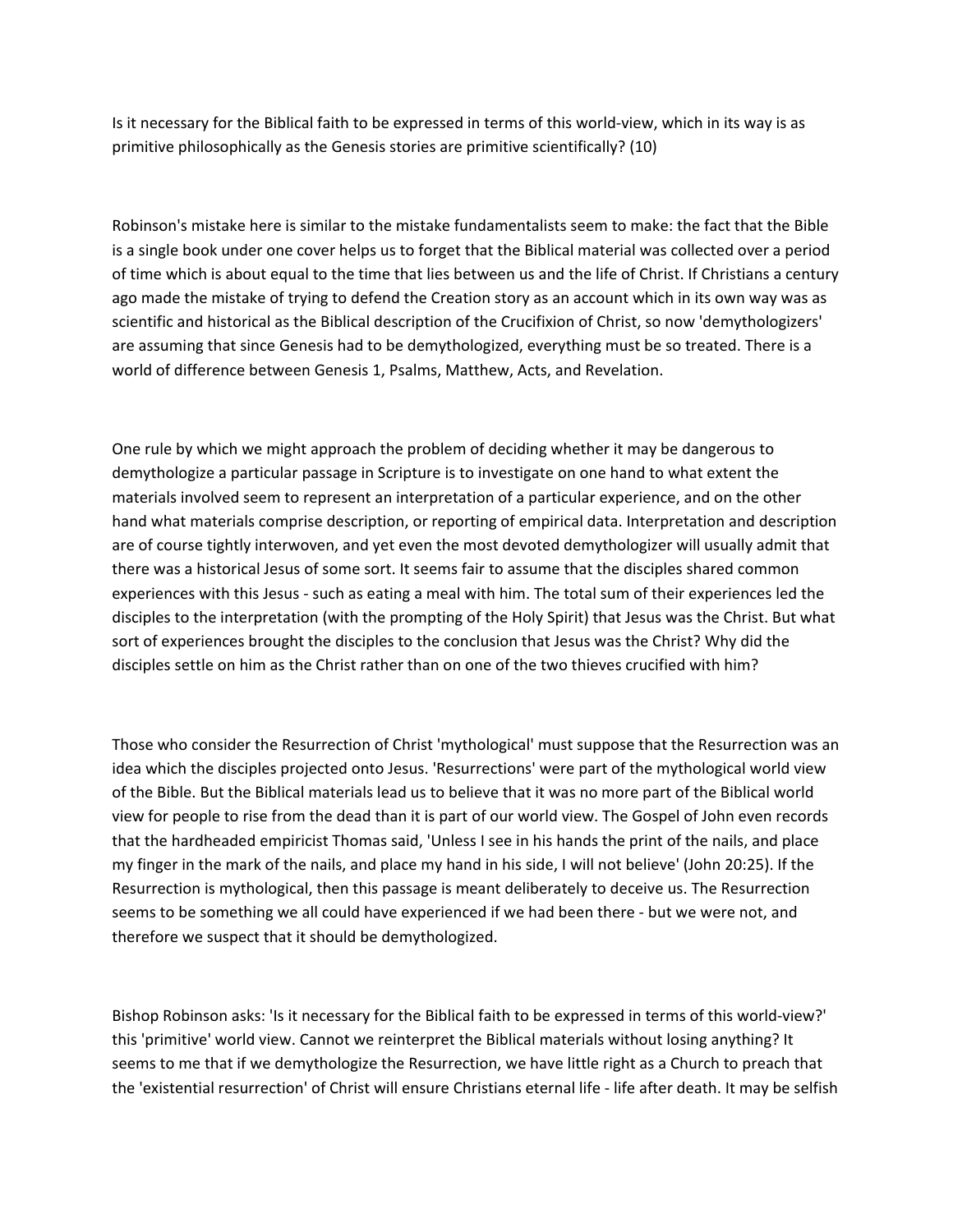to be concerned with life after death, but Jesus treats life after death as a 'fact' - it happens to people. If it is a fact, for the Church to 'demythologize' this fact will undoubtedly be a great disservice to the human race - and to the gospel itself. The gospel seems to offer eternal resurrected life to Christians. What God has given is not the domain of theology to take away. Jesus believed in a world of resurrected persons and of angels. They go together. Although the idea of angels may be an offense to our modern minds, perhaps we can endure the offense for the sake of the 'profit' motive.

In any case, we have arrived at the point where we have to take seriously again the idea that perhaps intelligent superior beings were at work bringing about the Biblical religion. These beings were not totally responsible for the Biblical religion - the religion grew among men, in the midst of flesh, blood, and history. But who planted the religion? Did man deceive himself; did he create God himself in his own image? Or, as the Bible suggests, did God create man in his image? The Bible suggests, as we shall shortly see in detail, that God made himself known through 'angels', beings from another world. I have said almost nothing up to this point about God, whether with Bishop Robinson he is 'up there' or 'out there' or wherever. Nor have I said much about God's being dead, with Thomas J.J. Altizer. (11) Jesus said, 'He who has seen me has seen the Father' (John 14:9). If God was in Christ, then it has only to be shown that there are good grounds for believing that Jesus is now alive, and it will also have been shown that God is no more dead now than he ever was. Was Christ raised from the dead? Did he ascend before the disciples to another world? These are the questions.

The Bible clearly claims in many key instances that 'Unidentified Flying Objects' played a significant role in the development of the Hebrew-Christian faith, and it also claims that superior beings from another world (angels) made significant contributions at various times. The question I am here raising is: What is the evidence for a 'realistic' rather than a 'mythological' interpretation of the relevant Biblical and modern data, and what is its significance?

Intellectual Honesty And The Probability Of Truth

There is one other subsidiary aspect of the current theological debate to which I wish to draw attention. Those who are trying to remove the supernatural aspects of the Christian faith by demythologizing or some other process usually do so in the name of 'intellectual honesty.' Thus Bishop Robinson has given his book the title Honest to God; he believes that the strength of his position lies in his intellectual honesty. Bishop James Pike, who seems to share Robinson's basic sentiments, has written a book entitled A Time for Christian Candor. (12) Bultmann, who has led the demythologizing program, speaks about a 'sacrificium intellectus.' (13) Whether the expression is in Latin or English, whether the word is honesty or candor, the basic implication is the same. It is intellectually dishonest for Christians to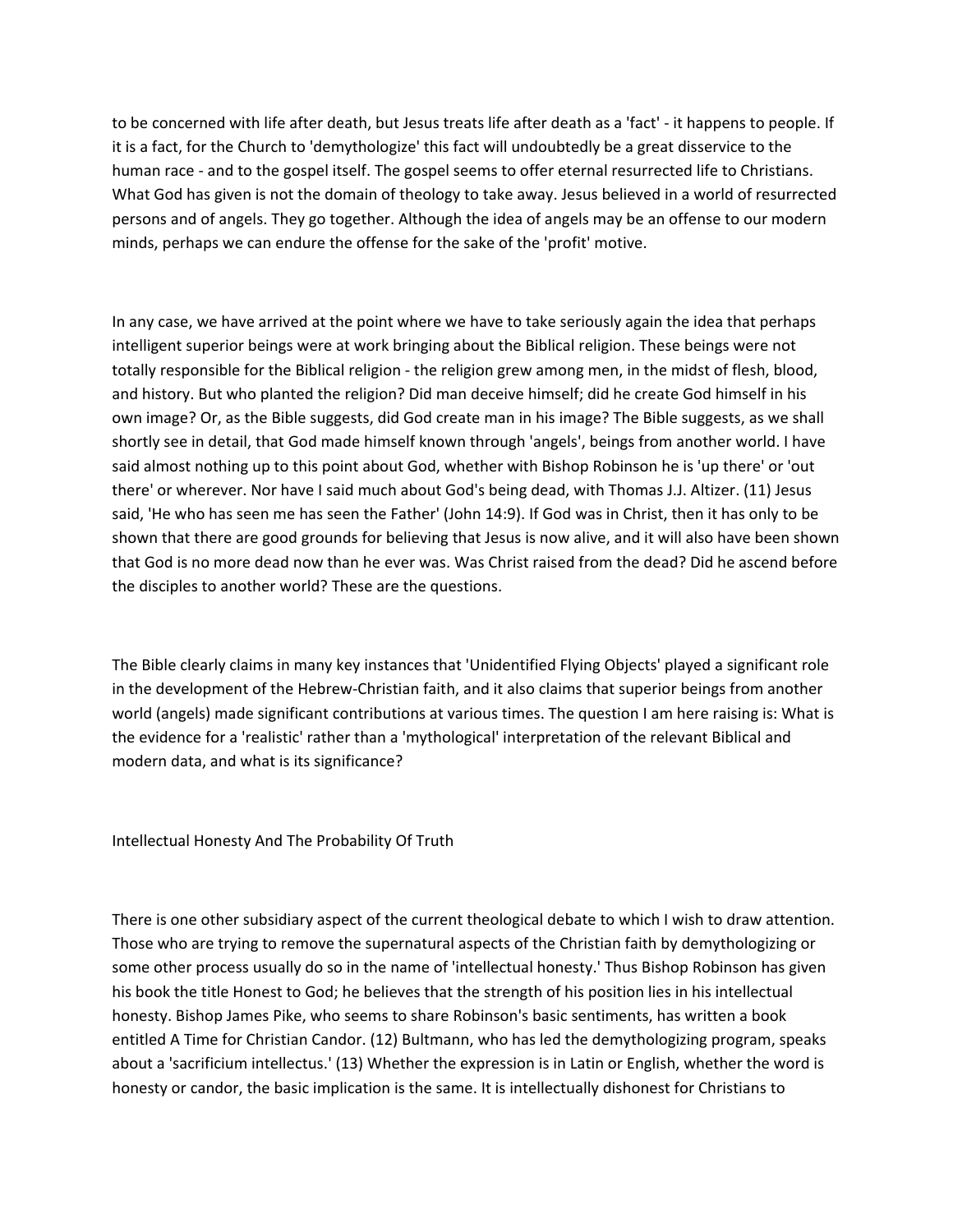continue to support the orthodox Christian interpretation of the Biblical materials which are apparently supernatural, such as the Resurrection and the Ascension. Robinson explains, 'All I can do is to try to be honest - honest to God and about God - and to follow the argument wherever it leads.' (14)

Now I certainly do not recommend that theologians be dishonest. Yet I do not believe that honesty should be the only test, or the primary test, of the adequacy of any theology. One of the main reasons modern theologians argue the need to be 'honest' about theology is that our 'modem scientific world view' will no longer allow us to accept a realistic Christian faith. I believe it is interesting that Albert Einstein never wrote a book under the title Honest to Relativity or A Time for Scientific Candor. Scientists generally do not concern themselves with honesty in their books. They are interested in something else - truth. When people read a book by a scientist, they assume that he is being honest, and they also assume that the main aim of a scientist's book is to try to get at the truth, however elusive truth may be.

If we are concerned about the 'scientific world view,' we would do well to follow the example of scientists and keep truth rather than honesty as the major goal of our theological studies; if we do not, we can easily fall into a pit. A blind man may with all honesty maintain that light does not exist; men who can see light will perhaps commend the honesty of the blind man, but they will wish that he were more concerned with the truth about the existence of light.

He might through careful research, discover his blindness as the cause of the fact that he does not Believe in the existence of light. I am not suggesting that theologians such as Robinson are blind; this book may have less truth in it than Robinson's Honest to God. Robinson is a well-trained theologian. But I do not believe that, in saying, 'All I can do is to try to be honest,' Robinson is in fact being honest. Cannot Robinson try to be truthful - even if he fails? In fact, does not Robinson suppose that his book approaches more than honesty - that it approaches the truth? It is much easier to be satisfied with achieving honesty than truth, although in this age - which is all too well aware of the subconscious desires of Freudian psychology - I think that we would all be suspect of how capable any of us are of truly being honest.

Furthermore, if any of us asks the question of ourselves, 'Am I truly being honest in my religious beliefs?' we would all have to answer, 'I am not certain,' and in all probability we would be left with guilt feelings about our religious honesty. This type of thinking does a lot of unnecessary damage to the Christian Church; if liberal theologians who raise the question of 'honesty' wonder why conservatives often react with hostility toward them, I think that one cause is right here. All Christians have enough guilt feelings with which to deal without the added burden of feeling guilty about being a Christian.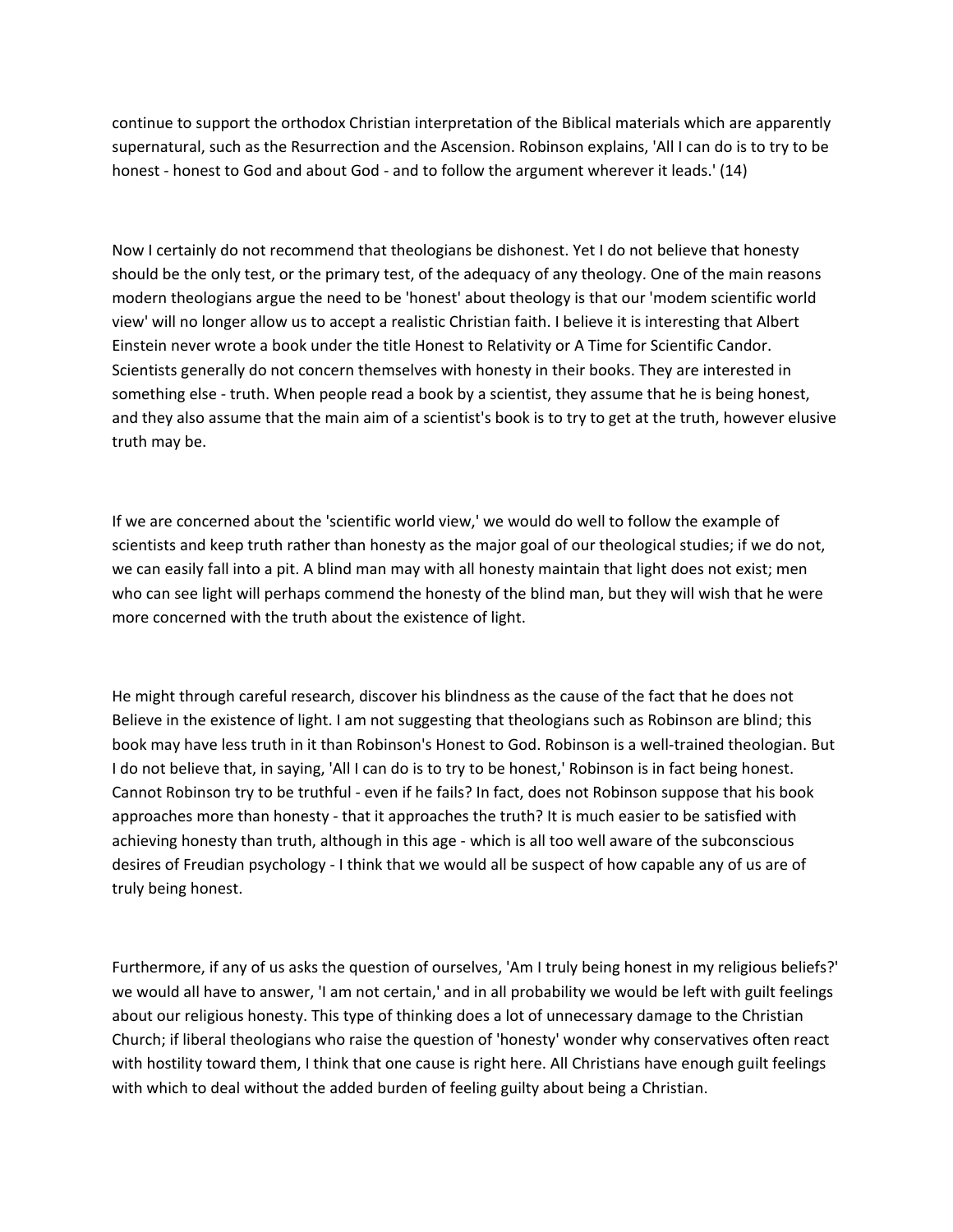If we focus upon the problem of truth rather than the concept of honesty, we shall find that this problem of guilt disappears. Of course, it may be difficult to believe a realistic interpretation of the Christian religion - that Jesus turned water to wine or rose from the dead - but if a person is convinced that the realistic interpretation is true, however improbable, it would seem that he can believe it if he so desires (without feeling guilty). It is probably more than coincidental that Bultmann recommends that after the Christian faith is demythologized, the faith then be expressed in terms of 'existential' philosophy. Sigmar von Fersen opens his definition of 'Existential Philosophy' by saying that it 'determines the worth of knowledge not in relation to truth but according to its biological value contained in the pure data of consciousness.' (15) I think that the influence of existential philosophy on theology helps account for the fact that many theologians such as Robinson are concerned with 'honesty' rather than with 'truth.'

Jesus said that he was the truth (John 14:6) and Paul encouraged Christians to think about whatsoever things are true' (Philippians 4:8). While a study of the Biblical idea of truth might be useful, most of us undoubtedly share Pilate's confusion, 'What is truth?' (John 18:38). Pilate's mistake was not in raising the question, but in washing his hands of the question in the face of a difficult situation.

In the field of science men often find it useful to deal with truth within limits. In a hypothetical situation, let us say, the purity of a chemical must range between 80 and 90 per cent. A quality control technician will find the chemical suitably 'true' if it lies somewhere in the range of 85 per cent plus or minus 5 per cent. The purity of this chemical may vary with certain degrees, and the probability of the success of any experiment using this chemical depends on the success of the quality control person. Einstein's theory of relativity has made us more conscious of the extent to which the observer himself limits the adequacy of any theory or experiment.

Every scientist is limited by the scientific age in which he lives. Isaac Newton made a fantastic contribution to the fields of dynamics and optics, but he did not have an electron microscope or knowledge of nuclear physics to see that his idea of a 'solid' atom was not true. In the face of the evidence at his disposal, he suggested that atoms were hard and unbreakable, but that was in the seventeenth century. Bultmann recognizes, at least verbally, that The science of today is no longer the same as it was in the nineteenth century, and to be sure, all the results of science are relative, and no world-view of yesterday or today or tomorrow is definitive.' (16) Thus, if our world view is constantly changing, why should science force us to demythologize? Because what science has really given us is not so much concrete explanations but a way of thinking about the world, science attempts 'to give reasonable proofs for every statement. (17) The contrast between the Biblical and modern world view is between two types of thinking, the mythological (Biblical) and the scientific (which requires proofs).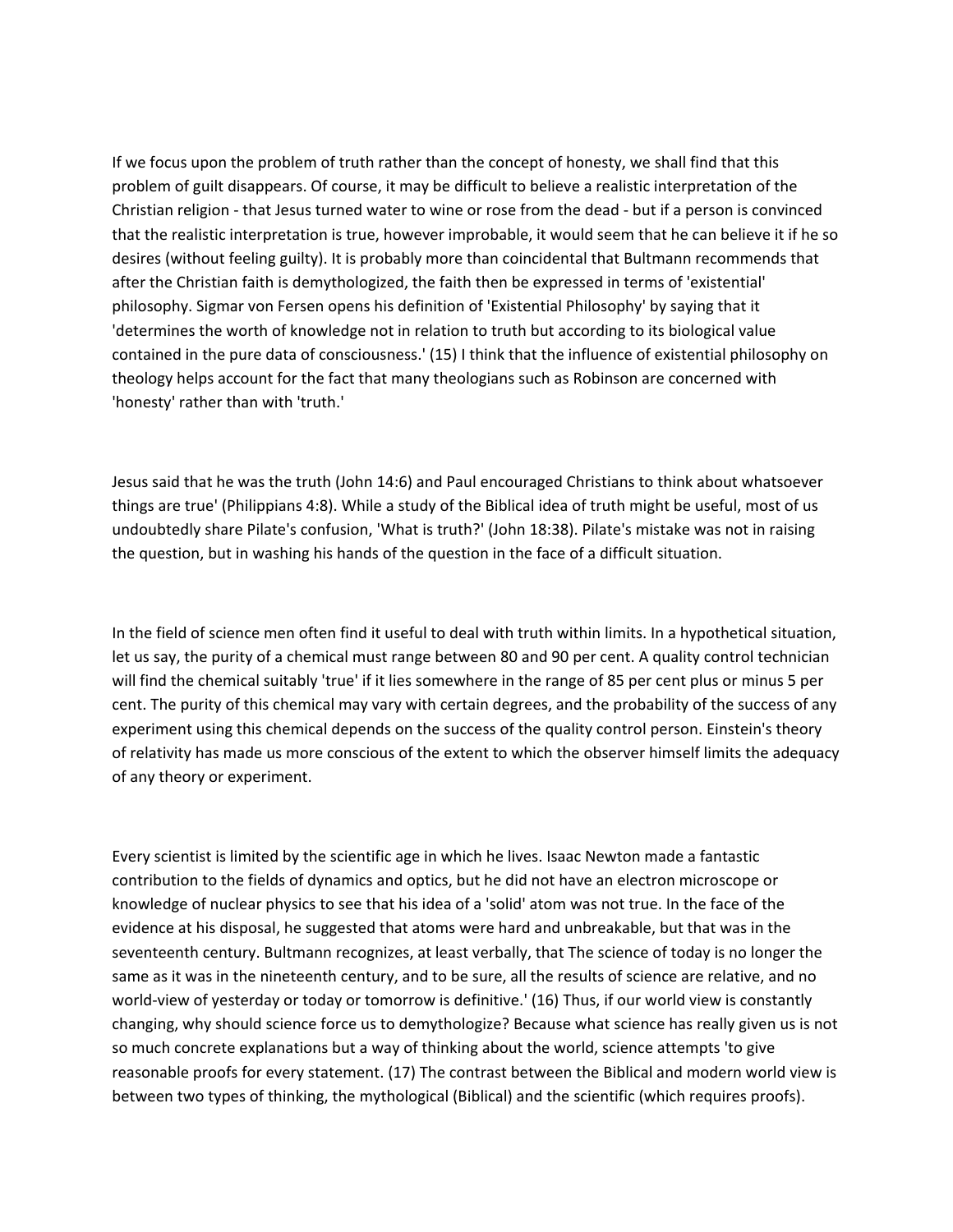Here again we cannot help noticing doubting Thomas. If the Bible is un-concerned with 'proof' the whole sequence in which Thomas seeks to touch the risen Christ is out of place with the 'mythological' way of thinking. We shall return to the problem of 'proof' in religion and science later, but I shall simply point out that it is possible that the disciples followed Christ, and proclaimed his Resurrection, because they had no choice. For them it was a historical fact, or certainly it could have been.

If Christ would appear to us all, the problem would be solved. But the evidence behind the Biblical faith varies within limits or degrees. Thomas and the Apostle Paul were subjected to the highest degree of empirical verification. Those who talked immediately to the disciples also had a reasonably high degree of verification, especially when the disciples worked miracles. We have the written Biblical record, but when one accepts the premise that the Biblical material is 'mythological,' this of course weakens any possible witness of the Bible from a realistic point of view. Those who decide in favor of a realistic Biblical interpretation will undoubtedly share the emotional temper of Thomas. Perhaps if persons were subjected to higher degrees of verification they would make more effective Christians, and it may be that one reason only God can judge in the last day (Matthew 7:1) is that only he knows the extent to which each man has been subjected to the claims of the gospel - the degree of verification which has sought to claim him for Christ, especially the informing presence of the Holy Spirit.

If both science and theology, however, are only relatively true, or true within certain limits, why should we be concerned about the accuracy of one theology over another, or one church over another? Why are not all religious beliefs equally valid? In science if the quality control of a chemical does not keep it within the prescribed limits - between 80 and 90 per cent pure - it may cease to function. If a chemical does not measure up to minimum specifications, it may be useless for industrial purposes. Theologians attempt to maintain the purity or truth of their research within certain limits - although these limits may be relative rather than absolute, because it seems likely that the further from the 'norm' Christian theology deviates, the less effective it is. If theologians pay no attention to the quality control aspect of their work, they may cease to be Christian theologians. The Bible, or creeds such as the Apostles' Creed, are yardsticks or standards by which we test the purity of any theology. But theology is a human enterprise, and no one theologian can be dogmatic about his own work. He can point to the evidence and compare it with the 'standards,' but with humility he must realize the limits of his own vision. Theology, like science, is both an individual and a community affair. Orthodoxy or the 'scientific consensus of opinion' is a vector which results from the tension between the liberal and the conservative Christian. Between the liberal and the conservative there is a whole spectrum of belief, the total sum of which represents the Church.

If this is the approach of both science and theology to the problem of truth, what can Bishop Robinson mean by intellectual dishonesty? It might be that there are still people on earth who do not believe that man shall someday safely reach the moon. This is not my own belief, however, and I believe that the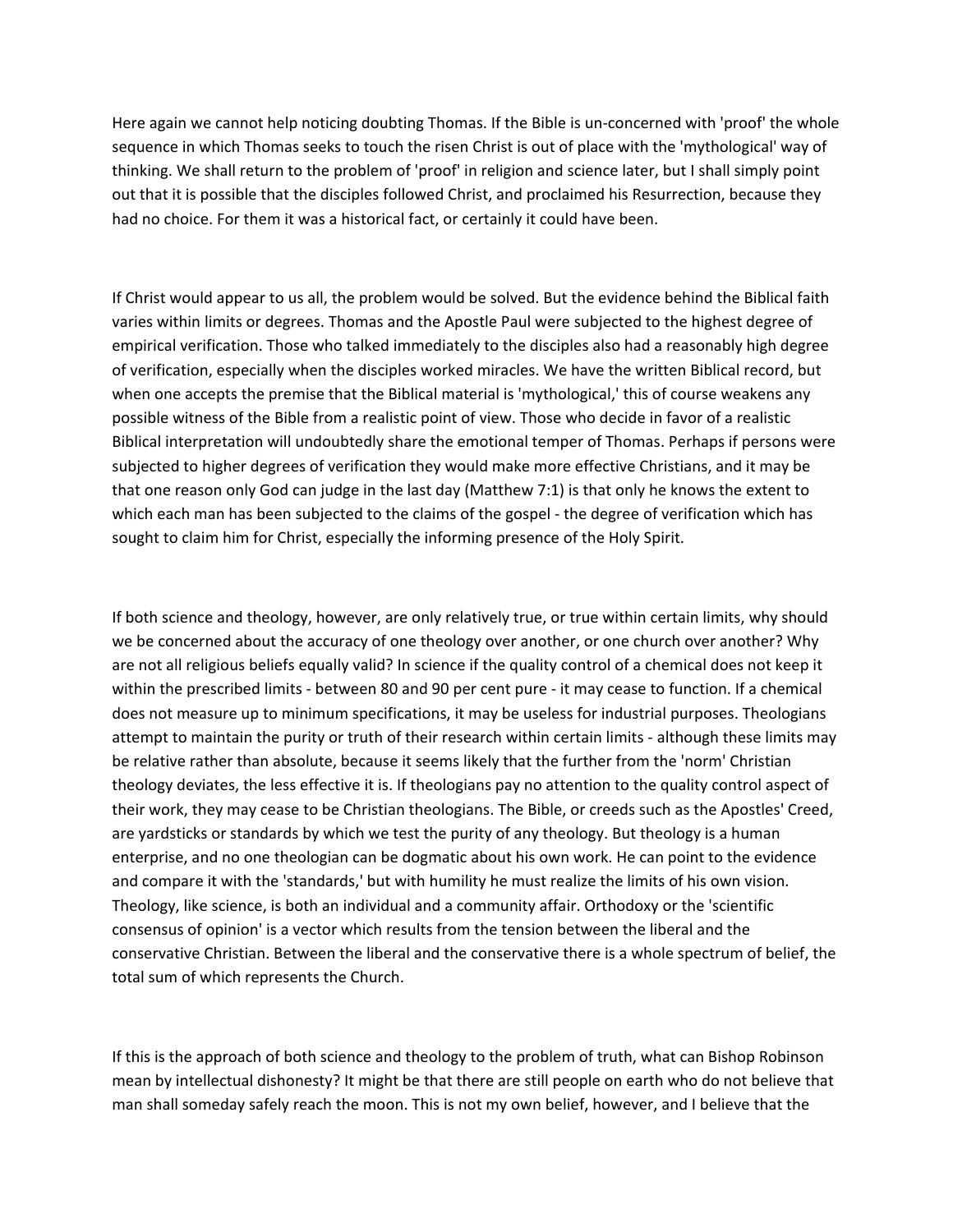evidence suggests that we shall soon place a man on the moon. It is quite probable that we shall reach the moon by 1970, and even more probable that we shall reach it by 1980. Is any person intellectually dishonest who now doubts that we shall ever reach the moon? Not necessarily. A third world war, or some scientific barrier yet unseen, might make the trip impossible, so that it is by no means yet proved that we shall reach the moon. Suppose, however, that we do place a man on the moon by 1970, and suppose that in 1971 there are still well-informed people who do not believe that we shall ever succeed in placing a man on the moon. We would say not only that these persons are intellectually dishonest, but that they may well have some psychological disorder. They cannot distinguish between truth and falsehood. I think Bishop Robinson is arguing (although he does not say so in these words) that the evidence in regard to the Ascension of Christ is so clear that those who continue to include the Ascension among their beliefs are doing so against the facts. But the existence of flying saucers could very well throw Robinson's 'facts' into grave doubt. Just as we have not yet reached the moon. I do not believe that we have reached the point where we can announce to the world that the Ascension did not happen as it is recorded in Acts 1.

While I have generally been arguing in favor of belief in the Ascension, I must point out that there is value in doubting it. Robinson may be doing the Church a considerable service by doubting the Ascension, in a roundabout way. If a person cannot doubt, he cannot be a Christian any more than he can be a Christian if he cannot believe. The Middle Ages suffered from corruption and superstition largely because people were too gullible. Doubt works as a tremendous purifying force, although, carried to an extreme, as with the philosophy of Rene Descartes (who even doubted his own existence), doubt can lead to a blind alley. But if a person cannot doubt, he may be led to believe in many false theologies and false Christ. (Matthew 24:24)

Bishop Robinson has a right to doubt a realistic interpretation of the Ascension of Christ. Michael Polanyi, in his Personal Knowledge, has shown that scientific truth emerges in the tension between the belief of a scientist in a particular theory and the doubt of another scientist about it. (18) The truth about the Ascension will be arrived at only by the exercise of our ability to seek, doubt, and believe.

Thus in this book we shall be concerned about whether or not flying saucers exist, how long they have been with us, and what possible relation flying saucers may have to the Bible. But we are concerned with other things as well: the way in which our hypothesis concerning the Bible and flying saucers fits into current theological debate, and to some extent the problem of scientific method and the problem of truth. If we keep these problems in mind, we can partially understand why even the suggestion of a relation between the Bible and flying saucers seems ridiculous - which it may be. Finally, we shall be concerned with any possible relation between the Bible and modern views of the structure of space, as suggested by Einstein's theory of relativity. Does the idea of the 'curvature' of space have any bearing on the Biblical idea of 'heaven'? In this book we are going to explore the Bible and the space age. We do not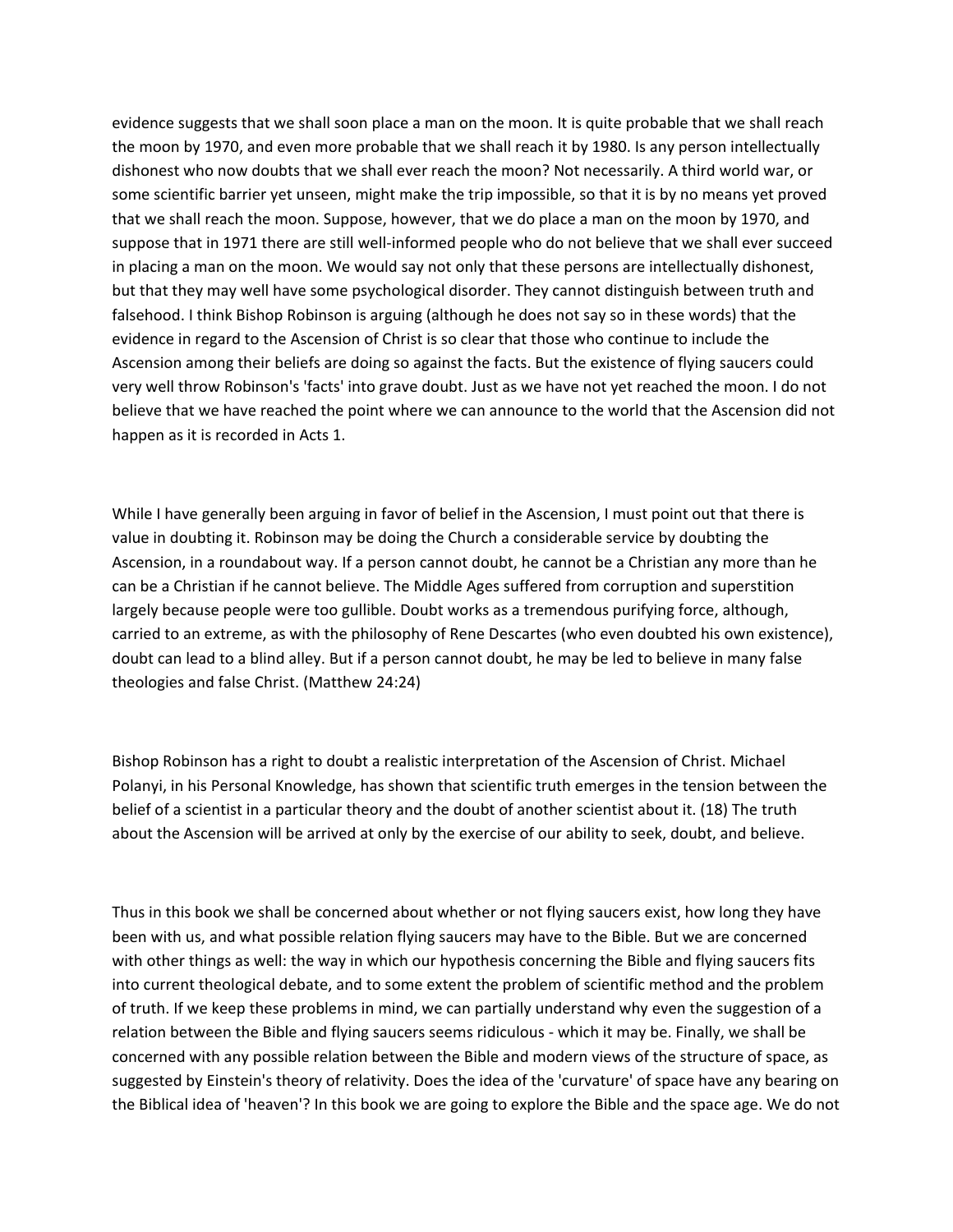know how 'true' the various hypotheses we are presenting may prove to be. But it is our impression that the relation between the Biblical view of space and our modern scientific view of space is by no means settled. A demythologized theology has confined Biblical studies to the surface of a sphere - earth. But now we have moved up, into the third dimension; and science has even moved into the 'fourth dimension.' I believe that the situation is extremely open; I see very little in modern science which excludes most of the Biblical beliefs about space. The space age has set us free to explore the Bible in a new way.

2 - What Is The Probability That Flying Saucers Exist?

~~~~~~~

The degree of probability of my hypothesis depends on (i) the probability of the existence of flying saucers (which transport beings from another world to ours) and (2) the probability that these space vehicles are the same ones the Bible describes as having been pivotal in the development of the Biblical religion.

Do flying saucers exist? We must keep in mind with Michael Polanyi that this is both a personal and a factual question. A person becomes a 'believer' in UFOs on the basis of a certain amount of evidence which convinces him that he must choose to believe rather than doubt. A person who doubts that UFOs exist might be a person who almost always doubts everything; such a person might have been heard saying fifteen years ago, 'We will never send a man to the moon." He may still be saying so today. On the other hand, the 'believer' may be a very gullible person - he may believe in astrology (which I do not), or at a very advanced age he may still believe in Santa Claus. Some persons are more open to belief; others, to doubt.

Some people are extremely skeptical about some things, while simultaneously being gullible about others. The 'degree of probability' which I emotionally feel about the existence of UFOs is 70 per cent belief and 30 per cent doubt, or something on that order. What I believe however, does not alter the facts: saucers either exist or do not exist. Modern weather information sometimes suggests that There is a '10 per cent probability of rain or snow'; probably it will not rain - but then it might. I am suggesting here the degree of probability that Jesus ascended into space in a UFO which looked like a modern flying saucer.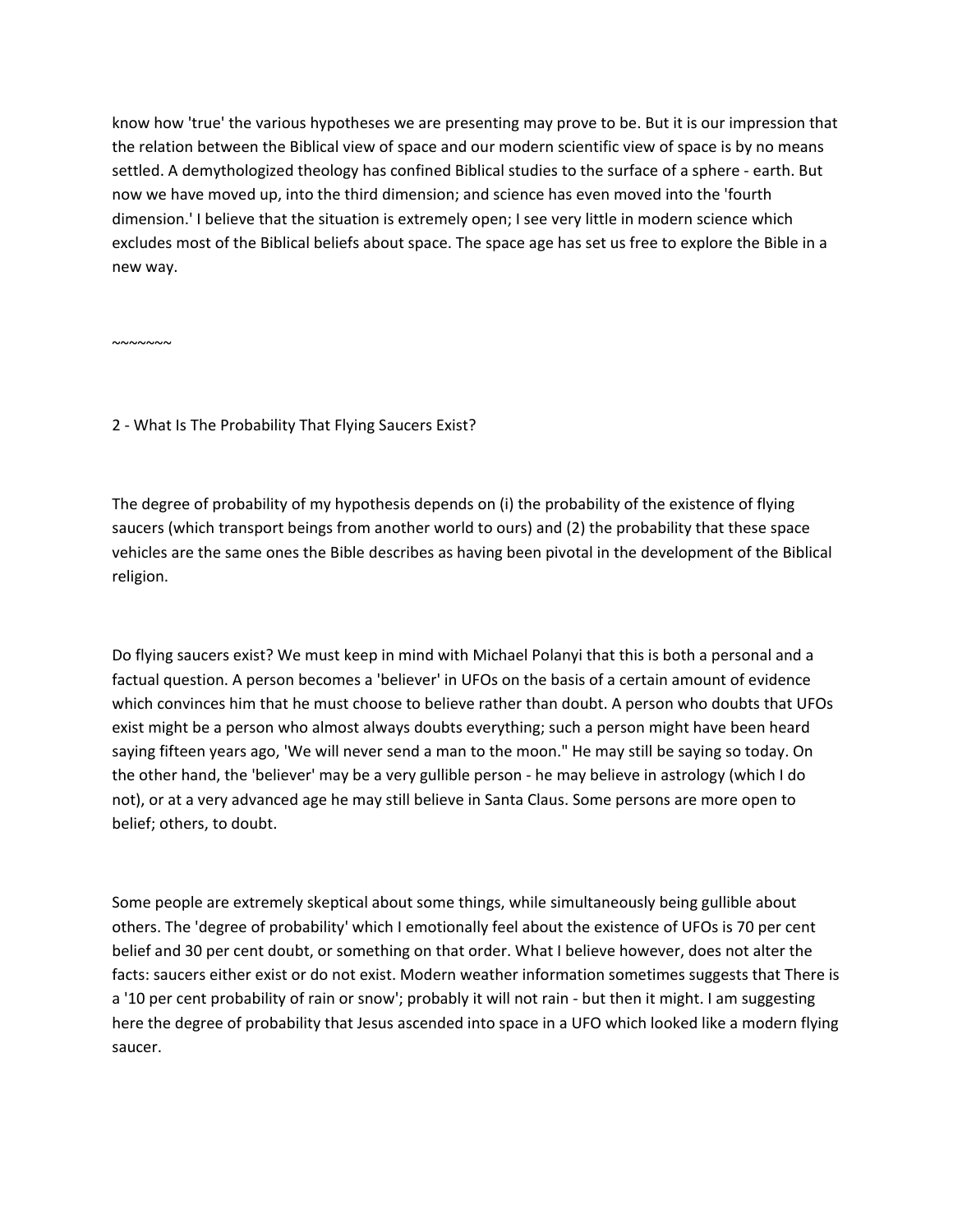Part of the reason it will be difficult for the average person to believe that Jesus ascended into space in some sort of vehicle is that very few people today understand or accept the Biblical view of angels. What is clear throughout the Biblical material, however, is that God's will for the Jews, and eventually for all mankind, was 'revealed' by beings from another world. Usually these beings looked very much like ordinary human beings (they almost never have wings); God made man 'for a little while lower than the angels' (Hebrews 2:7), a 'little while' because eventually men become angels, or like angels in the resurrection world (Matthew 22:30). It was to the resurrection world, the world of angels, that Christ returned at the Ascension (Acts 1:9). Tyro men, from another world were present at the scene of the Ascension to explain to the disciples the significance of what they had just witnessed Acts 1:10,11).

Few can read the Bible without getting the distinct impression that the Biblical religion - in both the Old and the New Testaments - was a religion which was delivered to a select group of people by beings from another world. Once the 'package' of the Biblical religion had been delivered, man became responsible for the distribution of the contents of the package.

When I say that the 'package' of the Biblical religion was delivered, I do not mean to imply that the Bible is that package. The Biblical people 'digested' the contents of the package, much as John 'ate' the heavenly scroll (Revelation 10:10). The Bible contains witnessed and digested revelation, but it is important to remember that not everything recorded in the Bible was a revelation from beings from another world. The Bible also records family history, wars, rulers, and church history. But the heart of the Biblical religion was a 'package' from heaven finally embodied in Jesus himself. The Greek word for angel means a messenger; thus the word angel is an essential functional description.

A person who preached the gospel was called an evangelist, and the Greek word, like the English word, contains the word angel - ev-angel-ist. The disciples themselves became 'angels' the sense that they became messengers preaching Christ in strange worlds. Christ was the package, and the elements of bread and wine were distributed by the 'evangelists' as the Eucharist. At the Ascension the parting instructions of Christ to his disciples were to preach the gospel in all the world (Acts 1:8). They had been given the riches of the gospel, and they became the stewards of the gospel. Just as America with her riches has responded to a starving world by sending Care packages, so the disciples were commissioned to take their riches, the bread of heaven, and distribute it in a spiritually poor world. Jesus had three words for Peter: Feed my sheep (John 21:17).

Thus the question of whether or not flying saucers exist is not merely a question of whether we are being visited by beings from another world. It is possible that these beings who are watching us are the very same beings who stimulated the Biblical religion. Jesus gave the impression that the 'angels' are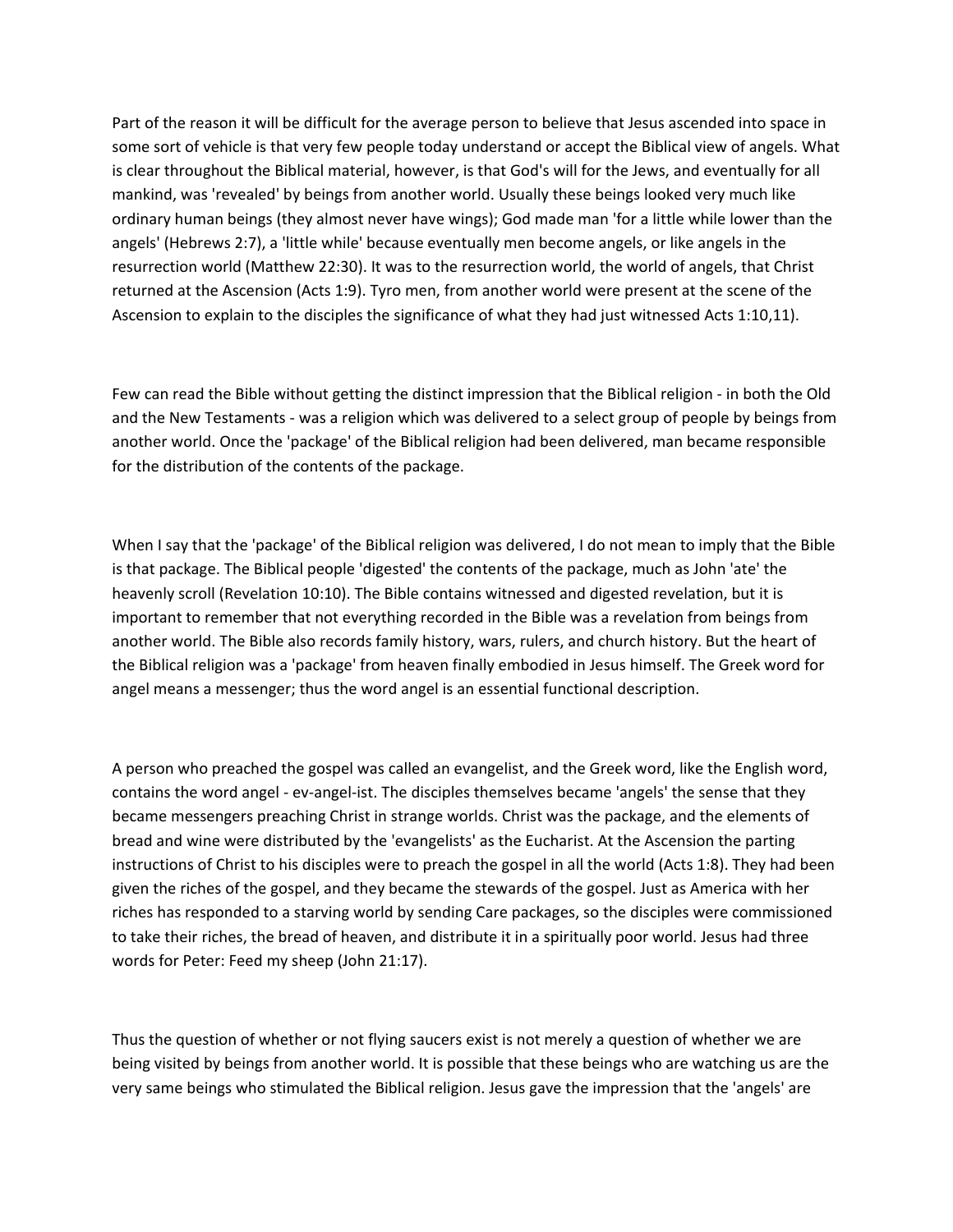very much concerned about the success of the gospel on earth; he went so far as to say that 'there is joy before the angels of God over one sinner who repents' (Luke 15:10). Angels seem to be emotionally as well as actively involved in the success or failure of the gospel. One may very well wonder, if these angels are so concerned about the success of the gospel, why they do not take a more obviously active part in 'evangelism.'

If a UFO landed in the White House lawn, and a being from another world emerged and proceeded to make a world-wide television broadcast urging people to accept the Biblical religion perhaps several con-versions would follow. But if we are now being watched by beings from another world - the same beings who initiated the Biblical religion - then it seems clear that they are following a general laissezfaire policy. The gospel aims to have men become 'children of God' (John 1:12) that is, mature, responsible sons. It could certainly be argued that since Biblical times we have been weaned from the milk on which the Church began - we have had to survive on strong meat in the past few centuries, not without problems of indigestion. We have been allowed to wage our wars and build our concentration camps; we have had to sink or swim in world affairs.

In the twelfth chapter of the book of Acts we read that Herod placed Peter in prison, and the night before Peter was to have been killed, an angel came and let Peter out of prison.

Because he was asleep when the angel arrived, Peter thought that the whole sequence was a dream, but the angel led him out into the street and then departed from him. Peter was still dazed, but he decided that he might as well walk 'to the house of Mary,' and Luke suggests that a girl by the name of Rhoda was so shocked to hear Peter's voice that she forgot to open the door. One significant fact about this passage is that the angel did not linger. He came, did his job, and left immediately. He did not go with Peter and stay for a midnight snack. One does not get the impression on reading the Bible that one could go into any coffee shop on main street in Jerusalem and find an angel. If a situation was really desperate, an angel might move in to save it. But as soon as his job was finished, he got out of the way of the Church Angels did not usually interfere. They did not save Stephen, and apparently Peter was martyred later at Rome. The main point at this time is that if we are being watched rather than contacted by beings from another world who initiated the Biblical religion, it appears consistent with their policy of remaining aloof from our historical situation whenever possible.

Angels In History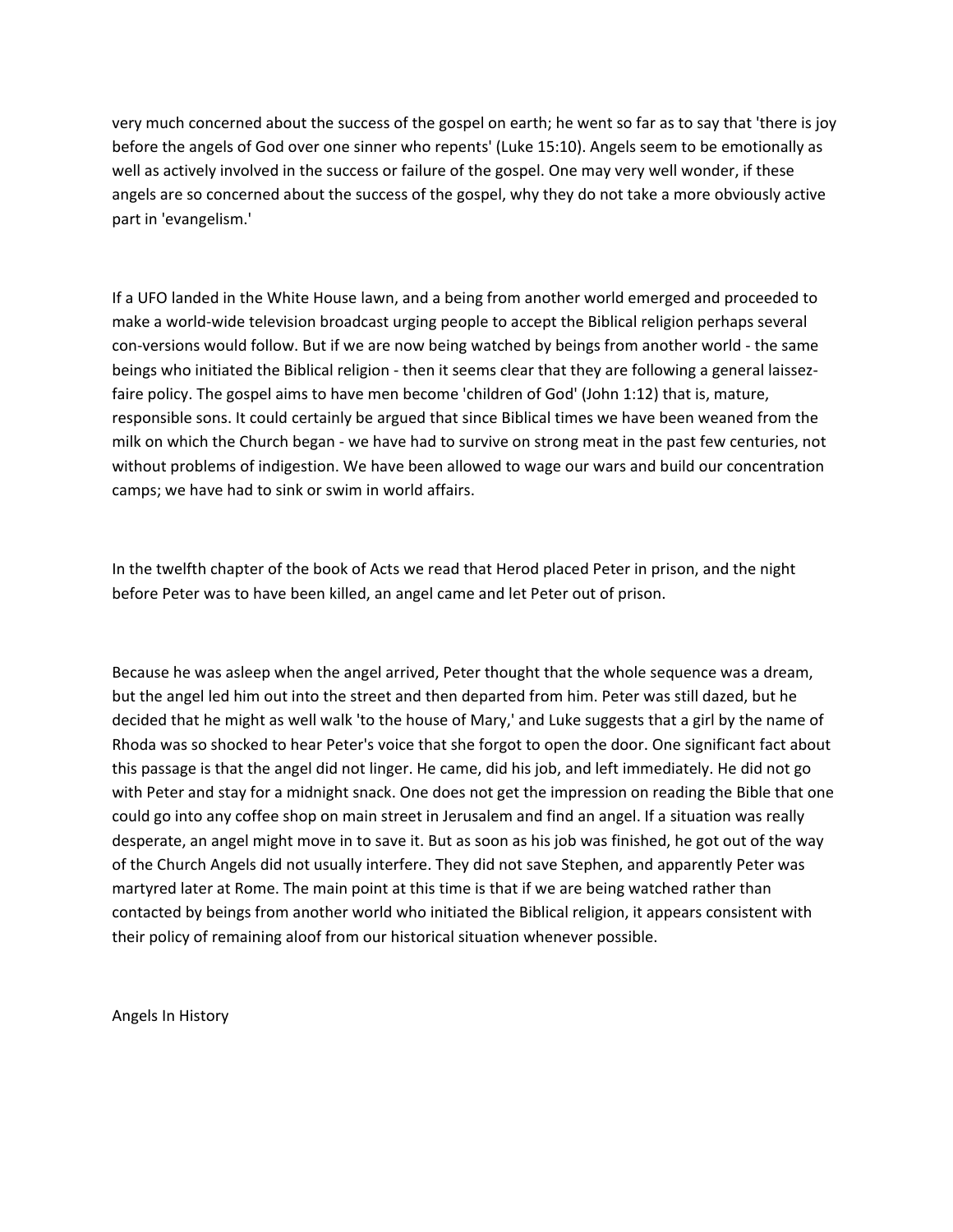There have been essentially two ideas of angels which have dominated Western thinking - the Biblical and the Greek. While some Greek angels bore resemblance to human beings, the Greeks also developed the concept of the soul which was in many ways similar to a geometric point. One gets the impression in Plato's Timaeus and Aristotle's Physica that the human soul is analogous to a geometric point and that it is from the concept of the point that geometry is derived - geometry representing an uncontaminated form of pure thought. (1) Centuries later this concept of the geometric point-soul serves as a similar basis for the monads of Leibniz. The Greeks believed that the human soul had its origin in the point-stars on the outer sphere of the universe, and at death the human soul escaped from its body to return to the geo-metric-soul-point-star in space from which it had originally come. Astrology arose directly from this world view. Angels that were like points were therefore basically invisible, and the Greeks often used these angels as an explanation of the invisible 'cause' behind events. Before the discovery of the laws of momentum, an angel might cause a stone to fall or the sun to go around the earth.

In the Bible, however, angels are essentially humanlike beings that have come from 'above,' from another world out in space. They are not usually invisible although the sequence with Balaam's ass (Numbers 22:21 ff.) may be an exception. The Bible, particularly the New Testament, develops the concept of the resurrection of the body, in which men become like angels, in direct contrast to the Greek view in which only man's soul is saved (and his body lost). The Biblical world view presents such a problem in the face of modern science because it stresses the resurrection of the body - and presumably bodies must occupy some place in space. Where? If we were committed to the Greek view of salvation, then we could say that eternal life is merely a 'state' since a point-soul has essentially no spatial properties, or at least spatial dimensions.

As the gospel was preached in the Greek world the two divergent views of angels and salvation were mixed in the evolution of Christian doctrine. By the time we reach Thomas Aquinas in the mid-thirteenth century, we find that Aquinas in the Treatise on Angels' in his Summa Theologica can wonder about the size of angels in comparison with a pin. (2) The answer depends on whether one is thinking of Biblical or Greek angels. Aquinas defined angels as pure 'soul' beings, without the bodies of men. In the Bible we do not find that the basic difference between man and angels is that man has a body; both have bodies. The difference is that man is from earth; angels come from another world.

When Copernicus and Galileo shattered the celestial spheres of Ptolemy, the eschatology of Aquinas and of the Christian Church as a whole suffered. The Reformation attempted with some success to separate Biblical theology from Greek philosophy, and there was some revival of a Biblical view of angels. Isaac Newton, who devoted at least as much time to his Protestant theology as he did to his science, was thoroughly committed to a belief in Biblical angels, in the resurrection of the body, and in a 'heaven' somewhere in outer space. He was, in both his science and his theology, thoroughly against 'vain philosophy,' as he called it; that is, he was against Aristotle.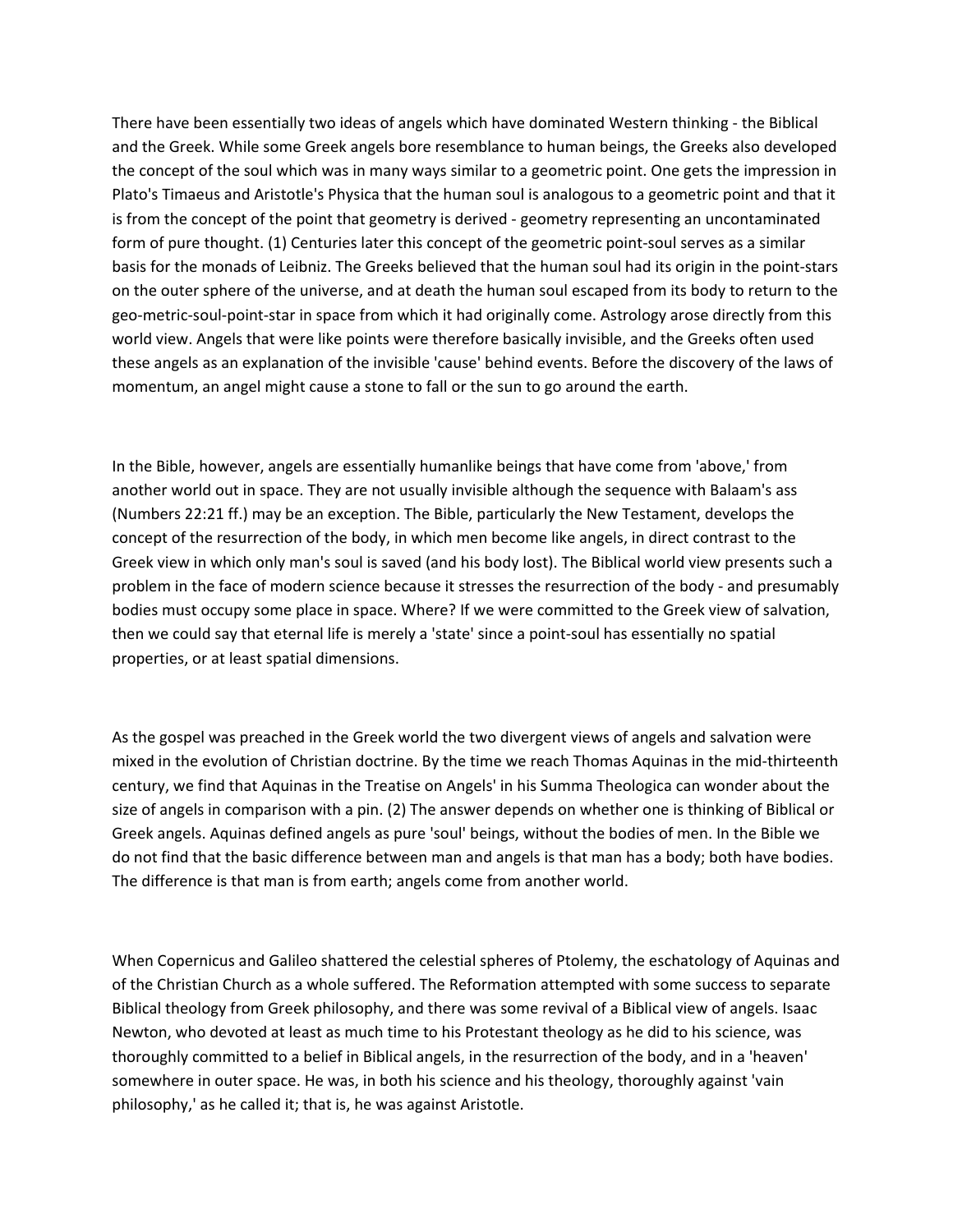As the scientific revolution continued, however, and the age of Darwinian evolution emerged, it no longer seemed possible for a scientist to be committed to the Biblical world view. The concept of evolution, together with the science of genetics, was based in part on the idea of 'chance,' and as scientists surveyed man's environment, they concluded that it was by pure chance, a freak accident of the universe, that man ever appeared. When all the atmospheric conditions, temperature conditions, gravitational forces, rotation rate of the earth - to name a few of the factors involved in sustaining Me were considered, it seemed that the earth was probably the only place in the universe with life. Man was alone in a vast, impersonal machine. Like a little boy lost in a wood, we began to whistle a 'happy' tune to pretend that we were not afraid. Men of science and literature began asking man to grow up and face his destiny. Out of this mentality arose the idea of progress and the social gospel. We are asked to 'demythologize' the primitive Biblical religion; we must mature; we must grow up.

But as the twentieth century continued, so did scientific advance. During World War II we moved into the air with our planes and with radar; the Germans developed the principle of the rocket, and with the war past, the space age began. As we moved into space with rockets, planes, radar, and radio telescopes, our world view began to change. We began to think seriously again about a universe with many inhabitants, and we began looking for life from other worlds. We were no longer confined in our thinking to our two-dimensional demythologized earth. We broke through the space barrier; we became aware again of our three-dimensional universe.

Was there life on Mars or Venus? Science fiction came forth with all sorts of imaginative answers, but even a measured scientific view based again on 'chance' or probability suggested that because of the vast size of our universe, there may be millions of inhabited planets even within our own Milky Way. Many well-informed scientists began to suspect that other races might have evolved in the course of time, and that long ago other beings might have attempted to travel in space - perhaps even to our earth.

At the end of World War II, as we moved into space, we began to see 'Unidentified Flying Objects,' objects which many thought were space vehicles from another world which were watching us. Bishop Robinson's Honest to God is based on Rudolf Bultmann's demythologizing principles, which were in turn based on the science Bultmann learned at the beginning of the twentieth century, before the space age began. Is it possible that Robinson's Honest to God is based on scientific thinking which is now out of date?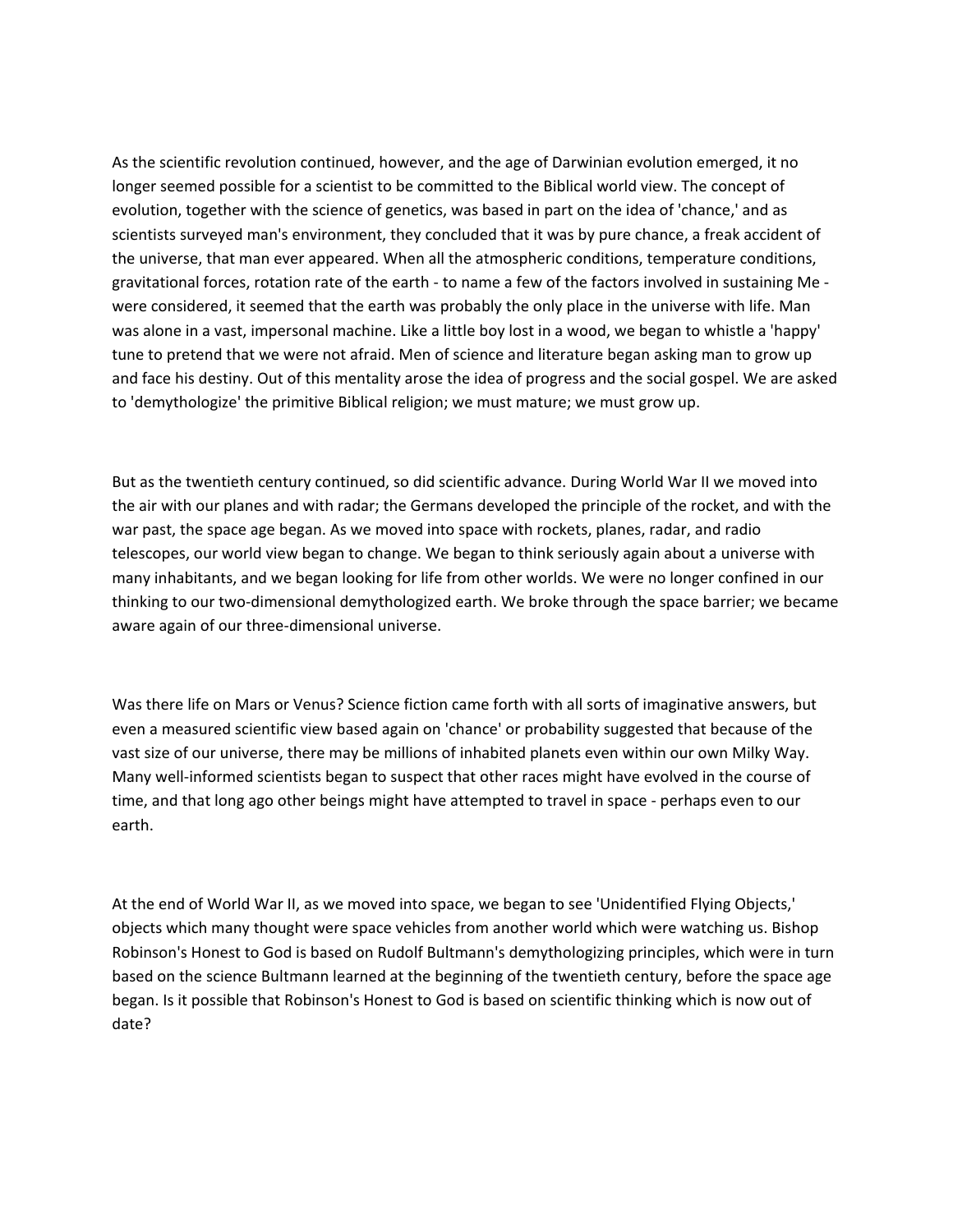Not only has 'demythologizing' kept us from thinking seriously about angels, but also we have not thoroughly separated the Biblical from the Greek view of angels. Scientific method seeks to explain reality in terms of the testable, and the Greek 'invisible' soul-point angels are untestable. As J. Bronowski has said in The Common Sense of Science,

As much as bookkeeping, government and doing the weekend shopping, science is an activity of putting order into our experience. So much was true even of the science of Aquinas. To this was added in the sixteenth and seventeenth centuries a new assumption about the kind of order which science sets out to find or make. Roughly, the assumption amounts to this, that science is to get rid of angels, blue fairies with red noses, and other agents whose intervention would reduce the explanation of physical events to other than physical terms. The world is regular in itself; the world is a machine. (3)

In a certain sense I agree with Bronowski that the task of science is to get rid of angels or 'blue fairies' as explanations of natural phenomena. Thus I do not believe that angels keep the earth turning on its axis; I believe that the earth's momentum keeps it rotating. Science seeks to find the cause for the visible effect. Bronowski does not consider angels a legitimate cause; but we have to ask, What is the cause of the Biblical religion? We know the effect. It is recorded in Scriptures. The demythologizers would say that the basic cause behind the Biblical religion is psychological: it is a religion man has synthesized because of certain Inner needs. But the Scriptures give as their own cause the suggestion" that beings from another world -angels - were the external agent which caused the Hebrew-Christian tradition. In the space age I do not think we are compelled to believe that this explanation is necessarily mythological, although of course it could be.

To give a human analogy, I should think that if some of our astronauts were sent to another planet, and they were to discover a primitive people, and if these astronauts were specifically instructed to lead these people to a particular religious commitment, they might very well succeed. These primitive people might record the fact that beings from another world caused the birth of their religion. In this instance I would request that Bronowski make an exception to his general rule of not admitting angels into his scientific explanation of things, for to exclude angels would be to exclude at least the clue to the correct explanation. I would also ask theological demythologizers to be more willing to admit that the original source of religious beliefs may have been external to man's psyche.

One might well argue that it is scientifically improbable that such a sequence of events would take place, but I cannot think of grounds on which such an explanation is automatically scientifically out of the question, providing that we separate the Biblical from the Greek way of thinking about angels. It is on these grounds that I think Bishop Robinson is wrong in suggesting that it is dishonest for Christians to go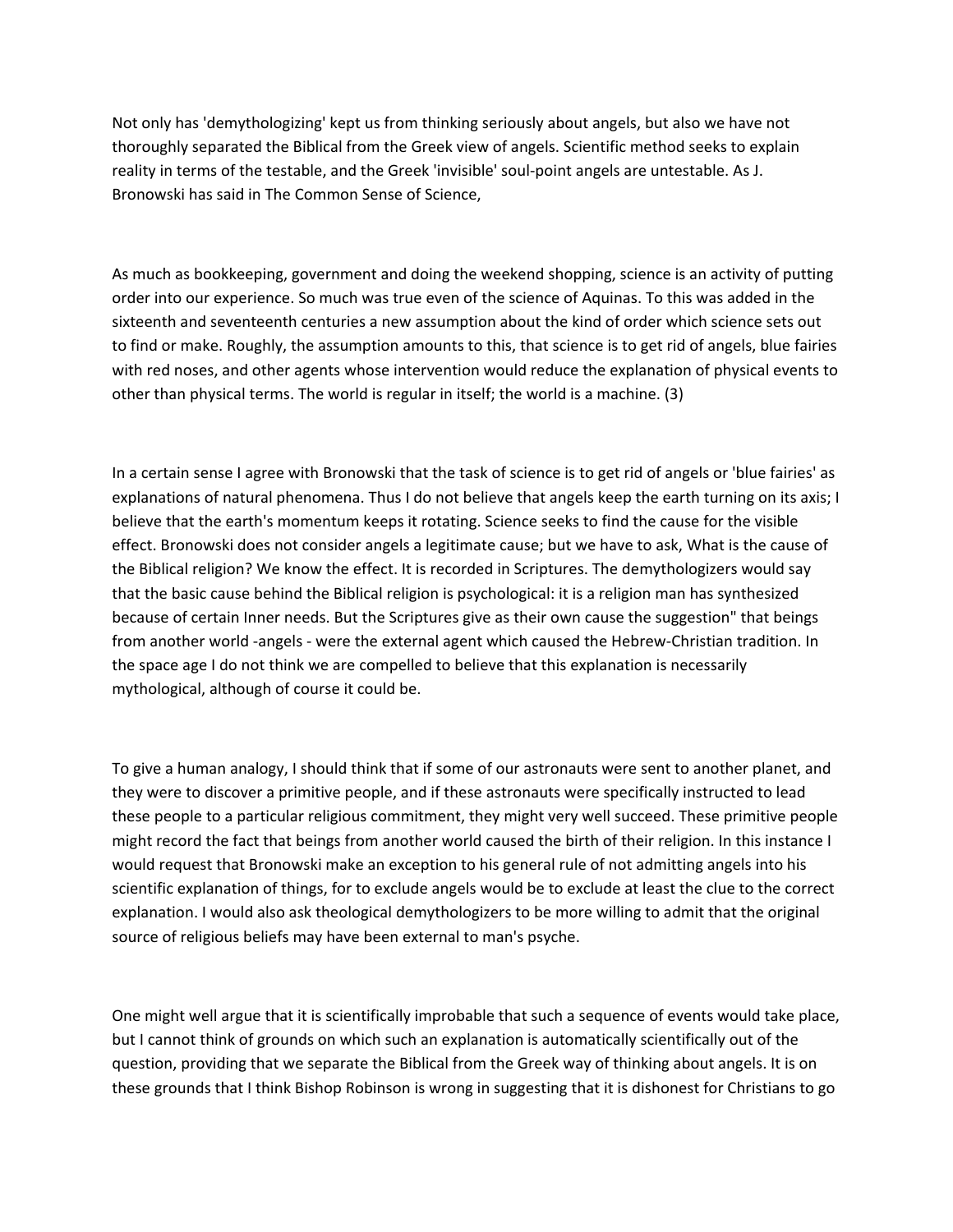on believing in the Ascension of Christ. Bishop Robinson has the right to maintain that the Ascension is highly improbable, but it is by no means impossible in the light of present scientific thinking, particularly if one provides Christ with an adequate space vehicle. One may not be pleased with the theological implications of the suggestion that Christ ascended in some sort of space vehicle; but the implications fit the evidence better than the suggestion that there was no Ascension at all.

If flying saucers exist, if they are in fact space vehicles from another world, and if they have the performance capabilities described in various UFO reports, then there is no doubt that these vehicles would have provided adequate transportation for any beings who might have been involved in nourishing the Biblical religion. We have become aware of these UFOs only since our move into space during and after World War II. If we had not moved into space, perhaps we would not have noticed them even yet. At present these UFOs seem to be Interested mainly in surveillance, not in making contact. Who can say that these being have not been maintaining surveillance for the past four thousand years? The possibility stretches the imagination, but it cannot be ruled out a priori. Furthermore, we cannot be sure that there are not several groups of beings, perhaps from many different worlds, watching us, as we might watch fish in a pond.

The UFO Controversy

The whole question of the existence of UFOs will not be settled until the U.S. Air Force makes all its space surveillance facilities available to some independent organization for a thorough investigation. A recent newspaper article, headlined 'Air Force Plans "Flying Saucers" Probe,' said that 'the Air Force is trying to get a leading university to investigate some episodes in depth.' The reason for the investigation is that there have been 'widespread charges that the Air Force was concealing the truth lest there be a panic.' (4) The Government has since 'hired the University of Colorado, whose Dr. Edward U. Condon will direct a study project which will involve more than 100 scientists down here to determine who's up there. The idea behind all this is to get the Air Force off the spot and convince the public that earthlings are in no great danger from what are officially known as UFOs,' according to the New York Daily News. (5)

Who has been charging that members of the Air Force have concealed the truth? A number of persons have led the assault, but certainly one of the first, Major Donald E. Keyhoe, who has written a number of well-documented books, including Flying Saucers from Outer Space, Flying Saucers Are Real, The Flying Saucer Conspiracy, and Flying Saucers: Top Secret. Keyhoe has also headed the National Investigations Committee on Aerial Phenomena which has compiled the work The UFO Evidence. In The Flying Saucer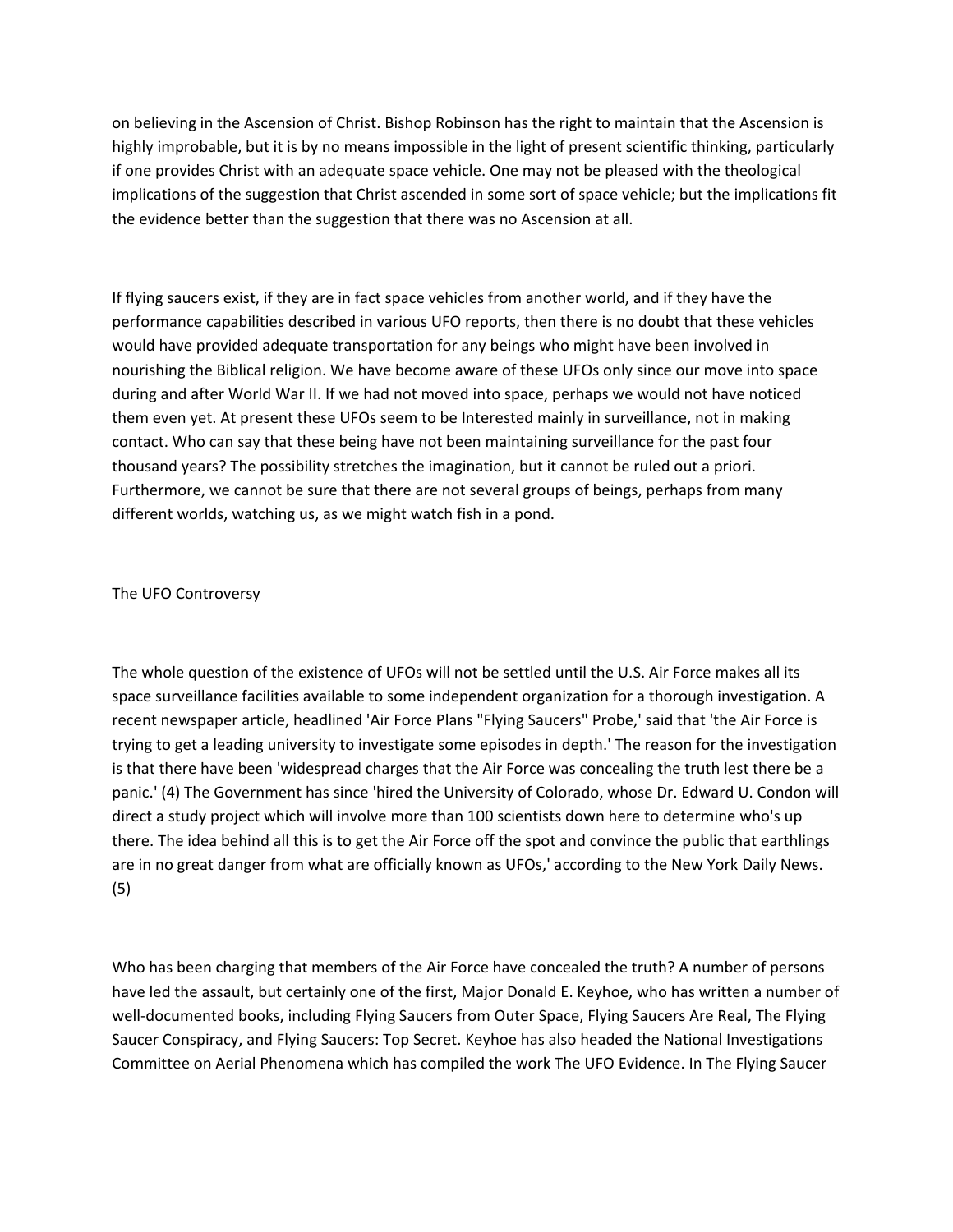Conspiracy, published in 1955, Keyhoe outlined the program of a 'conspiracy' of silence on the part of the U.S. Air Force personnel to keep UFO information from the public.

Other books, such as Anatomy of a Phenomenon by Jacques Vallee and Report on Unidentified Flying Objects by Captain Edward Ruppelt, together with the recent Flying Saucers -Serious Business by Frank Edwards, have tended to support Keyhoe's thesis that members of the Air Force have concealed evidence concerning UFOs from the public. Most UFO authors are convinced that flying saucers either contain beings from another world or that they are remote-con-trolled spaceships from another planet. But there seems to Be no concensus as to what the beings may look like or where they may have come from, although speculation of course abounds. I am not going to attempt a detailed summary of the various UFO books, but I shall bring out some points which are important for Biblical studies.

According to Keyhoe, Air Force pilots are under restrictions not to give out information to the public concerning UFO contacts. I wrote to the Air Force concerning the UFO situation and received in the mail what was described as 'The current report on Project Blue Book,' which dealt with material up to 1965. In this report the following comment appears: "The Air Force does not deny the possibility that some form of life may exist on other planets in the universe. However, to date, the Air Force has neither received nor discovered any evidence which proves the existence of intra-space mobility of extraterrestrial life.'

The following paragraph adds, however, 'Anyone observing what he considers to be an unidentified flying object should report it to the nearest Air Force Base,' (6) The Air Force position seems clear. They deny having 'proof that UFOs from another world exist. I have already discussed the nature of scientific 'proof hi terms of what may be called 'probability,' and no scientist ever claims that he has absolute 'proof of anything. He may, however, have very convincing evidence. I cannot help wondering if, while the Air Force does not have 'proof,' it may in fact have considerable evidence that UFOs from another world exist.

Furthermore, I cannot help wondering why members of the Air Force are anxious to carry on their UFO program if they have 'no evidence.' The report encourages the individual to report UFO sightings to the nearest Air Force base. 'Project Blue Book' began eighteen years ago. If members of the Air Force really believe that UFOs do not exist, why after eighteen years do they still want sightings to be reported?

The Air Force report also included the indication of some of the restrictions concerning UFOs. The following items are for internal use only and are not available for distribution to the public. These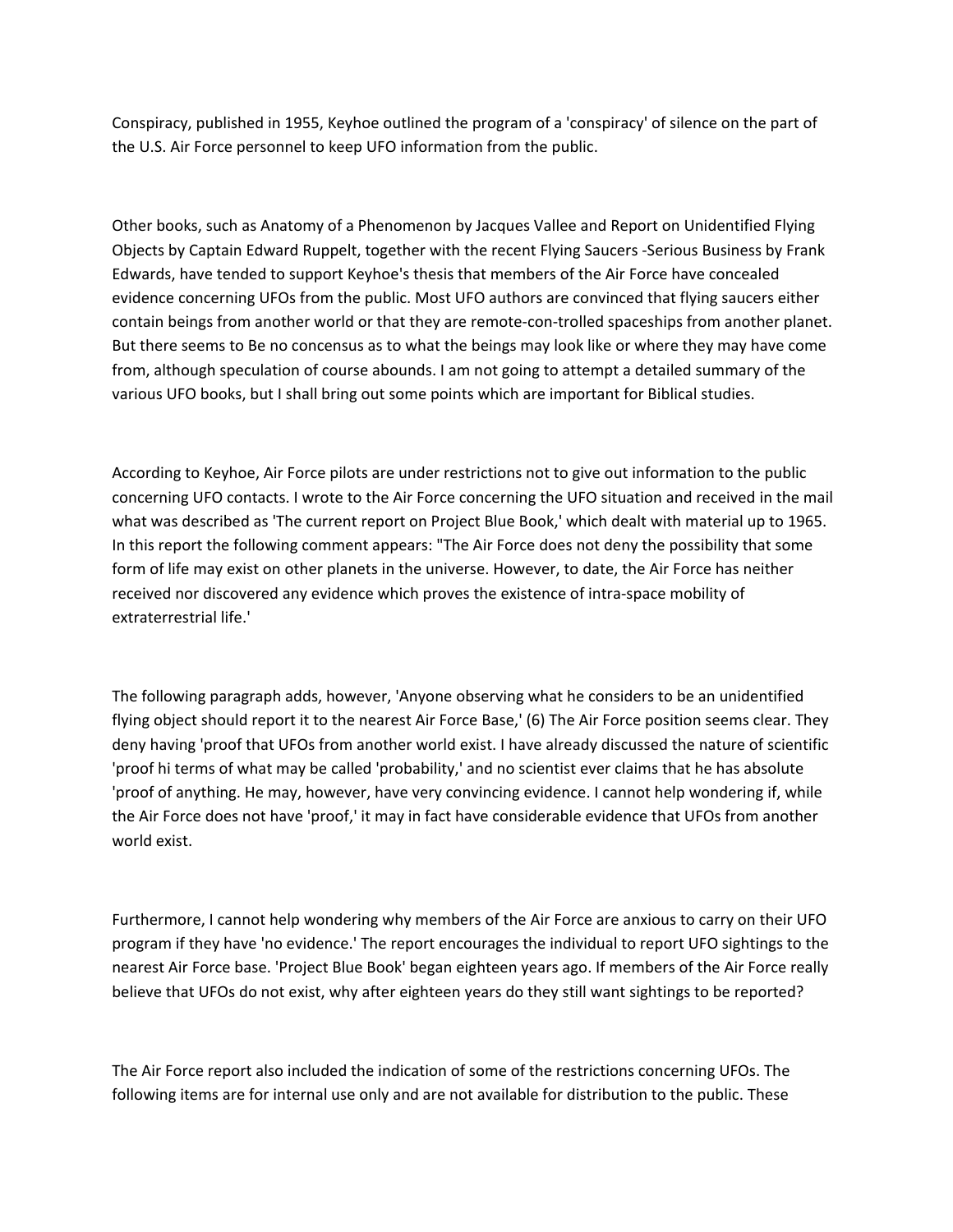concern internal management and procedures for forwarding UFO reports to the appropriate agency: 1. Air Force Regulation 200-2; 2. JANAP 146;3. UFO Project Record Card.' (7) Some of these restrictions apparently impose fines or courts-martial on Air Force personnel for disclosing UFO information. (8)

Several years ago I talked with a U.S. Air Force pilot who received a call from a ground radar station while he was flying his F-84 Sabre Jet over Vermont. The radar station had spotted a blip on the screen which it could not identify, and the pilot was asked to check it out - a fairly routine assignment. The pilot told me that as he closed in on the silvery 1 metallic object, it suddenly accelerated away from him, and 8 he could not catch it, despite the fact that he was flying the fastest jet in production at that time. He was convinced that the UFO was a spaceship from another world. Fortunately, I do not know his name, for I do not think that he was sup-posed to disclose this information.

I have, of course, no way of knowing that the pilot was telling me the truth. But this contact was personally important for me because it tended to support what men such as Keyhoe and Edwards maintain; that is, that it is Air Force personnel who have the only overall picture of the UFO situation. Any UFO investigation by the University of Colorado without the full cooperation of the Air Force can hardly be complete.

Frank Edwards made the following statement in his book Flying Saucers - Serious Business:

One night early in October of 1965, I addressed an audience of radar experts who had hired me, at their own expense, to come and tell them all that I could about the ubiquitous Unidentified Flying Objects. These were the men (Air Traffic Controllers) who see these things on their radar screens. These are the same men who are required by regulation to give out prefabricated answers or 'explanations' to all who make inquiry about such things.

Why were they paying me, a civilian newsman, to tell them about things they see more frequently than anyone else in the nation?

The reason was simple: Although they were under the Federal Aviation Agency, that agency refused to answer their queries for information on the UFO's. (9) Thus, even individual members of the Air Force network who have contact with UFOs do not have the total picture; only the few men at the top of Project Blue Book can see the whole UFO landscape. Any university investigation which hopes to succeed will need to share this view 'from the top.' There are two reasons why it is for the 'good of our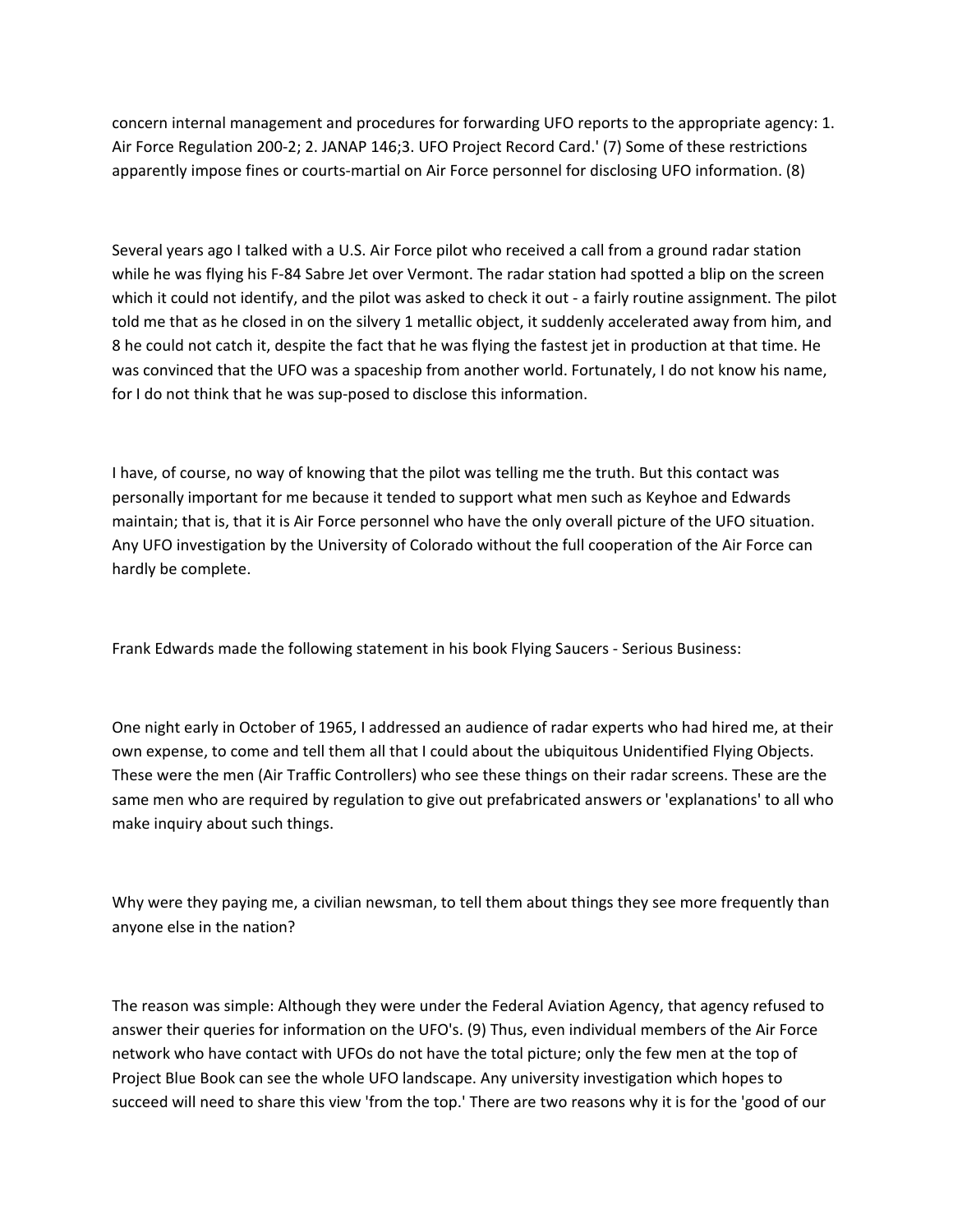nation' to keep UFO information secret, (i) There is the fear of public panic, and the possible economic crisis on the stock market. (2)

If UFOs exist, and are space vehicles from another world, they seem to operate according to some antigravitational principle. Donald Keyhoe devotes one chapter of his Flying Saucer Conspiracy to the 'Anti-G Field,' and Edwards and others seem to agree that some anti-gravitational (anti-G) force is at work in UFOs. The nation which discovers the secret of anti-gravitational propulsion will have made a breakthrough at least as important as the development of atomic energy, and therefore anti-G information in connection with UFOs would be Top Secret.' (10) I am not qualified to speak concerning the validity of the anti-gravitation hypothesis in regard to UFOs, but given the suggestion that an anti-G field is associated with modern UFOs, we shall discover some fantastic consequences for Biblical studies, especially when we examine the parting of the 'Red Sea' during the Exodus.

I cannot prove whether or not UFOs exist. The whole issue must be settled by the very few men who are in a position to collect and evaluate the data. There are at present two schools of thought concerning UFOs: the one which the Air Force maintains - either honestly or dishonestly - that UFOs do not exist, at least in the sense that they are space craft from another world; and the other position of Keyhoe. Edwards, and others that UFOs or flying saucers do exist and that they are under the control of beings from another world.

A typical newspaper report of a UFO sighting is as follows:

Two Erie [Pa.] newsmen said they saw and photographed early today a bright object in the sky near where a young couple reported the landing of a mysterious object.

Dennis Buckel of radio station WJET said at about 2 a.m. he saw what looked like a bright star moving fast.

Another WJET newsman, Jerry Trembley, said he saw the same object about two hours later and another cluster of flashing lights.

On Sunday, Betty Jean Klem, 16, of Jamestown, N.Y., and Douglas Tibbets, 18, of Greenhurst N.Y., said they saw a metallic, silvery object land near their car on a beach in Presque Isle State Park, a peninsula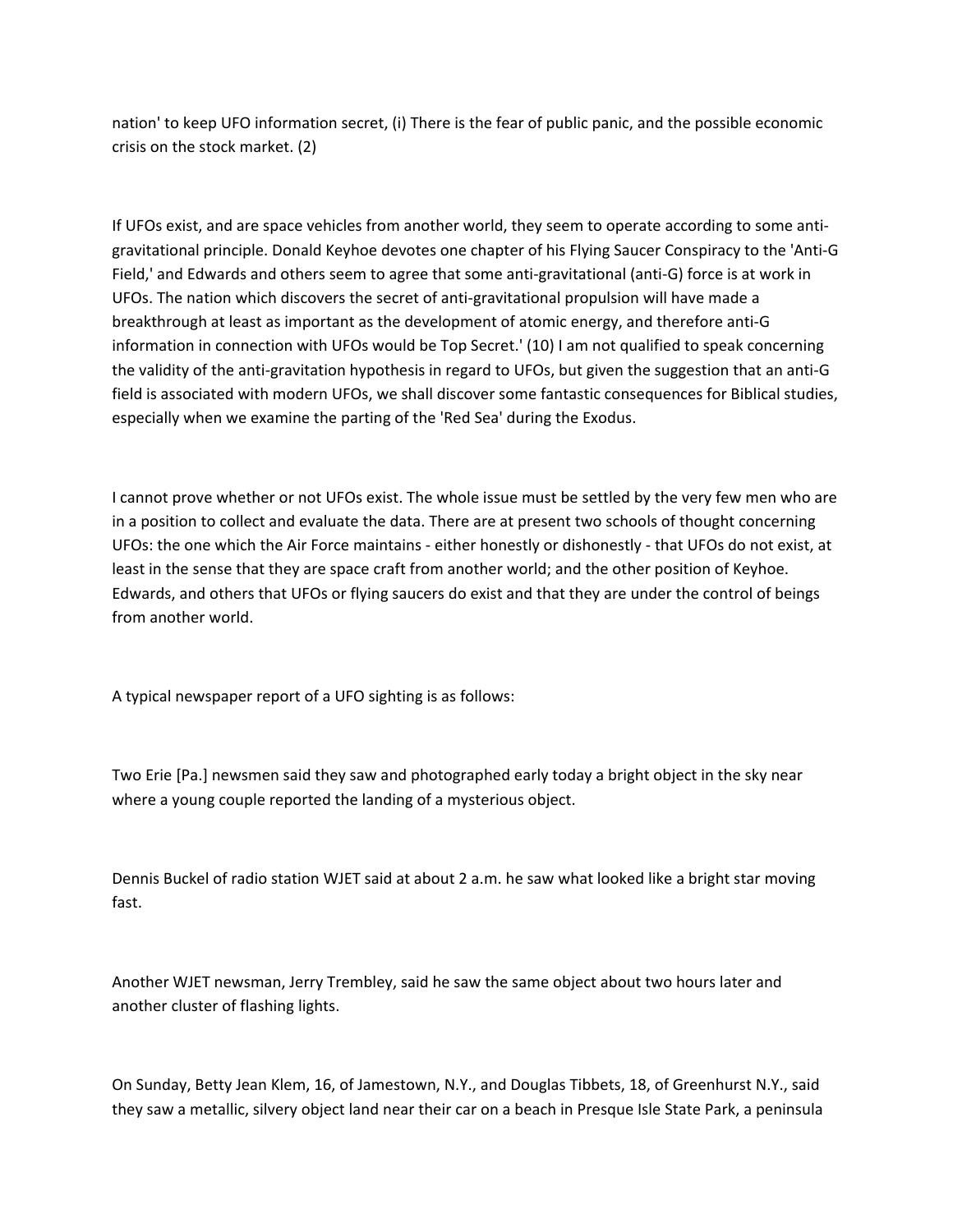jutting into Lake Erie. Police said they found two triangular impressions in the sand, about 6 inches deep. The WJET newsmen came up with motion pictures of objects in the sky. (11)

This particular report does not mention the shape of the UFO, although many are of course described as saucer shaped. But the objects usually seem to give off light, travel at high speed, and are 'silvery' in appearance. One can argue that the observers were not qualified, or that the motion pictures were faked, or that they in fact saw an artificial satellite - which does not, of course, account for the triangular impressions in the sand. Many UFO sightings never are printed. This one was printed because, although there may be doubt as to what was seen, several separate witnesses reported seeing a strange object; there seems to be a good possibility that something strange was seen.

Flying Saucers And Demythologizing

If flying saucers do exist, and if proof of their existence is eventually established, theologians attempting to develop a realistic Biblical interpretation will have one good historic example of how 'demythologizers' have drawn premature conclusions. Anyone who accepts the Air Force position regarding UFOs assumes that flying saucers are a mythological or psychological construction of a group of 'gullible' or mentally unbalanced people.

If we take as an example reporting which supports the Air Force position, a series of Time magazine articles exemplify what I have in mind. The well-known UFO sighting near Ann Arbor, Michigan, in March of 1966 was reported in the April 1 issue of Time, which included in its report a comment from a threeyear-old girl who expected to 'see a spaceman with "green, yellow and orange juice hair."' The sighting was 'a sure sign of primaveral delirium.' The only sign of sanity was that 'Through its Project Blue Book, the Air Force had looked into 10,147 other Unidentified Flying Objects since flying saucers entered American mythology [my italics] in 1947 ... At week's end the Air Force attributed the Ann Arbor and Hillsdale apparitions to marsh gas (methane) created by organic decomposition and ignited by combustion.' (12)

The following issue of Time reported what was called 'The Gullibility Experiment.' Some ingenious Students at Pasadena's California Institute of Technology sent aloft some Brightly lighted balloons at night and numerous UFO reports resulted thus proving how 'gullible' everyone is. (13) I think it fair to point out that it is not every night that students launch lighted balloons into the sky. Furthermore, people were actually seeing something when they made their reports. The students did not make their experiment until nearly two decades after 'flying saucers' were first widely reported. One could very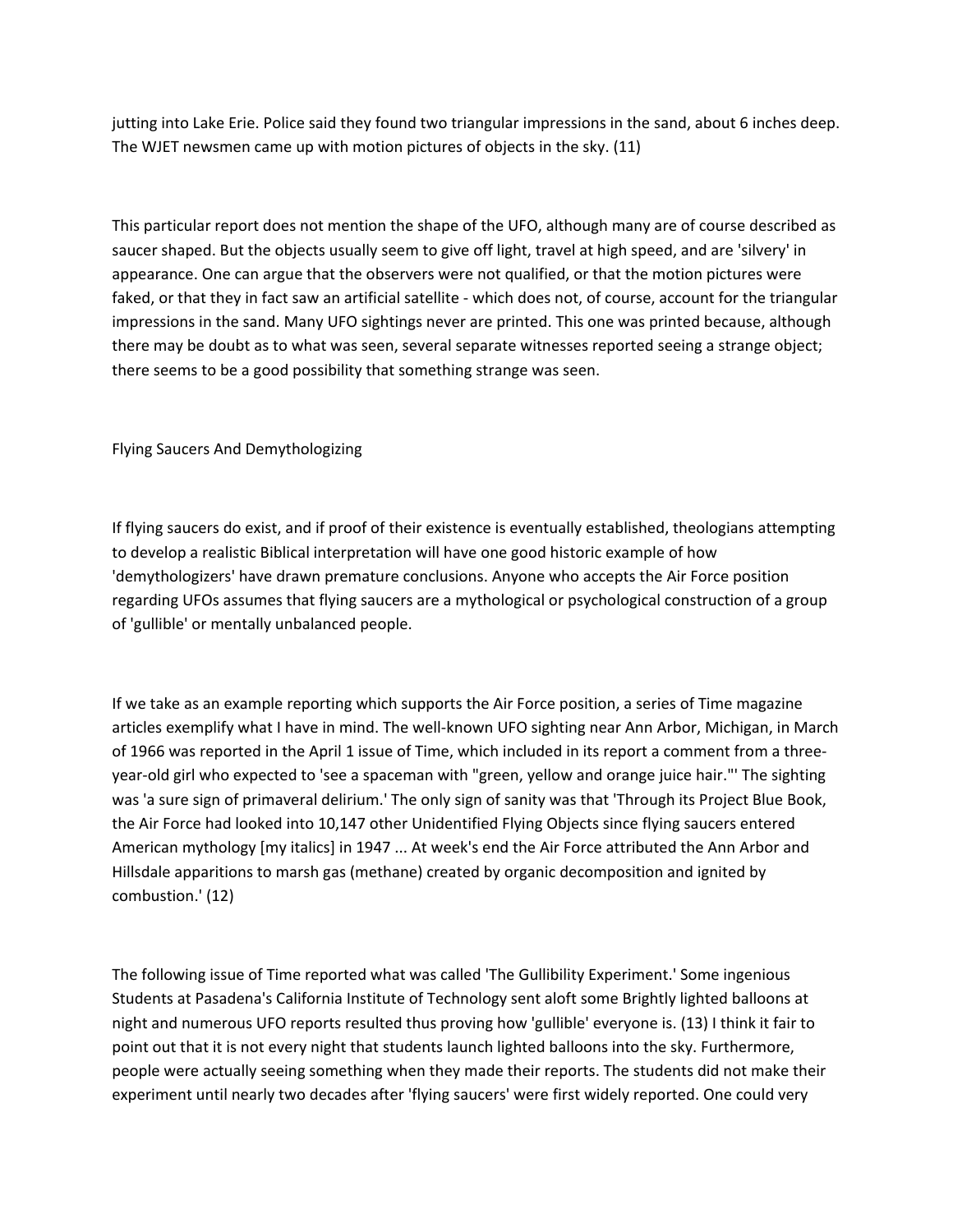easily, on the basis of the students' experiment, draw the following conclusion: when people see obviously strange UFOs in the sky, they will report them.

As an illustration of how an editor can support his personal convictions, the Ann Arbor report was listed by Time as a 'local' phenomenon under the heading 'Nation,' while the 'Gullibility Experiment' was reported under 'Science.' I would not argue that everything reported as a UFO is in fact a flying saucer. Undoubtedly there is much mythology connected with UFOs, but just as in the gullibility experiment the reports did have some basis in fact, so I am very suspicious that the idea of flying saucers has some basis in fact.

As an illustration of the fact that the 'marsh gas' theory is built on a swampy foundation, the Air Force scientist who put forward the theory was J. Alien Hynek, and he later wrote an article entitled 'Are Flying Saucers Real?' for the December 17, 1966, issue of the Saturday Evening Tost. In this article Hynek confesses that he had very little scientific fact to support his 'swamp gas' conjecture, and he never intended it to be 'the' answer to the Michigan sighting. After learning about swamp gas, Hynek says that he decided 'it was a "possible" explanation I would offer to the reporters.' Hynek apparently did not even believe the explanation himself, and on the basis of the Post article, it is quite clear that Hynek believes the whole UFO problem to be far more complex than the simple 'mythological' explanation such as Time magazine has assumed. (14)

Speaking of gullibility, I think one could as easily argue that Time is hardly showing intelligent skepticism in gleefully reporting the findings of an Air Force-sponsored scientist (the same Air Force which never heard of a U-2) who several days after the Ann Arbor sighting concluded that what was seen by dozens of witnesses - but not by the scientist - was swamp gas.

It does not seem to have occurred to anyone on the Time staff that a flying saucer might actually have been seen; there simply has to be another explanation - the flying-saucer answer is a priori out of the question. Anything -including swamp gas - is a more acceptable answer to those who must 'demythologize' flying saucers. One irony is that the cover of the Time issue which reported the gullibility experiment raised the ominous question in red letters on black, 'Is God Dead?' This issue devotes a considerable amount of space to the 'God is dead' theology, which Time reports is led by 'principally Thomas J.J. Altizer of Emory University' among others. (15) Demythologizing the Biblical material is one of the most important steps in the 'God is dead' theology of Altizer. A scholar who has made pioneering studies concerning the mythological foundations of religion is Mircea Eliade, who has written among other works The Sacred and the Profane. (16) Thomas J. J. Altizer was a student of Eliade, and has written the study, Mircea Eliade and the Dialectic of the Sacred. Altizer relies heavily on the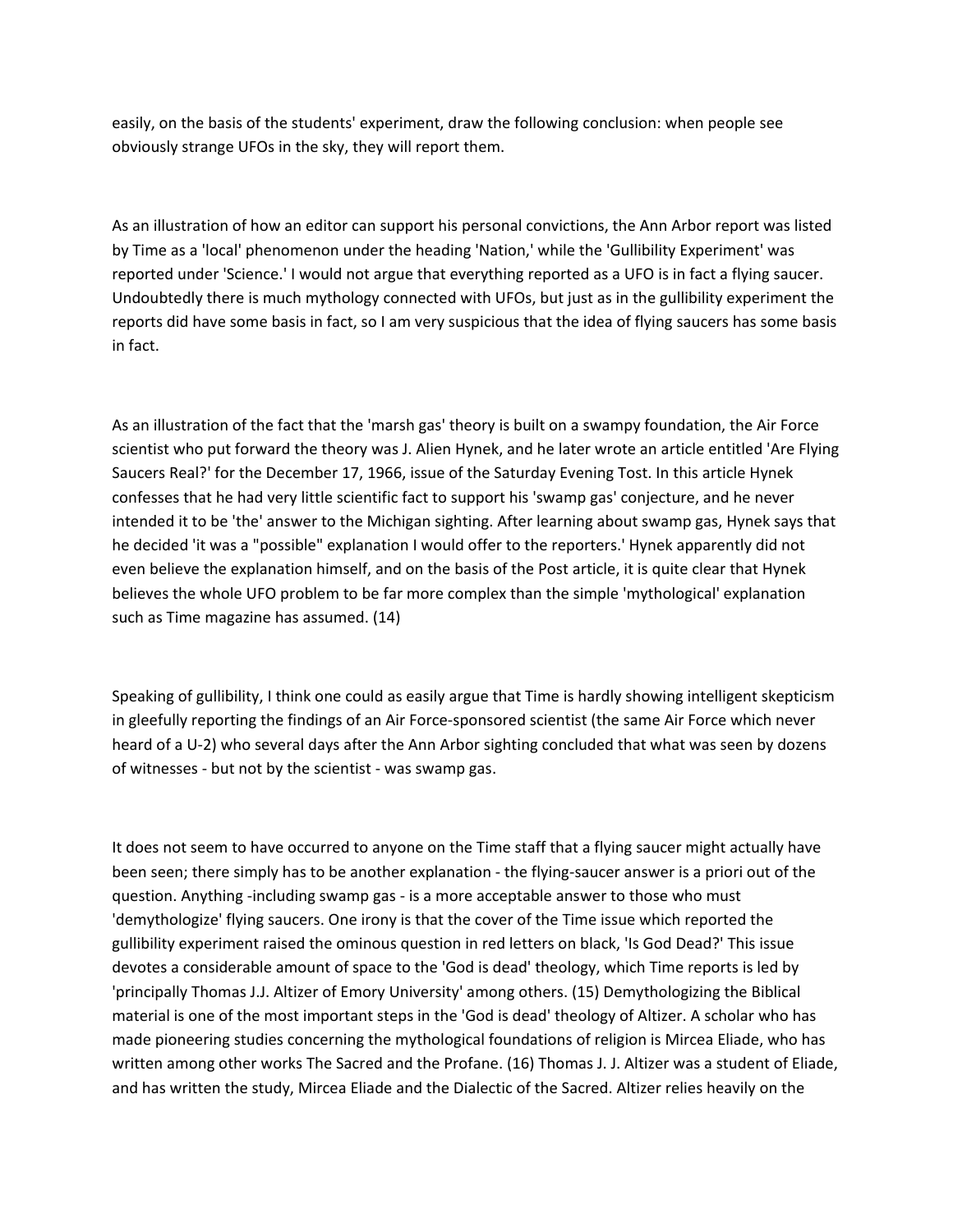psychology of Carl G. Jung, as this work illustrates, and Eliade in works such as Myths, Dreams and Mysteries: The Encounter Between Contemporary Faiths and Archaic Realities also draws insights from the studies of Jung. I mention Jung because we have now come full circle. One of Jung's books is entitled Flying Saucers: A Modern Myth of Things Seen in the Skies."

Again I would not deny that UFOs, or at least UFO reports, exhibit many 'mythological' characteristics. It does not add to the credibility of a well-reported article by Harold H. Deneault, Jr., entitled 'Anatomy of a UFO Cover-Up,' that the article appears on the cover of Fate magazine sandwiched between two articles under the titles, 'Is Bhajan Singh Reborn in Munesh?' and 'Thumping Poltergeist in California.' (18) Undoubtedly many UFO reports are mythological in origin, but one thing which tends to separate UFOs from poltergeists is the frequency with which they are reported. To my knowledge, the U.S. Air Force has never considered carrying out a twenty-year investigation of poltergeists. Thus the flyingsaucer debate is over the question: Do saucers exist, or are they myth? The modern theological debate is over several questions such as: Did Jesus rise from the dead, were 'angels' present at the tomb, did Jesus ascend into space, or is this myth?

If sometime in the future we should finally have sufficient evidence to show beyond reasonable doubt that flying saucers do exist, I believe that this will automatically have important consequences for theology, whether or not modern UFOs have anything to do with the Bible. The demythologized 'honest to God' theology of Robinson and the 'death of God' theology of Altizer are rooted in three basic sciences: psychology, mythology, and philosophy (I use the term 'science' in its broadest sense here). Starting with Bultmann, who assumed that the Biblical people held a 'primitive' cosmology, theologians have then taken studies by men such as Eliade in religious myth and applied them to the Bible.

The cause behind such mythology is interpreted in terms of psychological studies by scholars such as Jung, and theologians such as Bultmann, Robinson, or Altizer then draw from the existential philosophy of thinkers such as Martin Heidegger or Jean-Paul Sartre to reinterpret the Biblical religion for modern man. There is a fantastic field of scholarship behind this theology which has made a valuable permanent impact on the twentieth century.

The basic question I have in mind, however, is as follows: Have the psychologically oriented existential demythologizers in theology tried to include too much in their world view? In the past we may have confused fact with myth. Are we now confusing myth with fact? By this I mean that this school of theology has built a triangular fortress with mythology, psychology, and existential philosophy serving as the three cornerposts.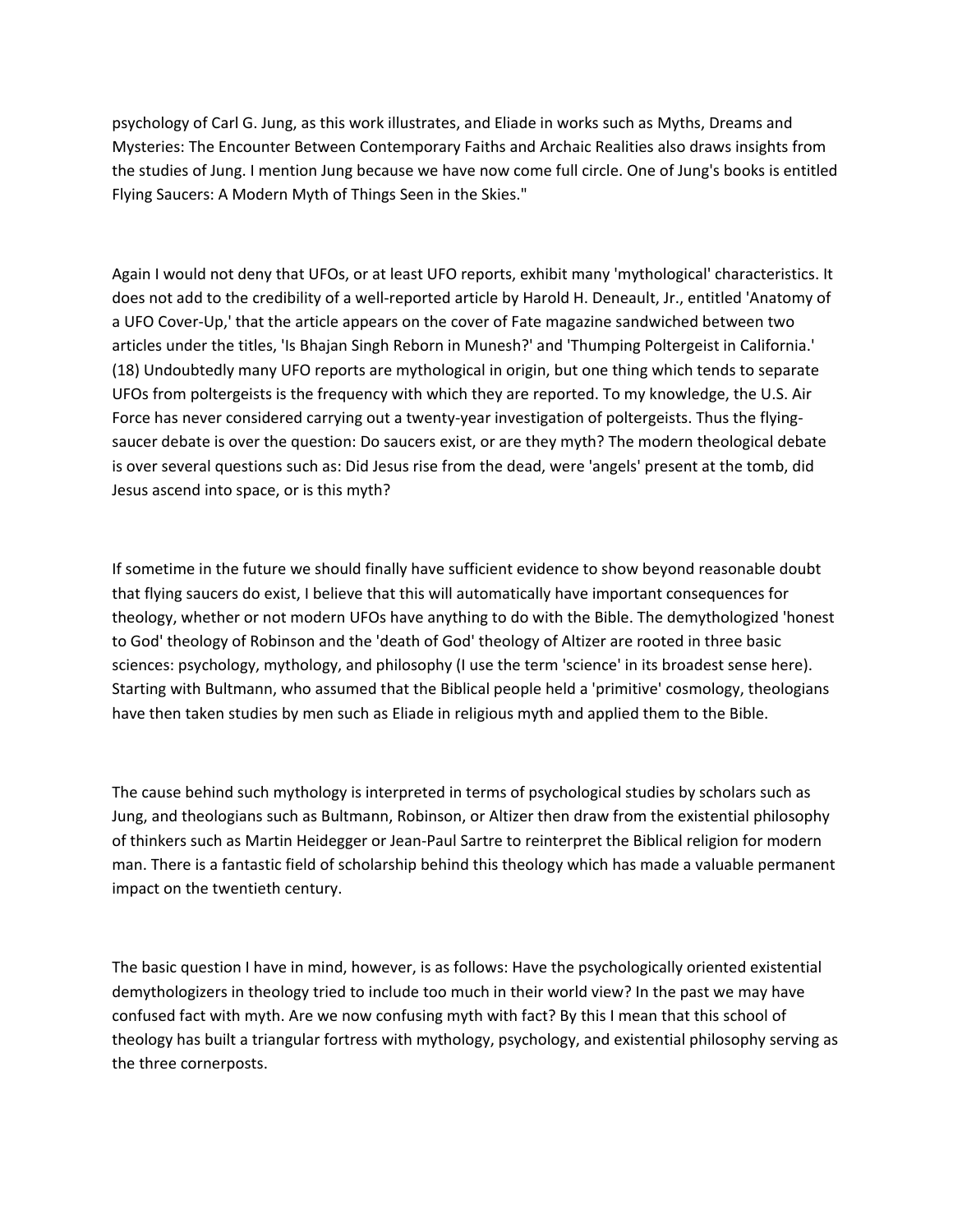This theological fort seems to have contracted a disease similar to suburban sprawl, covering larger and ever larger areas within the triangle until now the point has been reached where these theologians claim that God may be dead. Have they now extended the boundaries of their demythologized theological fort too far? If they have, how can this be demonstrated? Suppose that Jung is wrong in his assumption that flying saucers are an example of a modern myth of things seen in the skies. This would mean that even such an eminent psychologist as Jung does not always know a myth when he sees one. If Jung is wrong about flying saucers, then the 'psychological' and 'mythological' cornerposts of demythologized Christianity may be shaken.

The 'existential' post depends on the other two posts for its strength. If the other posts retreat, the existential post will follow. The Bible suggests that Jesus 'ascended' in some sort of UFO. Theologians and psychologists can explain everything from the 'Ascension of Christ' to 'flying saucers' in terms of 'myth.' But if flying saucers exist, then perhaps we can again argue for a realistic interpretation of the Ascension of Christ (honestly). Suppose that in a remote and primitive tribe of people somewhere on earth a native ran excitedly into his village and reported to his chief that he had just seen floating down from the sky an 'angel' suspended beneath a great white sheet. The chief might call a council meeting, and the tribal 'psychologist' might suggest that the reporter of the UFO had suffered a hallucination; the 'demythologizer' would agree in part, but he would go on to say that this 'myth' of a man floating down from the sky represents the reporter's psychological need to make contact with the transcendent and that he has given this need an external mythological expression.

The 'existentialist,' once he had heard the analysis of the psychologist and the demythologizer, would go on to reassure the reporter that while he did not actually see a man floating down from the sky, nevertheless this myth could be given an existential interpretation from which the whole tribe could benefit, for in this way all could gain insight into their 'ground of being.' If the 'medicine man' in the tribe (realistic or empiricist theologian) had not spoken by this time, he would be well advised not to speak, for he is outnumbered three to one. But the medicine man might gain courage if a stranger carrying a parachute were then to wander into camp. If flying saucers do exist, and if we finally gain sufficient evidence of their existence to put the issue beyond doubt, then I dare say that the course of theology may be radically changed. If flying saucers do not exist, then much theology will probably continue its present course which leads down the road to the death of God.

I am writing this book on the assumption that future evidence will point to the existence of flying saucers, but only time will put the question beyond reasonable doubt.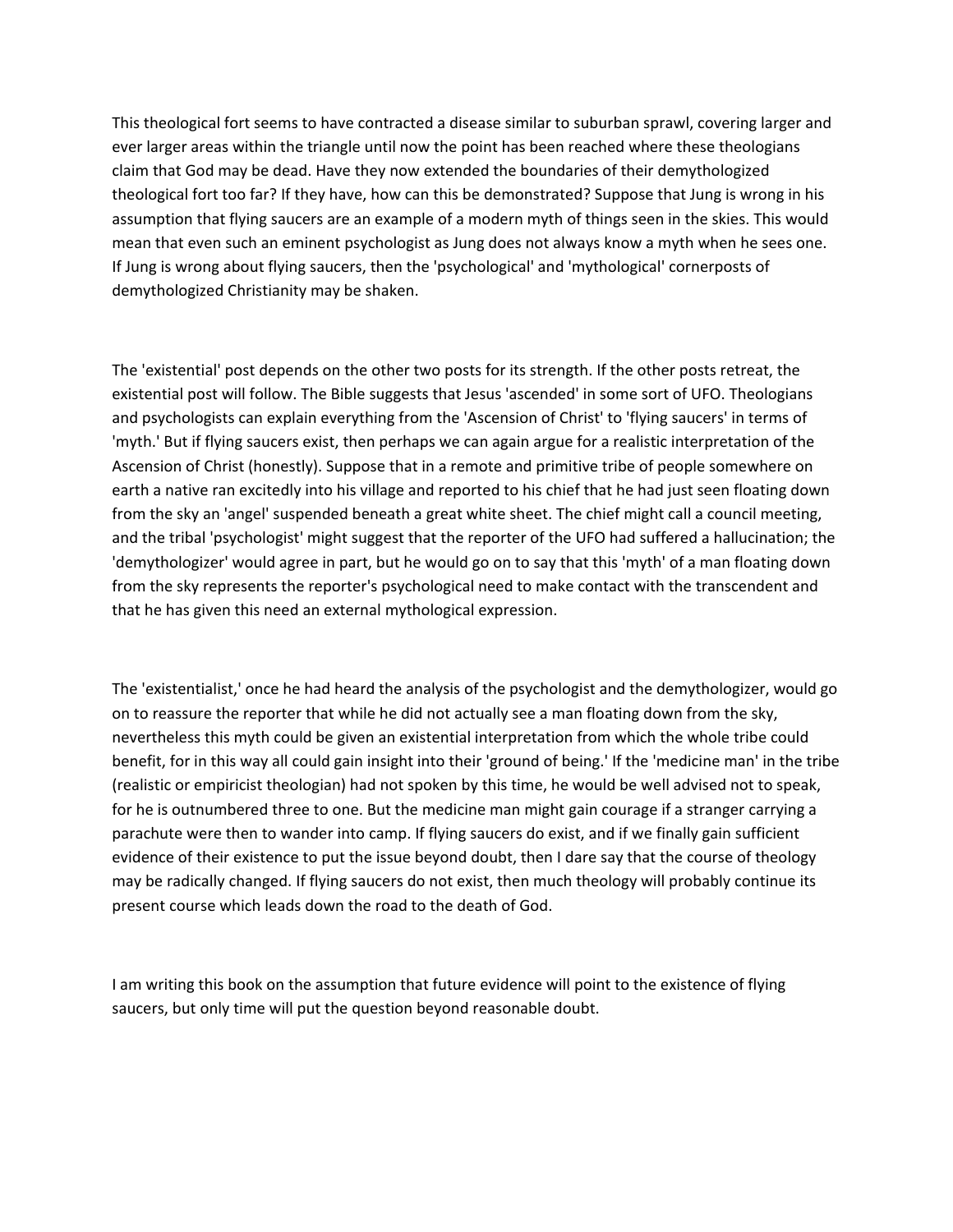A good synthesis of the psychological, existential, and mythological studies of our time is found in Thomas J. J. Altizer's Mircea Eliade and the Dialectic of the Sacred. The 'dialectic' about which Altizer speaks is between the sacred and the profane, which is roughly a dialectic between opposites, the mythological (sacred) and material (profane). To link flying saucers with the religious, of course, shatters the dialectic which Altizer wishes to establish, for it is quite likely that UFOs are material, not mythological. If flying saucers are material, there is for Altizer no way that they could be sacred. In his volume on Eliade we can see almost all the significant forces which have molded modern theology simultaneously at work. In his 'Introduction' Altizer announces that:

the moment has arrived to engage in a radical quest for a new mode of religious understanding. The first requirement of such a quest is a forthright confession of the death of God of Christendom, a full acknowledgment that the era of Christian civilization has come to an end, with the result that all cognitive meaning and all moral values that were once historically associated with the Christian God have collapsed. Furthermore, we must recognize that the death of God is a historical event: God has died in our time, in our history, in our existence. Insofar as we live in our destiny, we can know neither a trace of God's presence nor an image of his reality. (19)

The Christian God is meaningless for most persons in the twentieth century both intellectually and morally. But the question must be raised: Does the fault lie with God (being either dead or nonexistent), or does the fault lie with us, with the fact that our modem 'scientific world view' has kept us from understanding the Biblical God realistically? Altizer has turned to Eliade as a source for a new understanding of the sacred because the Christian understanding is dead. Eliade has done his best work with Eastern religions, especially with Indian and Greek thought. The orientation of Eliade's thought is toward the soul, mind, or psyche. The soul is the seat of the sacred; the world is profane and, so far as the soul is caught up in worldliness, it is caught up in the profane. Modern science is grounded in 'worldlines,' and there is throughout Altizer's work a hostility toward science, which is extremely significant. Thus Altizer, like Eliade, 'has long been attracted to Jung, while maintaining a bitter hostility toward Freud. Eliade objects to Freud's ideology, to his positivist understanding of "pure sexuality", for Freud refused to acknowledge the sacred dimension of psychic energy, of libido. (20)

Existentialists are generally hostile toward 'positivism,' and while I would not want to defend Freud or positivism at every point, I do think that the hallmark of positivism -sense experience - will eventually erode much of the foundation upon which the theological fort of Altizer and the death of God theologians has been constructed. It is ironic that much of the stimulus behind the 'death of God' theology has come from modern science - whether it be the demythologizing of the 'three-decker universe' or our psychological interpretation of dreams and myths - and that theologians such as Altizer seem somewhat hostile toward the worldly methods of modern science. We may never again understand the Bible in the exact sense which our forefathers did; our understanding may have to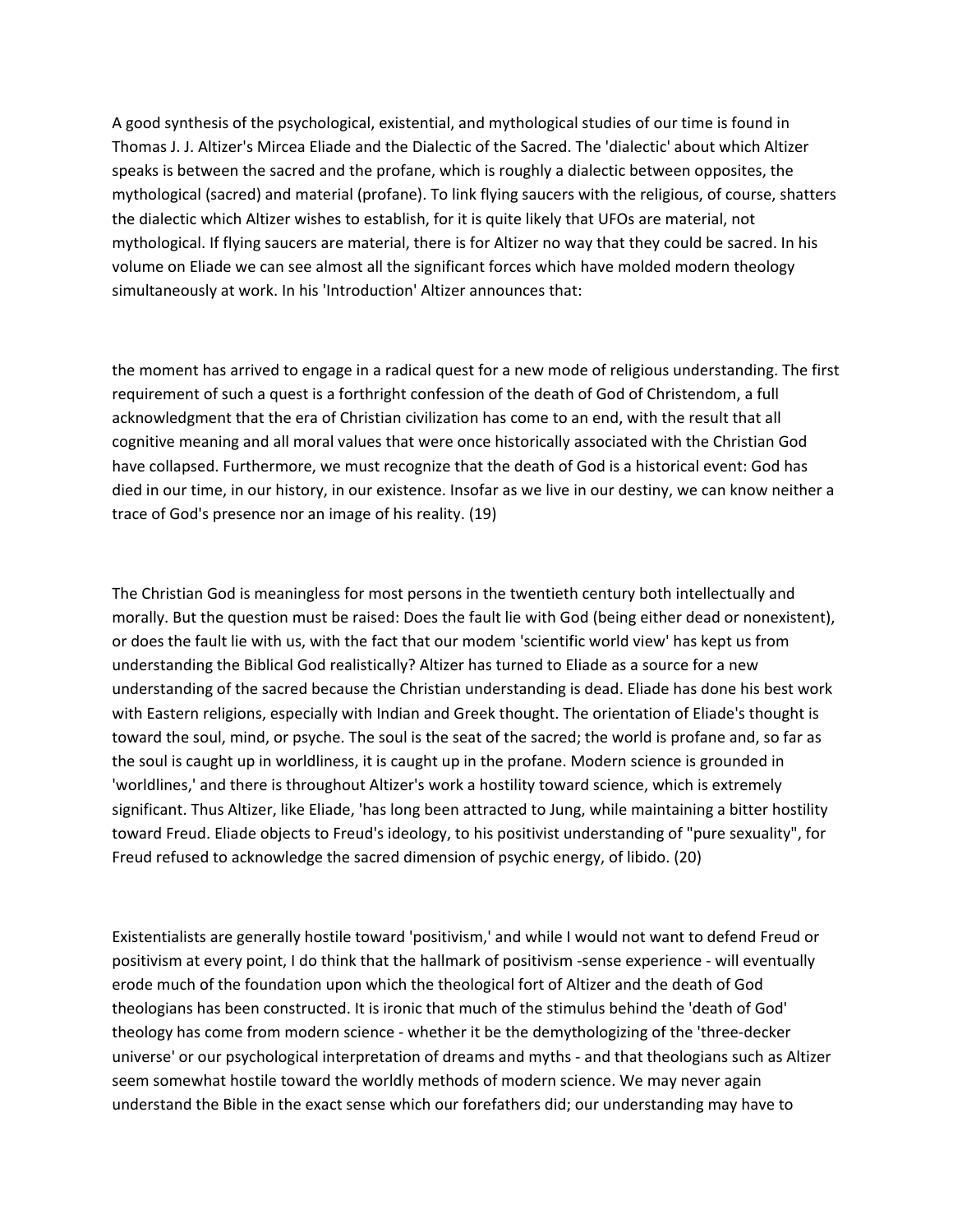mature, and psychological studies by men such as Eliade and Altizer may help this maturation. But if I understand Altizer correctly, he believes that the basic stimulus behind the Biblical religion was internal - within man's psyche; man was reaching out for God. I suggest that the basic stimulus behind the Biblical religion was external - in the particular embodiment of a group of beings from another world who deliberately brought about the Biblical religion; through these beings God was reaching for man. I agree that much of the Biblical material can be explained in psychological terms. But I think that the 'honest to God' and 'death of God' theologies have made one basic mistake: they have demythologized and psychologized angels, the messengers from another world, and all they imply.

To return to the 'primitive camp' into which an airplane pilot has just parachuted, Bishop Robinson and Thomas Altizer are convinced that no stranger carrying a parachute will ever wander into our camp. They assume that a demythologized Christian faith must now be accepted as fact. To fly in the face of this fact amounts to intellectual dishonesty. In a newspaper report, Ian McLennan, 'director of the proposed Strasenburgh Planetarium of the Rochester Museum of Arts and Sciences,' in his review of Frank Edwards's Flying Saucers - Serious Business, admitted that 'something has been happening in the sky - hundreds of thousands of people cannot make independent observations of the same optical phenomenon over thousands of square miles under a fantastic dose of mass hysteria.' (21) But McLennan cannot feel certain about what is being seen.

I believe that this is representative of the feeling of the scientific community at the present time - they admit that something is being seen, but scientists try to be careful not to mythologize the visible. Norton T. Novitt has suggested that a large body of flying ants might glow by attracting an electrical charge. (22) Together with stars, swamp gas, and clouds, there are any number of possible UFO explanations. But McLennan thinks it quite 'probable' that there is life on other planets in the universe. Thus it is possible within the framework of modem science to suggest that beings from another world could have been part of the Biblical environment, although most scientists would undoubtedly consider it unlikely. But it is possible. Bishop Robinson finds amusement at the thought that the Bible seems to picture 'a God "out there" coming to earth like some visitor from outer space.' (23) Precisely.

A haunting thought, is it not? How would primitive people react if they made contact with visitors from another world? The Bible suggests the Jesus came from another world, and that he returned to that world in a 'cloud.' It may be worth our time to look more closely at these Biblical 'clouds.'

~~~~~~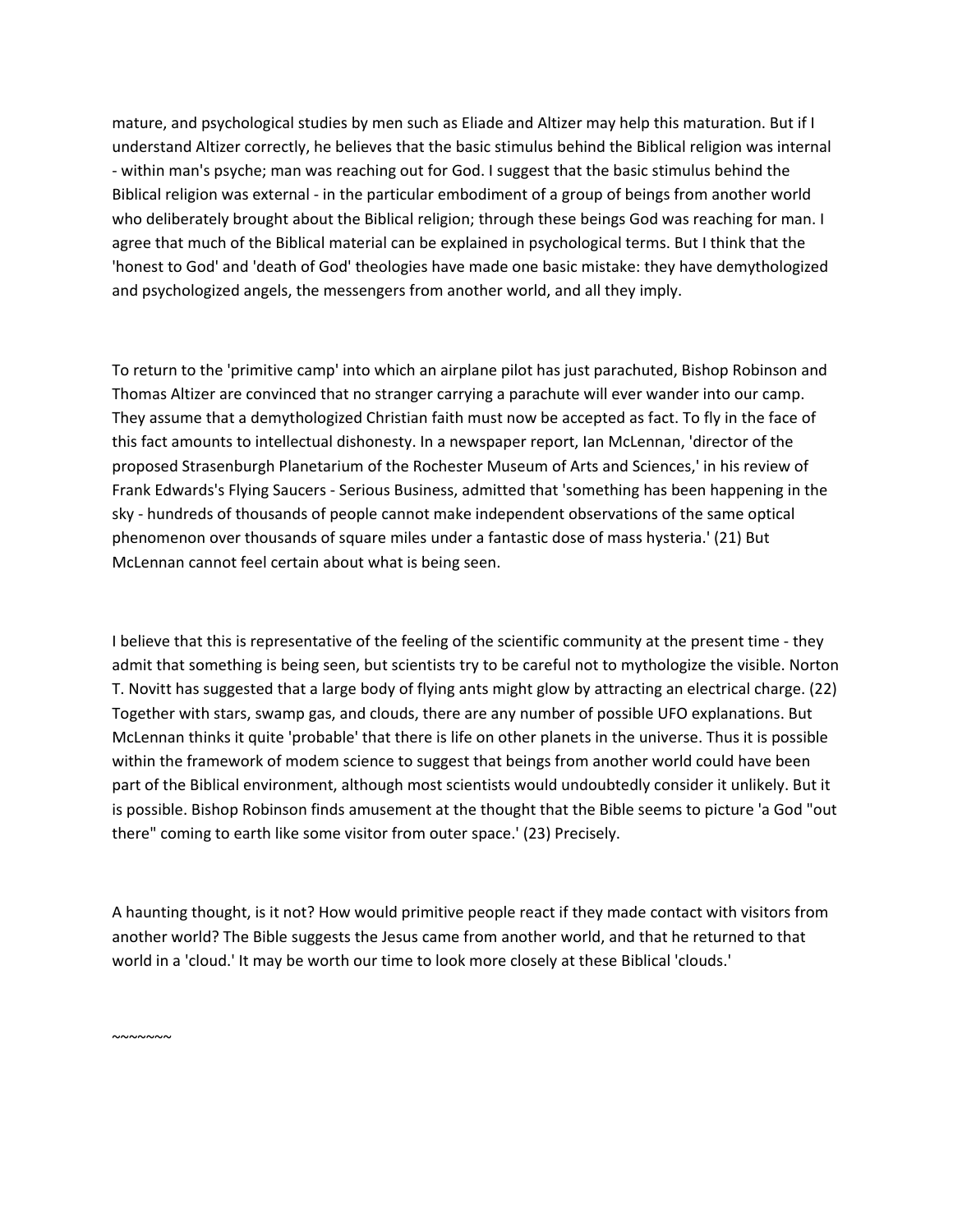3 - The Old Testament And Flying Saucers

Some Observations On Exodus

The early Genesis material goes back several thousand years B.C., and Hebrew history which officially begins with Abraham may go as far back as 2000 B.C. There is no use pretending that Abraham (assuming that one admits he was a historical figure) held the same world view as a twentieth-century suburban American. There is no doubt that something like a 'mythological' world view was shared by many ancient cults, and the Hebrew people mixed with this mythology, whether in Egypt or among the pagan tribes of Palestine. Our social sciences are built on the assumption that man is conditioned by his environment. and we can hardly expect that the Hebrews were unaffected by the cultures with which they were forced to mix. But one thing that is clear about the Hebrew is the fact that they did not mix very well with the rest of society, and many of the orthodox still prefer not to mix even up to the present day. The other fact is that one cannot make any strict rules about the religious environment which 'conditioned' the Hebrew faith.

The Bible suggests that the real environmental stimulus behind the Hebrew faith was a God who made himself known through agents from another world. Furthermore, the main evolution of the Biblical tradition seems to have been formed - according to the Biblical witness - in the wilderness between Egypt and Palestine, apart from any direct contact with a pagan society; but the scene in which Aaron makes the golden calf (Exodus 32:1-10) illustrates that the Hebrews did not easily escape from their past.

What happened in the wilderness? Was Moses a great religious thinker who in a powerful way got at least a band of Israelites free from Egypt, led them in the wilderness and, in the context of this situation, occasionally went up to high mountains to think out his religious program? Were the mountaintop experiences of Moses eventually 'mythologized' to give those experiences the aura of deity? Or, as the Bible suggests, were the Hebrews in the wilderness under the stimulus and control of beings from another world who were deliberately seeking - for whatever motives - to plant a particular religious viewpoint within the minds of the Hebrews?

Bishop Robinson argues (together with those scholars whose work he has synthesized) that just as the past century fought the battle over the scientific validity of the Creation material in Genesis, so now we shall have to fight to set the Exodus stories and the New Testament narratives free from their 'mythological' world view. Robinson asks: 'Is it necessary for the Biblical faith to be expressed in terms of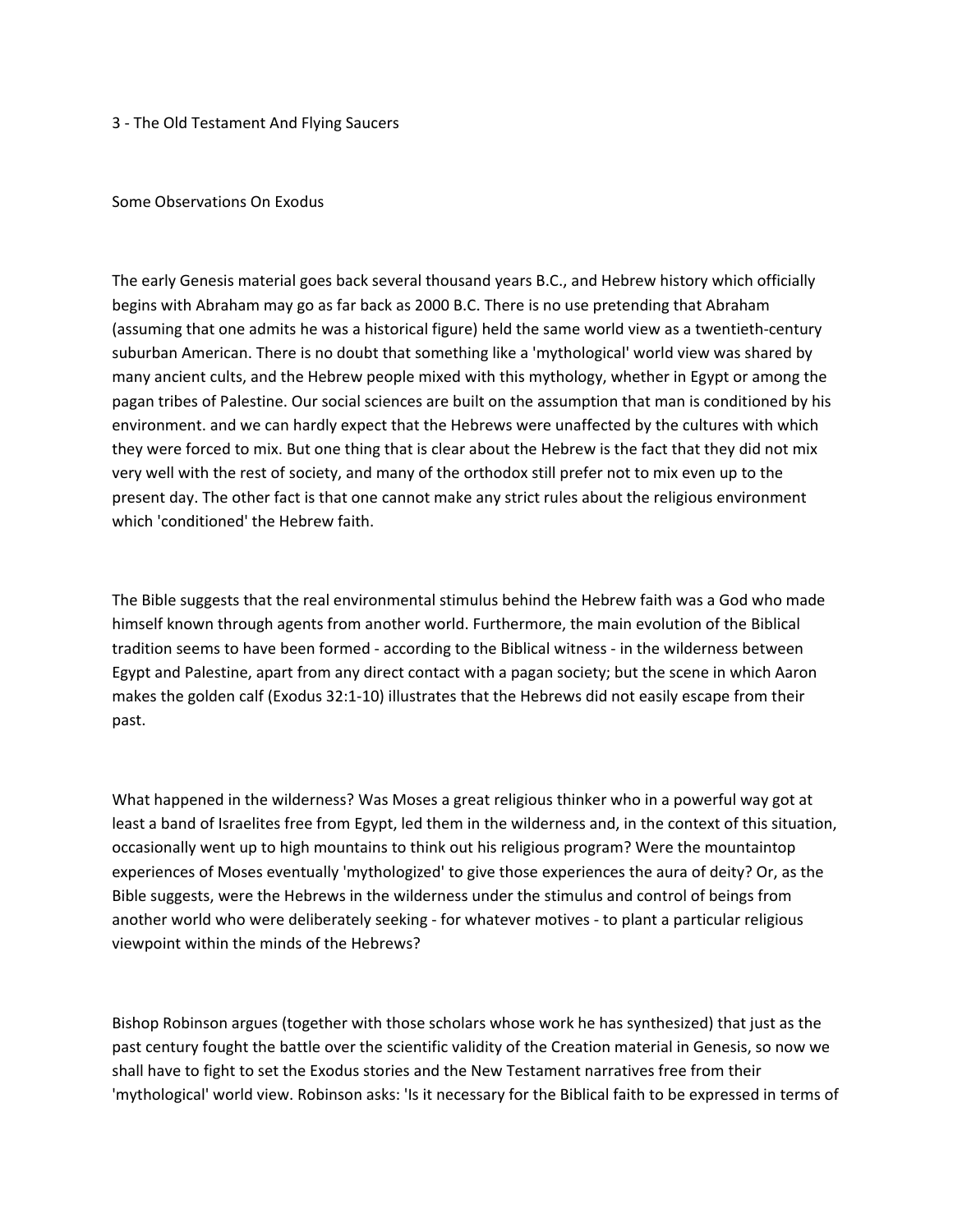this world-view, which in its way is as primitive philosophically as the Genesis stories are primitive scientifically?' (1)

Thus, the Biblical faith attributes itself to the intervention of beings from another world. Is this necessary? I would say that it is necessary only if it is true. Bishop Robinson assumes that such a view is out of the question. I say that it must be given serious attention. From a philosophical point of view, I doubt the ease with which Robinson moves from saying that the Genesis Creation stories are myth to implying that the Red Sea episode or the Ascension of Christ is mythological. From an empirical point of view, no one could have witnessed the Creation. Whatever else one says about the Creation story, it was not told by a man who had seen Creation. But the parting of the Red Sea, and the Ascension of Christ, are reported as if they were sense experiences - and we cannot rule out this possibility a priori, as we can with the Creation material.

The Bible reports that Jesus was crucified, but I do not hear Bishop Robinson arguing that this is a mythological belief of the early Church. Everyone assumes that some of the eyewitness descriptions in the Scriptures have a right to be interpreted in a realistic way. The fact that many pagan religions were mythological does not automatically mean that the Christ pan faith is basically mythological. It is a live hypothesis to suppose that the beings from another world mentioned in the Bible were the cause behind the Biblical religion; although it may be easier to believe in the Crucifixion than the Ascension of Christ, there seems to be no reason why both - in the light of the space age - could not have been witnessed events of the same order. There is an essential unity in the course of a person's day if he both witnesses a man knocked down by a car as he crosses a street, and sees a man board an airplane and fly off into space. Although the two events are not identical, there does not seem to be any necessary reason why the Crucifixion and Ascension re-ports should be separated.

The means by which the Old Testament patriarchs receive knowledge of God is not homogeneous. God some-times seems to contact men through a vision in a dream during sleep as with Abimelech (Genesis 20:1-7), or a man may go into something like a trance or deep sleep as did Abraham (Genesis 15:12). These contacts are open to psychological interpretation, as psychologists such as Jung have shown. It is of course possible that reported visual contacts with beings from another world were in fact psychological projections - but this is not necessarily the case. When direct contact with beings from another world is made, the Bible often speaks as if direct contact had been made with God, as when three angels came to meet Abraham by his tent. 'And the Lord appeared to him [Abraham] by the oaks of Mamre, as he sat at the door of his tent in the heat of the day. He lifted up his eyes and looked, and behold, three men stood in front of him'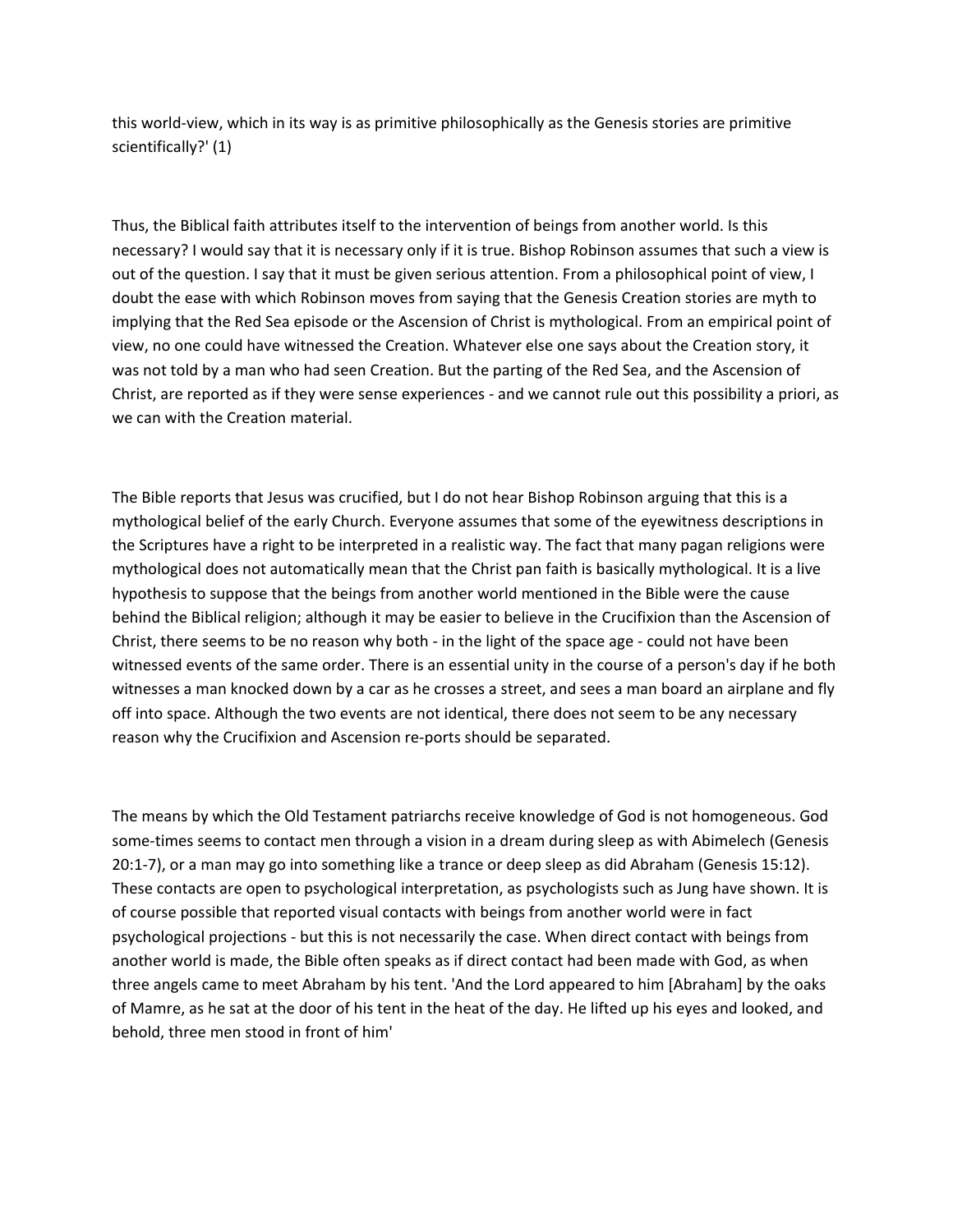(Genesis 18:1,2). These three men came to Abraham with information that Sarah, despite her age, would conceive and bear a son. These men were so realistic that they ate a meal which Abraham prepared; Sarah laughed when she heard that she would conceive. On another occasion we find Jacob wrestling with a man all night - we discover that he is no ordinary man when the angel in desperation uses his 'supernatural' power to touch Jacob's hip and put it out of join (Genesis 32:24-25). It is interesting that these beings are described as men. They do not seem to have wings - they seem quite ordinary up to a point. Where do they come from and who are they?'

When Abraham had made the covenant (contract) with God, he was ordered to prepare on an altar an offering of pieces of slaughtered animals, which God would then receive as a sign that God's signature had been placed on the contract. After the offering was prepared, and it was dark, 'behold, a smoking fire pot and a flaming torch passed between these pieces' (Genesis 15:17) presumably consuming the offering. Biblical scholars have been able only to con-

jecture as to the meaning of this 'smoking fire pot' and 'flaming torch.' Is it simply cultic symbolism, or was some-thing strange happening here?

Jacob was sleeping on one occasion, and he dreamed 'that there was a ladder set up on the earth, and the top of it reached to heaven; and behold, the angels of God were ascending and descending on it.' (Genesis 28:12) Since the Bible describes this as a dream, we will exclude it from our list of passages which might be sense descriptions, but it is an interesting dream. Jacob seems to have met angels on many occasions when he was awake, and on one occasion he met so many that he said. This is God's army' (Genesis 32:2)

Until the Exodus from Egypt, the Israelites do not really have a religion. They are simply living on a promise. One fundamental question about the Biblical religion is why Egypt should be willing to give up its slave labor - assuming that the Biblical witness is reliable at this point. And once the Israelites were out of Egypt, why did the Exodus-Leviticus-Numbers-Deuteronomy tradition evolve?

The Exodus begins when 'the angel of the Lord' appears to Moses in the wilderness and calls to him "out of the midst of a bush' (Exodus 3:2). We shall return to this passage later, but it is worth noting that the 'angel' speaks directly for God himself, much as the later prophets such as Isaiah speak for God. Moses was commissioned to get the Israelites out of Egypt and was apparently given unusual powers by which to do this; finally the first-born of Egypt were all killed on the famous 'passover' night, and Pharaoh set Israel free. Scholars have not been able to agree how many Israelites marched from Egypt, but the Bible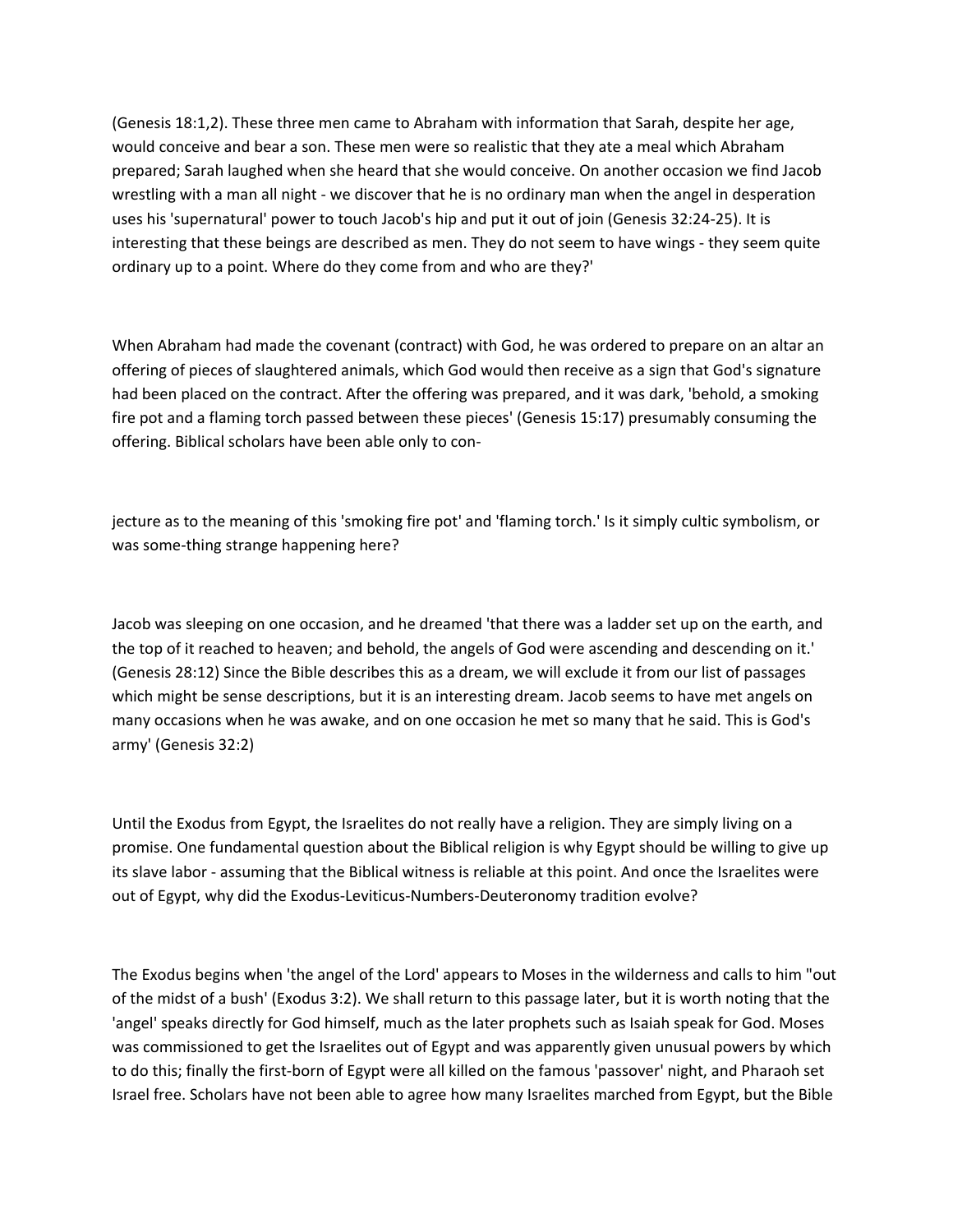suggests a very large number along with cattle and possessions. The Exodus account goes on to relate that Pharaoh pondered the situation and decided that he had made a mistake in freeing his slaves. He pursued the Israelites with his army in an attempt to reclaim them.

At no point is the Exodus story ordinary, but at this juncture the scene becomes most extraordinary. The Bible narrates that 'when Pharaoh let the people go ... God led the people round by the way of the wilderness toward the Red Sea' (Exodus 13:17,18). What is meant by saying that God led the Israelites? Here is the answer. The 'Lord went before them [the Israelites] by day in a pillar of cloud to lead them along the way, and by night in a pillar of fire to give them light, that they might travel by day and by night; the pillar of cloud by day and the pillar of fire by night did not depart from before the people (Exodus 13:21,22). By means of an 'Unidentified Flying Object' God led the Israelites from Egypt to the Red Sea.

How does this Biblical UFO compare with modem UFOs? Modern UFOs sometimes exhibit a corona effect, which results in a white cloud-like halo appearance. Modern UFOs also usually glow in the dark, as the Biblical 'pillar of fire by night' seems to have done. But the difficult question is the significance of the Hebrew term for pillar. There are in fact two Hebrew words which have been translated pillar in the RSV: ammud and mazzebah. In this passage the word ammud is used, which may mean a cylindrical column; thus the implication would seem to be that that this UFO looked like a cylindrical column (height not specified), cloud-like during the day, but glowing in the dark.

It is not clear whether the 'pillar of cloud' stood vertically before the Hebrews or traveled horizontally in relation to the ground. Jacques Vallee, in his work Anatomy of a Phenomenon: Unidentified Objects in Space; A Scientific Appraisal, has found that in addition to the UFOs of the 'flying-saucer' type, there is also clearly a class of UFOs (i.e., so many of this type have been seen and described that they form a separate class from the flying-saucer type) which 'appear as huge cylindrical forms surrounded by cloudlike formations, often vertical.' (2) If the Bible is describing a UFO which appears as a cloud-like cylindrical column during the day and as a glowing cylindrical column at night, then this UFO corresponds in description with a class of modern UFOs which have been seen with considerable frequency. Occasionally these cylindrical or 'pillar' UFOs seem to act as a kind of 'mother ship' for the flying-saucer type or class of UFO, which seem smaller in dimension than the pillars from which they come.

But this is by no means the only possible interpretation of the Hebrew understanding of the pillar of cloud.' G.A. Barrois has pointed out that 'the miraculous pillar plays, on a supernatural level, a function similar to that of Jacob's massebah as a testimony to God's presence.' (3) On one occasion Jacob used a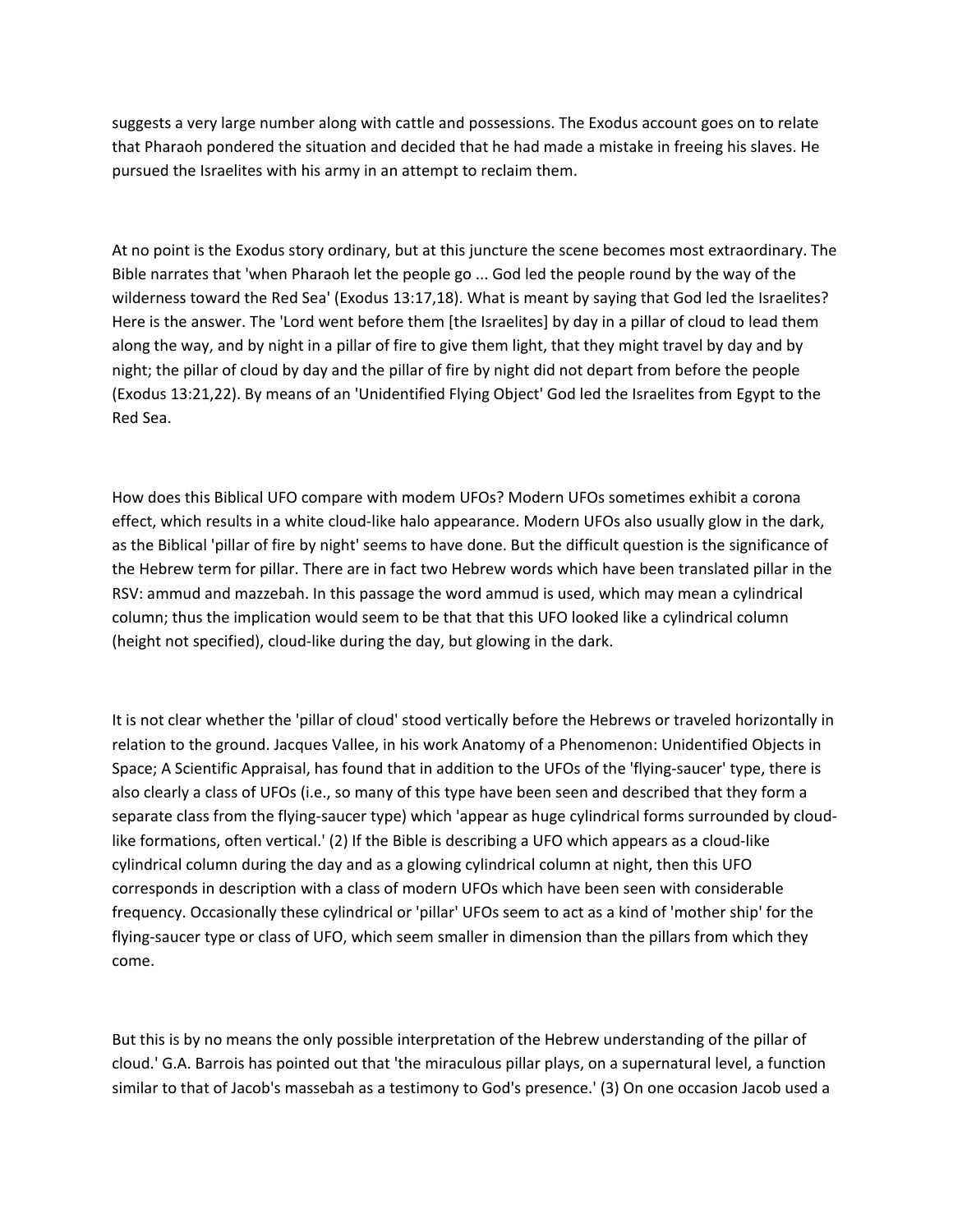rock for a pillow; he had a dream of God during the night, so he set up the rock as a 'pillar' - a witness or mazzebah - and this rock, since he used it as a pillow, might have had a flatter, more saucer-like shape than the cylindrical type of pillar (Genesis 28:18). When Jacob made a covenant with Laban, 'they took stones, and made a heap' (Genesis 31:46) or pillar as a witness.

This heap might have appeared conical, or like a turtle back, or perhaps like an upside-down saucer. Thus it is possible to argue that the 'pillar of cloud' was a witness pillar in function, and that it may have physically resembled a flying saucer. It could be argued that the Biblical authors chose the word 'ammud rather than mazzebah, because the mazzebah became associated with the idols of the enemies of Israel and the Jews were under orders to smash these idols, 'utterly overthrow them and break their pillars in pieces' (Exodus 23:24). Thus it is possible to argue that the 'pillar of cloud' was a UFO which corresponds in description to either one of two classes of modern UFOs: the cloud-like cylindrical-column class ('ammud), or the glowing flying-saucer class (mazzebah).

This Biblical UFO apparently leads the Israelites throughout their forty-year journey through the wilderness, according to the testimony of the book of Exodus, and the description of this UFO is by no means consistent. Some-times the pillar of cloud is referred to as the 'Lord' (Exodus 13:21; 14:24: other reference seem to be 'the angel of God' (Exodus 14:19) 'the cloud' (Exodus 14:20), 'the pillar of fire and of cloud' (Exodus 14:24), 'the glory [brightness] of the Lord appeared in the cloud' (Exodus 16:10), 'I am coming to you in a thick cloud' (Exodus 19:9, 16), 'Mount Sinai was wrapped in smoke, because the Lord descended upon it in fire' (Exodus 19:18), 'thick darkness' (Exodus 20:21), 'an angel' (Exodus 23:20), 'my angel' (Exodus 23:23; 32:34), 'the cloud covered the mountain' (Exodus 24:15), 'the glory of the Lord settled on Mount Sinai' (Exodus 24:16), 'my presence will go with you' (Exodus 33:14), 'the Lord descended in the cloud' (Exodus 34:5), and 'So Moses finished the work. Then the cloud covered the tent of the meeting' (Exodus 40:30-38).

Thus it appears that during the whole of Exodus the Israelites were accompanied by some sort of UFO, which receives its clearest description at the beginning of Exodus, between Egypt and the Red Sea. Because of its various-names, it is certainly difficult to come to a definite conclusion about the shape and size of the UFO, but on many occasions, as with its description as a 'pillar of cloud and of fire,' it seems to fit one of two classes of modern UFOs, either the cylindrical or the flying-saucer type. At this point it does not seem useful to decide in favor of one type over the other. Both are possible; the important question is, What did the Biblical UFO have to do with the Exodus?

The Bible suggests that this UFO, which seemed cloud-like during the day but which glowed in the dark, served as a beacon or guide which led the Israelites day and night from Egypt to the Red Sea. This UFO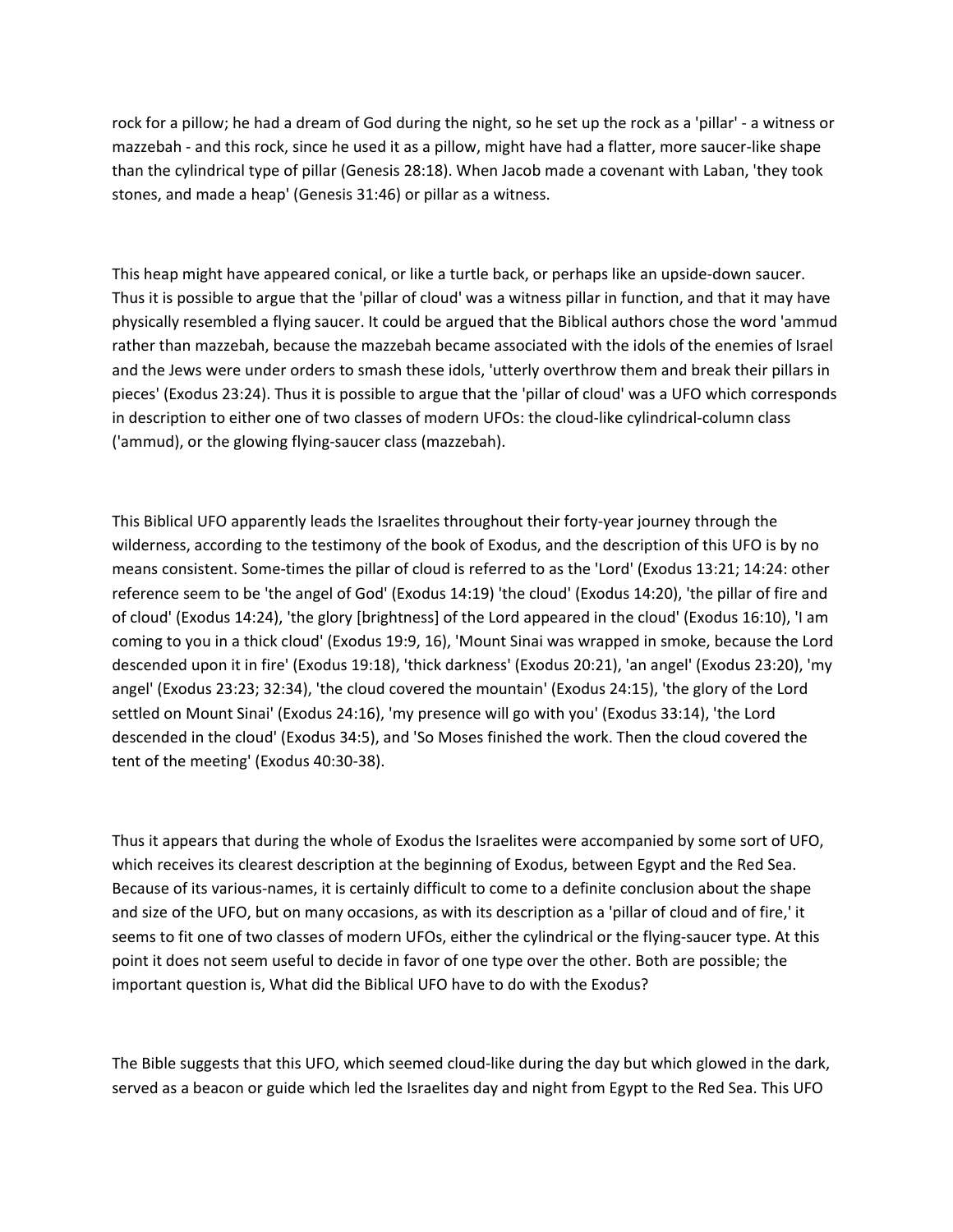deliberately led the Israelites to the Red Sea, which seemed like a foolish thing to have done, because with the Egyptian army coming up from behind, the Hebrews were literally caught between Pharaoh and the deep blue sea. The Bible says Pharaoh thought the Israelites were 'entangled in the land; the wilderness has shut them in' (Exodus 14:3). Pharaoh and his army moved in for the kill, with the 'pillar' having proved a poor guide, unless the being in charge of the UFO knew ahead of time what would happen at the Red Sea!

The Israelites were convinced that they were finished. They said to Moses, 'Is it because there are no graves in Egypt that you have taken us away to die in the wilderness?' (Exodus 14:11). But as Pharaoh's army moved in, God's angel in the UFO took command of the situation. 'Then the angel of God who went before the host of Israel moved in and went behind them; and the pillar of cloud moved from before them and stood behind them, coming between the host of Egypt and the host of Israel. And there was the cloud and the darkness; and the night passed without one coming near the other all night' (Exodus 14:19, 20).

The text suggests that some sort of UFO, totally under its own control, led the Israelites out of Egypt to the Red Sea, and then as Pharaoh's army closed in, the UFO moved from the front to the rear of the army of Israel and kept the two military camps separated during the night. Is this history, myth, or a combination of both? The Bible does not say that Moses had some of his soldiers start a smudge-pot fire between the Israelites and the Egyptians. Is the Bible weaving a mythology out of a half-truth; did the Israelites somehow save themselves, or was there really some sort of UFO under intelligent control which deliberately sought to save Israel from Egypt?

Phase one of the operation involves leading Israel to the sea; phase two requires the UFO to keep the camps separate until darkness falls. Now begins phase three. Then Moses stretched out his hand over the sea; and the Lord drove the sea back by a strong east wind all night, and made the sea dry land, and the waters were divided' (Exodus 14:21). (When we argue that the Israelites were on the shore of the 'Red Sea,' we are simply using the Biblical designation from the Revised Standard Version. No one knows for certain which body of water was involved in the crossing, but the Hebrew seems to suggest a swampy 'Sea of Reeds.')

The best scholarship of our day agrees that the Israelites were moving from west to east. Martin Noth, in his Exodus: A Commentary, says that Israel may have camped on 'the western shore of the Sirbonian Sea.' (4) Since Israel was moving from Egypt to Palestine, from west to east, logic suggests that the Hebrews were on the western shore of some body of water, and an east wind would be blowing in the faces of the chosen people. The Interpreter's Bible has argued that 'Since the wind is from the east we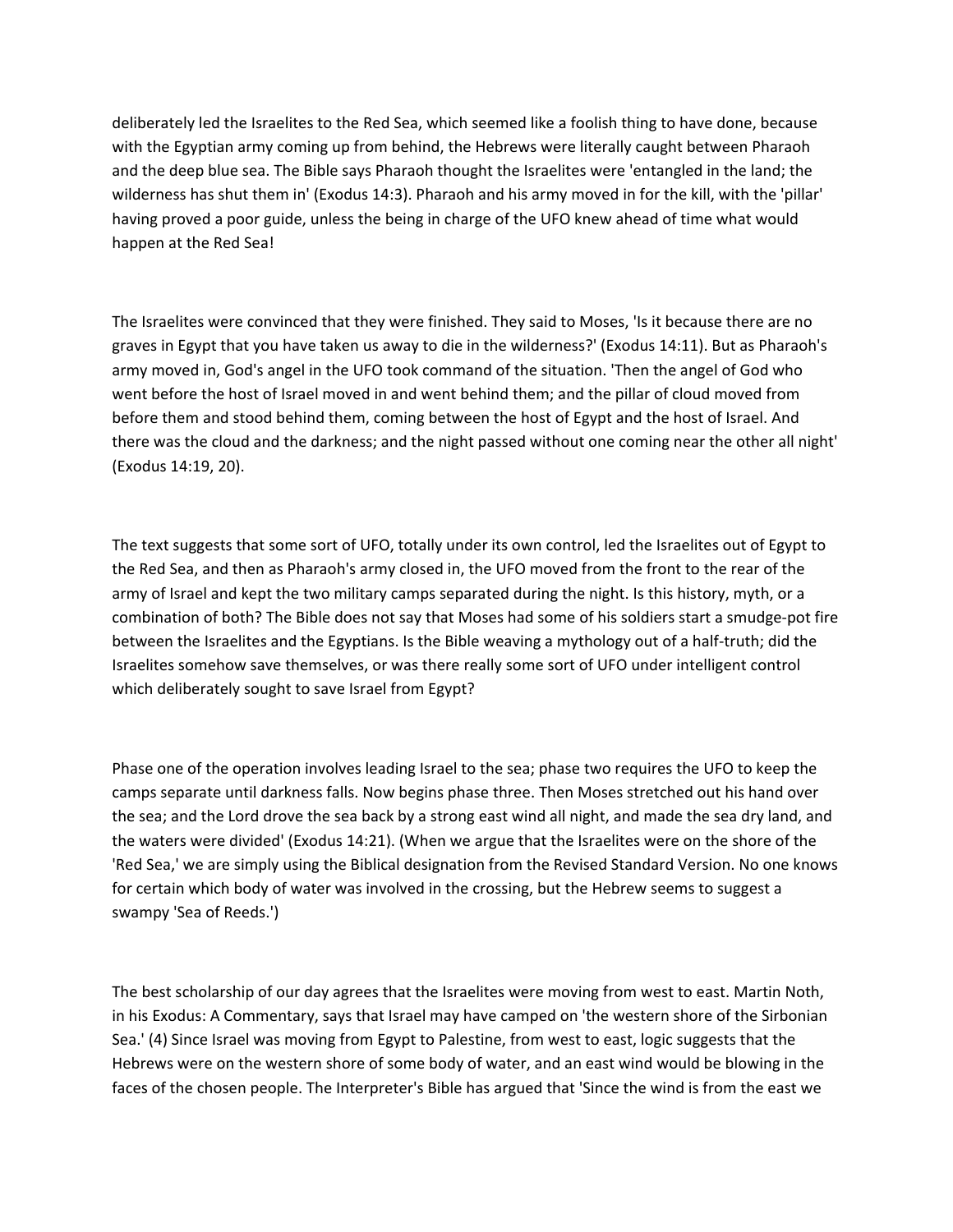must assume that the crossing took place somewhere near the eastern shore of the sea or lake'; (5) the editors of The Interpreter's Bible seem to have assumed - quite rightly - that any wind strong enough to cause the parting of the sea would prohibit the Israelites from crossing the sea if the wind were blowing in their faces. Thus, without any further argument, they have concluded that Israel was on the eastern shore heading back toward Egypt! But Martin Noth and others, and the logic of the Exodus, suggest that Israel was on the western shore with the wind blowing in the faces of her people.

There is almost no evidence that the Israelites were able to take advantage of an 'accident' of nature. Noth has argued that there is no natural parallel to the Red Sea incident. (6) The other alternatives are to assume (1) that the whole sequence concerning the Red Sea is a fabrication; (2) that God somehow directly intervened in the situation in some unexplained way; or (3) that beings from another world were present in some sort of UFO and that they deliberately caused the sequence of events which the Bible narrates.

The Bible argues that the wind caused the sea to part. How did the persons present know that the wind caused the sea to part? They might have seen the sea part, and they might have felt the wind blowing, and concluded that the wind was the cause of the observed effect - the parting of the sea. But as every scientist knows, relating cause and effect can be a tricky business. It is no easy step to conclude that because a certain type of mosquito is present in a situation, it transmits malaria. The fact that a particular mosquito and malaria are present in the same situation may be mere coincidence. Thus we may very well trust the Biblical statement that the sea parted; we may also trust that there was an east wind blowing; but we are not thereby compelled to conclude that the wind caused the seat to part. Perhaps something intangible caused it to part.

There are several reasons why it is difficult to attribute the cause of the parting to the wind. Later in the sequence the sea falls back over the Egyptians and drowns them; they could hardly drown in only a couple of feet of water. Even if the sea were only ten feet deep at its deepest point, since water weighs about 62.4 pounds per cubic foot, at a depth of ten feet the water would be applying a pressure of 624 pounds per square foot on the bottom of the sea. It would seemingly take this amount of wind pressure per square foot to force the water back and maintain the opening. Since the Israelites were crossing, according to most scholars, from west to east, they would have to go against this powerful wind, with wives, children, and cattle. The Bible does not even mention any wind at all during the crossing. If the Israelites crossed in the face of a wind generating 624 pounds pressure per square foot, would this not be worth mentioning? Since man has about the same body density as water, it would appear that the people, like the water, would be thrown back by the wind. If the wind ceased to blow, why would the water not come back upon Israel?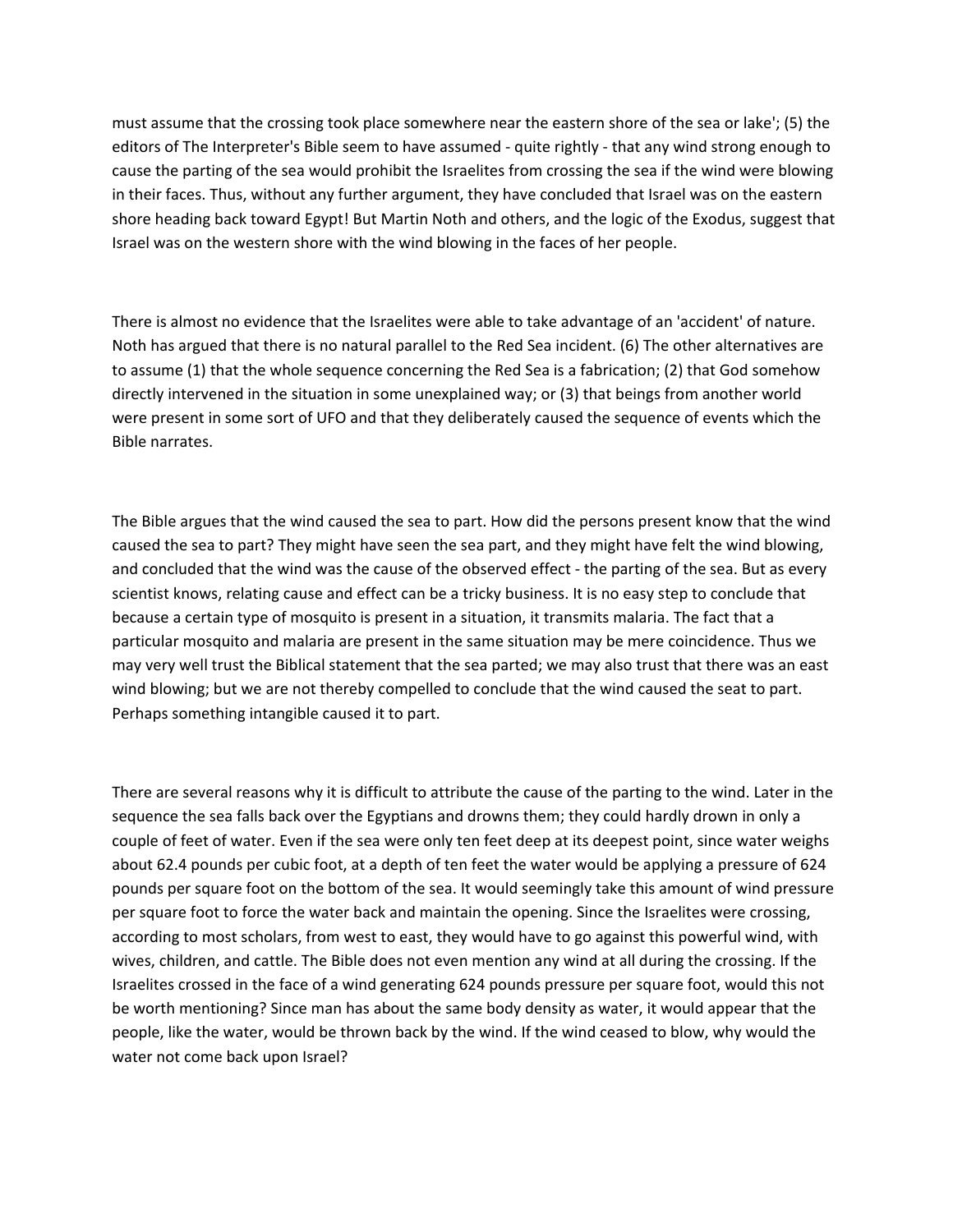The Bible goes on to describe the crossing of the sea 'on dry ground' (Exodus 14:22). The Israelites knew that the water had been pushed back, but they seemed surprised - perhaps shocked - that the ground was dry. The Hebrew suggests that this was a 'Sea of Reeds'; the area where the Israelites crossed may have been swampy, at least near each shore line. The Israelites undoubtedly expected that as soon as they stepped into the shore area, they would sink up to their ankles in mud. But they crossed on dry ground! Every farmer knows that a wind may dry off the surface of a newly plowed field, but it is a very slow process for the water two to six inches under the surface to evaporate. The Israelites expected to be wading in mud, when in fact the ground was dry and by implication hard. The Israelites were driving cattle, yet there is no mention that even their sharp hoofs cut through the surface soil of the sea bed. I do not believe that even a very strong east wind, blowing for part of an evening - without even the benefit of the heat of the sun - could dry out the underlying layer of mud.

The Bible also narrates that when the Israelites went into the sea, the waters were 'a wall to them on their right hand and on their left' (Exodus 14:22). In poetic celebration the idea is emphasized: 'the floods stood up in a heap' (Exodus 15:8). Some scholars are convinced that this idea is an 'embellishment.' If a wind were the cause of the parting of the sea, we could hardly expect a wall effect. The force of wind disperses, much as the impact of a pebble in a pond disperses in ever widening rings. If wind were to force the sea back, the result might be a very moderate concave effect, but certainly we would not expect a 'wall' on each side. A wall suggests not only vertical sides but also smoothness, and the wind would create neither vertical walls nor a smooth surface.

When the army of Egypt pursued the Hebrews down into the trough of the sea created by the walls on each side, Moses was told to raise his hand over the sea, and the walls of the sea broke and came back upon the Egyptians (Exodus 14:26-29). If Moses is merely taking advantage of an 'accident' of nature, it is certainly a fantastic accident that the winds would start blowing when he raised his rod and stop blowing at a later point when he raised his hand. But even more important, the Bible does not say that when Moses raised his hand the wind stopped blowing. There is no mention of any wind at all. Moses raised his hand and the water returned. There is no wind mentioned. The Israelites may have suspected that the Lord was using something besides wind to keep the walls of the sea in check.

In summary, a wind strong enough to force the sea back would make conditions impossible for crossing; the ground was apparently dry and hard for the crossing, which an evening's wind could hardly do; the water seems to have been held in a position resembling a wall - vertical and smooth - which wind could hardly do; and when Moses raised his hand for the water to return, no mention is made of the wind. It would seem that we are faced with a choice: if we want to believe that the wind caused the parting of the sea, then we cannot believe that vertical walls were formed, that the sea bed became hard and dry, or that it was likely that the starting and stopping of the wind would be instantaneous, as it seems to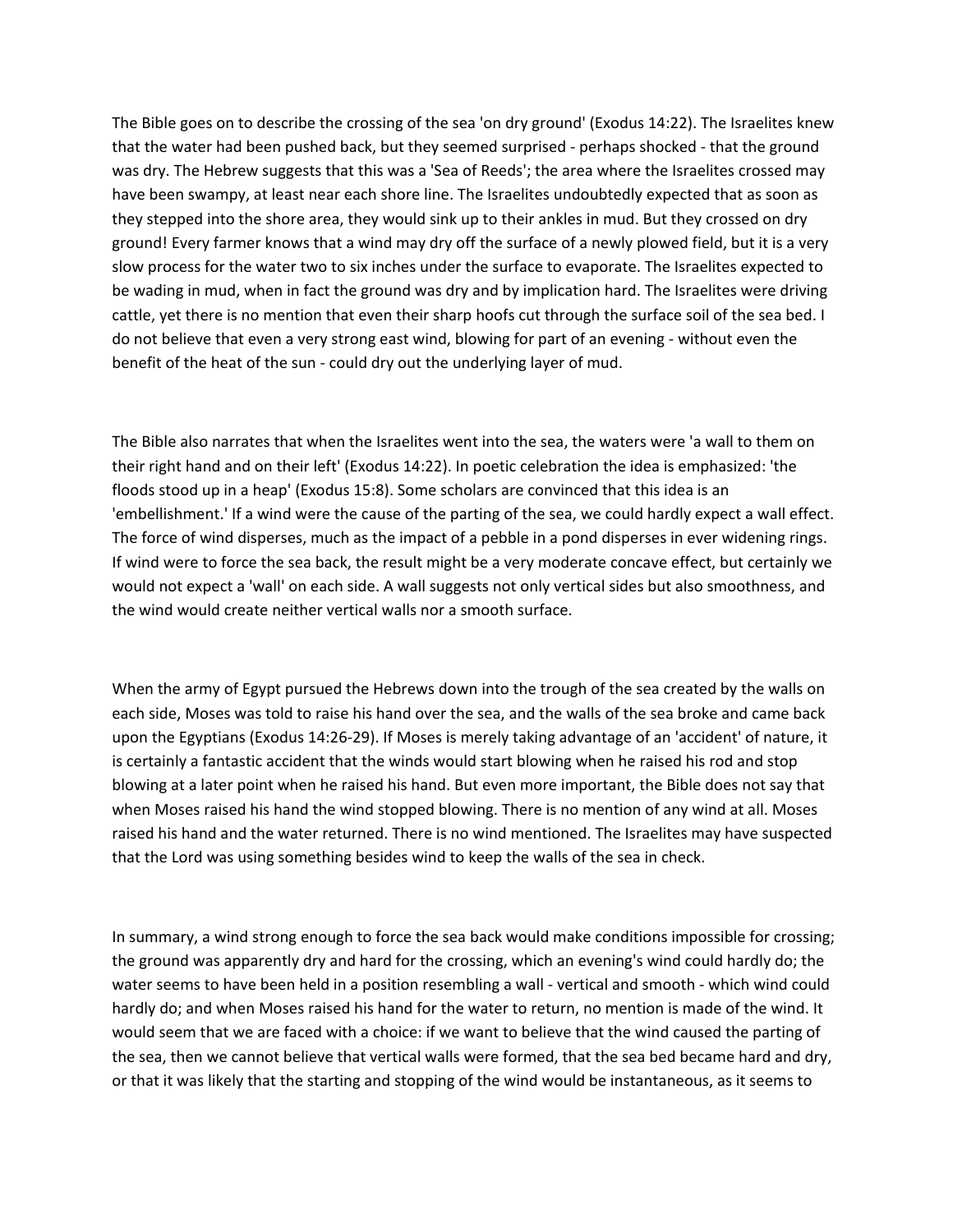have been. The other alternative is to suppose that something other than the wind caused the parting of the sea so as to produce, symptoms such as vertical walls of water.

There is no way that we can be true to the Biblical text and suppose that the Israelites took advantage of an 'accident' of nature. If we want to explain everything as simply an act of God, then there is no need to discuss the text -presumably God can do anything. But there is a tertium quid worth exploring. The Biblical text makes it quite clear that some sort of UFO was in the vicinity of the Red Sea at the time it parted; if beings from another world were in the situation with the specific intention of saving the Israelites, let us see how the events described in Scripture can be reconciled with our knowledge of modern UFOs.

If a modern UFO were anxious to cause something like the parting of the Red Sea, it would probably use an anti-gravitational beam (anti-G beam), or something like an anti-G beam, to move the water back. Both Keyhoe and Edwards are. convinced that our modern UFOs operate according to some antigravitational principle, although Vallee is not so certain. The positive gravitational power of the moon orbiting the earth causes the tides in our oceans to rise; if the moon were to be endowed with an anti-G force, it would push the water in the oceans away from it rather than attracting water toward it. If a UFO were to hover over the body of water which the Israelites were to cross, and if it were to apply a sufficiently strong anti-G beam to the area which the Israelites desired to cross, the water would quite probably be forced back. Radio blackouts have been reported when UFOs have been near car radios, which indicates some kind of electromagnetic (EM) interference. UFOs are nearly silent when they move, another indication that their propulsion system could be 'antigravitational' or 'electromagnetic' in form, although modern science has not yet discovered how such a system would operate.

Until further evidence is available, let us suppose that UFOs operate by means of some sort of anti-G or EM beam, keeping in mind the speculative nature of this assumption. Light and gravity are both electromagnetic in nature, and it is interesting to compare some of the properties of light with gravity. Light can be focused in a 'beam' by using a concave reflector, as is done with a flashlight or with automobile headlights. One should notice that these 'reflectors' are almost 'saucerlike' in shape. Radio telescopes, used to collect electromagnetic energy from distant stars, are sometimes referred to as 'dishes' because of their 'saucerlike' shape. Radar beams are sometimes focused by saucerlike reflectors. Probably all forms of electromagnetic energy can be focused into a beam by saucerlike reflectors. Flying saucers may be circular and saucerlike in shape in order to focus their electromagnetic propulsion beam in much the same way we focus a flashlight beam.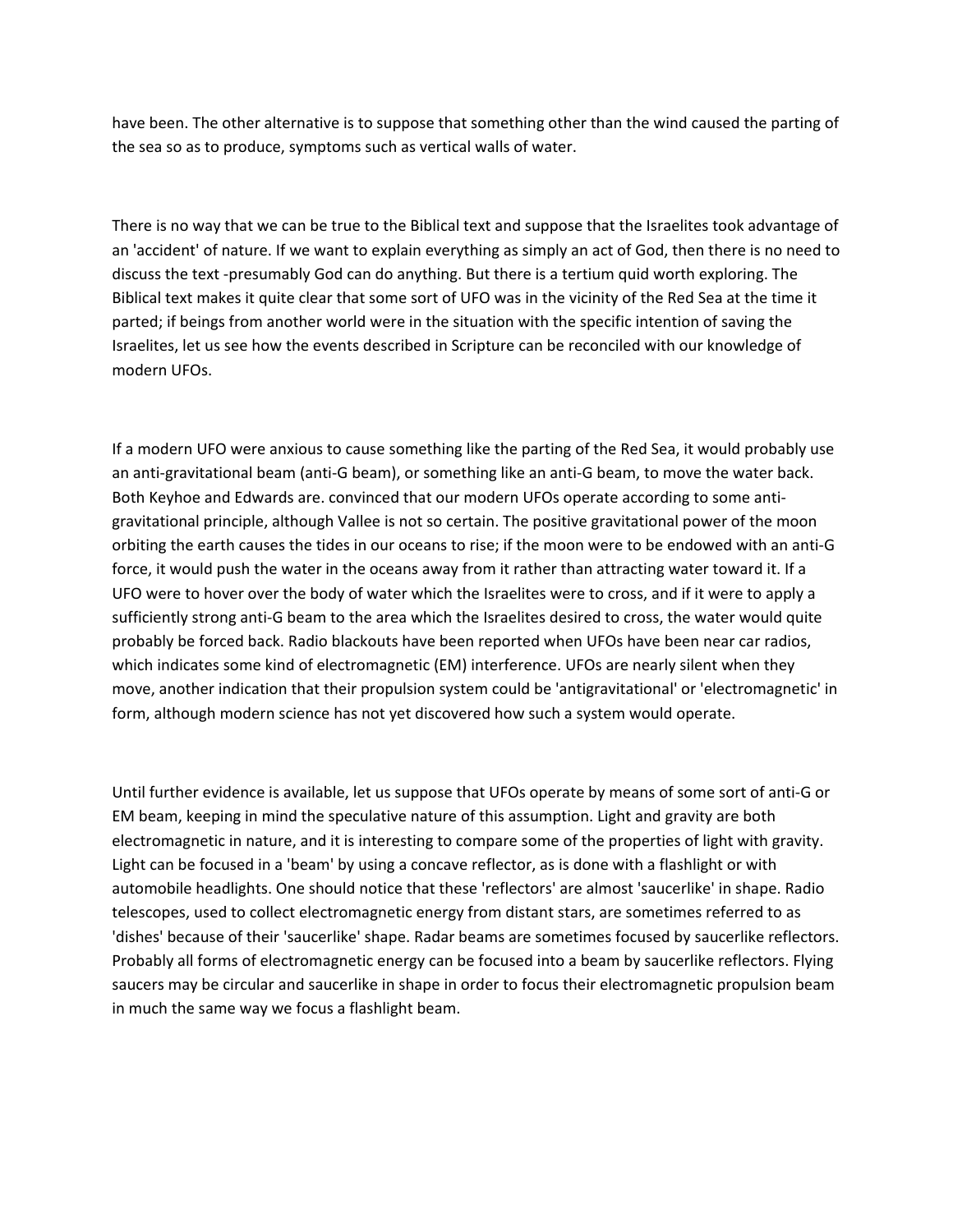According to an Associated Press newspaper report, policemen and citizens in Wanaque, New Jersey, saw a UFO which was 'saucer-shaped, about the size of an automobile and glowing with a white brilliance.' One of the policemen (Sergeant Thompson) 'said he got out of the car and continued to watch the object for almost five minutes "until the glowing light blinded me."' The article continued, Thompson said the object manoeuvred, stirring up brush and water in the reservoir. "It was about 150 feet up," he said.' Frank Edwards has remarked about the fact that UFOs have often been seen to cause a disturbance in water directly under the flying saucer. (8) How could a UFO 150 feet in the air cause a disturbance in the water beneath? An anti-gravitational or electromagnetic beam seems capable of providing an acceptable answer.

Returning to the Biblical material, it seems necessary in the light of our present knowledge of UFOs to find some way to move the 'pillar of cloud' from the position it took between the armies of Israel and Egypt to a position directly over the sea. The Exodus narrative does not tell us when the UFO moved over the sea. The Bible says that after the cloud moved between the two armies, 'there was the cloud and the darkness' (Exodus 14:20). Martin Noth in his commentary has observed the reference to the 'darkness' and has suggested that there is the possibility that the 'pillar of cloud and fire' did not glow in the dark on this particular night as it usually did. (9)

As a general rule the UFO seems to have given off enough light so that Israel could march at night (Exodus 13:21), but this light might also have enabled the Egyptians to overcome Israel at night. If on this occasion the UFO did not glow at night, then the Israelites would not have seen the pillar of cloud move during the night to a position over the sea. Once it became dark, the Egyptians would be forced to set up camp; they would be willing to wait until morning for the battle, as the Israelites could hardly go anywhere with their backs to the sea. The next time the UFO was seen by Israel, it was in fact hovering over the sea, directly over the 'channel' which had been formed for the crossing. The UFO became visible over the channel during the morning watch, at which time the sun might be giving enough light on the horizon so that the UFO could be seen even if it were not glowing (Exodus 14:24).

The sea did not begin to part until it was dark (Exodus 14:21), and when it finally became light enough to see, the UFO was found hovering directly over the channel (Exodus 14:24). Thus on the basis of the Biblical text it is quite permissible to argue that the UFO hovered over the sea in order to cause it to part, and directly over the sea the anti-G or EM beam would be most effective.

It might be argued that the Bible does not say that the UFO caused the sea to part; the Lord, according to Exodus, caused the sea to part. But Martin Noth argues that at least in the ']' tradition the cause of the parting of the sea is the pillar of cloud. (10) We read that 'the Lord in the pillar of fire and of cloud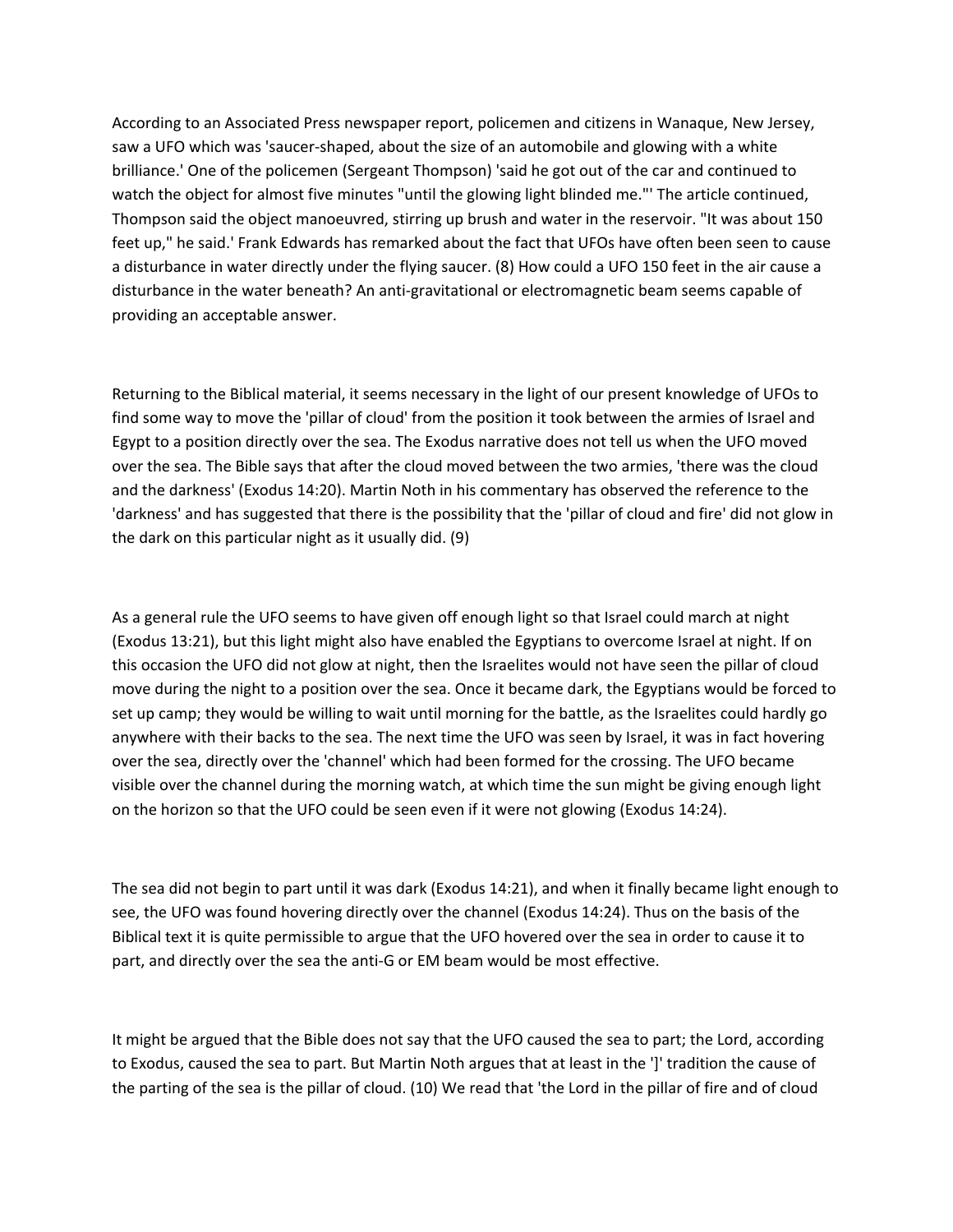looked down upon the host of the Egyptians' (Exodus 14:24); if the Lord was 'in' the pillar of cloud, and if the Lord caused the sea to part, then it would follow that the 'efficient' cause (to use Aristotle's distinction) of the parting of the sea was somehow located in the UFO.

It might also be argued that modern UFOs, although they may disturb water directly under them, have never caused anything like the parting of the sea. This is of course true, but modern UFOs presumably use only enough anti-G or EM power to permit their mobility; they may on most occasions displace only the equivalent of their own weight in water through the beam.

If a much more powerful anti-G or EM beam were to be focused on a body of water, I believe that there would be more than the relatively slight effects observed in modern times. One may then be compelled to ask: If modern UFOs are propelled by an, anti-G beam, and if such a beam would be necessary to cause the Red Sea to part, what would stabilize the UFO over the sea while this powerful beam was applied? To pose the problem in another way, suppose that the anti-G or EM propulsion system of UFOs is compared with our rocket principles which operate according to Newton's third law of motion (i.e., for every action there is an equal and opposite reaction).

A rocket or jet stream is focused in one direction, and the space vehicle is 'pushed' by the rocket or jet in the opposite direction. Thus when an anti-G beam is focused toward the earth, the UFO is pushed like a rocket away from the earth. A very powerful rocket may completely leave the earth's gravitational field and travel into outer space. If a UFO were to apply a very powerful beam over the Red Sea, why would the UFO not be propelled like a rocket into outer space? The answer must be speculative, of course, but it should be noted that some modern UFOs have been described as 'double-convex'; (11) that is, they are saucer-shaped on the top and on the bottom.

If a rocket were equipped with a propulsion jet on the top and on the bottom, aimed in opposite directions, and if both were ignited at once, the rocket ship would not move - the two power jets would cancel each other out. When two automobiles travelling at the same speed meet in a head-on collision, both may come to an immediate stop. If a 'double-convex' flying saucer were to focus equally powerful anti-G beams in opposite directions, the UFO would not move.

This is speculation, but at present there does not seem to be any reason to say that UFOs do not have the technical capabilities of causing the sea to part through an anti-G or EM beam. Furthermore, there is nothing in the Biblical account which prohibits us from saying that the UFO caused the parting of the sea, or that it hovered above the sea at night while the channel was formed.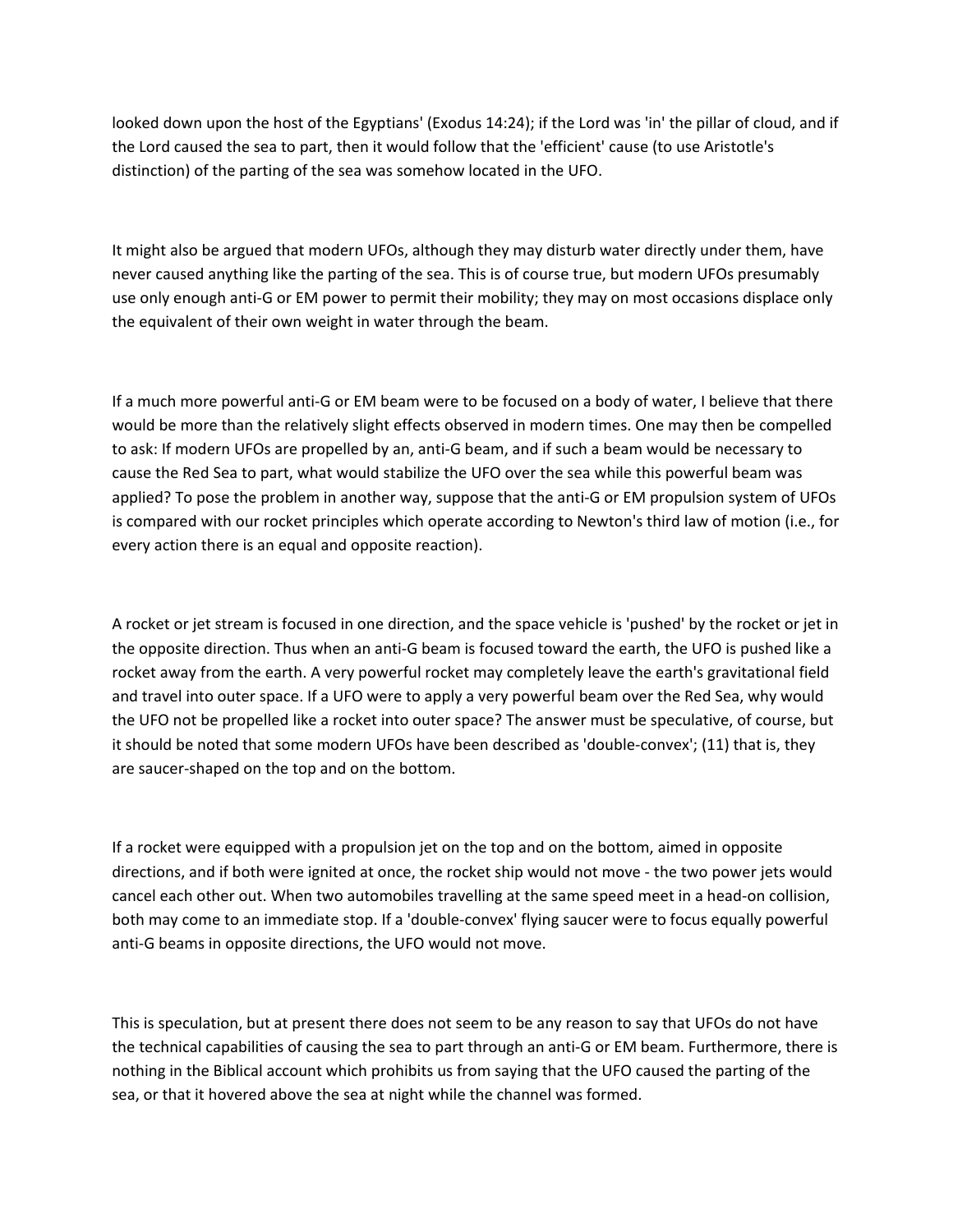The Bible suggests that the ground was dry and by implication hard - free from mud. An antigravitational force would cause everything under it in effect to become heavier -two, three, or four times heavier. Not only would the water under the UFO be forced back, but the anti-G beam would be applying pressure to the remaining muddy sea bed. The effect would be like pushing a heavy lawn roller over a sponge. The dense mud would in effect become more dense, forcing the water in the mud to the surface and then forcing that water back with the dividing 'walls.' Another fact to be considered is that many people have experienced an intense heating effect when they have come directly under a UFO.

This might be another side effect of the anti-G beam, because an electromagnetic beam might cause increased molecular activity in the body upon which it was focused, or the EM beam might be of such a frequency that heat is a natural form of energy release. If this effect were applied to the bed of the Red Sea, the mud might very well be 'baked' in much the same way pottery is baked; and this would also contribute to the fact that Israel seems to have been pleasantly surprised to cross on a dry, apparently hard surface, rather than having to wade up to their ankles in mud in the 'Sea of Reeds.' The 'rolling' effect together with a 'baking' effect could together account for the 'dry ground.'

Light is a form of electromagnetic energy, and it can be focused in a 'beam' because light travels basically in a straight line. The Bible relates that the water was pushed back and formed a wall on each side of the Hebrews. If the UFO could control an anti-G or EM beam in much the same way we control a flashlight beam, we might expect that when the anti-G beam was applied to the Red Sea the water would be pushed back only as far as the area over which the beam was applied. Furthermore, since the electromagnetic anti-G beam would presumably travel, like light, in a straight line, the effect would be the forming of a wall of water on each side of the beam. This wall would not only be vertical, but would probably appear to have quite a smooth surface, almost as if a sheet of glass were placed against each wall of the sea to hold it back.

An anti-G beam would travel at about the speed of light, 186,000 miles per second, so that when Moses raised his hand as the signal for the anti-G beam to be turned off, the walls of water would begin to fall back on the Egyptians immediately. The anti-G beam allows for instantaneous response; it is much more efficient than a strong east wind.

The Bible does say that a strong east wind was blowing, at about the time the water was forced to divide and form the walls. What can we say about this? If the pillar of cloud and fire - the UFO - were hovering over the sea and applied an anti-G beam to the sea, everything under the UFO would become in effect heavier. Not only would the water be pushed back, and the mud be 'rolled' dry, but the air directly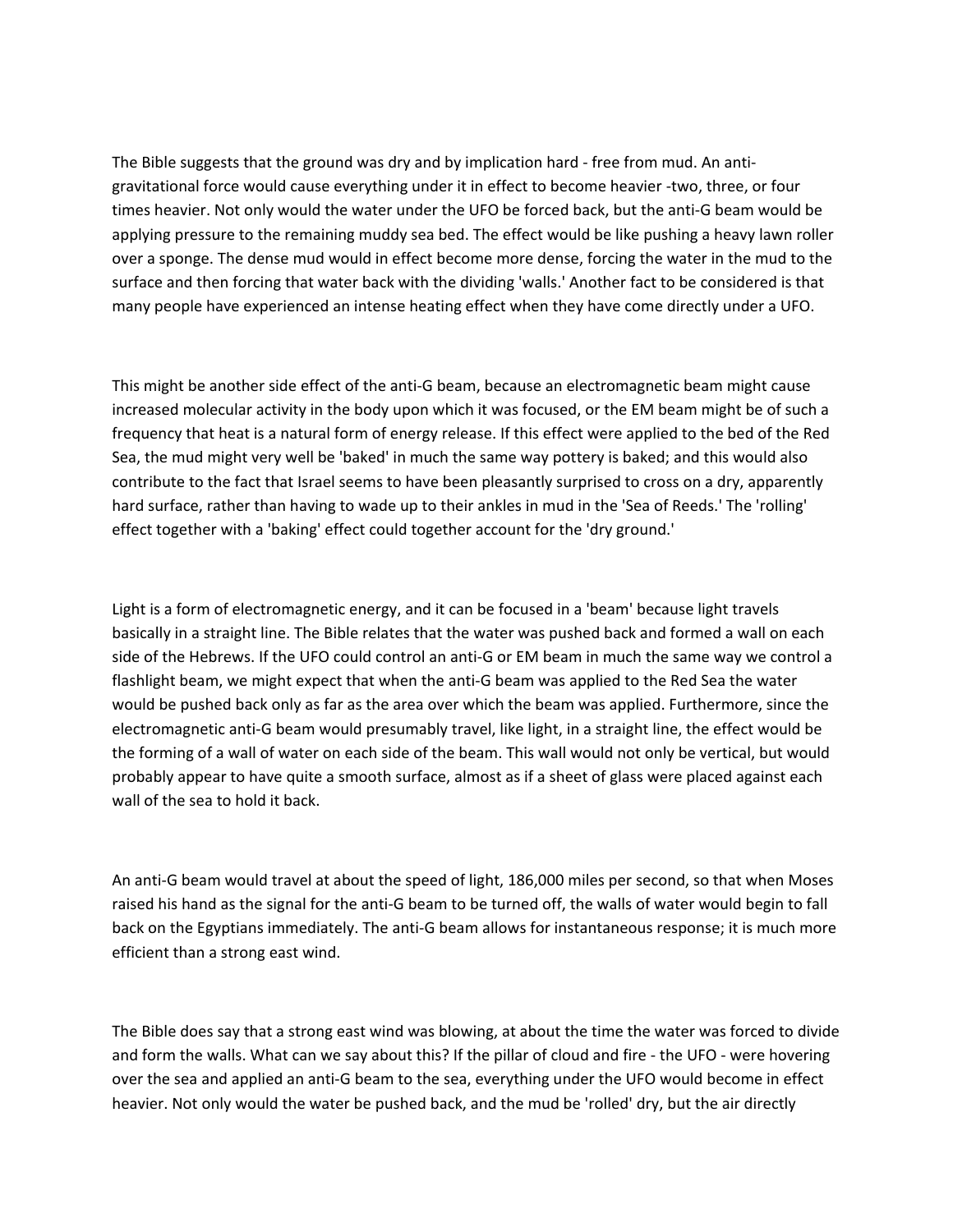under the beam would also become heavier, and would be forced down toward the sea bed directly under the UFO beam. The walls of water on each side would form a trough or channel, and when the air hit the sea bed, it would then shoot out each empty end of the channel formed by the two walls of water.

If the Israelites were standing on the west bank ready to cross to the eastern shore, the wind would be hitting them right in the face as it came out of the channel - and they would report that a strong east wind was blowing. If they had been standing on the eastern bank, however, they would also have had a strong wind blowing toward them - but apparently from the west. (This wind would assist in drying off the surface of the sea bed.) As the air under the UFO was forced down, lighter air from above the UFO would be drawn down into the 'semivacuum' created as the air under the UFO was pushed down. Thus a continuous stream of air current would result. Frank Edwards reports that one UFO as it was seen to ascend into the air from fairly near the ground caused dust to be kicked up from the ground. (12) If UFOs operate according to some anti-G principle, this may be an example of how the anti-G beam forces air currents down, thus causing the 'dust' to fly.

There is one difficulty which must be considered, and for which there is only a theoretical answer. While it is true that a wind strong enough to part the Red Sea would be too strong to allow the Israelites with their families and possessions to cross, the anti-G beam presents similar problems. Everything under the anti-G beam would in effect become heavier. This would probably be true also for the Israelites as they moved under the beam; each man, woman, child, animal, and possession would seem to weigh several times its normal weight. If the Israelites noticed such an effect while crossing the sea, we would certainly expect them to report it; in fact, it might be impossible to cross under these conditions.

We are therefore forced to assume that after the water was forced back and the sea bed became dry, part of the anti-G beam was shielded off so that the center area of the channel would be free of the anti-G effects. Sometimes the moon comes between the earth and sun in such a way as to cause an eclipse - the electromagnetic light radiation of the sun is shielded off by the moon. If beings from another world were operating a UFO in the Red Sea situation, it is certainly not impossible, but probable, that their technology permitted them to shield off part of the anti-G beam or anti-G jets while allowing two powerful walls of the anti-G beam to remain, one in front of each wall of water in the sea bed. While an anti-G beam may have been applied uniformly to the Red Sea to move the water back and to roll out and bake the mud, once the water was back in the desired position some of the beam could be phased out in the center of the desired crossing area so as to permit the Israelites to cross in total freedom.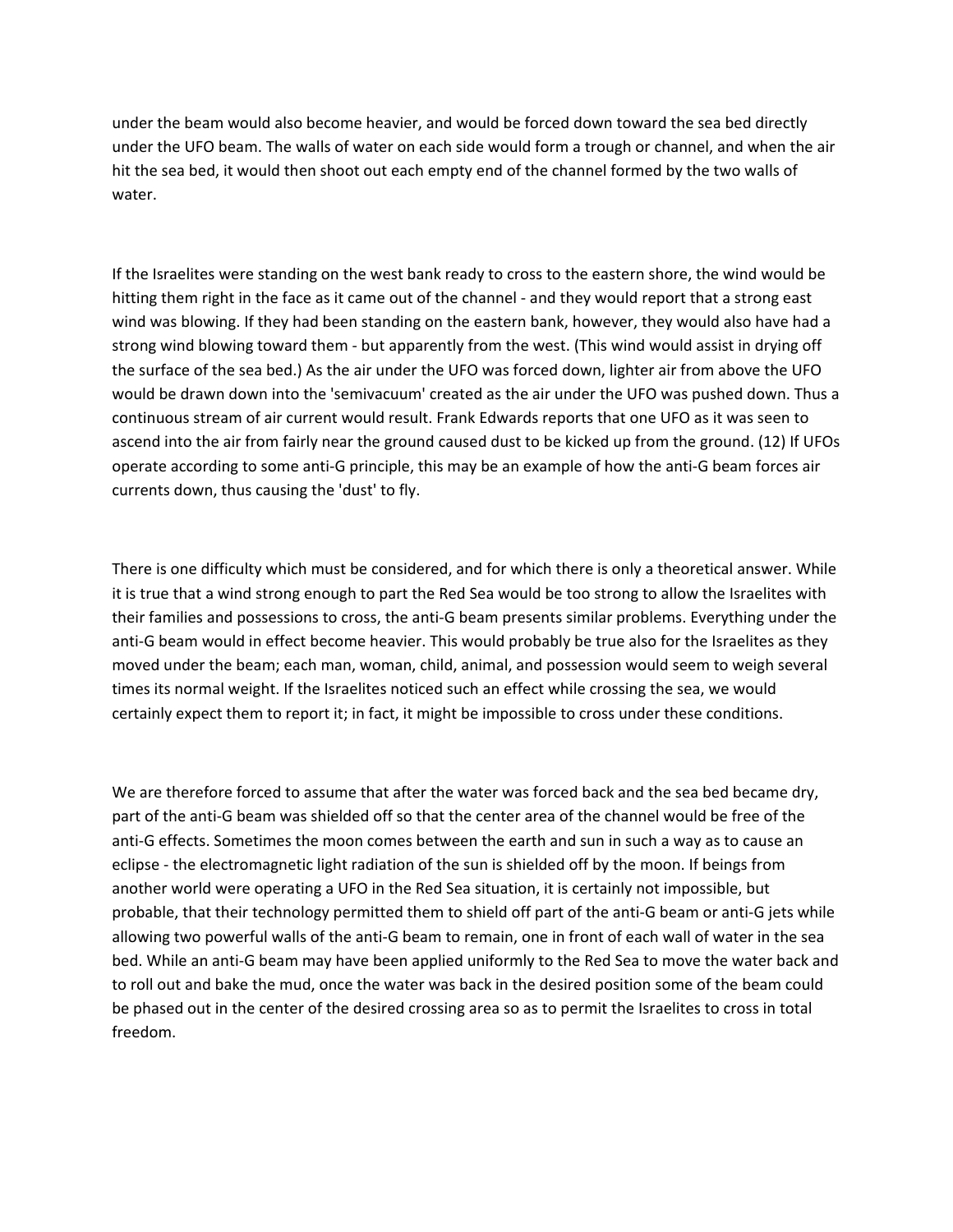Such an explanation might appear to be extremely hypothetical except for the sequence which the Bible relates after the Israelites have crossed safely to the eastern shore. As the morning light began to allow the Egyptians to see what was happening, they followed the Israelites with their chariots right into the channel of the sea. The Israelites were presumably high and dry on the other side, having completed the crossing, and they looked down into the channel and observed with concern the Egyptians in hot pursuit.

Were the Hebrews nearly to have made this astounding escape only to be caught from behind as the Egyptians used the escape channel? No, for Moses would raise his hand as a signal for the walls to fall in on the Egyptians, but before the walls of water collapsed, something strange seemed to be happening to the Egyptians down in the channel. We read, 'And in the morning watch the Lord in the pillar of fire and of cloud looked down upon the host of the Egyptians, and discomfited the host of the Egyptians, clogging their chariot wheels so that they drove heavily' (Exodus 14:24,25). The King James Version is closer to the Hebrew than the RSV, however. It reads, 'And it came to pass, that in the morning watch the Lord looked unto the host of the Egyptians through the pillar of fire and of the cloud, and troubled the host of the Egyptians. And took off their chariot wheels, that they drove them heavily' (Exodus 14:24,25).

The Bible does not tell us when the UFO moved into a position directly over the sea bed. The last time we heard about the UFO it had settled down between the armies of Israel and Egypt. The Egyptians apparently set up camp and waited until morning to make the next move. Then the UFO moved over the sea under the cover of darkness, causing the sea to part. The Israelites did not see the UFO hovering over the channel until the first light of day, and by that time the Hebrews had completed their crossing and were looking down at the Egyptians in the trough of the sea.

The Egyptians were having some kind of difficulty, and the text suggests that the 'pillar of cloud' was the cause of the crisis. The Egyptians were perhaps pointing up toward the UFO over their head, thus suggesting to the Israelites that whatever the distress, its cause was above them.

The Lord (or the angel of God) in the UFO looked down upon the Egyptians in the channel of the sea bed and 'discomfited' or 'troubled' the Egyptians. The Hebrew suggests that the Lord 'looked' down upon the Egyptians with such a powerful force that he 'crushed' them - to speak as the Bible sometimes does about a heavy heart suggests a 'troubled' heart. The Egyptians seem to have been 'crushed' or 'troubled' or made 'heavy' by the 'looking down' of the Lord in the UFO above them. Apparently the UFO had somehow caused the Egyptians suddenly to become very heavy - the anti-G beam was once again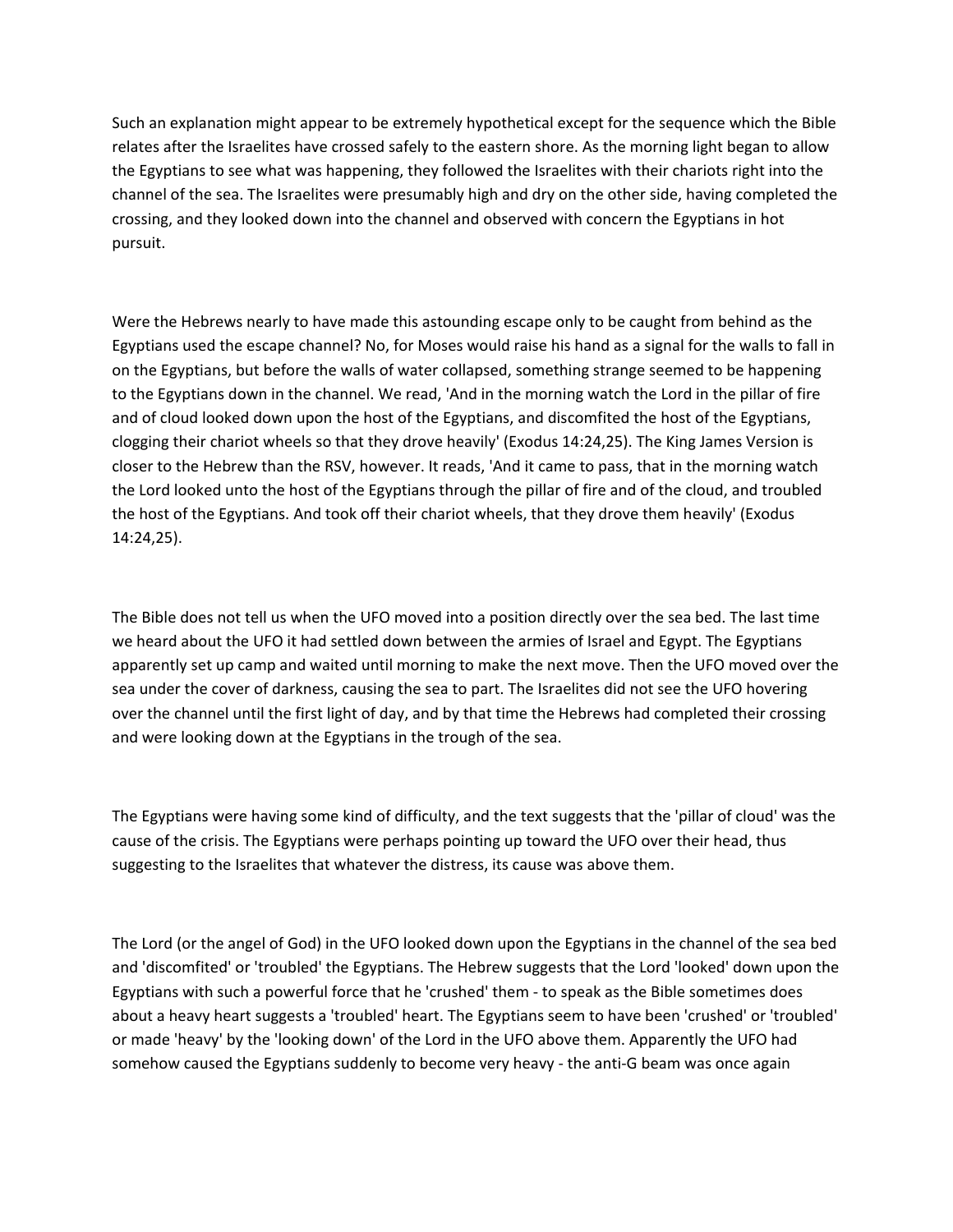applied to the whole area of the sea bed. The shield which had freed part of the sea bed from the anti-G beam so that the Israelites could cross was suddenly removed.

This shield was not removed until many of the Egyptians had driven their chariots a considerable distance into the channel; otherwise they would in all likelihood not have been able to enter the trough at all. Everything seemed to be going well as the Egyptians pursued with their chariots down into the center of the channel, when suddenly the Lord 'looked down' on the Egyptians and knocked them flat. They were crushed by an invisible weight.

The King James Version follows the Hebrew in telling us that the Lord in the UFO caused the wheels of the Egyptian chariots to come off. The RSV translators could not make sense of the Hebrew, so they turned to a Syrian word which suggested that the wheels of the chariots became 'clogged.' Probably the RSV translators assumed that the chariot wheels became stuck in the mud; but as was made very clear during the crossing of the Israelites, there was no mud to be found - they crossed on hard, dry ground. Where did the mud suddenly come from? Not only has the RSV been untrue to the Hebrew in suggesting that the chariot wheels were clogged rather than removed, but the idea of 'mud' has been introduced, which the previous narrative strictly excludes.

If the anti-G beam were once again applied to the whole sea bed, the chariots would suddenly weigh two to four times as much as normal, or more; the pressure on the axles of the chariots might well cause the axles to bend or break, thus removing the wheels. Furthermore, the narrative specifically draws attention to the UFO above as the cause of the difficulty, not to the mud below. The Lord 'looked down' upon the chariots with a great force and broke off their chariot wheels.

Not only were the wheels removed, but the chariots appeared to drive 'heavily.' The Israelites on the shore saw the Egyptians suddenly knocked down or crushed by extra weight, and the chariot wheels were broken off. They also undoubtedly saw the horses either knocked to the ground by the extra weight, or at least straining greatly, so that the chariots appeared to drive 'heavily'; everything, in fact, had suddenly become much heavier. In the face of these difficulties the Egyptians wisely concluded, 'Let us flee from before Israel; for the Lord fights for them against the Egyptians' (Exodus 14:25). But this decision came too late for the Egyptians down in the channel; as soon as the anti-G beam was lifted, the waters came back upon the Egyptians. The waters returned and covered the chariots and the horsemen and all the host of Pharaoh that had followed them into the sea; not so much as one of them remained. But the people of Israel walked on dry ground through the sea, the waters being a wall to them on their right hand and on the left' (Exodus 14:28,29). If part of the anti-G beam had not been shielded off in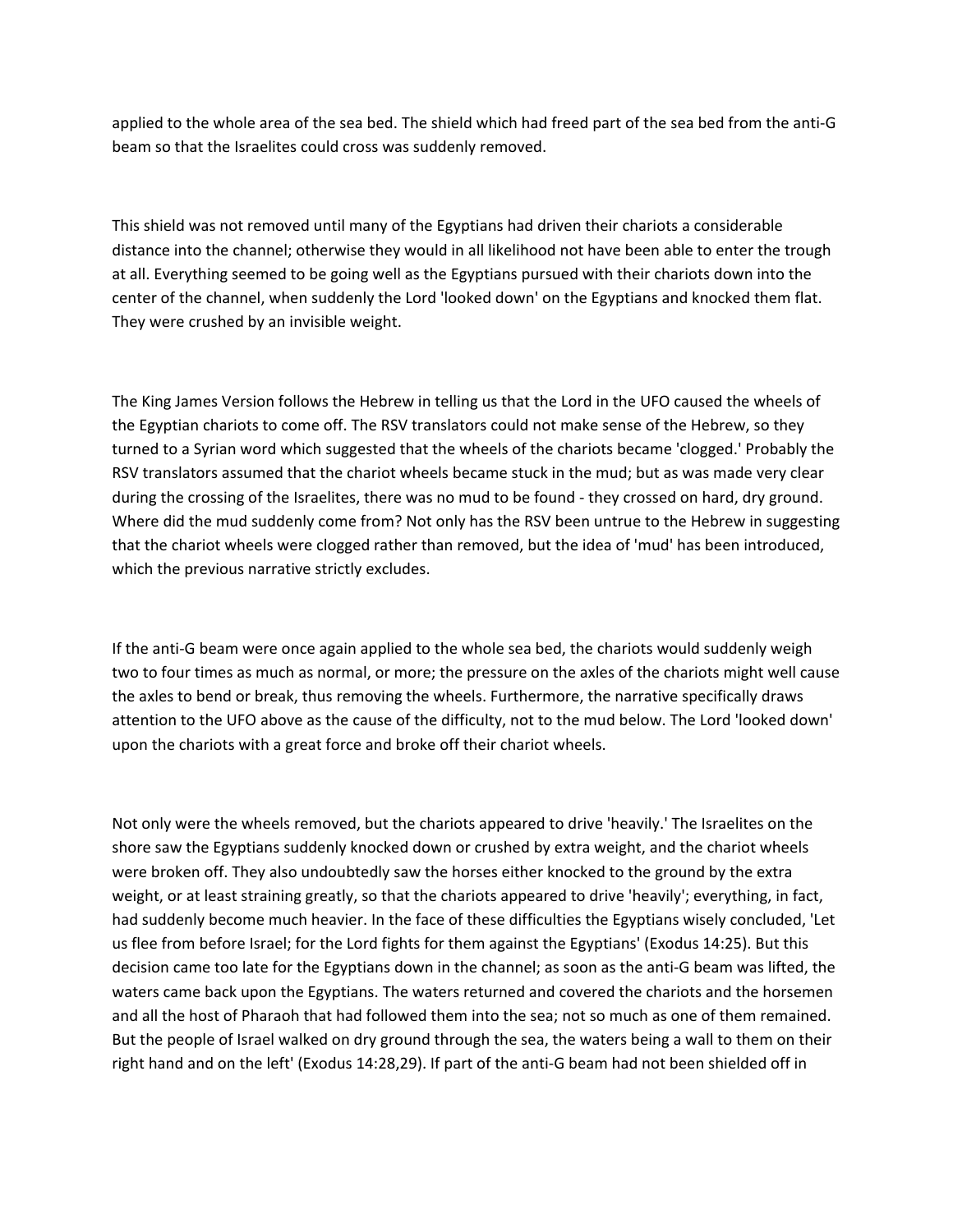order to allow the Hebrews to cross, they too would have been crushed by the same powerful 'look' from the UFO which 'discomfited' the Egyptians.

At this point it is worthwhile to examine and compare the value of the above interpretation of the Red Sea incident with other interpretations. There have been at least two attempts to link the pillar of cloud and of fire with some natural phenomenon. Martin Noth has suggested that when the Israelites came to Mount Sinai they met a volcano, and this volcano made such an impression on the Hebrews that they introduced the idea into the narrative of the whole Exodus story. (13) Of course a volcano cannot move around the way the Biblical UFO apparently does.

In another interpretation, A.H. McNeile has suggested that ancient peoples sometimes marched 'carrying braziers containing burning wood at the head of an army'; (14) thus a burning smudge pot carried in front sent up a pillar of cloud to lead the army in a march. While this type of UFO is more mobile than a volcano, it is obviously a man-controlled entity, whereas the Hebrew narrative leaves no doubt that they were not controlling the 'angel of God'; rather, the UFO was controlling them. They followed it. Of its own initiative it moved from in front of Israel to the rear to separate the Egyptian army from Israel. The UFO apparently caused the parting of the sea, and crushed the Egyptians under it in the channel. If scientists should eventually establish that UFOs exist and that they operate by means of some kind of anti-G or EM beam, then my interpretation would seem to have several advantages over either the 'volcano' or the 'smudge-pot' interpretation of the pillar of cloud and of fire.

If we take as our starting assumption the basic Biblical testimony - that the Israelites were under the guidance of an external force - then we can assume that the being in charge of the pillar of cloud knew ahead of time that the army of Israel would be saved from Egypt by the parting of the sea, and all this implies. We are in a much better position to make sense of the narrative by assuming that whatever extraordinary things are involved in the Red Sea experience, the direct cause of these things lies in the UFO which seems to be in charge of the situation.

As in all Biblical narratives, we may ask the question:

Did the Biblical story arise as a 'mythological' fabrication of a fairly ordinary or even extraordinary human experience - was an unusual experience given a 'mythological' religious perspective? Or was there really some external agent in the situation - in the UFO - which deliberately caused the unusual sequence of events which Exodus relates? If we do not believe that beings from another world in a UFO were in the situation, how did Israel escape from Egypt? Egypt was not anxious to give up its slave labor.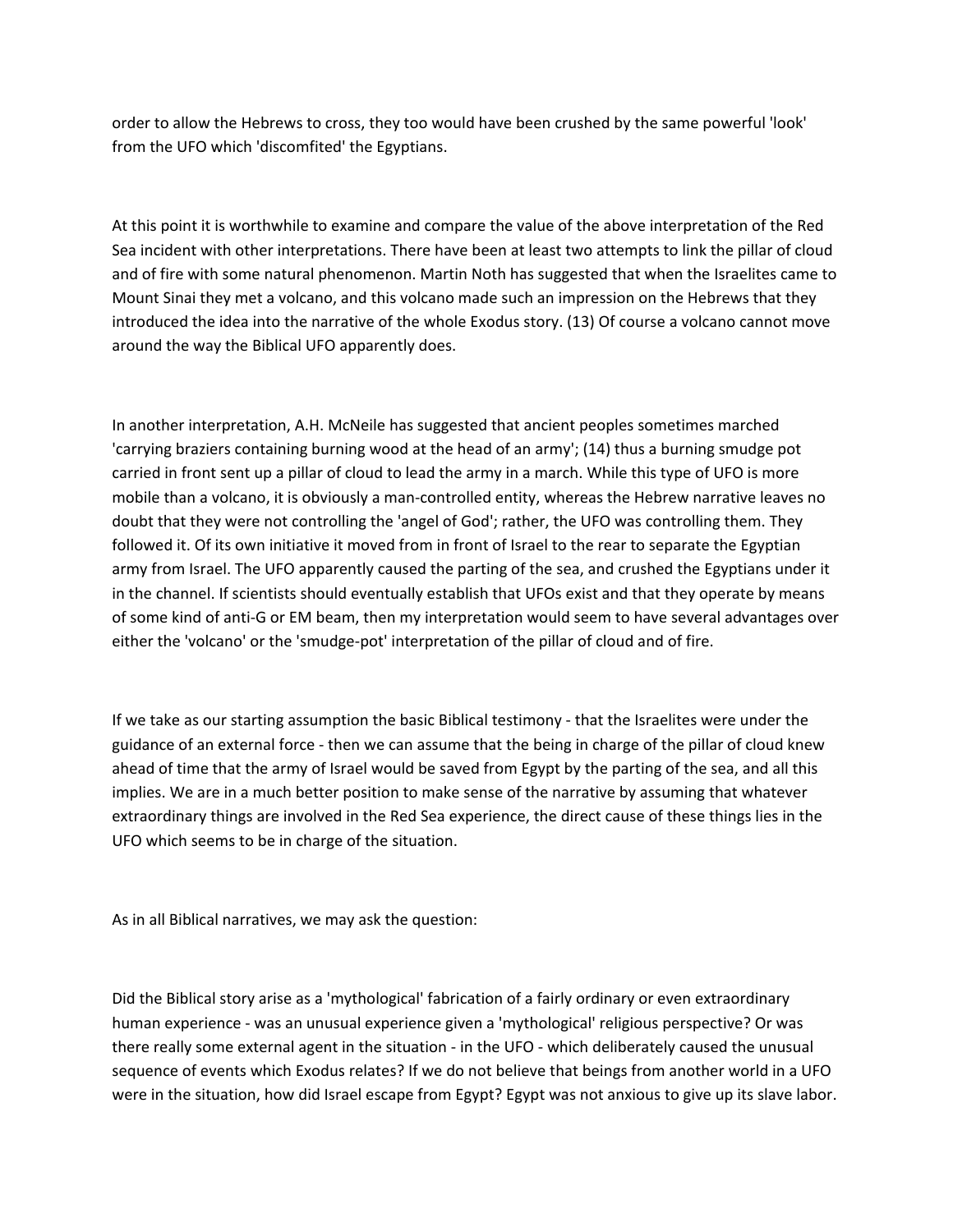We may even wonder about the various plagues which originally struck Egypt and brought Israel's freedom.

The only point at which we have not been true to the Biblical narrative is in saying that the direct cause of the parting of the sea was not the strong east wind. But there was apparently an east wind blowing out of the channel. Our interpretation is in fact true to all the 'sense-data' which the Biblical narrative provides. Our only exception to the narrative is in point of theory - the Biblical connection between cause and effect, between the parting of the sea and the east wind. The 'east wind' may well have distracted us from looking to the true source of the parting - to the UFO which hovered over the sea - to the angel of God in the pillar of cloud and of fire.

The Pillar Of Cloud After The Red Sea

We cannot help being interested in the activity of this UFO - this pillar of cloud and of fire - after the sequence of events at the Red Sea. There was no doubt in the minds of the authors of the Biblical material that the UFO was intimately concerned with the whole Red Sea narrative, which explains why the UFO is given such a prominent role at this juncture. Furthermore, the Bible maintains that this UFO was present during the whole of the Exodus, including the forty years in the wilderness. While the role of the UFO is never more dramatic than at the sea, there are several occasions on which the UFO plays a major role, which must now be examined.

The Israelites had not traveled far beyond the Red Sea when they discovered that they were in the middle of the wilderness without any source of food, and they began to think that they had been better off as slaves sitting by the 'fleshpots' of Egypt (Exodus 16:3). But now the sea which had set Israel free from slavery stood in the way of a return to Egypt - and the fleshpots. But the UFO was still in charge, and the Lord said to Moses, 'Behold, I will rain bread from heaven for you' (Exodus 16:4).

Moses instructed Aaron to explain to the Israelites that the Lord would provide bread. 'And as Aaron spoke to the whole congregation of the people of Israel, they looked toward the wilderness, and behold, the glory of the Lord appeared in the cloud' (Exodus 16:10. For the Biblical frame of mind, the bread which covered the earth like dew in the morning was somehow connected with, or caused by, the UFO which led Israel safely across the Red Sea. Clear also is the fact that the promise of bread from heaven would be fulfilled only if Israel followed the glory of the Lord - the bright cloud -into the wilderness. If you wanted bread, you had to follow the UFO. This 'stimulus' and 'response' conditioning is certainly in the best psychological tradition. In the book of Numbers we see quite clearly that the Israelites followed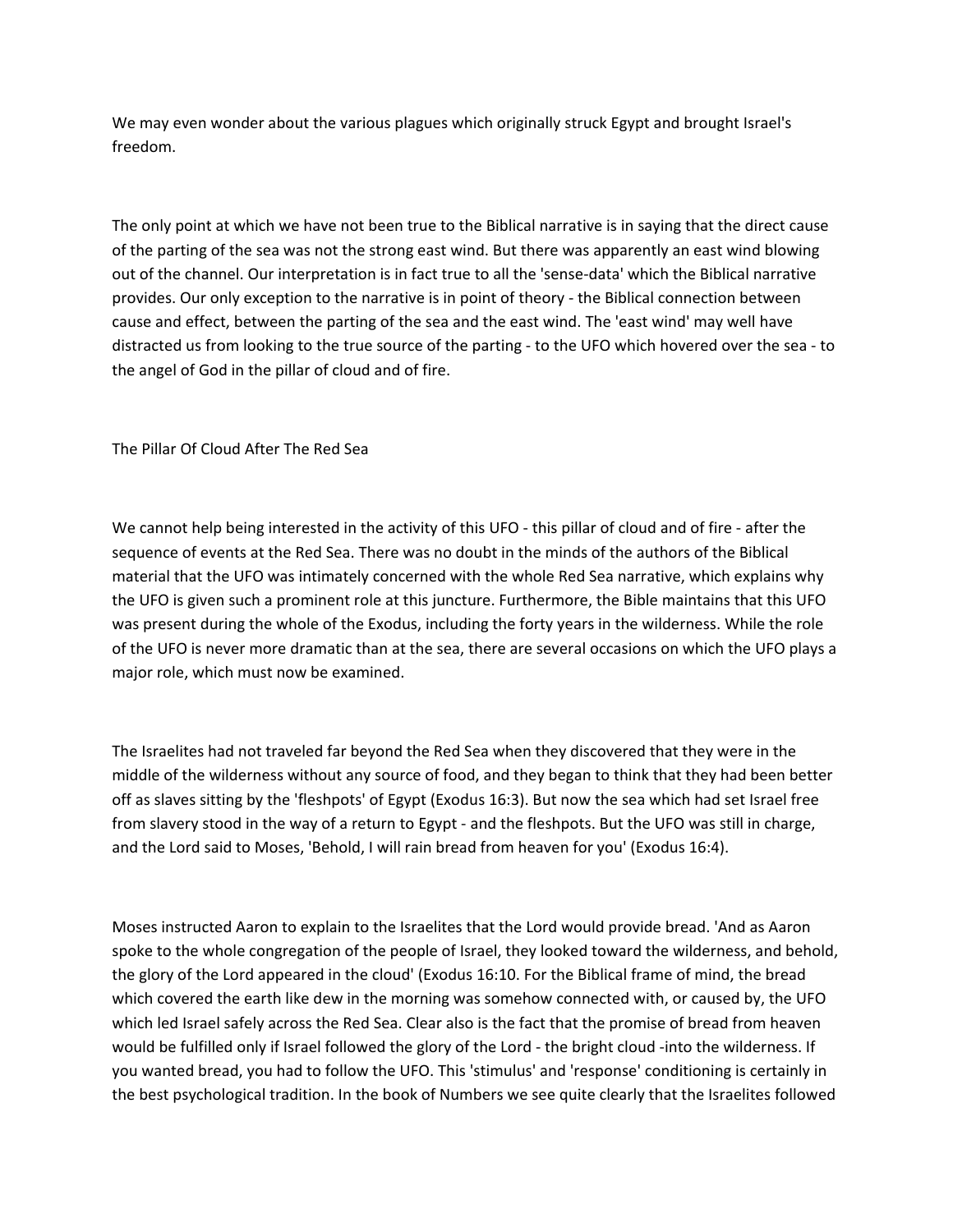the cloud; 'whenever the cloud was taken up from over the tent, after that the people of Israel set out; and in the place where the cloud settled down, there the people of Israel encamped' (Numbers 9:17).

Donald Keyhoe, in his work The Flying Saucer Conspiracy, devotes a chapter to what he calls 'Angel Hair,' which seems to be a fine flake-like substance which has been observed dropping from UFOs. (15) This 'Angel Hair' sometimes, although not always, disintegrates when a person touches it, and it very often evaporates in the heat of the sun. Whether or not anyone has tried to eat this substance, I do not know! But the description of the 'bread from heaven' is strikingly parallel. 'And when the dew had gone up, there was on the face of the wilderness a fine, flake-like thing, fine as hoarfrost on the ground. When the people of Israel saw it, they said to one another, "What is it?" [manna] For they did not know what it was' (Exodus 16:14,15); 'it was like coriander seed, white, and the taste of it was like wafers made with honey' (Exodus 16:31). And in the morning the Israelites gathered enough for their daily use, except on the sixth morning, when they gathered enough for two days; the Israelites did not gather every piece of 'manna,' or 'what is it?' in sight, and 'when the sun grew hot, it melted' (Exodus 16:21). If this is mythology, it is certainly interesting myth - the Israelites seem to have invented an imaginative bread from heaven so esoteric that they were hard pressed even to name it, so they called it 'manna - what is it?'

This is further evidence that there really were beings from another world in the situation, and that the beings in the UFO were responsible for the distribution of some type of food which the Israelites were hard pressed to describe. It may be that the beings in the UFO 'seeded' the air with a fine food dust which dropped to the ground, absorbing the dew; when morning sunshine provided light, perhaps the food dust worked like yeast and grew into the small 'flake-like thing' which the Israelites ate. For our future space travel it will be useful to develop foods which, when combined with water, yield a substantial bulk. Moses on occasion provided water for the Israelites by striking a rock with his rod (Exodus 17:1-7), so it is not surprising that Moses was a powerful commander. It was after these various physical needs were met - freedom from Egyptian enslavement, freedom from hunger and thirst - that the beings in the UFO, the angels of God, proceeded to give the Hebrews a Law, a religion.

Thus the Sinai tradition, with its Ten Commandments, begins by saying, because 'I am the Lord your God, who brought you out of the land of Egypt, out of the house of bondage,' 'You shall have no other gods before me' (Exodus 2o:2, 3). Before the commandments were given, Moses was told to gather the Israelites around the foot of Mount Sinai, because 'the Lord will come down upon Mount Sinai in the sight of all the people' (Exodus 19:11). The Sinai tradition is very lengthy and is not easy to unravel, and we shall not attempt to clarify the textual problems.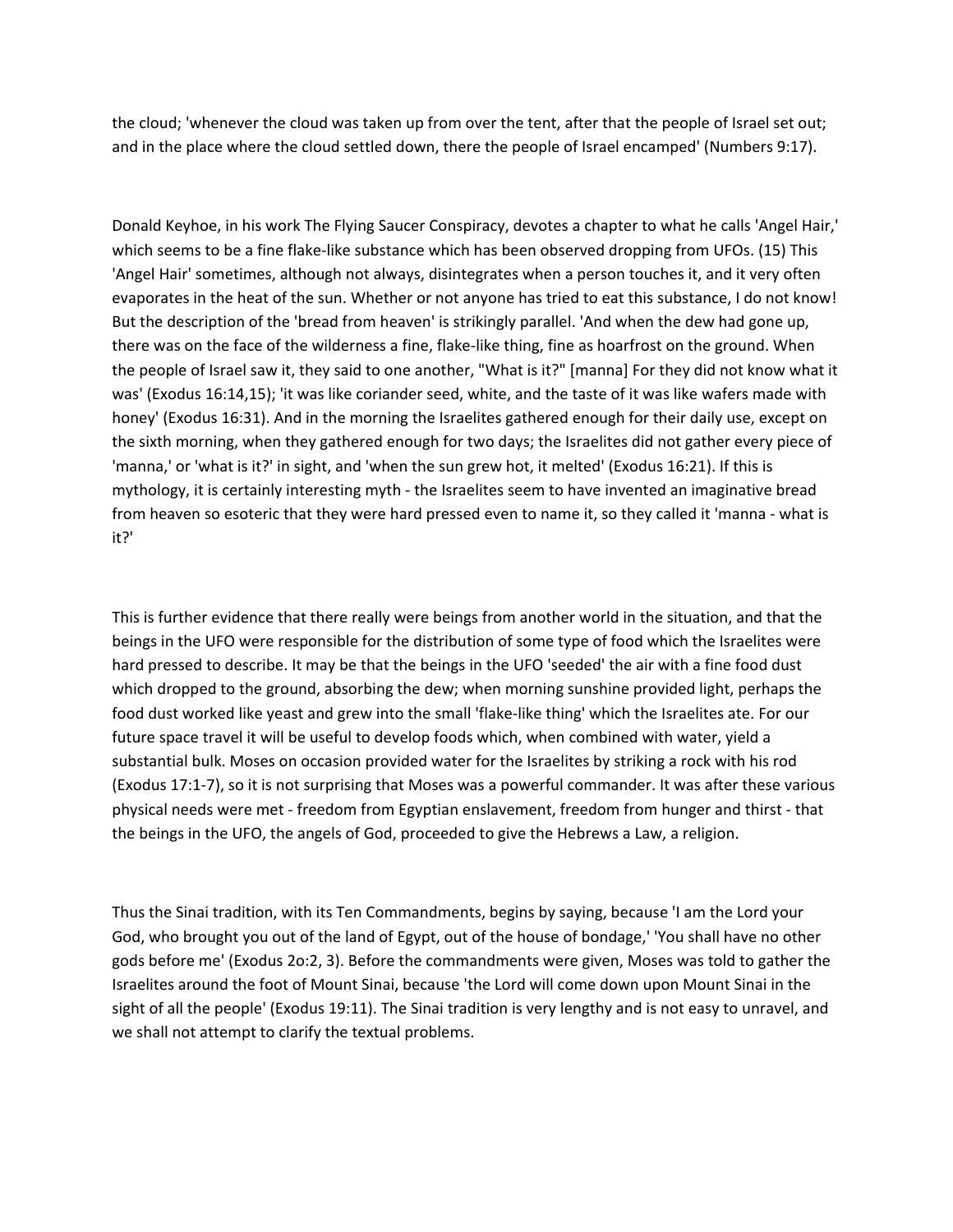Moses apparently went up and down the mountain several times. He went to the top to talk with God or with the angel of God (Exodus 23:20, 23) - came down to talk to the people at the foot of the mountain, then returned to the top. Moses remained at the top of the mountain to talk with the angel of God for long intervals of time - the Bible suggests forty days and nights (Exodus 24:18), which is the Bible's way of saying a long time. In fact, Moses spent so much time on the mountain that the people became restless and started dancing and singing, making molten calves, and generally having a rollicking time; the people 'rose up to play' (Exodus 32:6).

On at least one occasion a special demonstration of the power of God was displayed on Mount Sinai. The people were gathered around the foot, and then God descended on the mountain. 'On the morning of the third day there were thunders and lightnings, and a thick cloud upon the mountain, and a very loud trumpet blast, so that all the people who were in the camp trembled. Then Moses brought the people out of the camp to meet God; and they took their stand at the foot of the mountain. And Mount Sinai was wrapped in smoke, because the Lord descended upon it in fire; and the smoke of it went up like the smoke of a kiln, and the whole mountain quaked greatly' (Exodus 19:16-18). This description has led scholars to suppose that the Hebrew people were witnessing volcanic activity, and the suggestion has been carried further that because of this volcanic experience the Jews developed their understanding of God on the basis of this experience.

But volcanic activity is not the only explanation which might fit this description. On November 2, 1957, just before midnight (according to Jacques Vallee), two men traveling on Highway 116 in Texas saw a 'bluish-green torpedo-shaped machine 150 to 200 feet long which remained close to the ground for two or three minutes, then ascended, its color changing to red.' The presence of the UFO had caused the motor of the truck to stop, and the headlights were cut off. The men gave this account:

We first saw a flash of light in the field to our right, and we didn't think much about it - then it rose up out of the field and started towards us, picking up speed. When it got nearer, the lights of my truck went out and the motor died. I jumped out and hit the deck as the thing passed directly over the truck with a great sound and a rush of wind. It sounded like thunder, and my truck rocked from the blast. I felt a lot of heat. Then I got up and watched it go out of sight toward Levelland. (16)

The report of the 'rush of wind' might be due to the movement of the ship, or to the downward thrust of the propulsion beam, as reported during the Red Sea episode. It is not impossible that a UFO of the type seen in Texas -torpedo-shaped, or like a pillar or cylinder - could have caused the flashing light, and the thunderings, and if the truck rocked from the blast of the UFO, perhaps the whole mountain would quake if a tremendous anti-G force were applied. The whole purpose of the Mount Sinai scene was to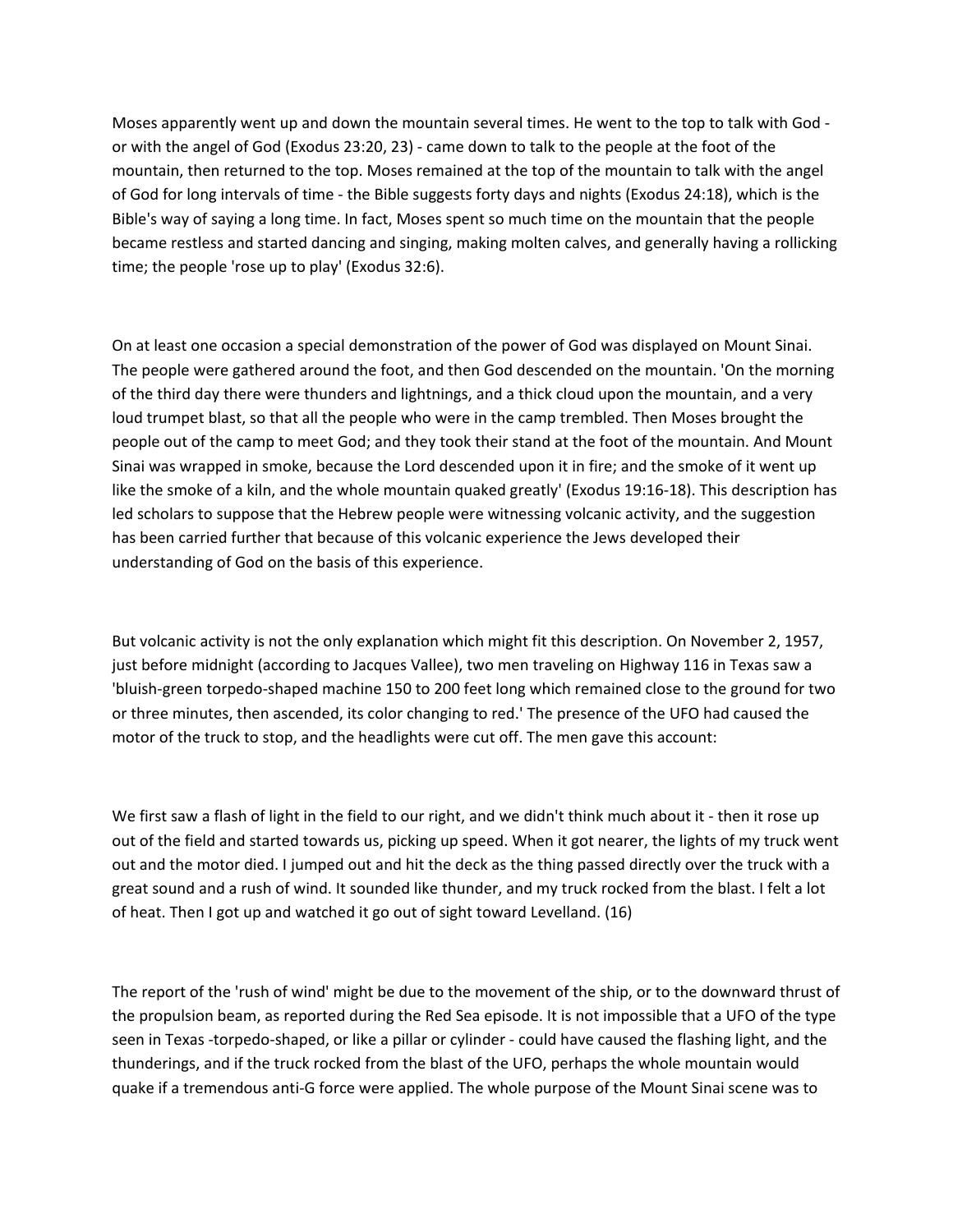demonstrate to the Israelites the power of God, for at least three reasons: The people of Israel were about to receive a religious code, and God was powerful enough to demand obedience. The Israelites needed confidence in the power of their God in the face of their enemies - if God is for us, who can be against us? The demonstration would make it clear that Moses had been chosen by God to be his prophet; only he dared go near the UFO. 'Lo, I am coming to you in a thick cloud, that the people may hear when I speak with you, and may also believe you [Moses] for ever' (Exodus 19:9).

The people were warned several times not to 'touch' the mountain when the UFO descended on it (Exodus 19:12; 21;24). There were religious reasons for this commandment, for this was a holy mountain; but if there was a power display on the mountain, it might have been dangerous for anyone to be on the mountain. It is interesting that Moses was shielded from danger when coming near the UFO, although after long periods in the presence of the 'thick cloud' his face developed a peculiar 'glow' (Exodus 34:29-35).

A mountain shooting forth lightning, thunder, and smoke like a kiln does suggest a volcano, but one does not usually find people climbing volcanic mountains as the Bible suggests Moses did; and furthermore, one could climb to the top of every volcano in the world and never encounter a being at the top of the volcano who would dictate copy for two stone tablets containing the fundamental ethics for a world religion. Of course, many people are skeptical of this whole tradition; they suppose that Moses took advantage of this volcanic display to go up the mountain, quickly write out some commandments on a couple of stones, and then return with what he called the Commandments of God. But there is one element of the Sinai tradition which, if it is to be trusted, rules out the 'volcanic' explanation of the smoke, thick cloud, and lightning. The Bible says that 'the Lord came down upon Mount Sinai, to the top of the mountain' (Exodus 19:20). This noisy, thick cloud did not come up from the inside of the mountain; rather, it came from above the mountain and settled upon it.

We have a description here which probably points to the same pillar of cloud and of fire of the Exodus, carrying out some kind of spectacular activity. Martin Noth argues that the 'cloud' at the Red Sea and at Sinai have a common tradition, (17) and with this we agree. We believe that this common tradition was not derived from a volcano, however, but from some sort of UFO which resembles modern flying saucers. Then it makes more sense to conclude with the Bible that Moses went to the top of the mountain to converse with a being in the 'cloud.'

Another Sinai passage points more clearly to the 'pillar of cloud' tradition. Then Moses went up on the mountain, and the cloud covered the mountain. The glory of the Lord settled on Mount Sinai, and the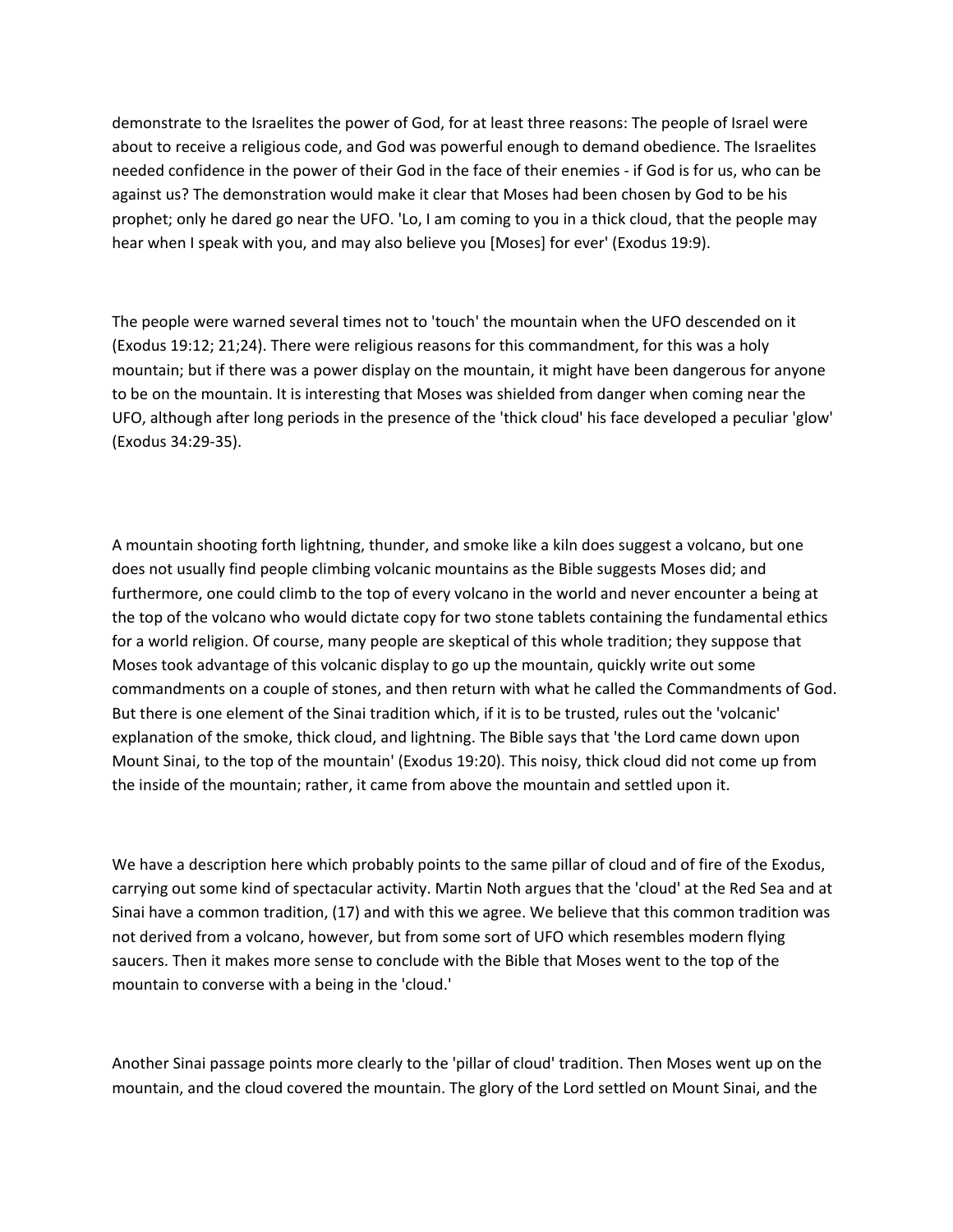cloud covered it six days; and on the seventh day he called to Moses out of the midst of the cloud. Now the appearance of the glory of the Lord was like a devouring fire on the top of the mountain in the sight of the people of Israel. And Moses entered the cloud' (Exodus 24:15-18). Moses seems to have gone aboard the UFO, at which time he received stone tablets from the being in the UFO (Exodus 24:12) and also received specifications concerning the construction of the Tabernacle (tent of worship and sacrifice) for the children of Israel. 'According to all that I show you concerning the pattern of the tabernacle, and of all its furniture, so you shall make it' (Exodus 25:9).

When one considers the detailed information which Moses apparently received from the being in the 'cloud' (roughly Exodus chapters 20-35), it is no wonder that a considerable amount of time was required for the Sinai experience. Much time was also required to collect the materials and build the Tabernacle. Supposedly before Sinai the Israelites had almost no religious tradition at all, and after Sinai they had the fundamentals of a religion which has been practiced for over three thousand years. Once these fundamentals were established, a considerable amount of time was spent in the wilderness while these principles became operational (the Bible suggests about forty years). As soon as their faith became functional, Israel moved into Palestine, the Promised Land. When Moses came down from the mountain after receiving the first tables of stone, he broke them in anger at finding the people returning to their pagan pattern of behavior (Exodus 32:15-19). Moses eventually cut a second set of stone tables, and again 'the Lord descended in the cloud' (Exodus 34:5) to meet with Moses.

Notice that as the experience with the UFO continues, it is no longer called a pillar of cloud by day and a pillar of fire by night, or even a pillar of cloud, but simply the 'cloud.' The abbreviated form is developed very early in the Exodus account; it is in chapter fourteen of Exodus that the Red Sea incident is described, and throughout this account the UFO is usually referred to as the 'pillar of cloud and of fire,' or a similar long form, but even at the sea we find the short form used once. After the UFO settled between the armies of Egypt and Israel before the parting of the sea, we read, 'And there was the cloud and the darkness' (Exodus 14:20). When the Israelites followed this bright cloud-like UFO into the wilderness, 'the glory of the Lord appeared in the cloud' (Exodus 16:10). Just as UFO is our abbreviation for Unidentified Flying Object, so 'the cloud' is frequently the abbreviation for the pillar of cloud by day and the pillar of fire by night. As the Exodus narrative continues, a shorter form is almost always used.

Once the Tabernacle had been built, the UFO moved into a position directly above the tent. Then the cloud covered the tent of meeting, and the glory of the Lord filled the tabernacle' (Exodus 40:34). This 'cloud' served as Israel's beacon throughout the journey in the wilderness. 'For throughout all their journeys the cloud of the Lord was upon the tabernacle by day, and fire was in it by night, in the sight of all the house of Israel' (Exodus 40:38). The book of Numbers is even more emphatic that this cloud dictated every move Israel made; when the cloud moved, Israel moved, and when the cloud rested, Israel made camp (Numbers 9:15-23).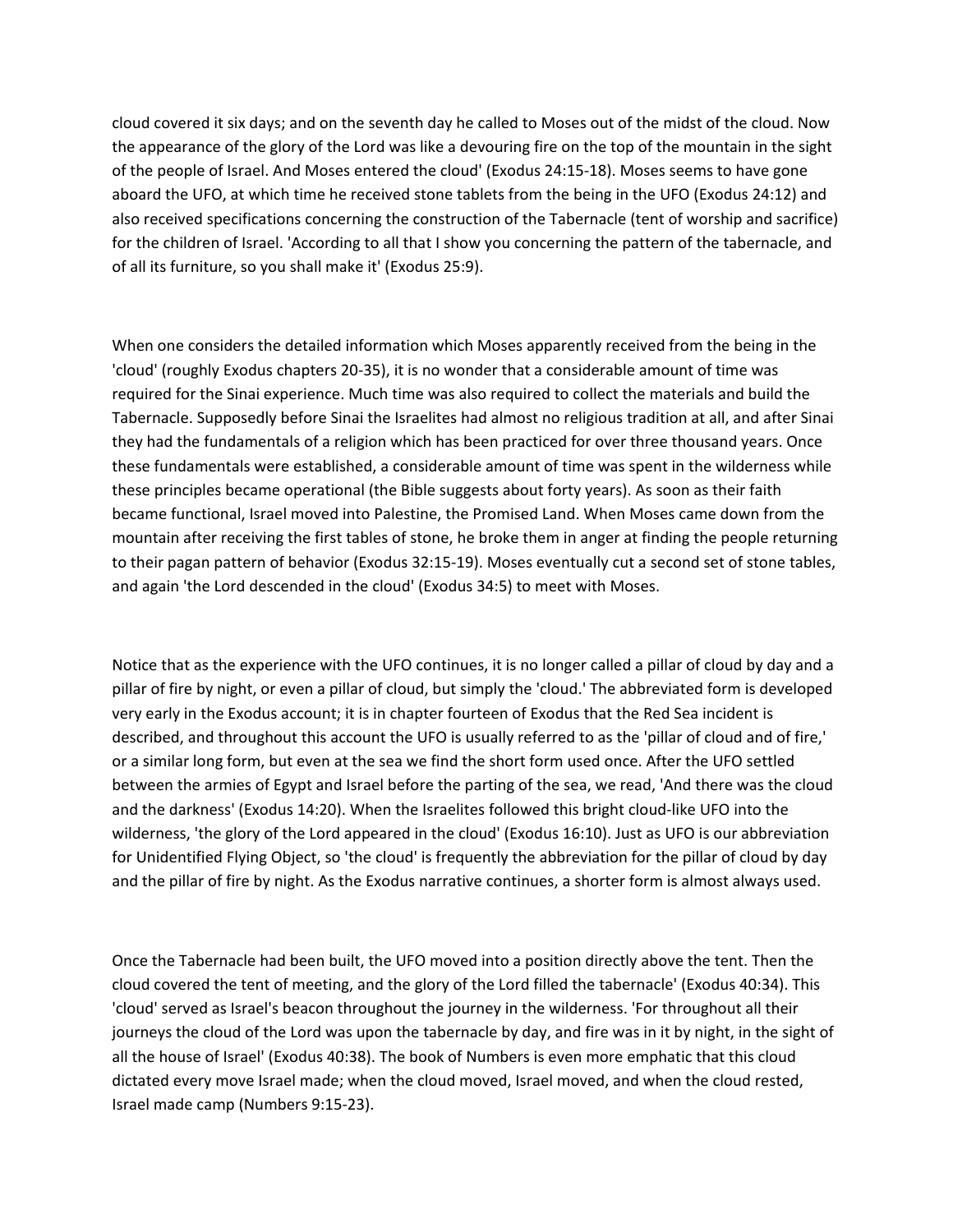Scholars have been led to speculate that the pillar of cloud and fire arose out of the sacrificial tradition of the Jews. When burnt offerings were sacrificed on the altar, smoke went up from the tent, moving from earth to heaven, and thus stimulating the tradition that the 'pillar of cloud' represented the presence of God. But as we have seen, it is quite late in the Exodus that the Tabernacle is built, and supposedly Moses received the information of how to build the Tabernacle from the being in the cloudlike UFO on Mount Sinai. Thus the volcano and the sacrificial-cloud explanation of the origin of the pillar of cloud both have to assume that an experience which occurred late in the Exodus was, so to speak, written back into the early Exodus tradition.

But none of these explanations - that the pillar of cloud was smoke from a fire pot which served as a beacon, or the visual impression of a volcano, or the result of the smoke and incense of a sacrificial tradition - can account for the continuous Biblical assumption that this 'cloud' contained a being with whom Moses was involved in almost day-to-day conversation. When the being in the cloud wanted to talk to Moses, the UFO seemed to descend from its position above the tent (Numbers 11:25). At one point Miriam (Moses' sister) and Aaron criticized Moses for taking a Cushite wife, and they even wondered why Moses should be the only prophet in Israel.

The being in the UFO apparently overheard the discussion: 'And suddenly the Lord said to Moses and to Aaron and Miriam, "Come out, you three, to the tent of meeting." And the three of them came out. And the Lord came down in a pillar of cloud, and stood at the door of the tent, and called Aaron and Miriam; and they both came forward. And he said, "Hear my words: If there is a prophet among you, I the Lord make myself known to him in a vision, I speak with him in a dream. Not so with my servant Moses; he is entrusted with all my house. With him I speak mouth to mouth, clearly, and not in dark speech; and he beholds the form of the Lord. Why then were you not afraid to speak against my servant Moses?"' (Numbers 12:4-8) Miriam developed 'leprosy,' and Israel had to remain in camp seven days until she was cured. UFO authorities such as Coral and Jim Lorenzen have noted that people have frequently developed skin irritations after a flying-saucer contact. (18)

The destruction of the Egyptians at the Red Sea, the warning to Moses not to come near the burning bush, the warning to keep away from Mount Sinai, and the experience of Miriam all suggest that it was dangerous to get too close to this UFO. The Tent of Meeting, with the UFO hovering above it, was purposely kept outside the camp for the protection of the people; apparently it was dangerous to get too close to the 'Presence' (Exodus 33:7). On one occasion we read, 'And the people complained in the hearing of the Lord about their misfortunes; and when the Lord heard it, his anger was kindled, and the fire of the Lord burned among them, and consumed some outlying parts of the camp' (Numbers 11:1);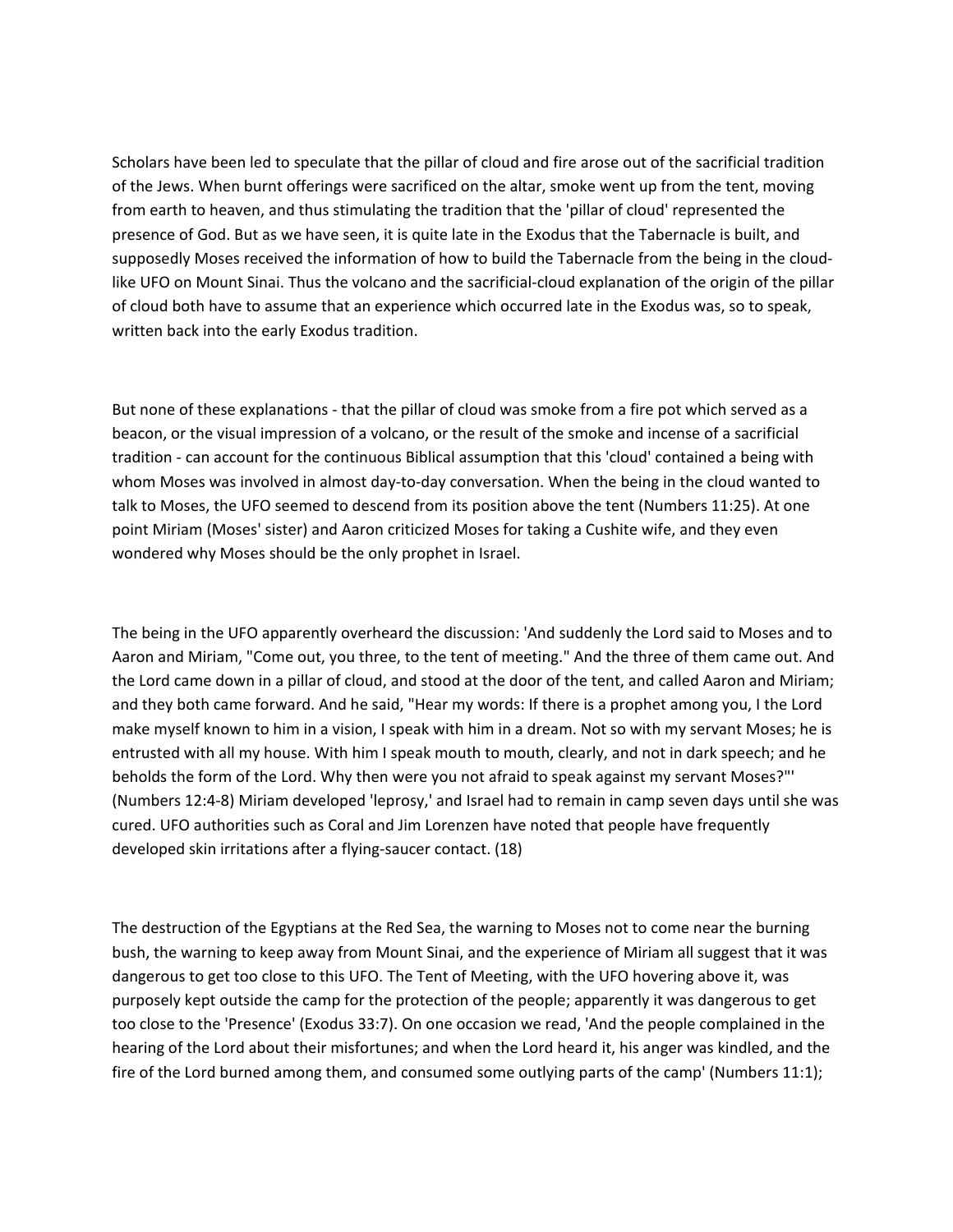only Moses' intercession saved the situation. It is not surprising that this UFO commanded the respect of the Israelites.

The passage dealing with Miriam, Aaron, and Moses is enlightening, for all three persons are recorded to have heard the voice coming from the UFO. This was not simply a subjective experience of Moses, and in fact the angel in the 'cloud' underlined the fact that Moses received 'direct revelation' in contrast to the fogginess of a 'vision' or dream which was the usual mode of revelation for prophets. The best way for God to make himself known to man, according to this tradition, is for him to speak man to man with some chosen person. Man by nature has certain physical and psychological limitations which God seems to have taken into consideration; God might even make himself best known by coming as a man (Jesus Christ), or at least by sending representative mediators or angels to make himself known.

One may very well wonder on the basis of the Old Testament passages whether God himself was present in the cloud, or whether an angel of God was in the UFO. In the Old Testament tradition we often find ordinary men -Amos, Isaiah, and Jeremiah - speaking for God. They say, Thus says the Lord.' We never suppose that God himself is literally speaking; these men are simply mouthpieces for God. If men can serve as mouthpieces for God, then certainly angels would have the right to speak for God, as they often do in the Bible. In the New Testament we find a very important speech by Stephen, his defense before the Jews who were about to stone him to death for his Christian beliefs. In this speech Stephen gave a short summary of the whole Mosaic tradition, and he clearly stated that the Hebrew faith was 'revealed' to Moses by an angel or group of angels. Stephen is recorded as having said, 'Now when forty years had passed, an angel appeared to him [Moses] in the wilderness of Mount Sinai, in a flame of fire in a bush' (Acts 7:30). Stephen went on to say, 'This Moses whom they refused, saying, "Who made you a ruler and a judge?"

God sent as both ruler and deliverer by the hand of the angel that appeared to him in the bush' (Acts 7:35).

Stephen here clearly implied that me same angel who appeared to Moses in the bush was also instrumental in leading Israel safely out of Egypt through the sea - the pillar of cloud and fire. What can we say about the incident of the 'burning bush'? We read in the Bible that 'the angel of the Lord appeared to him [Moses] in a flame of fire out of the midst of a bush; and he looked, and lo, the bush was burning, yet it was not consumed' (Exodus 3:2). Moses was out in the wilderness looking after his father-in-law's sheep, and religion seems hardly to have been on his mind when he noticed a 'bush' which appeared to be on fire yet did not 'burn up.' This was probably as much excitement as Moses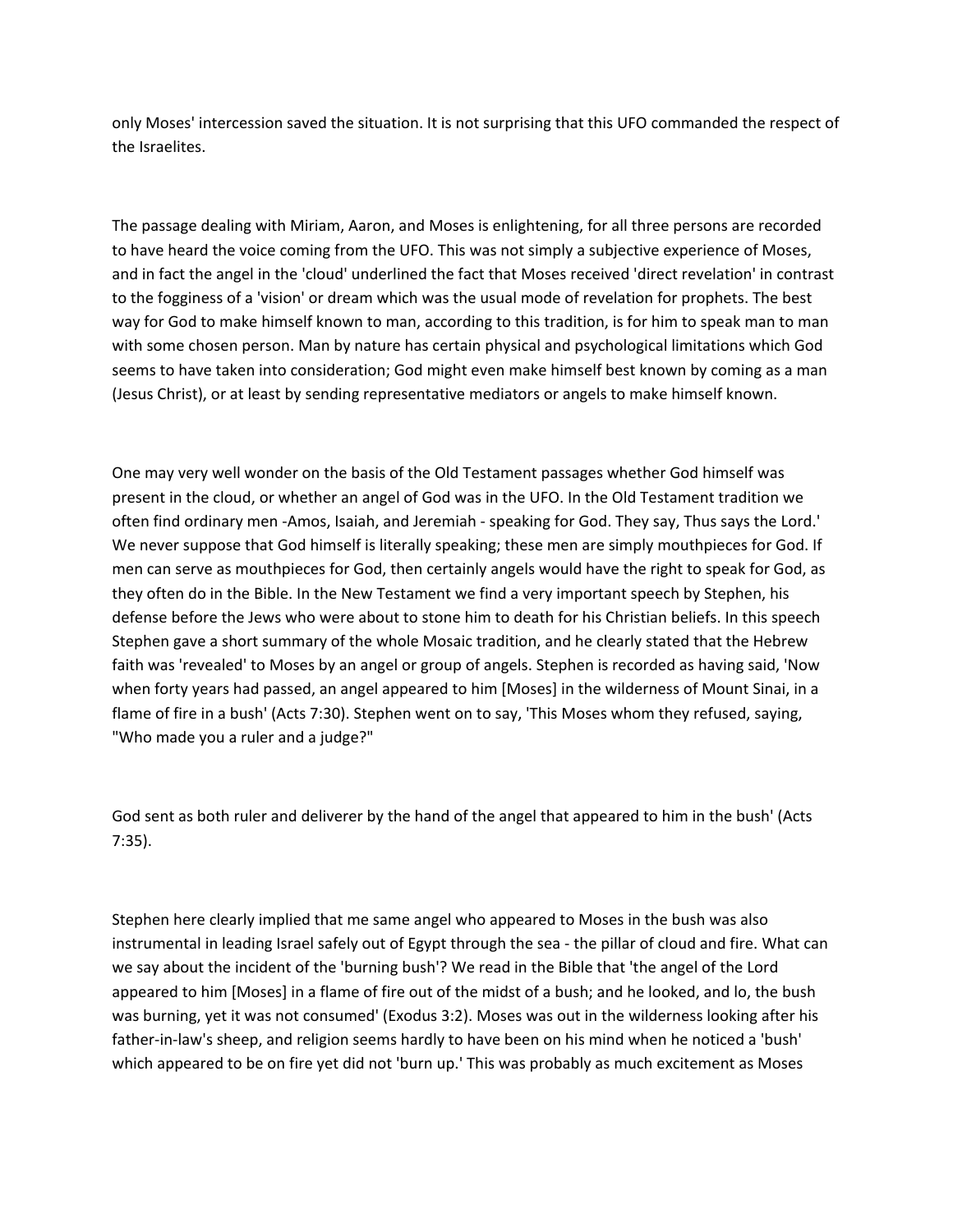could hope to have in the course of the day; he approached the bush and must have been quite shocked when a voice came to him, 'Moses, Moses' (Exodus (3:4).

The text records that the angel of the Lord was in the 'midst' of the bush. This word midst is important; the Hebrew word bush actually means a thicket, suggesting a clump of bushes, and the 'angel' of the Lord was in the midst or middle of a clump of bushes. In other words, it makes sense to suggest that the angel of God in the pillar of cloud and of fire which led the Israelites through the Red Sea and the wilderness had on this occasion settled down on the ground into the midst of a clump of bushes -a thicket. The UFO in the thicket made the whole clump of bushes appear to be on fire, but apparently the thicket was not consumed by the presence of the UFO, and this combination of circumstances caught Moses' attention. Since we have already seen how Moses spoke with the being in the UFO at Mount Sinai and at the door of the Tabernacle, we should not be surprised to find a voice coming out of the thicket which called, 'Moses, Moses ... I am the God of your father, the God of Abraham, the God of Isaac, and the God of Jacob' (Exodus 3:4-6). While this voice may not surprise us now, it undoubtedly surprised Moses at the time.

Having made this observation about the way in which Moses seems to have been called, let us return to Stephen's address. Stephen continued to refer to Moses and the UFO when he said, 'This is he who was in the congregation in the wilderness with the angel who spoke to him at Mount Sinai, and with our fathers; and he received living oracles to give to us' (Acts 7:38). Notice that tor Stephen, and apparently in the consensus of opinion of the early Church, the angel who met Moses in the 'burning thicket' was also the angel who led Israel through the sea - in the pillar of cloud and fire - and to Mount Sinai, and with whom Moses spoke in the cloud at Mount Sinai. Stephen went on to say, 'Our fathers had the tent of witness in the wilderness, even as he who spoke to Moses directed him to make it, according to the pattern that he had seen' (Acts 7:44).

Stephen concluded by saying, 'And they killed those who announced beforehand the coming of the Righteous One, whom you have now betrayed and murdered, you who received the law as delivered by angels and did not keep it' (Acts 7:52, 53). Stephen and the New Testament authors assumed that God commissioned beings from another world to come and make directly known to the Hebrew people the religion or 'living oracles' they were to obey. Jesus is reported to have said that no one 'has seen the Father except him who is from God; he has seen the Father' (John 6:46), which seems to imply that no one other than Jesus himself had ever seen God.

It seems quite fantastic to suggest that beings from another world came and deliberately carried out the sort of activity which is ascribed to the pillar of cloud and of fire. But if beings from another world came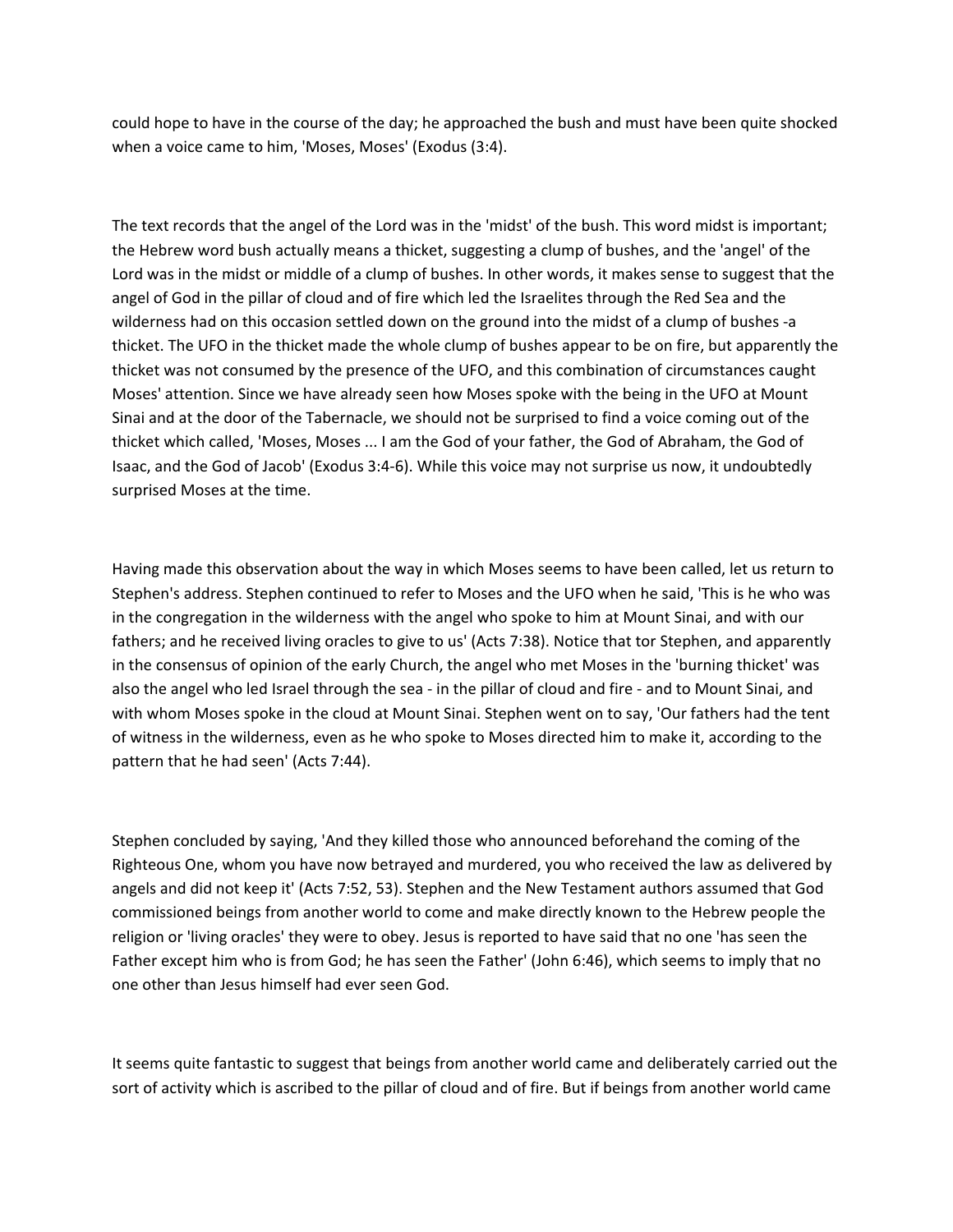to earth with the intention of molding a specific religious perspective on a group of people - chosen people, the Jews - and if these beings in their UFO caused the parting of the Red Sea, provided manna in the wilderness, put on a display of power at Mount Sinai while giving Moses various instructions, and finally led Israel through the wilderness to the Promised Land, hovering night and day over the Tent of Meeting, then I dare say that the people involved in this sequence, the people who were under the influence of the beings in the UFO, might very well record the events in which they were involved. And if they were specifically told by the beings in the UFO that they should react in a religious way to these events, they might be inclined to do so. In brief, the Mosaic tradition is best explained as the visible effect caused by the UFO recorded to have been in the situation, a UFO under intelligent control. Beings from another world deliberately attempted - and succeeded - in molding a people committed to a particular religious tradition.

What happened to the UFO which led the Israelites out of Egypt through the wilderness to the Promised Land? The answer to this question is not clear. After Moses died, the leadership was turned over to Joshua, who was more a general than a prophet. Nevertheless the Lord, or the angel of the Lord, promised Joshua, 'No man shall be able to stand before you all the days of your life; as I was with Moses, so I will be with you' (Joshua 1:5), Israel seems to have moved from Egypt through the wilderness of Sinai south of Palestine, marching below the Dead Sea before turning north along the eastern shore of that sea until they were some distance above the point where the Jordan emptied into the 'Salt Sea,' or the Dead Sea.

Thus it was Joshua's task to lead Israel across the Jordan, from the eastern shore to the west into the territory of Jericho, the first city to be taken. Joshua seems to have been permitted to remain in the presence of the pillar of cloud even as a young man, while Moses was still in charge (Exodus 33:11). Many of the Biblical texts imply that the UFO continued with Israel throughout the wilderness journey (Exodus 23:20; 32:34; 33:2; Numbers 9:15-23), and it is entirely possible that the UFO led Israel to the eastern bank of the Jordan, at which time Joshua took over. There seems to have been a continuation of contact between Joshua and the Lord, as there had been between Moses and the Lord.

The Bible suggests that Israel crossed the Jordan during a flood, and it was apparently necessary to stop the flow of the river in order to make the crossing possible. The priests bearing the Ark of the Covenant moved ahead of Israel and stepped into the river, as the Lord had commanded, and as soon as the priests were in the Jordan 'the waters coming down from above stood and rose up in a heap far off, at Adam, the city that is beside Zarethan, and those flowing down toward the sea of the Arabah, the Salt Sea, were wholly cut off; and the people passed over opposite Jericho' (Joshua 3:16). The 'natural' explanation of this crossing is that a landslide stopped the flow of the Jordan; but again the Biblical text is very clear, with all its elaborate preparation, ceremony, and precision timing, that the Hebrews believed that the stopping of the Jordan was not an accident of nature, but rather an act of the Lord, or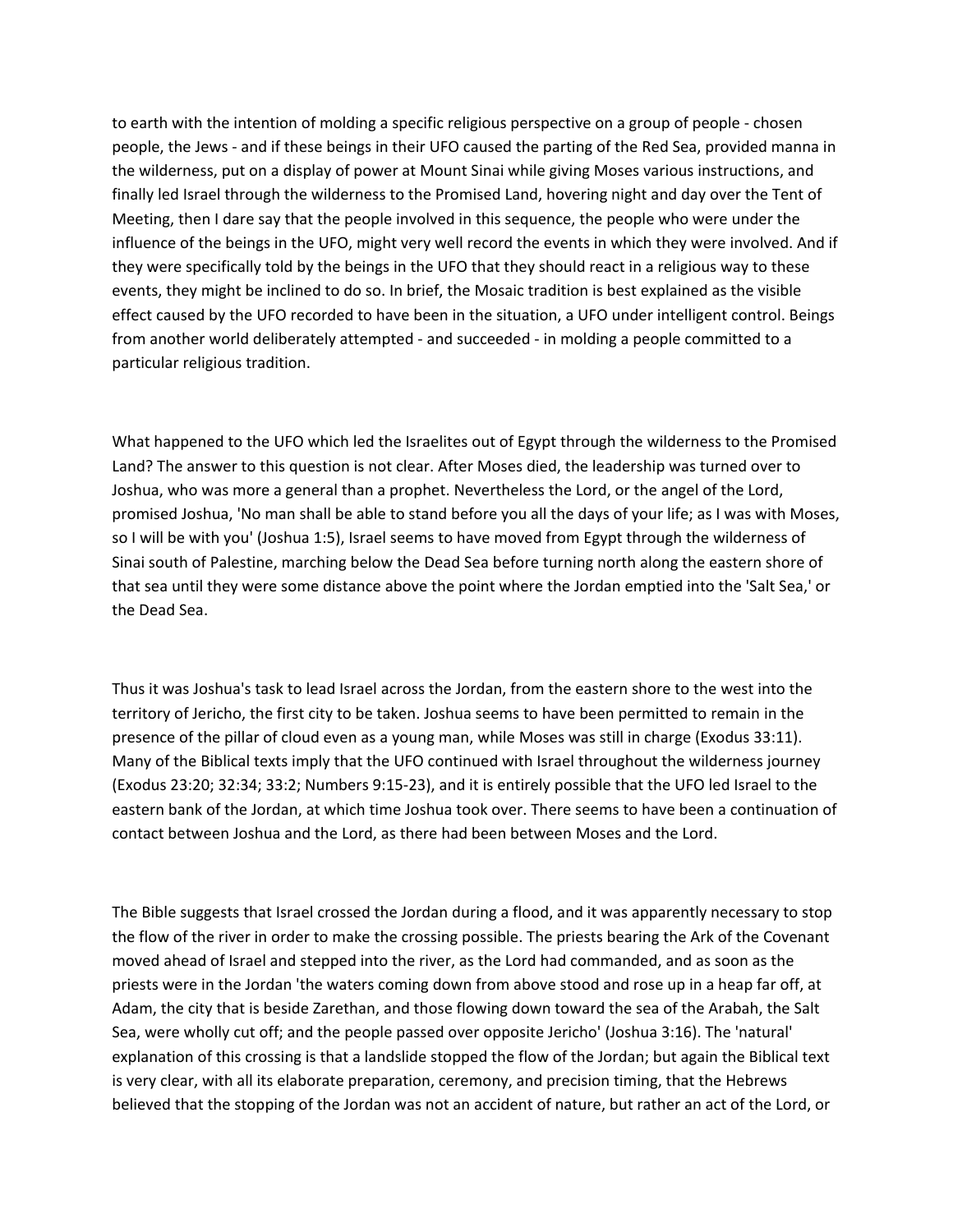the angel of the Lord, If the pillar of cloud was still leading Israel at this time, it would be appropriate that the cloud should move over the river at the same time as the Ark of the Covenant moved over the river, since throughout the journey the UFO had hovered over the tent which housed the Ark. The text records that the 'waters coming down from above stood and rose up in a heap far off' (Joshua 3:16).

This is precisely the description of the experience of the Hebrews at the Red Sea, except that with that sea there were two walls, or two 'heaps'; since the Jordan was flowing, rather than a standing body of water like the Red Sea, only one 'wall' was needed to protect Israel. The anti-G beam could very well account for this phenomenon, as in the case of the Red Sea, although the UFO is not specifically mentioned. The fact that the 'heap' was far off may not so much mean that the Israelites did not see what was happening; rather, the geography of the Jordan may have dictated the place where the water could be dammed up. The banks may have been fairly low at the point of the crossing for the sake of convenience. When the Jordan was backed up, high banks would be needed to contain the water as it rose in height, and perhaps such banks could be found near the city Adam. Men would not be likely to build a city in an area where the low banks of the Jordan permitted flooding. Joshua told the Israelites that the cause behind the parting of the Red Sea and the stopping of the Jordan was the same. He said, 'For the Lord your God dried up the waters of the Jordan for you until you passed over, as the Lord your God did to the Red Sea, which he dried up for us until we passed over' (Joshua 4:23). It is certainly in line with Biblical thought to say that the Lord 'in the pillar of cloud' caused the parting of the Red Sea and 'heaped' the waters of the Jordan by the same means. The Bible records no landslide. It probably would have if there had been one.

Once Israel successfully crossed the Jordan, the people celebrated the Passover, eating of the fruits of the Promised Land. 'And the manna ceased on the morrow, when they ate of the produce of the land' (Joshua 5:12). This is another indication, together with the stopping of the Jordan, that the UFO was still present. How long the UFO remained after the crossing is not clear. Soon after the crossing 'a man stood before him [Joshua] with his drawn sword in his hand' who claimed to be the 'commander of the army of the Lord' (Joshua 5:13,14). Joshua was ordered to take off his shoes, for he, like Moses (Exodus 3:5), was standing on holy ground. Apparently the commander or 'angel' came to instruct Joshua concerning the military task which lay ahead of him. Jericho fell by an unusual series of events. The army of Israel, preceded by the Ark of the Covenant, marched around the city of Jericho for a week, and finally, at the order of Joshua, everyone shouted and 'the wall fell down flat' (Joshua 6:20). On another occasion the sun appeared to stand still for a whole day while Israel fought (Joshua 10:12-14).

Whether the pillar of cloud had anything to do with these events is not clear, although they would perhaps be easier to understand if some external agent were in the situation. It is clear, however, that after the Jordan was crossed and the manna ceased, Israel was more and more on its own. The army had to fight many fierce battles and often had to pay a high price in blood. Its battles were not always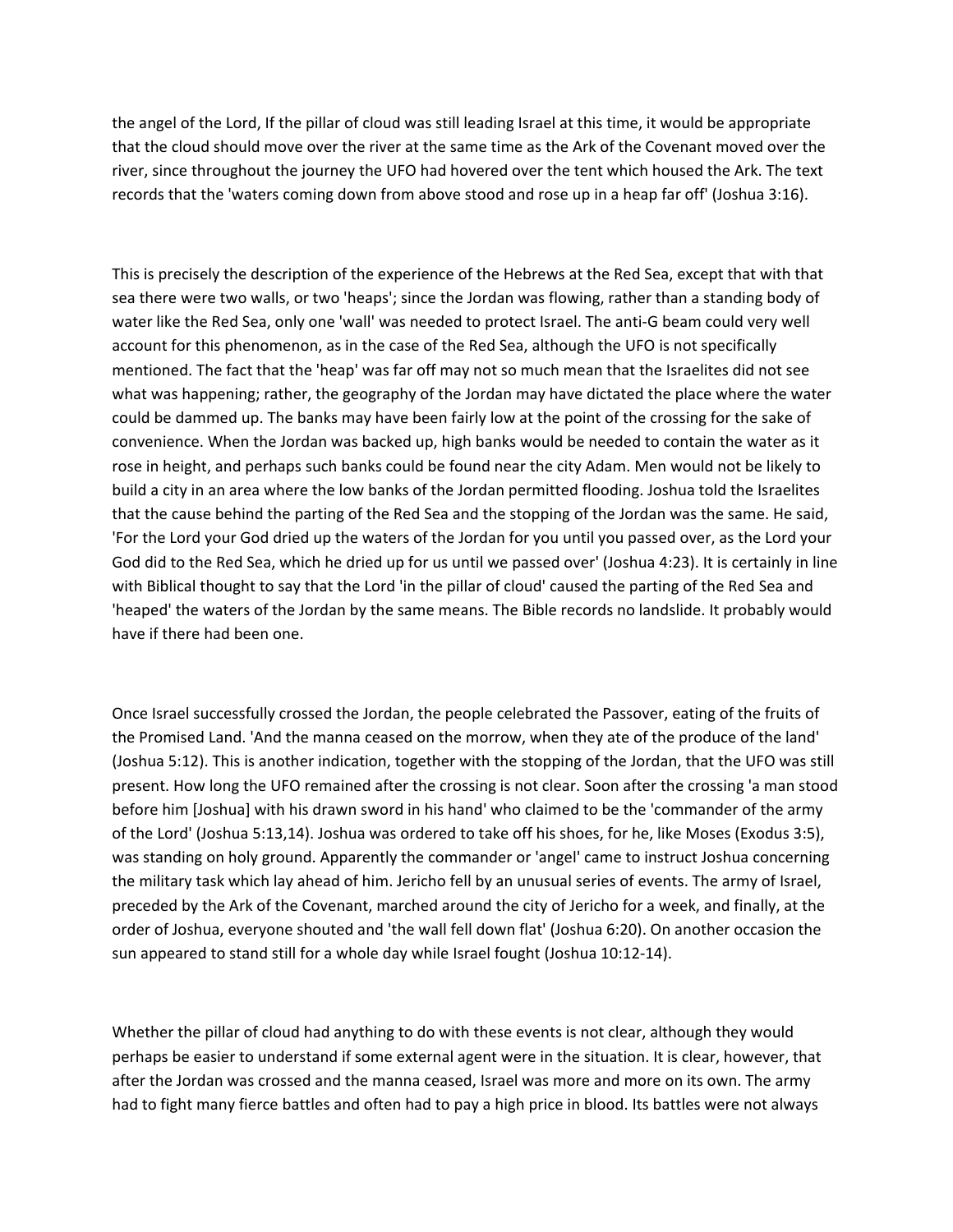successful or decisive. However long the UFO or the 'angel of the Lord' may have remained with Joshua, the Bible suggests that because of Israel's disobedience, the angel finally said, 'I will not drive them [Israel's enemies] out before you; but they shall become adversaries to you' (Judges 2:3). The implication here is that the angel of the Lord departed from Israel about the time of Joshua's death (Judges 2:8). It is quite likely that if the pillar of cloud accompanied the Israelites across the Jordan into Palestine, it did not remain constantly with Israel after this period, and it may be that the UFO did not provide explicit leadership for Israel within a few days, or at most a few years, after crossing into Palestine. In the Promised Land a new era began for the Hebrews. While they did have prophets who had visions, there seems never to have been a prophet who compared with Moses. Elijah was perhaps second in line to Moses, and there is some UFO material in connection with Elijah which is worth mentioning.

When Elijah had apparently finished his life on earth, we read that 'the Lord was about to take Elijah up to heaven by a whirlwind' (II Kings 2:1). Elisha, who was Elijah's successor, was apparently with Elijah as the latter was taken away. The two men were walking together, And as they still went on and talked, behold, a chariot of fire and horses of fire separated the two of them. And Elijah went up by a whirlwind into heaven' (II Kings 2:11). Moses and Elijah were separated by history, so that we need not expect this brief encounter with a UFO to have brought forth an immediate 'pillar of cloud' response from the person who seems to have been the lone witness, Elisha. One gains the impression that it was customary for Elijah to disappear in some sort of UFO, for Elisha's fellow prophets ordered a search for Elijah; 'it may be,' they said, 'that the Spirit of the Lord has caught him up and cast him upon some mountain or into some valley' (II Kings 2:16; see also I Kings 18:12).

One other interesting aspect of the departure of Elijah in some sort of UFO is the fact that Elijah and Elisha apparently crossed the Jordan to meet the heavenly whirlwind or chariot. There were fifty men watching at a distance as Elijah and Elisha stood next to the river. Then Elijah took his mantle, and rolled it up, and struck the water, and the water was parted to the one side and to the other, till the two of them could go over on dry ground' (II Kings 2:8). Immediately after the crossing the UFO appeared and Elijah was taken away, and Elisha took up the mantle which Elijah had left behind, and 'went back and stood on the bank of the Jordan.

Then he took the mantle of Elijah that had fallen from him, and struck the water, saying, "Where is the Lord, the God of Elijah?" And when he had struck the water, the water was parted to the one side and to the other; and Elisha went over' (II Kings 2:13, 14). The fifty men on the opposite shore apparently witnessed Elisha's return and concluded, The spirit of Elijah rests on Elisha' (II Kings 2:15). There is no explanation immediately available as to why the Jordan stood in a single 'heap' for Joshua, whereas it parted in much the same manner as the Red Sea parted for Moses in the case of Elijah and Elisha. Perhaps the river was flowing slowly, or perhaps the men crossed in an area of the Jordan which formed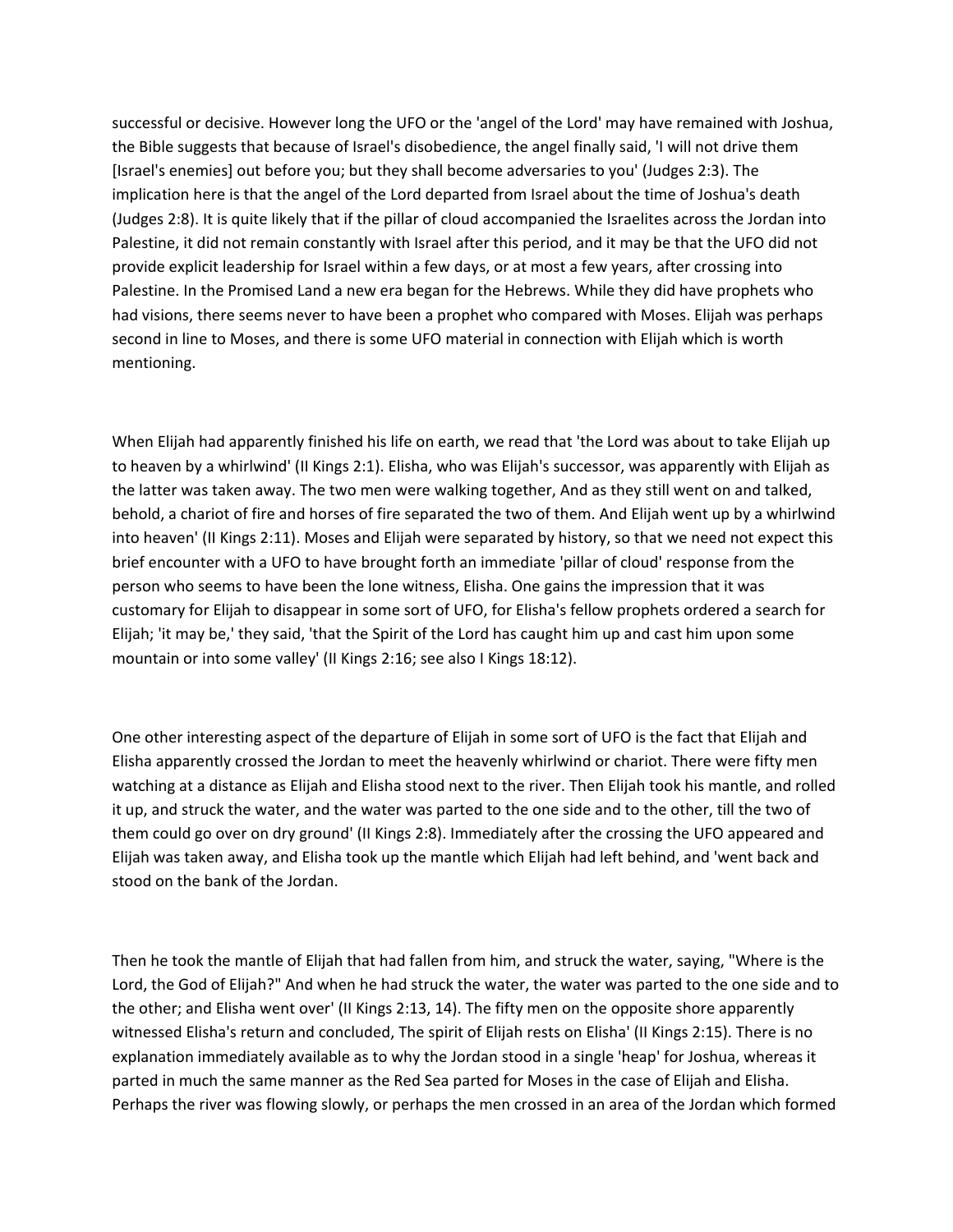a basin. But in each of the four cases a UFO was probably in the vicinity of the parting or stopping of the water, although in the case of Joshua this conclusion is drawn mainly by implication of the whole Exodus program. In each case, however, the event was a sign of the delegated authority of the prophet involved.

Elijah was in close contact with some force from another world. He held a contest on Mount Carmel between Baal and God, and fire fell on Elijah's offering and consumed it (I Kings 18:38); like the Red Sea incident, this was not understood by the Hebrews as an accident of nature. Baal was really the Nature God; it would be ironic to explain Elijah's success as an accident of nature! After the contest Elijah had to run for his life and he ran to hide in a cave in the hills of Mount Horeb - where Moses first met the angel of God. While Elijah was in the cave, 'the Lord passed by, and a great and strong wind rent the mountains and broke in pieces the rocks before the Lord, but the Lord was not in the wind; and after the wind an earthquake, but the Lord was not in the earthquake; and after the earthquake a fire, but the Lord was not in the fire; and after the fire a still small voice. And when Elijah heard it, he wrapped his face in his mantle and went out and stood at the entrance of the cave. And behold, there came a voice to him, and said, "What are you doing here, Elijah?"' (I Kings 19:11-13). Although the text does not specifically state that a 'cloud' was hovering outside the cave, the indications that a UFO was present are strong. The anti-gravitational pressure which was evident at the Red Sea and at Mount Sinai again caused some physical consequences, including quite a gust of wind due to the downdraft, and the anti-G beam also displaced some rocks, causing a bit of a landslide and perhaps an earthquake effect. After the dust and rocks had settled down, Elijah, like Moses, heard a voice. Elijah covered his face to shield himself from the brightness of the UFO as he moved out to the entrance of the cave.

It is important to notice that the 'cloud' tradition made some impression on later Hebrew literature. In the Psalms we find that the 'pillar of cloud' is seen as a vehicle by which God travels - it is not God himself; 'lift up a song to him who rides upon the clouds' (Psalm 68:4). It is this same God who 'makest the clouds thy chariot' (Psalm 104:3); here is a possible link between the 'cloud' tradition of Moses and the 'chariot' tradition of Elijah. While the language is figurative, its origin in Hebrew tradition seems to be concrete. When Jeremiah wishes to speak about the mobility of God, he says, 'Behold, he comes up like clouds, his chariots like the whirlwind; his horses are swifter than eagles - woe to us, for we are ruined' (Jeremiah 4:13).

A discussion of UFOs in the Old Testament usually includes an evaluation of the vision of Ezekiel, who saw UFOs which resembled 'wheels' (Ezekiel 1:1-28). This vision does fit in very well with descriptions of flying saucers, but Ezekiel's experiences are different from the pillar of cloud tradition in that he alone seems to have had the vision. Ezekiel's vision was not so fundamental to the Hebrew faith as the work of Moses, although it may have been a valid prophetic experience. It seems quite logical to suppose that if beings in UFOs spent forty years developing the Hebrew community of faith, appointed prophets would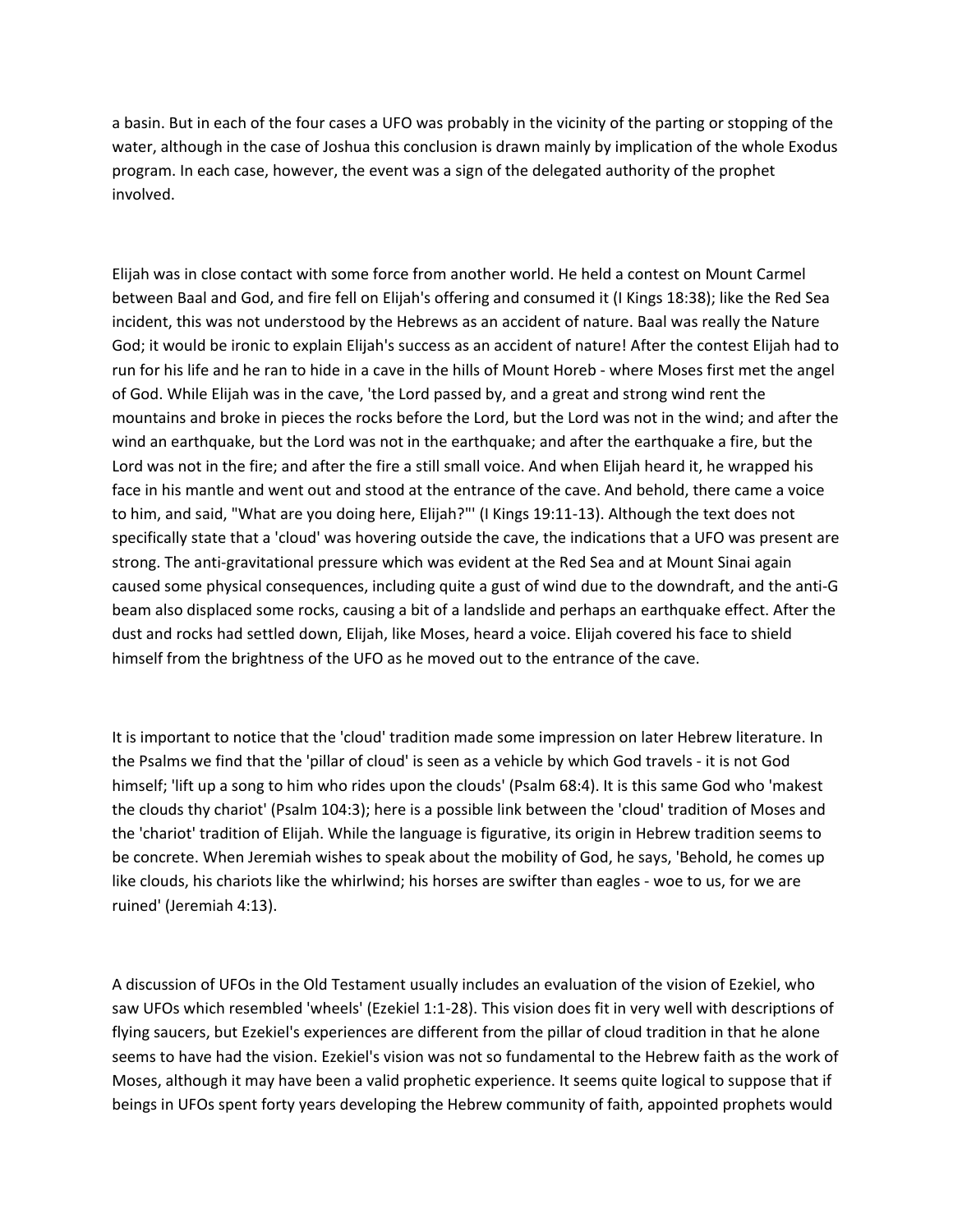quite likely have occasional contact with the angels of God. But the Biblical faith could have survived without Ezekiel's vision of 'wheels'; without the 'pillar of cloud' of Moses there would have been no Biblical religion.

We have not exhausted the activities of UFOs in the Old Testament; it is worthwhile to compare the visions of Isaiah 6 and Ezekiel 1. We have attempted only to show that in our present theological and scientific situation certain facts cannot be ignored, (i) There would never have been any Old Testament religion without the Mosaic tradition - the Pentateuch. (2) The acts of God in the 'pillar of cloud' were fundamental in bringing about the Pentateuch. (3) This importance is summarized many times in later Biblical books as in Nehemiah 9:9-25. (4) Not only does this 'pillar of cloud and fire' apparently resemble modern UFOs, and perhaps flying saucers, but this UFO is associated with the 'angels' of God, men or beings from another world. If the Mosaic tradition accurately describes events which happened in history, and if flying saucers exist, then I think we can be fairly certain that beings in a UFO quite similar to - if not identical to - flying saucers were the immediate cause behind the Old Testament religion. This proves neither that God was working in the Old Testament nor that he was not working in the Old Testament. We have shown only that many of the fantastic things reported in the Old Testament apparently happened in much the way as the Bible has reported them. The Old Testament may have a fairly high degree of scientific accuracy.

Two other observations may be helpful in closing this chapter. First, we have attempted to separate dreams and psychic visions from visual Biblical UFO reports. But we cannot be sure that any civilization capable of operating the 'pillar of cloud' would not also be capable of inducing psychic visions through some extrasensory technique. A total understanding of the Old Testament may require a radical union of psychology and physics. Our attempted separation between the psychic and physical may be arbitrary at several points.

Second, it should be noticed that eventually the Temple of Solomon replaced the Tabernacle of Moses as the Hebrew center of worship. The 'glory' and 'cloud' of the Lord also hovered over the Temple on occasion (I Kings 8:10,11; II Chronicles 7:1-3), and the Temple then became the locus of UFO visitations to priests and prophets as in Isaiah 6. It was therefore fitting for Luke to begin his New Testament Gospel with the story of how the angel Gabriel appeared to the priest Zacharias in the Temple to announce the future birth of his son John the Baptist (Luke 1:5-23).

 $~\sim$  $\sim$  $\sim$  $\sim$  $\sim$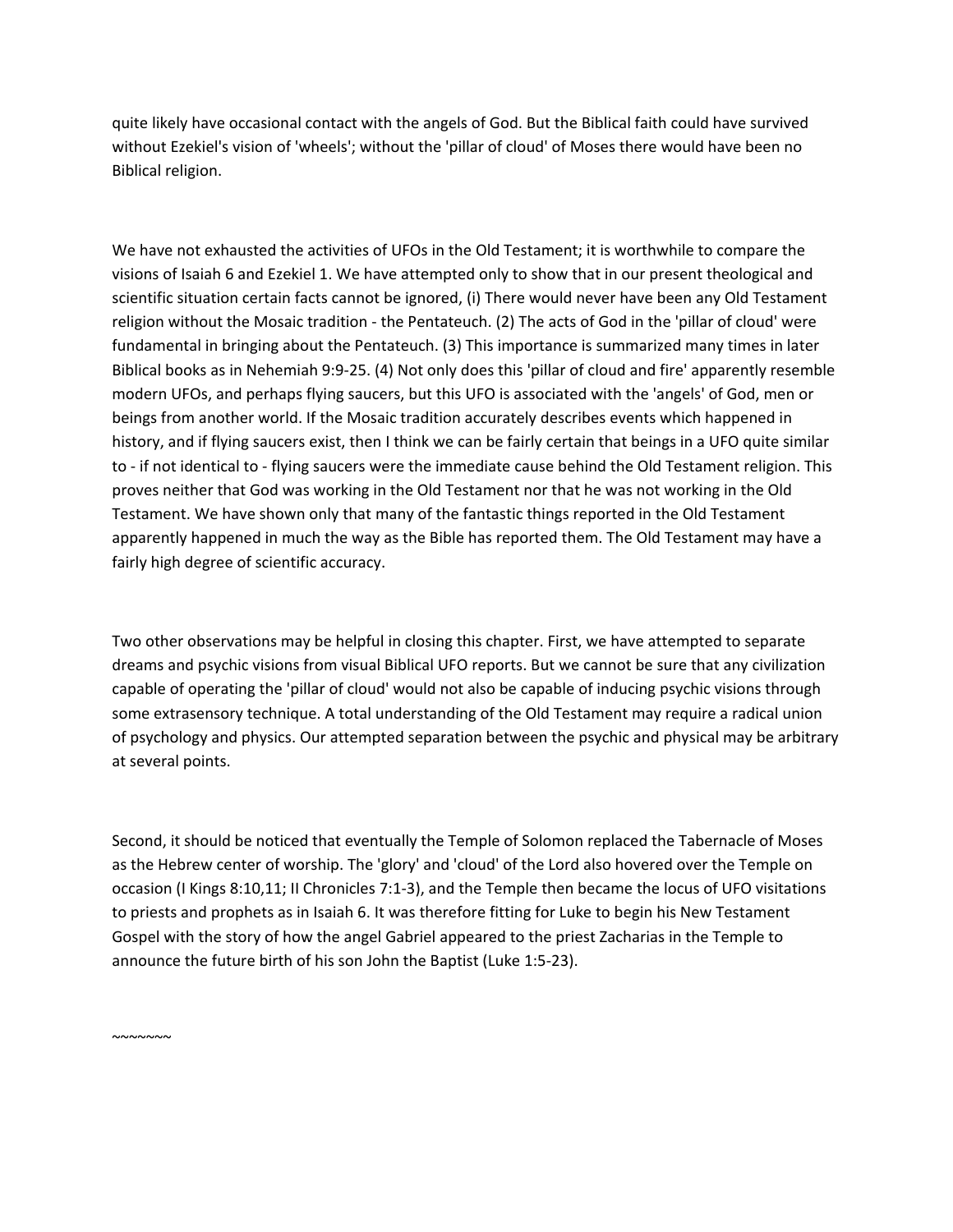## 4 - The New Testament And Flying Saucers

Let us take as a starting assumption the possibility that the same beings who were instrumental in bringing about the Mosaic Old Testament tradition, and who also met with Old Testament prophets, were also the efficient cause behind the New Testament religion. The question then immediately arises, Who was Jesus Christ? Our temporary answer will be that, as the Christmas carol 'O Come, All Ye Faithful' suggests, Christ was 'born the King of Angels' (cf. Hebrews 1:4). Rather than begin with the chronological sequence of events related to the New Testament faith, let us begin by examining one of the most obvious links between Christ and the Old Testament 'pillar of cloud and of fire.'

The Bright Cloud And The Transfiguration Of Christ

The New Testament Gospels report that a short time before Christ was to be crucified, Jesus, Peter, James and John went up to a high mountain apart from the other disciples, Jesus 'was transfigured before them, and his face shone like the sun, and Ms garments became white as light. And behold, there appeared to them Moses and Elijah, talking with him. And Peter said to Jesus, "Lord, it is well that we are here; if you wish, I will make three booths here, one for you and one for Moses and one for Elijah." He was still speaking, when lo, a bright cloud overshadowed them, and a voice from the cloud said, "This is my beloved Son, with whom I am well pleased; listen to him." When the disciples heard this, they fell on their faces, and were filled with awe. But Jesus came and touched them, saying, "Rise, and have no fear." And when they lifted up their eyes, they saw no one but Jesus only' (Matthew 17:1-8).

The Church has always wondered about the significance of the Transfiguration passages in the New Testament. If one assumes that the early Christians deliberately sought to deceive people into thinking that Jesus was the chosen one, then one might expect the disciples to 'manufacture' a story such as this to make an apparent link between Jesus, Moses, and Elijah. Thus, as in any case involving the reporting of news events, we are at the mercy of the reporter or witnesses. The Transfiguration was witnessed by fewer people than saw the Red Sea incident, but there were enough people there to remember the important aspects of the event in some detail. What we shall find throughout the New Testament is that the spectacular events such as the Transfiguration and the Resurrection are not performed in public view. Unlike the UFO leading Israel through the Red Sea, or the demonstration at Mount Sinai, or the showering of 'bread from heaven,' power in the New Testament is always undercover. While there is an underlying suggestion of power throughout the whole New Testament, the power is played down, and we shall discuss the significance of this fact more completely when we mention the 'temptations' of Jesus.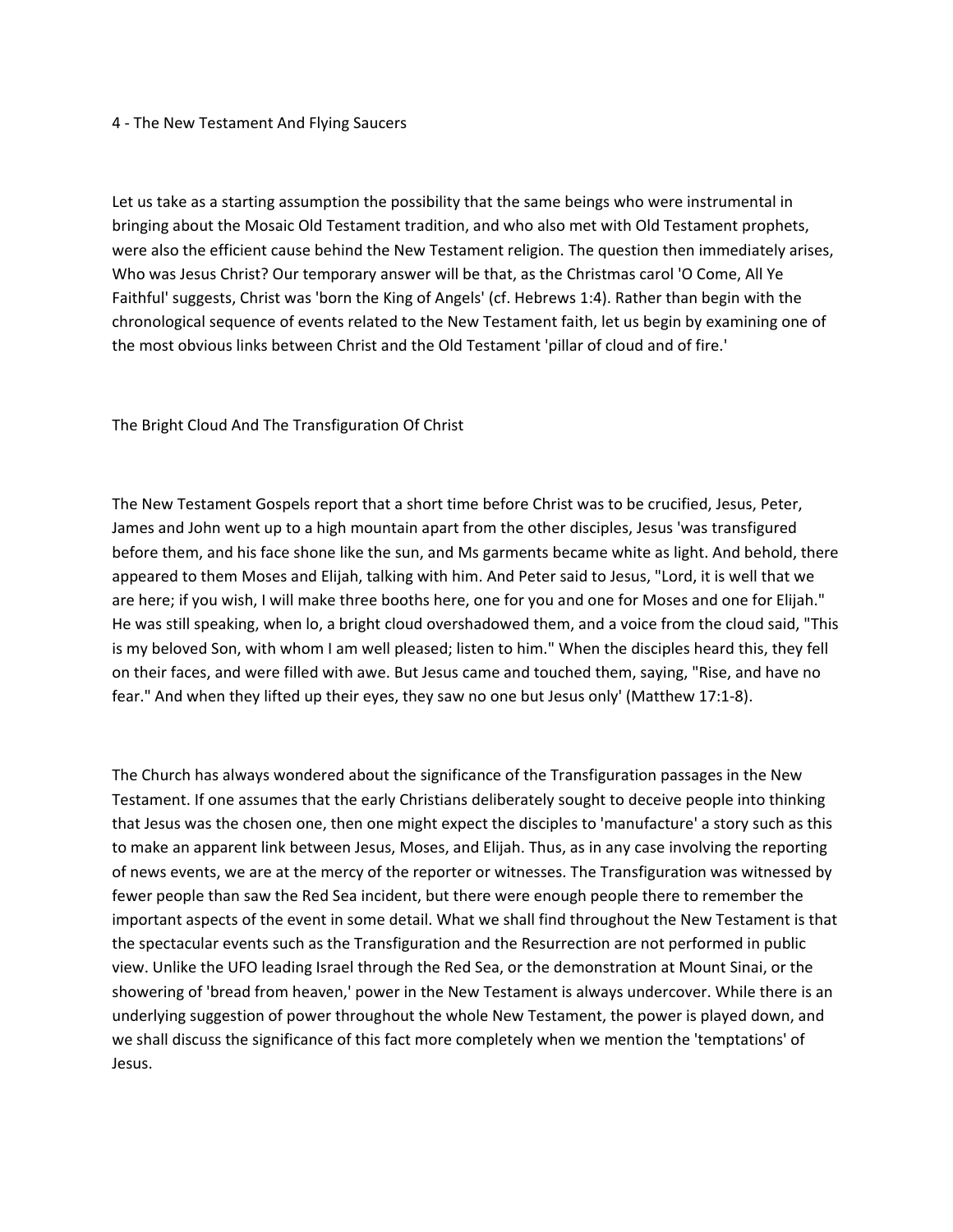Let us suppose that the Transfiguration story is an essentially valid reporting of news as we have found it in Matthew's Gospel. It is consistent exegetically and logically to believe that the 'bright cloud' which overshadowed the disciples and Jesus was the same type of UFO which led Israel out of Egypt and through the wilderness - exegetically because of the parallel between the description of the bright cloud and the pillar of cloud and fire and because of the reported presence of Moses and Elijah; logically because how many beings from how many other worlds would be likely to come to earth in UFOs to set up a religion among the Jews? A voice came from the UFO, just as Moses heard a voice coming from the middle of the 'thicket' which (due to the presence of the UFO in its midst) appeared to be on fire; Moses was in constant vocal contact with a being in the UFO throughout the wilderness journey. Elijah heard a voice coming to him from outside a cave, and probably the same type of UFO was present in each case.

The fact that Moses and Elijah were supposedly present at the Transfiguration obviously points to the unity between the Old and the New Testaments, as does the presence of the UFO. Whether or not Jesus was associated with - indeed sent by - the God of the Old Testament is of course the most important question which could confront any Jew - and the disciples were Jews. If we find the description of the Transfiguration hard to believe, then it must be even harder to believe that Moses and Elijah were present. They had been dead for hundreds of years (except, of course, that Elijah never died on earth he was reportedly taken away in a UFO). Besides, how could the disciples know that they had seen Moses and Elijah? My only answer to this question is that Jesus told the disciples that they had seen Moses and Elijah. (The 'introductions' that must have been involved stagger the imagination. Try to imagine Jesus saying, 'Peter, James, and Jonn, I would like you to meet Moses and Elijah.')

The only way we can accept the Transfiguration sequence is to accept not only a belief in angels, an assumption on which this book is based, but also the Biblical idea of the 'resurrection of the body.' The New Testament does not believe simply in the salvation of a man's 'soul,' but preaches the resurrection of the body - based on the bodily Resurrection of Christ. The New Testament maintains that there is an angel world and that these angels, at least some of them, are special servants of God, sent to help plant the seed of the Hebrew-Christian religion in the soil of the earth - in the minds of men. The New Testament suggests that all men who accept the salvation offered in Christ will someday be raised from the dead as Christ was raised. After Christ was raised from the dead, he 'ascended into heaven'; that is, he returned to the angel world from which he had come. We too, so argues the New Testament, at some point in time after we die will be taken to the angel world or the resurrection world to be with Christ (exactly when this will happen is a bit of a problem).

The ideas of the resurrection of the body and of angels are intimately related. I doubt that a person can believe strongly in one and not in the other. The Apostle Paul was on trial before the Jews, and he brought up the subject of the resurrection of the body to divide the Pharisees and the Sadducees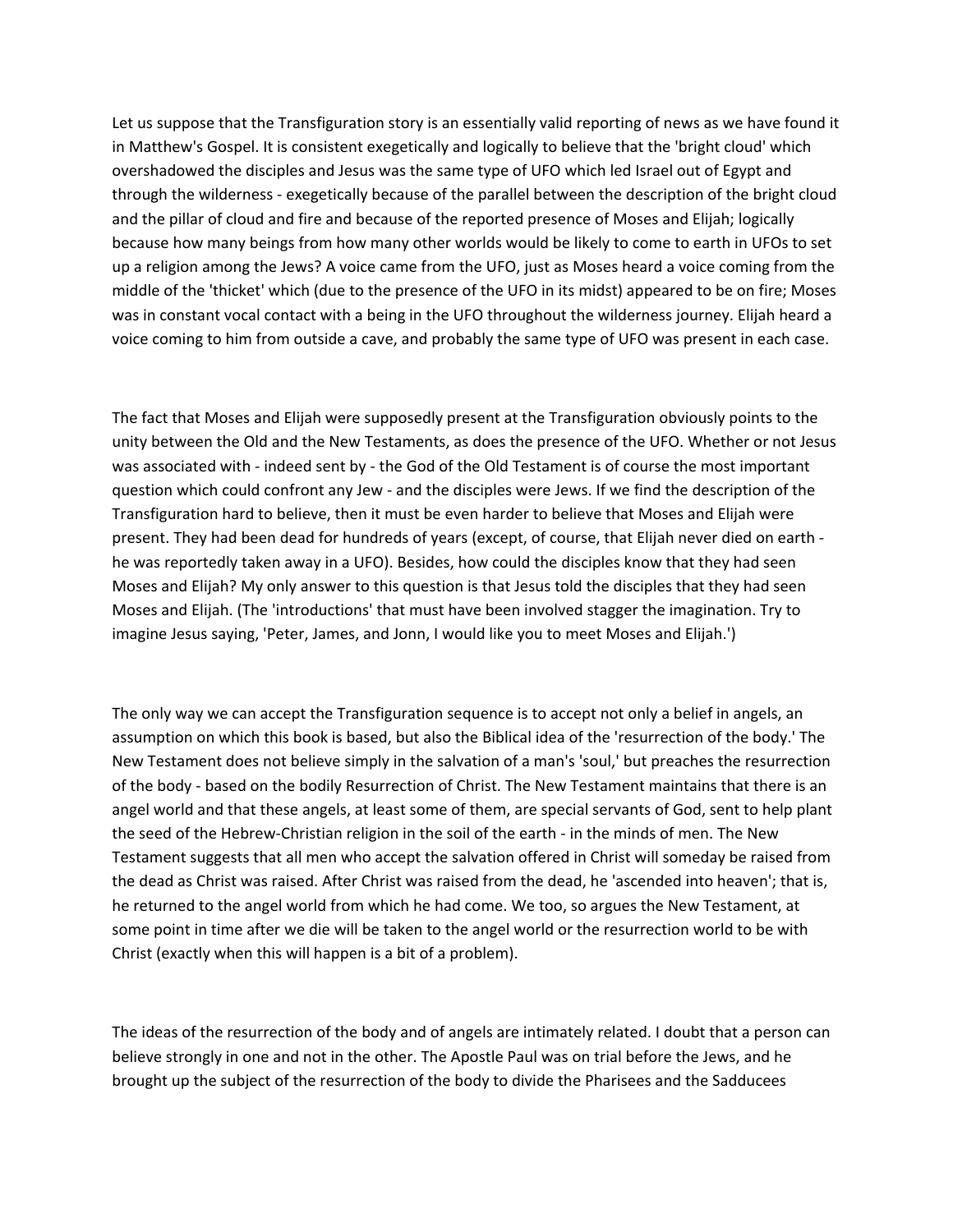because, as Luke notes in the book of Acts, 'the Sadducees say that there is no resurrection, nor angel, nor spirit; but the Pharisees acknowledge them all' (Acts

23:8). Roughly speaking, one might say that Bishop Robinson and the 'demythologizers' are arguing like Sadducees, and I am arguing like a Pharisee - I am suggesting belief in another world, a resurrection world, a world of angels.

Jesus himself sided with the position of the Pharisees against the Sadducees on the question of the resurrection. While on many other occasions Jesus condemned the Pharisees for their religious snobbery, he did support their resurrection theology. On one occasion the Sadducees gave Jesus a hypothetical situation in which a man died, having no children, and by custom his younger brother married the widow. There were seven brothers, and each in turn married the widow and died, leaving her to the next brother.

The question was then directed to Jesus, 'In the resurrection, therefore, to which of the seven will she be wife? For they all had her' (Matthew 22:28).

Jesus gave two answers to this query. First he said, 'You are wrong, because you know neither the scriptures nor the power of God. For in the resurrection they neither marry nor are given in marriage, but are like angels in heaven' (Matthew 22:29, 30)- Jesus takes the idea of the resurrection for granted; he knows both the Scriptures and the power of God, and both testify to the resurrection. His comment that in the resurrection men become like angels illustrates why it is nearly impossible to believe in the Biblical idea of bodily resurrection and not to believe in angels.

How do the Scriptures testify to the resurrection? Jesus continued, 'And as for the resurrection of the dead, have you not read what was said to you by God, "I am the God of Abraham, and the God of Isaac, and the God of Jacob?" He is not God of the dead, but of the living' (Matthew 22:31-32). To the astonishment of everyone, Jesus had suggested that even now Abraham, Isaac, and Jacob were alive. On one occasion Jesus said, 'Your father Abraham rejoiced that he was to see my day; he saw it and was glad' (John 8:56). Jesus seems to be consciously aware of another world - a world of angels, and of persons who long ago died on earth but now five in a resurrection world. In this context we must evaluate the suggestion in the Transfiguration story that Moses and Elijah were present. What about angels and the resurrection? At this point we can only ask the question.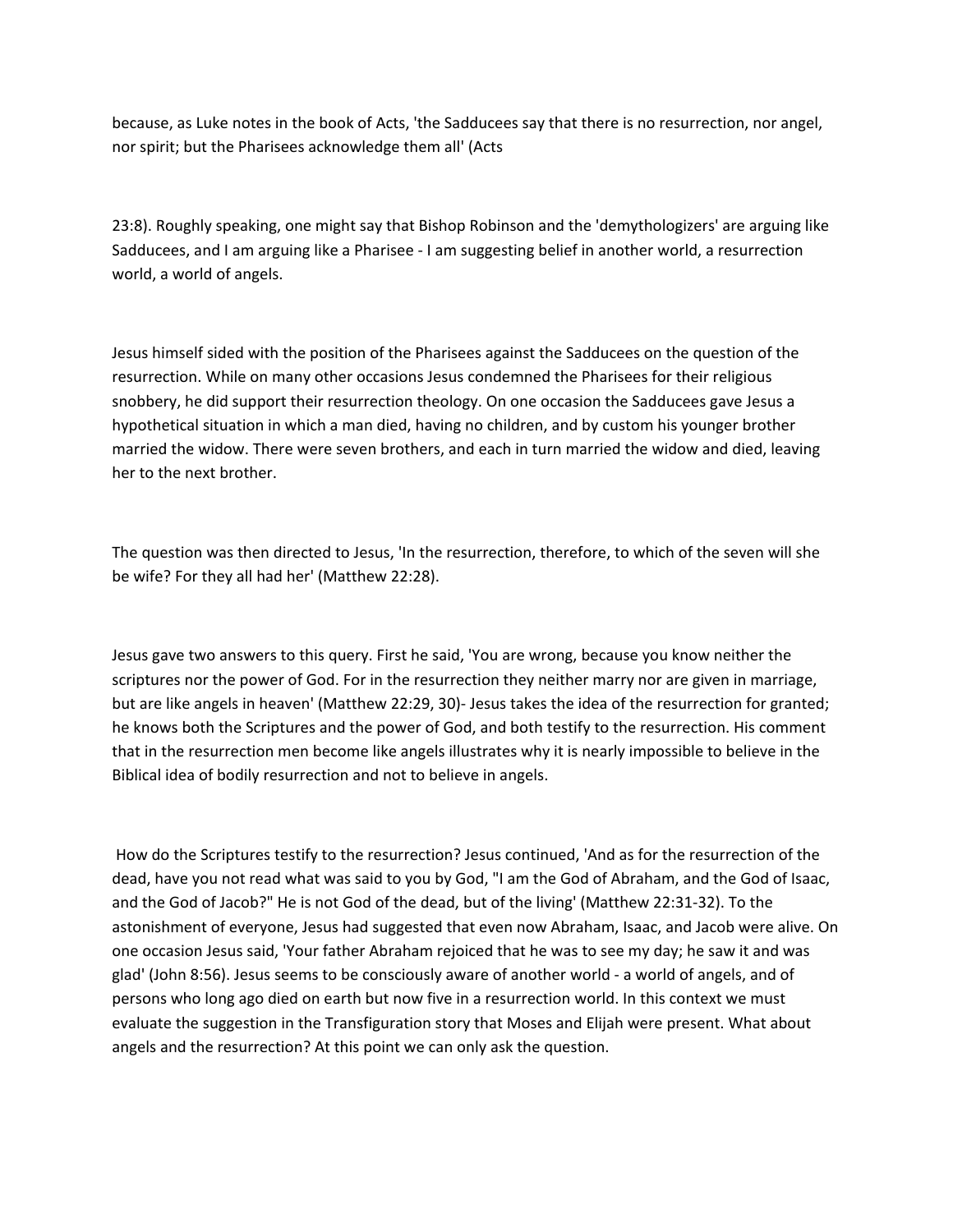The Transfiguration story also suggests that Jesus was transfigured; that is, that his face seemed to glow and his garments became luminescent. Again there is a connection between Moses' experience with his UFO, for we read in Exodus that when Moses came down from Mount Sinai after conversing with the being in the UFO, 'the skin of his face" shone' (Exodus 34:29). Peter's response suggesting that three 'booths' be made seems to imply that a holy place of worship should be set up - like the Tent of Meeting in which Moses served, with the UFO hovering over it night and day.

In the face of this experience, especially when the UFO (bright cloud) appeared, the disciples fell on their faces, perhaps out of fear, or to shield their eyes from the bright light. Then Jesus touched them and told them to get up and not be afraid. I am sorry that the disciples buried their faces, for I suspect that they would have reported seeing Moses and Elijah enter this UFO which had recently arrived and depart by means of it. As it is, the Bible says only that when the disciples again had the courage to look, they saw Jesus alone. Moses, Elijah, and the bright cloud had disappeared.

What was the purpose of this meeting at the Mount of Transfiguration? Matthew's Gospel goes on to say that 'as they were coming down the mountain, Jesus commanded them, "Tell no one the vision, until the Son of man is raised from the dead'" (Matthew 17:9). Luke's version of the Transfiguration suggests that Moses and Elijah spoke to Jesus 'of his departure, which he was to accomplish at Jerusalem' (Luke 9:31). As we shall soon see, angels seemed to have played an important role in the Resurrection of Christ.

What is the significance of the Transfiguration from a philosophical point of view? The Petrine literature attributes the following words to the Apostle Peter, who is reflecting on the significance of the Transfiguration: 'For we did not follow cleverly devised myths when we made known to you the power and coming of our Lord Jesus Christ, but we were eyewitnesses of his majesty. For when he received honor and Glory from God the Father and the voice was borne to him by the Majestic Glory, "This is my beloved Son, with whom I am well pleased," we heard this voice borne from heaven, for we were with him on the holy mountain' (II Peter 1:16-18).

The term Majestic Glory is a unique reference to the 'bright cloud' type of UFO which was reported to have been present at the Transfiguration. But what we wish to point out is that it seems quite clear that the early Church considered the Transfiguration to have been a historical event, and Peter, James, and John were eyewitnesses to this event, including the presence of the UFO. Most of the 'honest to God' and 'death of God' theologians would argue that the UFO reported to have been present at the Transfiguration was mythological. But the above passage in II Peter stresses that the disciples 'did not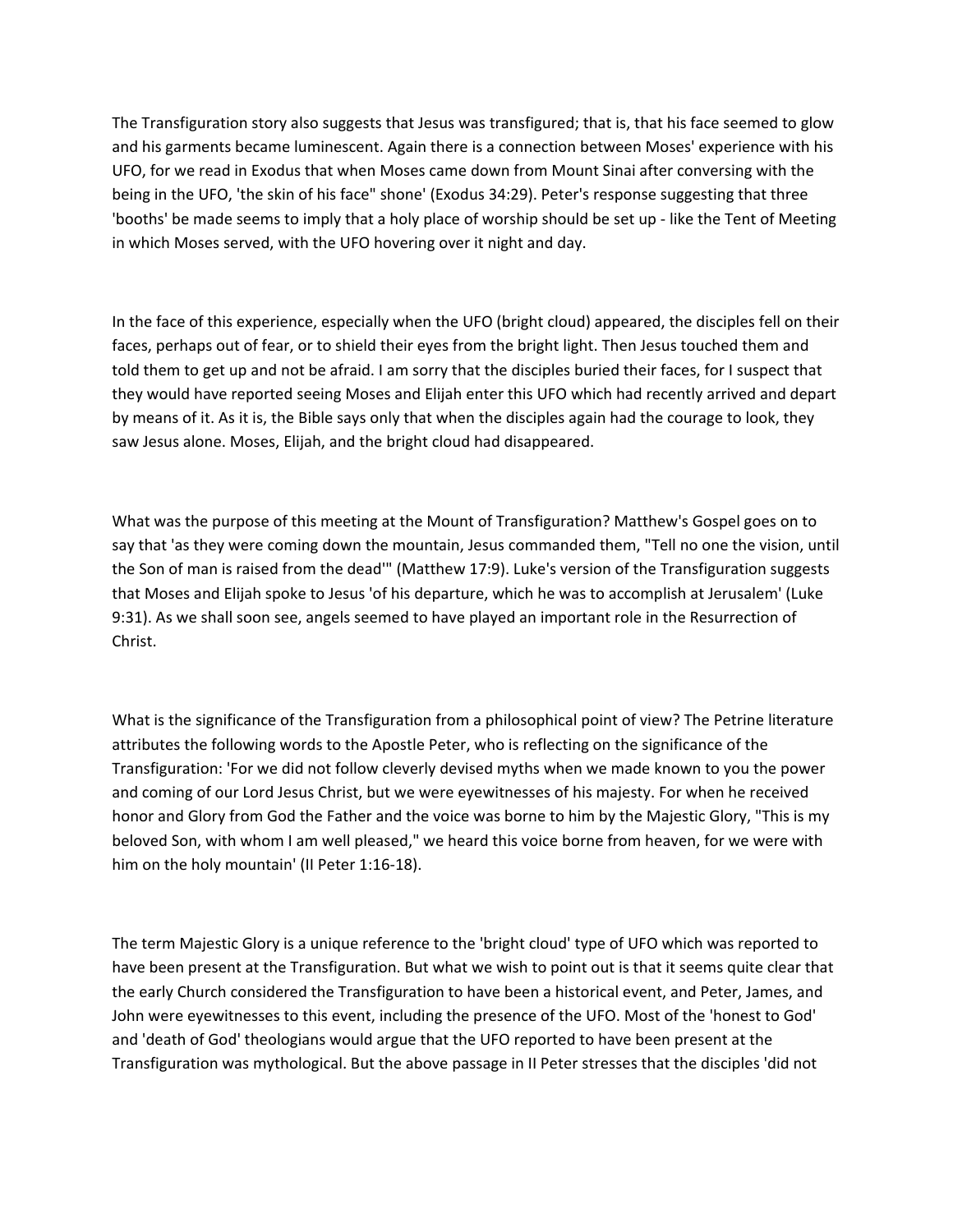follow cleverly devised myths' in presenting their version of the gospel; rather, what they preached was an eyewitness account of the events which surrounded Christ.

Many modern theologians argue that when the Biblical people reported contact with beings from another world, this report must be interpreted as mythological in nature. But it is quite clear that in the mind of the early Church the Transfiguration passage, including the presence of the UFO, which is recorded in the Gospels (written earlier than II Peter), is not a myth, but an eyewitness account. The early Church seemed to claim to know the difference between fancy and fact as surely as do Bultmann, Robinson, or Altizer.

Is the early Church to be trusted in regard to this claim? Is the Transfiguration report essentially mythological or scientific in nature? Throughout both the Old and New Testaments there is a constant warning against idolatry. There is an awareness that men are always tempted to create a wooden God with their own hands, or a mythological God with their own minds. But the Bible claims that the God who shows himself to the Biblical people is not one they have made with their own hands or minds through beings from another world God has acted on the Biblical people. If the 'pillar of cloud' in the Old Testament or the 'bright cloud' at the Transfiguration is mythological, then it would seem that the Biblical people are guilty of idolatry, according to their own standards of judgment.

The 'Glory' Of The Lord And The Birth Of Christ

There are various aspects connected with the birth of Christ which have tempted scholars to point to mythological origins of the traditional accounts of this event, but the idea of beings from another world operating in UFOs with the specific intention of bringing attention to the birth of Christ can certainly explain the Biblical account. What is clear in Luke's account is that the birth of John the Baptist and the birth of Jesus were both preceded by angelic visitations - Mary being visited by the angel Gabriel (Luke 1:26), who told her that she would not conceive in the usual manner, but rather by the Holy Spirit. The Bible suggests that Mary was 'greatly troubled' (Luke 1:29) by Gabriel's visit, which one can well imagine.

When Christ was born in Bethlehem, angels appeared to shepherds during the night to announce Christ's birth. 'And an angel of the Lord appeared to them, and the glory of the Lord shone around them, and they were filled with fear' (Luke 2:9). We saw in the book of Exodus that the pillar of cloud and of fire produced the idea of the 'glory' of God, and the UFO which led Moses was called the 'angel of God.' It is not clear in this passage in Luke whether the shepherds actually saw angelic persons or whether they simply saw a glowing object over their heads and heard voices coming from it. Whatever the case,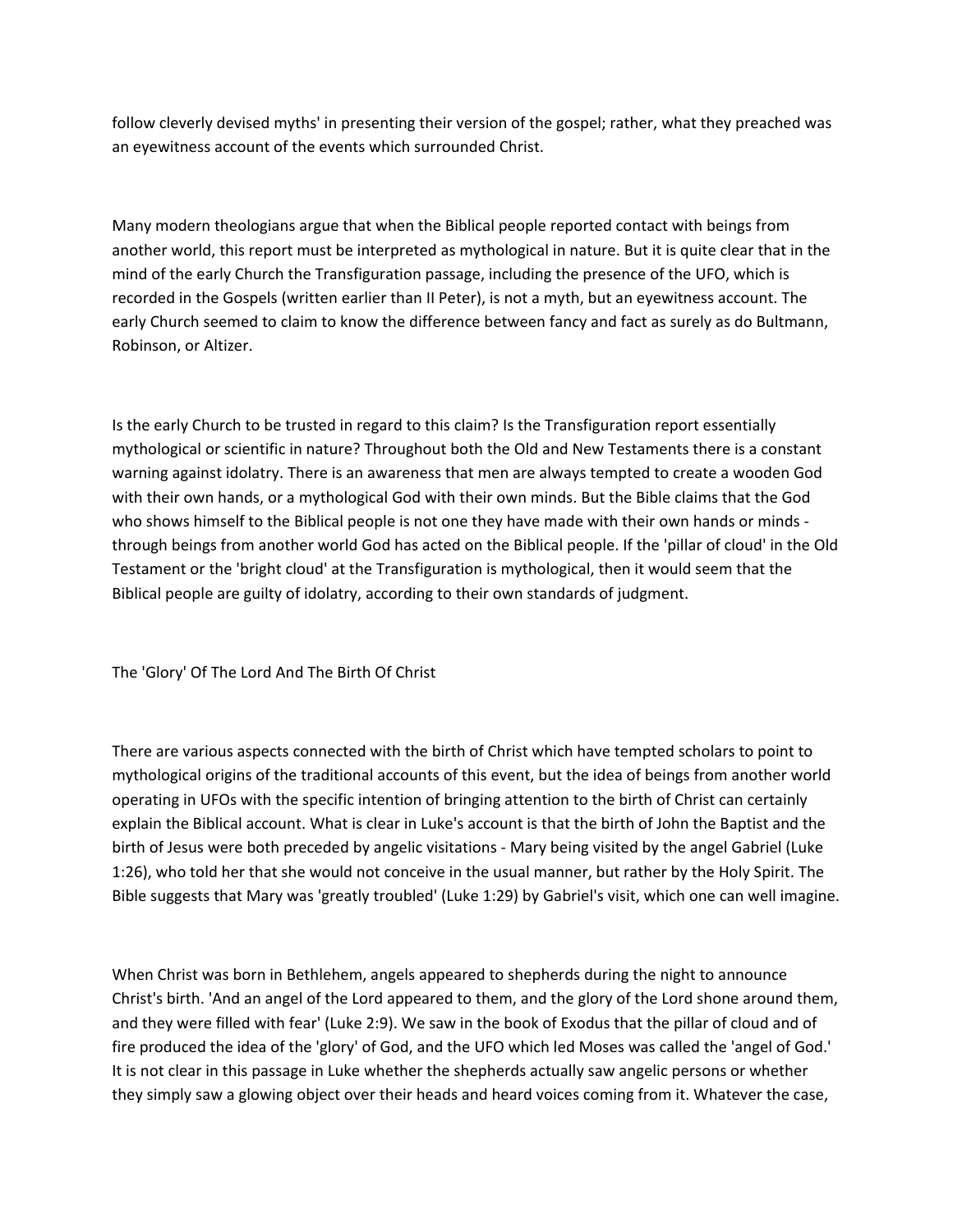this sequence in relation to the shepherds is consistent with the UFO activity in relation to Moses during the Exodus and also with the UFO which we met at the Transfiguration. Matthew records that 'wise men from the East' followed what they thought was a star to the place of Christ's birth.

These men were undoubtedly interested in astrology, and perhaps they were following a star. The Bible says, however, that the Wise Men followed the star 'till it came to rest over the place where the child was' (Matthew 2:9). But stars do not move in this manner, nor do they move and then suddenly stop. The Air Force is forever explaining to people that when they think they have seen a UFO, they have in fact seen a star or a planet; perhaps the Wise Men were involved in a reverse experience. (The Air Force would probably argue that the Wise Men were wise - and they knew a star when they saw one). In any case, if beings from another world deliberately sought to draw attention to the birth of Christ, a space vehicle answering the description of modern UFOs would have been capable of carrying out the activities which the Bible describes: transporting beings from another world to instruct shepherds, lead Wise Men with some type of starlike beacon, or even bring Gabriel to meet Mary.

The Spirit 'Descending' Like A Dove -The Baptism Of Jesus

Luke suggests that very early in his life Jesus was conscious of who he was; at the age of twelve he was arguing with Jewish teachers in the Temple (Luke 2:41-51). The Gospel of John reports that Mary, the mother of Jesus, knew that he had unusual powers and apparently encouraged him to do something about the lack of wine at a marriage feast. Although Jesus pointed out, 'My hour has not yet come' (John 2:4), he nevertheless proceeded to change water into wine. Mark implies that the hour of Jesus did 'come' when Jesus was baptized in the Jordan by John. All four Gospels refer to the baptism of Jesus, and scholars agree that the four Gospel accounts of Jesus' baptism share a common tradition. Although none of the Gospel writers (except perhaps John) seems to have been a witness of the baptism, each concluded that the baptism was such a crucial event in the life of Christ that each has included the baptism in his narrative.

Jesus came to John the Baptist, who had been preaching repentance from sin and baptizing in the Jordan as a sign of God's cleansing. John was hesitant to baptize Jesus, but finally consented. 'And when Jesus was baptized, he went up immediately from the water, and behold, the heavens were opened and he saw the Spirit of God descending like a dove, and alighting on him; and lo, a voice from heaven, saying, "This is my beloved Son, with whom I am well pleased." Then Jesus was led up by the Spirit into the wilderness to be tempted by the devil' (Matthew 3:16-4:1).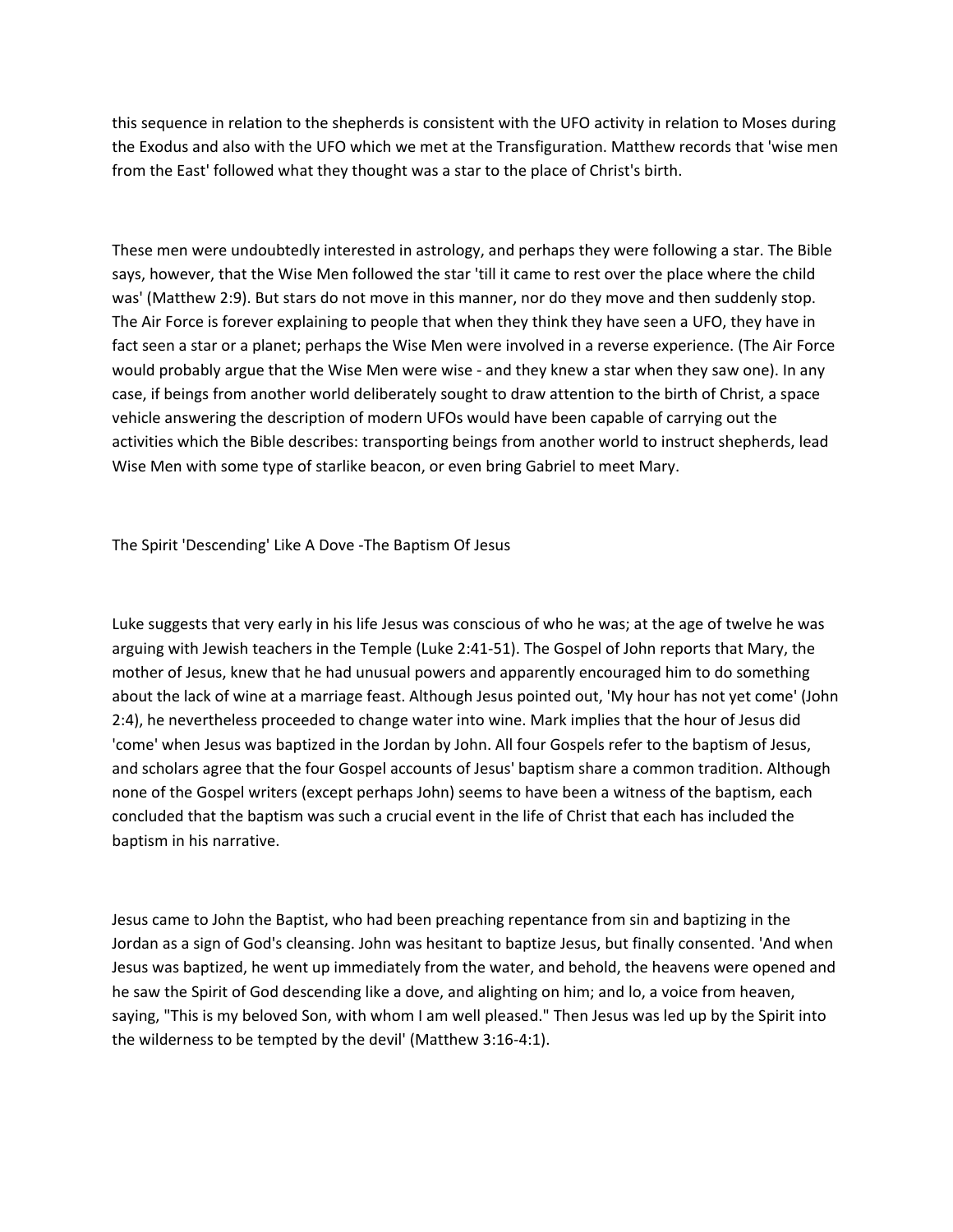After Jesus was baptized, some sort of UFO apparently entered the situation for some reason. What did the UFO look like, and what was its mission? The question as to the physical shape of the UFO has been the cause of controversy in the field of Biblical scholarship. C.K. Barrett, in his work The Holy Spirit and the Gospel Tradition, points to all the difficulties in saying that the UFO had the physical shape of a 'dove' or pigeon, (1) which of course has been the assumption of the Church throughout the ages. Artists, when they wish to symbolize the Holy Spirit, have invariably painted a picture of a white dove in flight.

Matthew, Mark, and John say in effect that Christ saw the Spirit 'descending like a dove.' The fourth Gospel says that John the Baptist 'saw the Spirit descend as a dove from heaven, and it remained on him' (John 1:32). This is important, for the Biblical witness as a whole suggests that the 'Spirit' was some concrete reality which anyone who happened to be present at the baptism might have seen. Luke underlines the concreteness of the Spirit by saying that it descended in 'bodily' form (Luke 3:22). The UFO which descended was more than an 'inner vision.'

The difficulty is that Luke, in trying to stress that the Spirit in this instance was a concrete visible reality (which in Biblical thinking it usually is not), said that 'the Holy Spirit descended upon him [Jesus] in bodily form, as a dove' (Luke 3:22). Here Luke seems to imply that the Spirit had the bodily shape of a dove. Nowhere else in the Scriptures - neither in the Old nor in the New Testament -is there any clear reference to the Spirit of God's looking like a dove. Before dealing with the problem of Luke's reading, it is important to remember that Luke did not say that a dove descended on Jesus; Luke said that the Spirit descended on Jesus, and the Spirit took a bodily shape which was 'like' a dove. Stress the idea of likeness; a dove did not descend on Jesus - something like a dove did.

One of the difficulties with the 'dove' concept is that the Luke reading has been made normative for the Matthew, Mark, and John readings. The latter say that the Spirit was 'descending like a dove.' They do not say that the Spirit physically looked like a dove - they are referring to the similarity between the way in which a dove descends in flight, wings spread and motionless, and the way in which the Spirit appears when it descends. Apparently there is nothing visibly in motion when the Spirit is seen to descend, except the motion of the whole 'Spirit body,' whatever that may be; the Spirit is also by implication nearly silent in its descent.

Matthew was trying to convince Jewish readers of his Gospel that Jesus was the new Moses. Therefore, any way in which Matthew could point to a link between Jesus and Moses was to Matthew's advantage. Baptism was a sign that man had been set free from sin, just as the Hebrews had been set free from slavery in Egypt. The great event which separated the Hebrews from slavery was the parting of the Red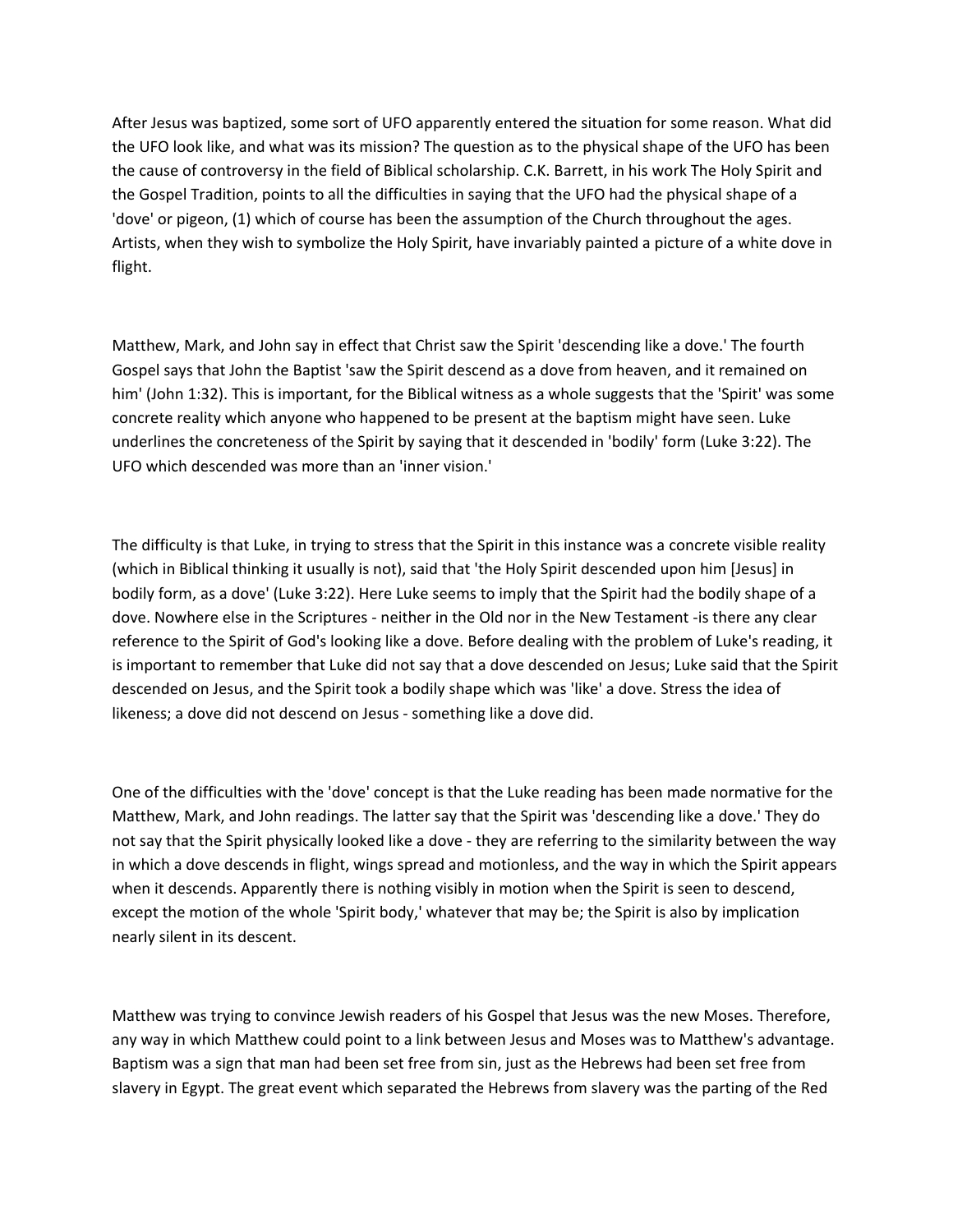Sea; thereafter the Jews were free from Egypt. When the River Jordan stood in a 'heap' for Joshua, the Israelites crossed into the Promised Land. For the Hebrews, crossing a body of water set them free from their sinful past and set them toward a new future. But also after the sea the Hebrews were led by the pillar of cloud and fire into the wilderness for a time of testing, and the Israelites did not stand up to the test very well - they cried for food and water, and Moses used his powers (through the UFO) to supply the needs of the people. Immediately after Jesus was baptized, Matthew tells us that 'Jesus was led up by the Spirit into the wilderness to be tempted by the devil' (Matthew 4:1).

Among other things Jesus was tempted to turn stones to bread to satisfy his hunger. Matthew suggests that Jesus was in the wilderness forty days and forty nights, as the Hebrews were in the wilderness forty years. As Moses was led into the wilderness by the pillar of cloud, so Jesus was led into the wilderness by the 'Spirit.' If Matthew in trying to say that Jesus was the new Moses were to suggest that whereas Moses was led into the wilderness by 'the cloud,' Jesus was led into the wilderness by a pigeon or 'dove' this would almost amount to saying that Jesus was a false prophet, for the dove would be a false sign. There is no Old Testament precedent for saying that the Spirit looked like a dove. If Matthew tried to convince the Jews that Jesus was led into the wilderness by a dove rather than by the 'cloud,' he would be defeating his own purpose.

The second alternative is to look for ways in which the idea of the 'cloud' became an equivalent of the 'Spirit of God' for the Old Testament writers and for subsequent New Testament thought. When Elijah was taken up into heaven by the 'chariot of fire,' some of the prophets went to the hills to search for Elijah, for, they said, 'it may be that the Spirit of the Lord has caught him up and cast him upon some mountain' (II Kings 2:16), because this seems to have happened to Elijah frequently. By the time Elijah was Israel's prophet, the idea of the 'cloud' had been transformed into the concept of 'the Spirit of the Lord.' In the book of Numbers we read that seventy elders were in a sense 'baptized' with the spirit of prophecy: Then the Lord came down in the cloud and spoke to him, and took some of the spirit that was upon him [Moses] and put it upon the seventy elders; and when the spirit rested upon them, they prophesied' (Numbers 11:25). Thus with Moses and Elijah there is evidence that the 'reality' with which prophets had contact - the pillar of cloud and fire - came to be associated with the 'Spirit of God.'

John the Baptist pointed out that the baptism in which Jesus would be involved would be twofold, of water and of spirit or fire. John had baptized with water only. Throughout the New Testament there is a strong emphasis on the need for a twofold baptism, of water and Spirit, and Jesus, speaking to Nicodemus, pointed to the need to be 'born of water and the Spirit' (John 3:5). Jesus suggested that this need was so basic to Judaism that Nicodemus, a Jewish teacher, should have realized what Jesus spoke about. In John's Gospel Jesus spoke of 'Spirit' as like the wind, which is, of course, more traditional. But the pillar of cloud and fire was also apparently a symbol of baptism by the Spirit. The Apostle Paul on one occasion said, 'I want you to know, brethren, that our fathers were all under the cloud, and all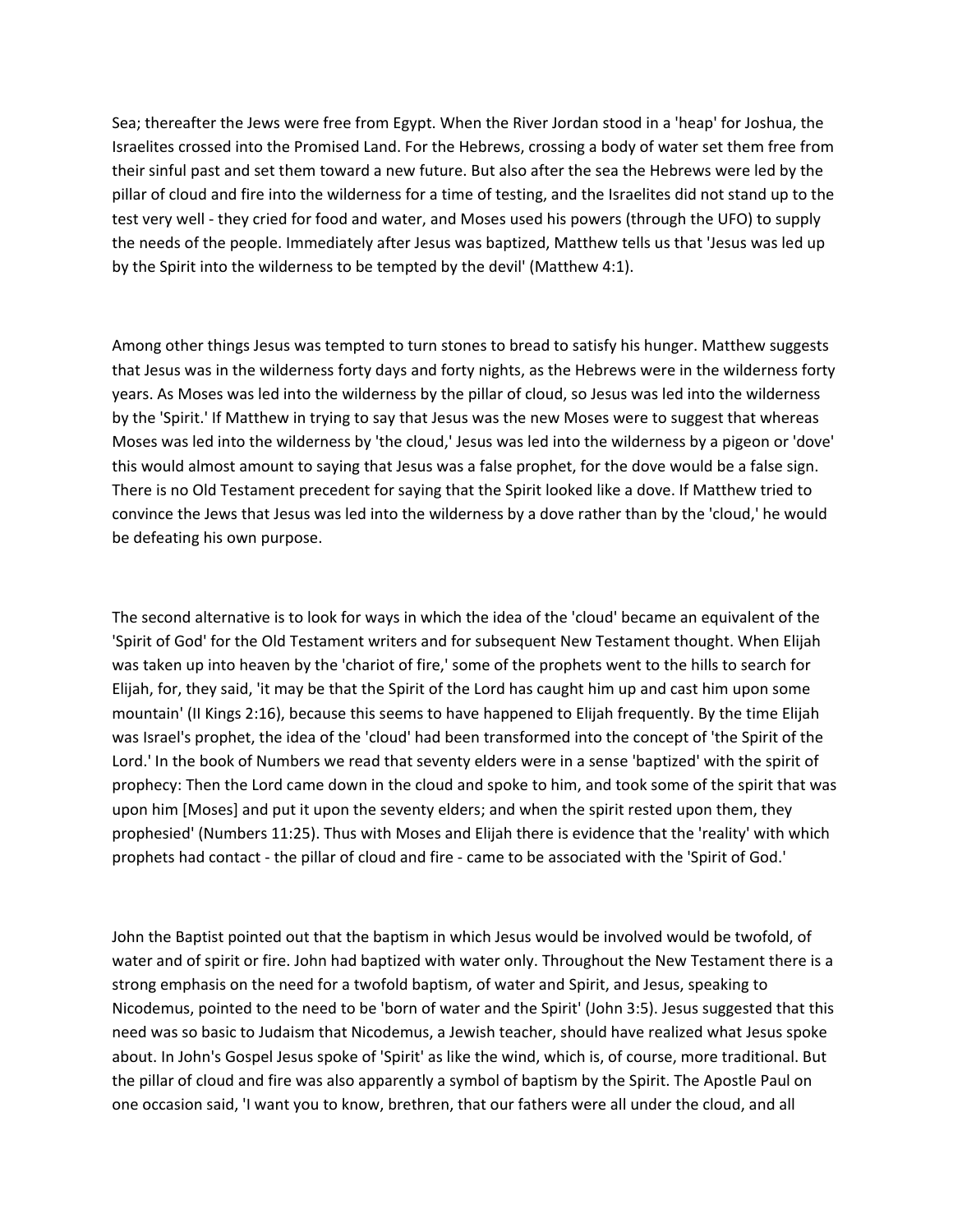passed through the sea, and all were baptized into Moses in the cloud and in the sea' (I Corinthians 10:1, 2).

We have here a passage which points clearly to the relation between the baptism of not only Jesus but of all Christians, and the incident at the Red Sea. Even at the Red Sea the baptism was of water and Spirit, although the Israelites did not even get their feet wet! When John the Baptist said that Jesus would baptize with fire, he undoubtedly had in mind the pillar of fire, so that when John saw the Spirit descend on Jesus, he should have expected to see the pillar of cloud and of fire descend on Jesus. This may very well be what John saw.

When the Spirit descended, a voice from heaven said, 'This is my beloved Son, with whom I am well pleased' (Matthew 3:17). We have already seen at the Transfiguration that a 'bright cloud overshadowed' the disciples, and a voice came from the cloud saying, 'This is my beloved Son, with whom I am well pleased; listen to him' (Matthew 17:5). If both the baptism and the Transfiguration are events which have been described with some accuracy, then it would seem likely that the voice which came from the UFO on each occasion came from the same class or type of UFO, and that would be the 'bright cloud' or pillar of cloud and of fire variety. The baptism was of course witnessed by an entirely different group of people from those present at the Transfiguration, with the exception of Jesus, so we might expect the description of the UFO to be somewhat different.

If it was the 'cloud' which led Moses through the wilderness, which was also at the Transfiguration, and which was also present at the baptism, then the only conclusion we can come to is that when we read that the Spirit was 'descending like a dove,' the Bible means that 'the pillar of cloud and of fire was descending like a dove,' or simply that Jesus saw 'the cloud descending like a dove.' We then have to ask, Is there any Biblical precedent for comparing the flight of a cloud and a dove? The sixtieth chapter of Isaiah begins by saying that 'the glory of the Lord has risen upon you' (Isaiah 60:1) and goes on to promise that the nations of the world will be drawn to the 'light' and 'brightness' hovering over Israel. The 'pillar of fire' was of course the origin of the idea of the glory and brightness of the God of Israel. This passage of promises closes by asking the question,

Who are these that fly like a cloud,

and like doves to their windows?

(Isaiah 60:8).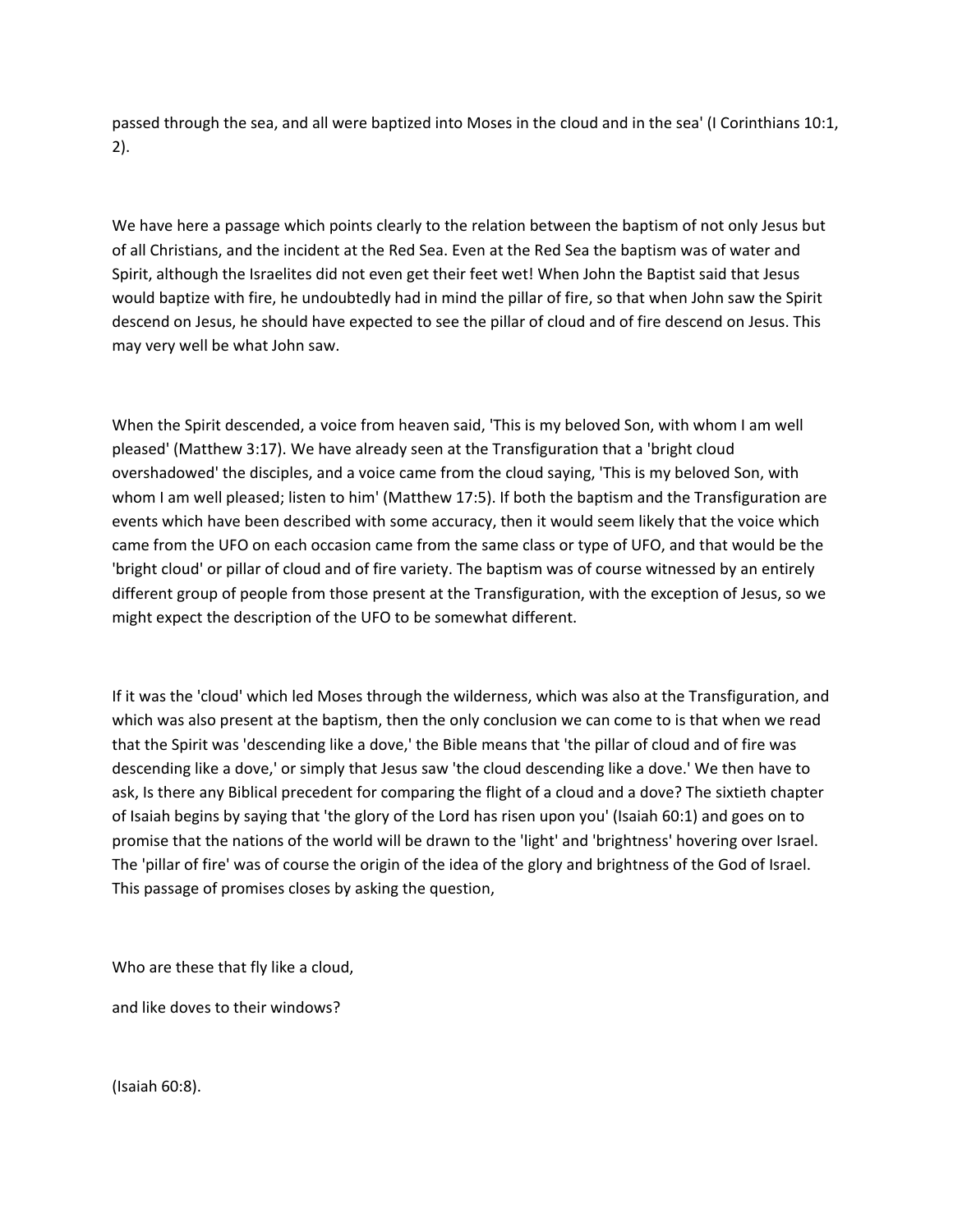In the context of this passage, which is certainly difficult, the author seems to have in mind the whole Mosaic tradition which refers to the bright cloudlike UFO which saved Israel from Egypt in the past, and will in the future draw all nations to it. If these 'clouds' carry the angels of God, then in the tradition of Hebrew parallelism, in which the idea of the first line is carried over and stressed in the second line, we have here a comparison between the way in which clouds and doves fly, and doves of course often 'descend' from above to a window below.

We do have here a clear Biblical precedent for comparing the way in which clouds and doves fly, and the link may be between the flight of doves and the glorious cloud, or the Spirit of the Lord. Thus for Matthew to say that the Spirit of God was descending as a dove descends has Biblical precedent, providing that we keep in mind that by the 'Spirit' Matthew means the 'bright cloud' of Biblical tradition. It is important to notice here that the comparison is not between the way a cloud and dove appear in physical shape, but between the way they fly.

One fact which is not clear from the baptism accounts is exactly what happened to Jesus as the UFO descended. Matthew says, 'And when Jesus was baptized, he went up immediately from the water' (Matthew 3:16). The picture which Matthew portrays is that Jesus was baptized, and as soon as he was baptized, Jesus went running out onto the bank of the Jordan. Or, as Matthew says, 'he went up immediately from the water.' Why should Matthew stress that Jesus went up 'immediately'? If Matthew does not say that Jesus ran to the shore, he does clearly suggest that no time was wasted in getting to the bank.

While the RSV says that Jesus 'went up' from the water, the actual Greek word says that Jesus 'ascended' from the water, and the Greek word immediately suggests the notion of 'uprightness'; Matthew almost seems to be saying that Jesus ascended uprightly or vertically from the water. Was Jesus drawn vertically from the water into the UFO, which at this time was descending from above? Matthew then goes on to say that Jesus 'was led up by the Spirit into the wilderness' (Matthew 4:1). What does Matthew mean by 'led up'? One might suppose that Jesus would have been led' like Moses, but if we remember that Elijah was 'caught up' by the Spirit on occasions, then we cannot be sure. Some scholars have suggested that Jesus was 'snatched away' after his baptism as later the Apostle Paul was apparently 'caught up' into heaven. (2)

It is worth noting that Mark says 'And when he [Jesus] came up out of the water, immediately he saw ... the Spirit descending upon him like a dove' (Mark 1:10), so that Mark places the idea of 'immediacy' with the descent of the dove, rather than with Jesus' coming out of the water. But Mark does say that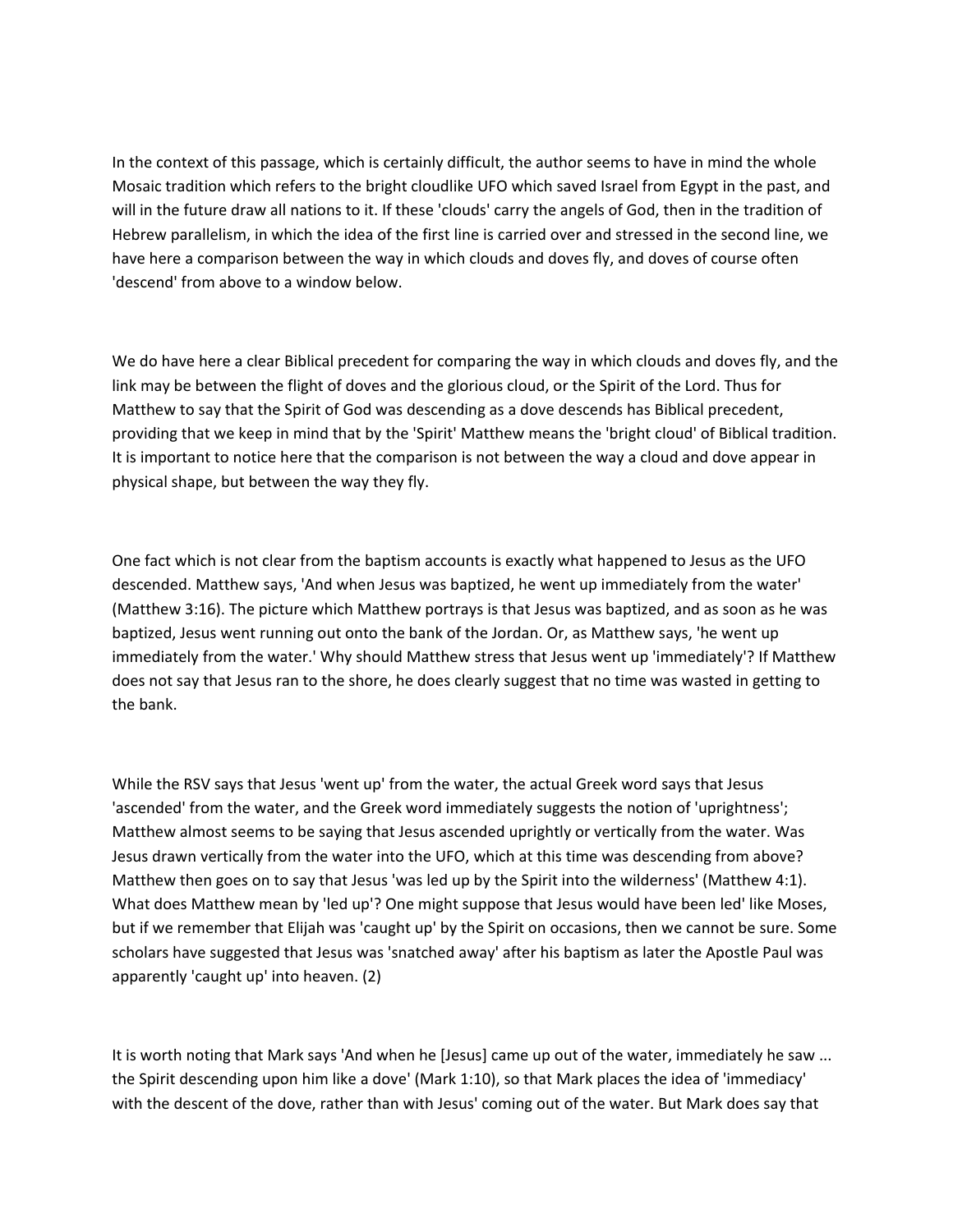the Spirit 'drove' Jesus into the wilderness, which implies something more violent than simply 'leading.' John's Gospel reports that John the Baptist saw the Spirit 'descend and remain' on Jesus. This suggests that Jesus and the Spirit merged, and furthermore that John did not see them separate from each other. It certainly would not be out of line for a UFO of the type we have seen in the Old and the New Testaments to have come upon Jesus at his baptism and to have carried him bodily into the wilderness. This would certainly make an impression on anyone who saw it happen, and would help explain why the baptism is recorded in each of the four Gospels. Whether or not the UFO carried Jesus into the wilderness, it seems quite certain that the 'pillar of cloud' type of UFO was seen to 'descend like a dove.'

In John's Gospel, shortly after the baptism sequence, Jesus called Nathanael to be a disciple, and Jesus told Nathanael that he would 'see heaven opened, and the angels of God ascending and descending upon the Son of man' (John 1:51). Matthew records that after Jesus had met his temptations in the wilderness, 'the devil left him, and behold, angels came and ministered to him' (Matthew 4:11). This would appear to be information which Jesus himself would have had to give to the disciples, but it is important to note the suggestion that Jesus was in frequent contact with beings from another world. One of the questions which is often asked is: How did Jesus come to understand his own mission to the world? If we suppose that a pillar of cloud type of UFO descended on Jesus at his baptism and that this UFO either led or carried Jesus into the wilderness, then we can suppose Chat it was during this period that Jesus formulated his mission, just as Moses made contact with the 'angel of God' on Mount Sinai in order to understand his mission.

Having examined the baptism account in some detail, I shall now refer to the problem we noted earlier, that Luke said the Spirit descended on Jesus 'in bodily form, as a dove' (Luke 3:22). First, one should notice that Luke alone says 'in bodily form,' so that it is probably Luke, rather than Matthew, Mark, or John, who stands outside the correct tradition. It is important to remember that Luke was the only Greek author of the New Testament, and perhaps he did not completely understand the 'pillar of cloud' tradition behind the account of the baptism which he heard. As Luke's account was passed on to the Greek world, immediately artists started painting 'doves' as a sign of the Spirit, something a good Jew would never do.

Keep in mind also that Luke says the Spirit was in bodily form 'as' or 'like' a dove. Luke does not say a dove descended, but rather something like a dove. If we can imagine a white circular cloudlike UFO 100 feet in diameter descending from above, perhaps a white dove with its wings spread in a nearly circular arc does portray some similarity to what the Biblical witnesses saw, and a similarity to a modern, descending flying saucer. It is not too difficult for one's imagination to compare the way a white dove descends, silently with its wings spread, and the way in which modern UFOs described by Keyhoe, Edwards, and Vallee usually move about.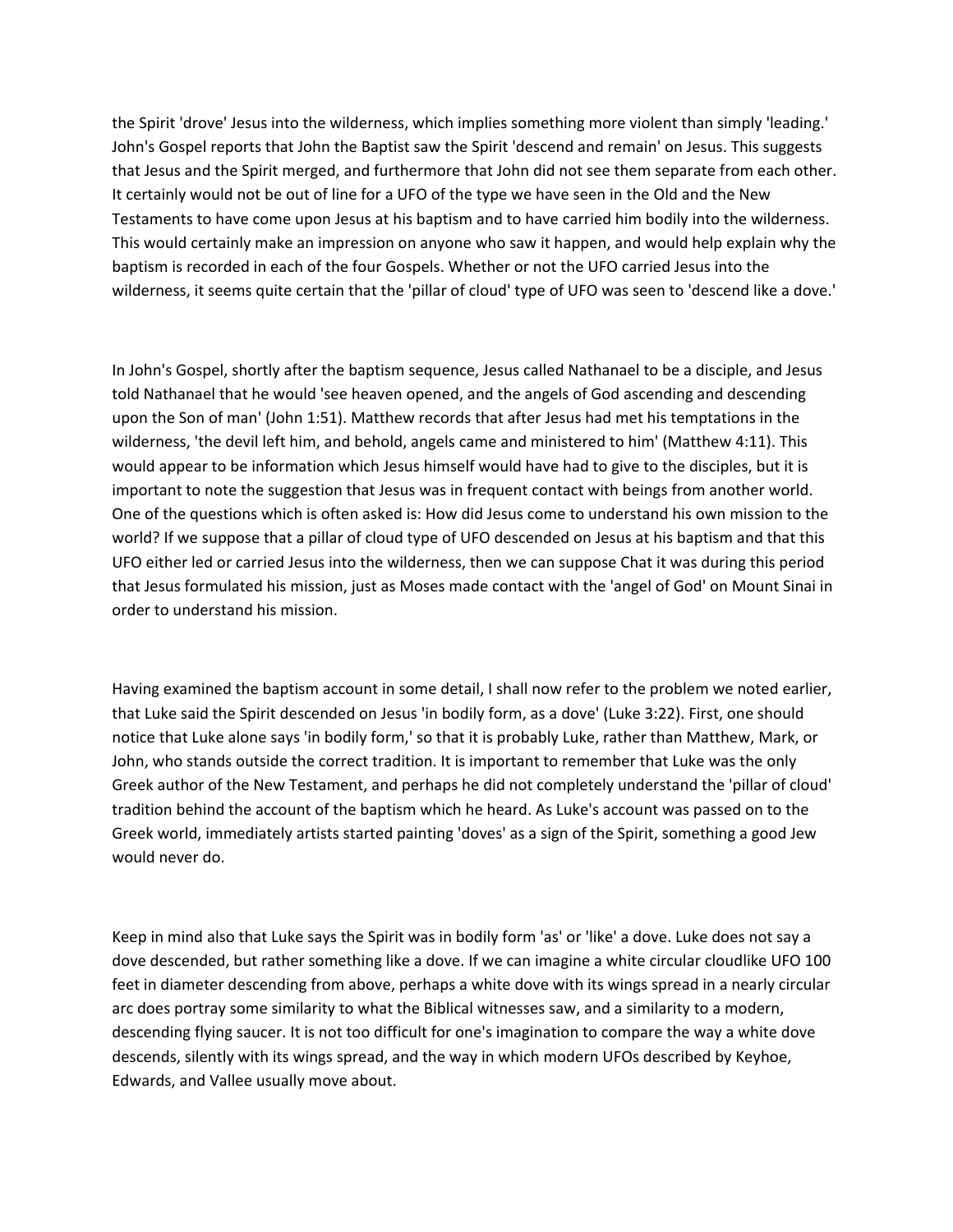Matthew was seeking to portray Jesus as the new Moses, and in this context the temptations of Jesus make interesting reading. If there was a UFO of the pillar of cloud type which led the Israelites through the Red Sea, then this represented nothing short of a sensational demonstration of power. Moses also arranged through the UFO to have bread rain from heaven, and water came from rocks at the touch of Moses' rod. The first temptation which faced a hungry Jesus was, 'If you are the Son of God, command these stones to become loaves of bread' (Matthew 4:3).

Again, Jesus was tempted to leap from the 'pinnacle of the temple,' knowing that the angels of God would save him in the sight of everyone, thus proclaiming that he was the savior (Matthew 4:5, 6). (The temptation to leap from the temple, together with the report that Jesus walked on water [Matthew 14:25], suggests that Jesus, together with the 'angels,' or the beings in charge of the Red Sea incident, may have had unusual control over the forces of gravity.) Jesus was always tempted to use his power to draw attention to himself - if he is the savior, it is important that people notice him. But it is clear from the incidents of Moses with the rebellious Israelites in the wilderness that a display of power alone does not permanently convert people. But Jesus seems to have had power, and when necessary he used it. Thus when he met the sick, he healed them. When five thousand became hungry, he fed them. Although he did not seem too pleased about it, for the sake of his mother he changed water to wine.

Men followed Jesus after he had fed a great multitude with 'five barley loaves and two fish' (John 6:9), and Jesus withdrew because the men 'were about to come and take him by force to make him king' (John 6:15). When asked why he had run away, Jesus appeared despondent because men sought him not for what he taught, but because you ate your fill of the loaves' (John 6:26). Jesus then went on to explain that he was the eternal bread from heaven. 'Your fathers ate the manna in the wilderness, and they died. This is the bread which comes down from heaven, that a man may eat of it and not die. I am the living bread which came down from heaven' (John 6:49-51).

The Jews were not too impressed with this description which Jesus had offered concerning himself. They said, "Is not this Jesus, the son of Joseph, whose father and mother we know? How does he now say, 'I have come down from heaven'?"' (John 6:42). I cannot help thinking here that Jesus is portrayed in the Bible in much the same way as our modem-day 'spy' stories. Jesus came from a foreign world into our world and started to gather together a small band of people who would owe their allegiance to his world (heaven). Jesus is really an 'undercover agent.' An 'undercover' agent is a person who lives in a foreign country, or enters a foreign country, undercover, under a cover story, living under an assumed name, perhaps working as a carpenter, or a tourist agent, or an engineer - anything which will serve to cover up his true purpose, which is espionage, undermining the nation in which he is 'undercover' for the sake of another nation. According to Jesus, our world really belonged to the 'devil'; Jesus defeated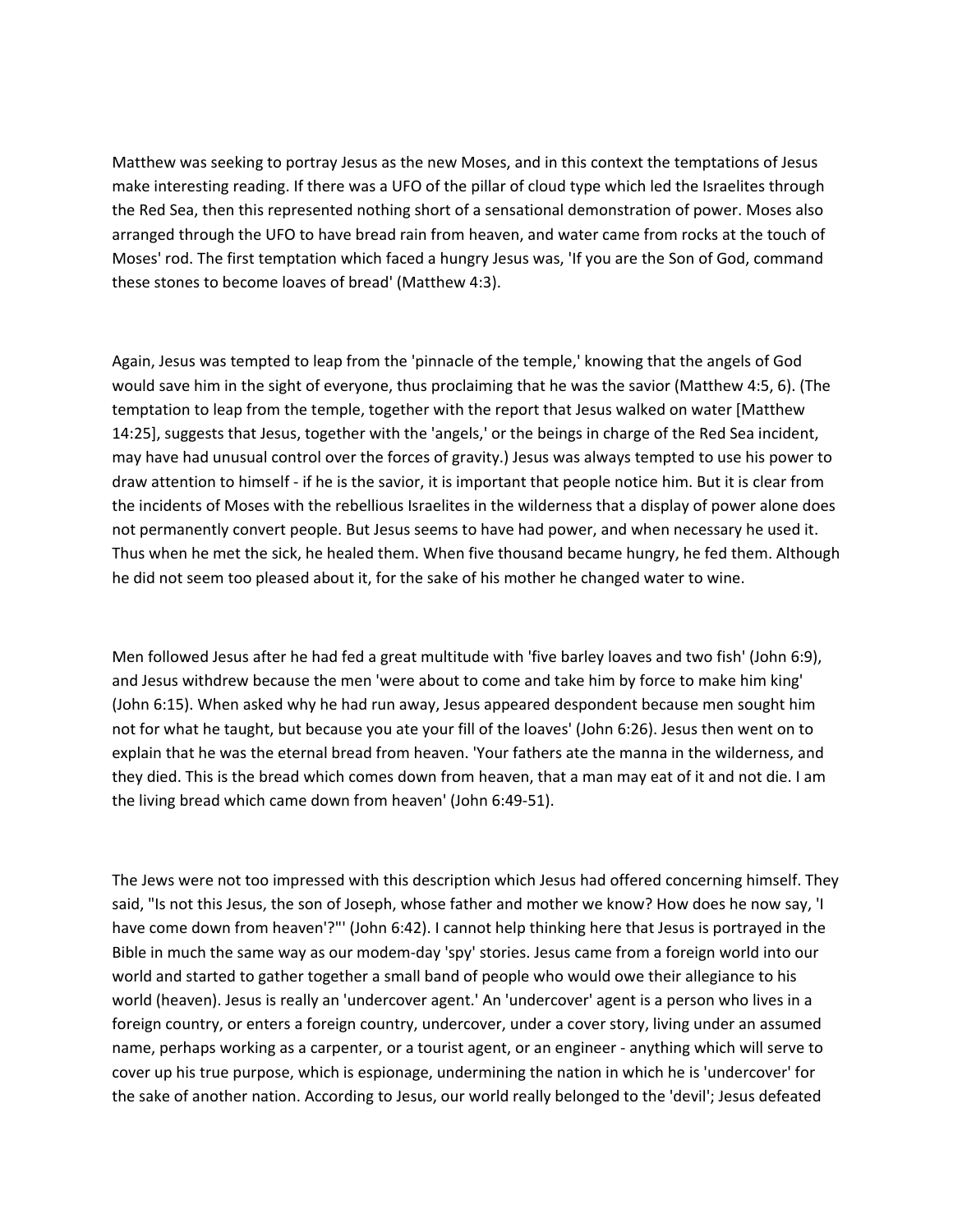the world of the devil, first of all by refusing to turn in his heavenly citizenship and coming over completely to this world (the temptations), and secondly, by gathering together a strong following of persons who were committed to citizenship in the eternal kingdom from which Jesus came.

Jesus came into our world under a perfect 'cover' story: By means of the virgin birth Jesus was able to come from another world, but could appear to have come naturally, to be a 'natural-born citizen' of this world. Obviously the cover story was very believable. When Jesus actually told the Jews that he was a 'foreign spy' from heaven, they did not believe him. They said, 'We know your parents, we know where you live, you have spent your whole life in this neighbourhood - you must be joking to tell us you are a foreigner, from heaven.'

In fact, the cover story under which Jesus came into our world was so effective that even up to the present day people are debating the question, Did Jesus come from heaven? Our country - indeed, the world - has since been literally divided in its loyalty, some arguing that Jesus was a man and nothing more; others, that his true citizenship was in heaven. Those who attempt to demythologize the New Testament seem to be trying to take away Jesus' heavenly citizenship. The debate is as old as Christ and the battle is not yet over. The temptations suggest that Jesus could have used his power to put the question beyond doubt, but that he did not want his power to distract from his 'words' or teachings.

Thus the baptism of Jesus, in which he made contact with beings from another world in some sort of UFO, followed by the temptations, illustrates vividly the tensions in Jesus' ministry between using the power he held over nature, and desiring men to come to him and listen to what he had to say: 'Love your neighbour, and love the Lord your God, love one another as I have loved you.' Some have tried to argue that Jesus was so conscious of the need to 'underplay' his power that he would never perform a 'miracle,' and that therefore all the accounts of miracles in the New Testament are false. It appears, however, that Jesus performed his miracles not to draw attention to himself, but rather because he found a need which he could not pass by 'on the other side,' as did those who saw a wounded man who had fallen among thieves.

What we shall see is that the UFO which led Moses never made a powerful display before a New Testament crowd as had been done at the Red Sea; but the UFO in the New Testament does appear to small groups. There seems to be in the New Testament an undercurrent of power. The angels of God, God's army, could overpower the world by force, but they have chosen rather to send in an undercover agent to undermine our trust in our 'worldly' government. It is not surprising that the disciples had trouble convincing the Jews that the Christ had really come. The Jews, thoroughly fed on Mosaic tradition, expected to be knocked flat by the power of Christ when he came.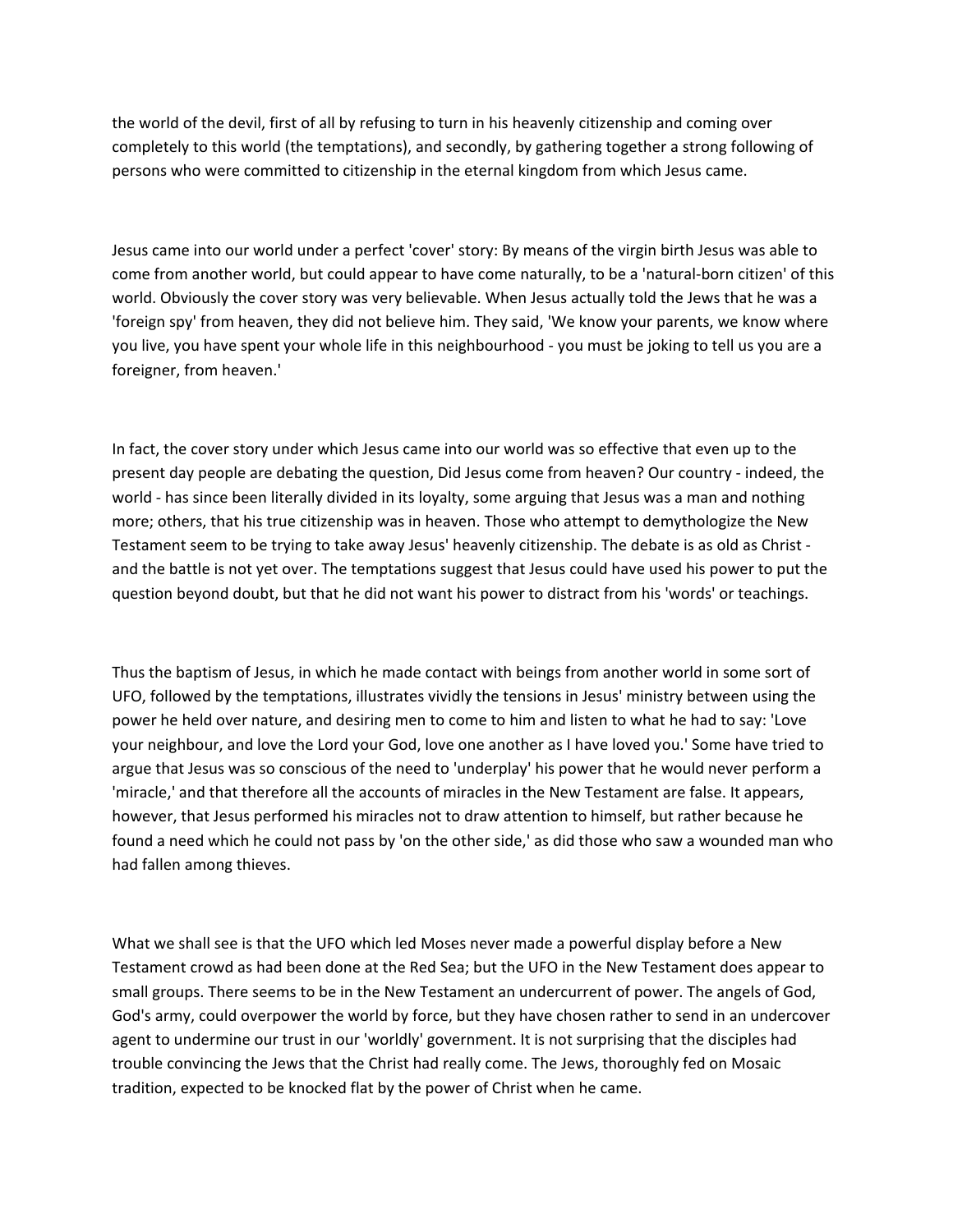The Space Cloud And The Ascension Of Christ

After Christ had carried out a ministry of at least three years, he entered Jerusalem on what has been called Palm Sunday, and the following Friday was crucified. We then read in Matthew, 'Now after the sabbath, toward the dawn of the first day of the week, Mary Magdalene and the other Mary went to see the sepulchre. And behold, there was a great earthquake; for an angel of the Lord descended from heaven and came and rolled back the stone, and sat upon it. His appearance was like lightning, and his raiment white as snow. And for fear of him the guards trembled and became like dead men. But the angel said to the women, "Do not be afraid; for I know that you seek Jesus who was crucified. He is not here; for he has risen, as he said. Come, see the place where he lay. Then go quickly and tell his disciples that he has risen from the dead ..."' (Matthew 28:1-7).

All four Gospels suggest that there were unusual persons - beings from another world - present at the empty tomb on Easter morning to explain to the individuals who came to the tomb what had happened. We have seen that at the Transfiguration Jesus was making plans concerning the Crucifixion-Resurrection event with persons from another world (Moses and Elijah) who seemed to have arrived by means of a 'bright cloud' type of UFO. There was an 'earthquake' associated with the arrival of the angels at the tomb, which could indicate the presence of a UFO which might by its anti-G beam cause a disturbance similar to the one reported at Mount Sinai and the one reported by Elijah outside the cave in which he was hiding. It is important to notice that the angel at the tomb is not recorded to have had wings - in fact, Biblical angels (with the exception of the cherubim and seraphim) almost never seem to have wings. If they did have wings, this would certainly be mentioned. It is only later that Christian artists, trying to discover a logical explanation of how angels could move around in space, provided these beings from another world with wings.

What distinguished the angel at the empty tomb was his 'brightness,' a property exhibited by the body of Jesus at the Transfiguration. The angel was different from ordinary men not because he had wings, but because 'his raiment' was 'white as snow.' He wore unusual clothing, perhaps much as our astronauts seem always to wear white clothing to reflect certain types of radiation. It is important, however, that Jesus does not seem to have carried out the Resurrection all by himself. Whether or not the angels at the tomb were actually the instruments or agents who brought Jesus back from the dead I do not know, but it is a possibility which must be considered.

Jesus made several appearances after his Resurrection, and on one occasion he appeared to at least five hundred people at one time (I Corinthians 15:6). After Jesus had made a series of Resurrection contacts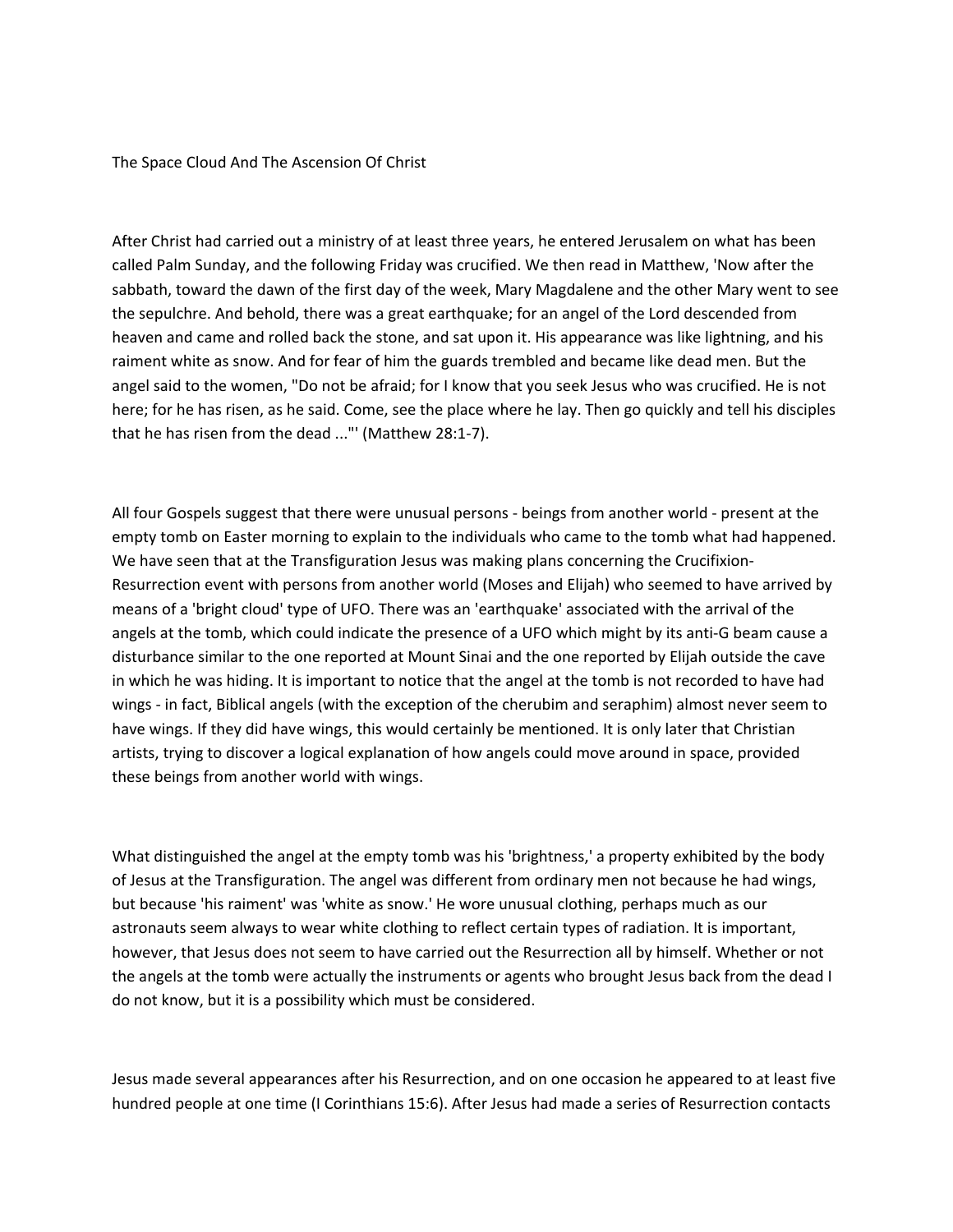over a period of time - tradition suggests forty days (Acts 1:3), something like a month perhaps - he had one final meeting with his disciples at the Mount of Olives just outside Jerusalem (Acts 1:12).

It is this last meeting between Jesus and his disciples which concludes with his Ascension. 'So when they had come together, they asked him, "Lord, will you at this time restore the kingdom to Israel?" He said to them, "It is not for you to know times or seasons which the Father has fixed by his own authority. But you shall receive power when the Holy Spirit has come upon you; and you shall be my witnesses in Jerusalem and in all Judea and Samaria and to the end of the earth." And when he had said this, as they were looking on, he was lifted up, and a cloud took him out of their sight. And while they were gazing into heaven as he went, behold, two men stood by them in white robes, and said, "Men of Galilee, why do you stand looking into heaven? This Jesus, who was taken up from you into heaven, will come in the same way as you saw him go into heaven"' (Acts 1:6-11).

Notice that the disciples were convinced that ultimately Christ would be King of the earth, and that he would be in a position to 'restore the kingdom to Israel,' the kingdom once held by David. Jesus does not deny that someday the kingdom will be restored - he simply tells the disciples that it is not for them to know when. The disciples believed that Christ had the power to 'take over' the earth any time. The only question was, When?

Jesus commissioned his small band to be missionaries throughout the whole earth. The Gospel of John stresses the fact that Jesus thought he had been sent as a missionary-savior (or if you prefer, undercover agent) by his heavenly Father. In a prayer Jesus said, 'As thou didst send me into the world, so I have sent them [the disciples] into the world' (John 17:18). The best single sentence summary of the Biblical mentality is in a short parable of Jesus: The kingdom of heaven is like leaven which a woman took and hid in three measures of meal, till it was all leaven' (Matthew 13:33). The Old Testament religion seems to have been started by beings from another world coming into the situation and 'hiding' a religion among a small chosen band of primitive nomadic people - hardly a place one would look for true salvation. When Jesus came, he was born of Mary, disguised as a carpenter's son. His small band of disciples, however, saw his power, including the shocking experience of his Resurrection from the dead, and after that experience the disciples never questioned the Lordship of Jesus.

Once again the leaven had been hidden in the loaf - among an unlikely small group of men. The 'demythologizers' suggest that the Resurrection was a mythological construction of the disciples, but I find it much more scientific in terms of modern psychology to suggest that the Resurrection was such a factual event for the disciples that this event convinced them it would be worth their while to die for Christ - which Peter was not willing to do before the Crucifixion. The disciples did not expect to meet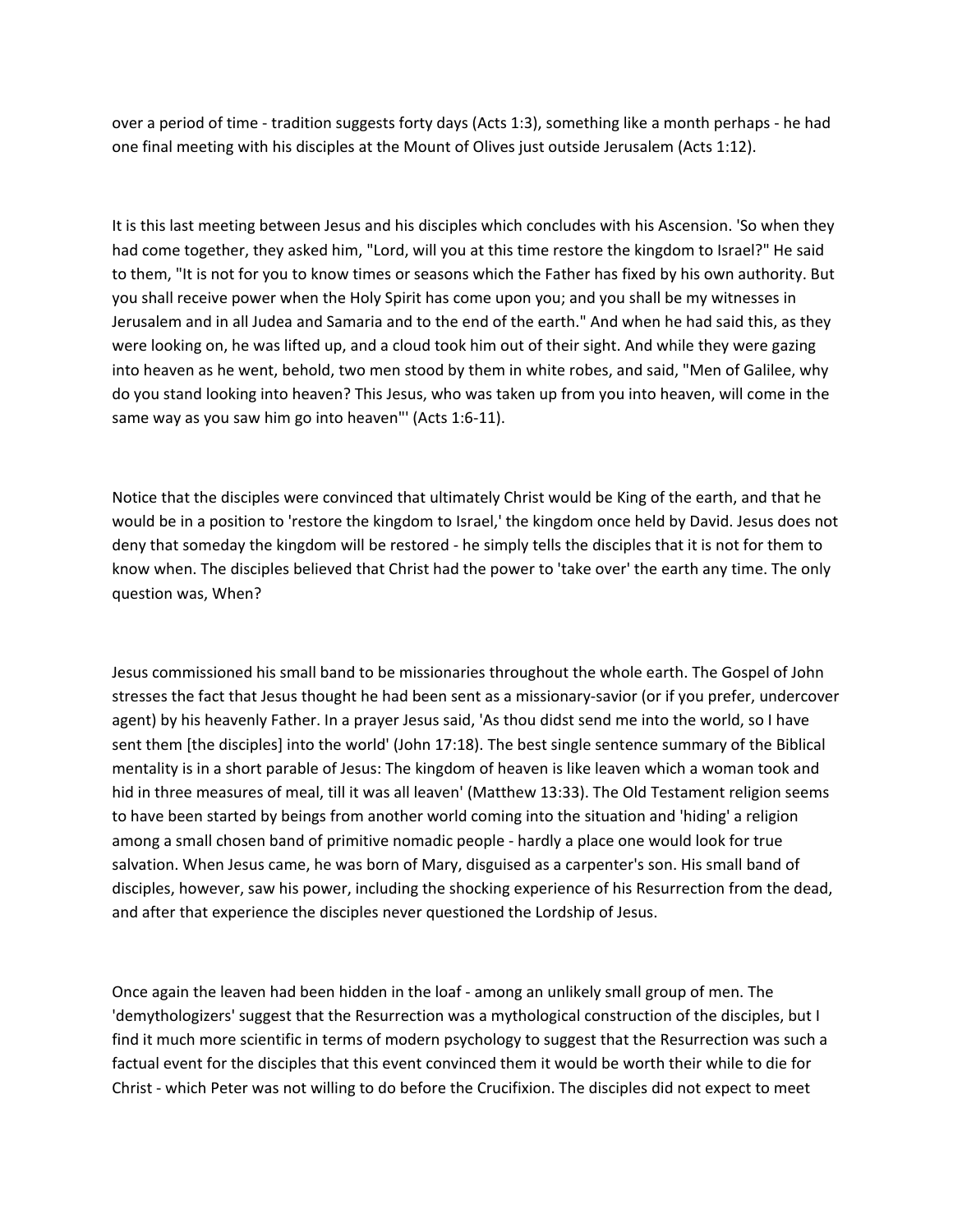Jesus three days after he was dead any more than we would expect to meet a friend three days after the funeral. Jesus said to the disciples, in effect, to go into the world as we angels have come into your world; the Father has sent me; I send you; be the leaven in the world loaf.

After Jesus had commissioned his disciples to begin working like leaven in the world loaf, 'as they were looking on, he was lifted up, and a cloud took him out of their sight.' At this point it is difficult to be surprised that a 'cloud' took Jesus up out of sight of the disciples. While Matthew reported that a 'bright cloud' appeared at the Transfiguration, both Mark (Mark 9:7) and Luke (Luke 9:34) report simply that a 'cloud' overshadowed the disciples. Thus if Matthew rather than Luke had written Acts, we might have read in Acts that a 'bright cloud' took Jesus from the sight of the disciples. In any case the distinction is not important, for even as far back as the book of Exodus the 'pillar of cloud and fire' had been shortened to 'the cloud" (Exodus 14:20).

Bishop Robinson in Honest to God on the very first page of his first chapter leads with his ace. 'Even such an educated man of the world as St Luke can express the conviction of Christ's ascension - the conviction that he is not merely alive but reigns in the might and right of God - in the crudest terms of being "lifted up" into heaven.' (3) The ordinary person of today might look at the passage in Acts to see what Bishop Robinson was talking about, and reading that Jesus was taken away in a 'cloud,' and that the rest of the passage seems to be quite literal - everyone standing around watching - would be tempted to take the word cloud literally; everyone knows that nice white fluffy cumulus clouds do not carry people about. Any person thus taking a quick glance at the Bible would conclude, 'Bishop Robinson is absolutely right!

That Ascension language certainly is "crude."' But this cloud was no ordinary cloud. This UFO seems to have been capable of carrying Jesus off into space - I am tempted to call it a 'space cloud' - but I very much suspect that the Ascension cloud was the same UFO which led the Israelites through the Red Sea, gave Moses the commandments, carried Elijah to heaven, 'descended' like a dove at the baptism of Jesus, perhaps carrying him bodily into the wilderness, as he was carried away bodily at the Ascension. This was probably the same 'cloud' which brought two men to meet Jesus at the Mount of Transfiguration, and probably the same type of UFO which brought angels to the shepherds at Christmas. What Robinson has not told his readers is that the Ascension story is not abnormal - it is normal for the Biblical way of thinking.

The Bright Light And The Conversion Of The Apostle Paul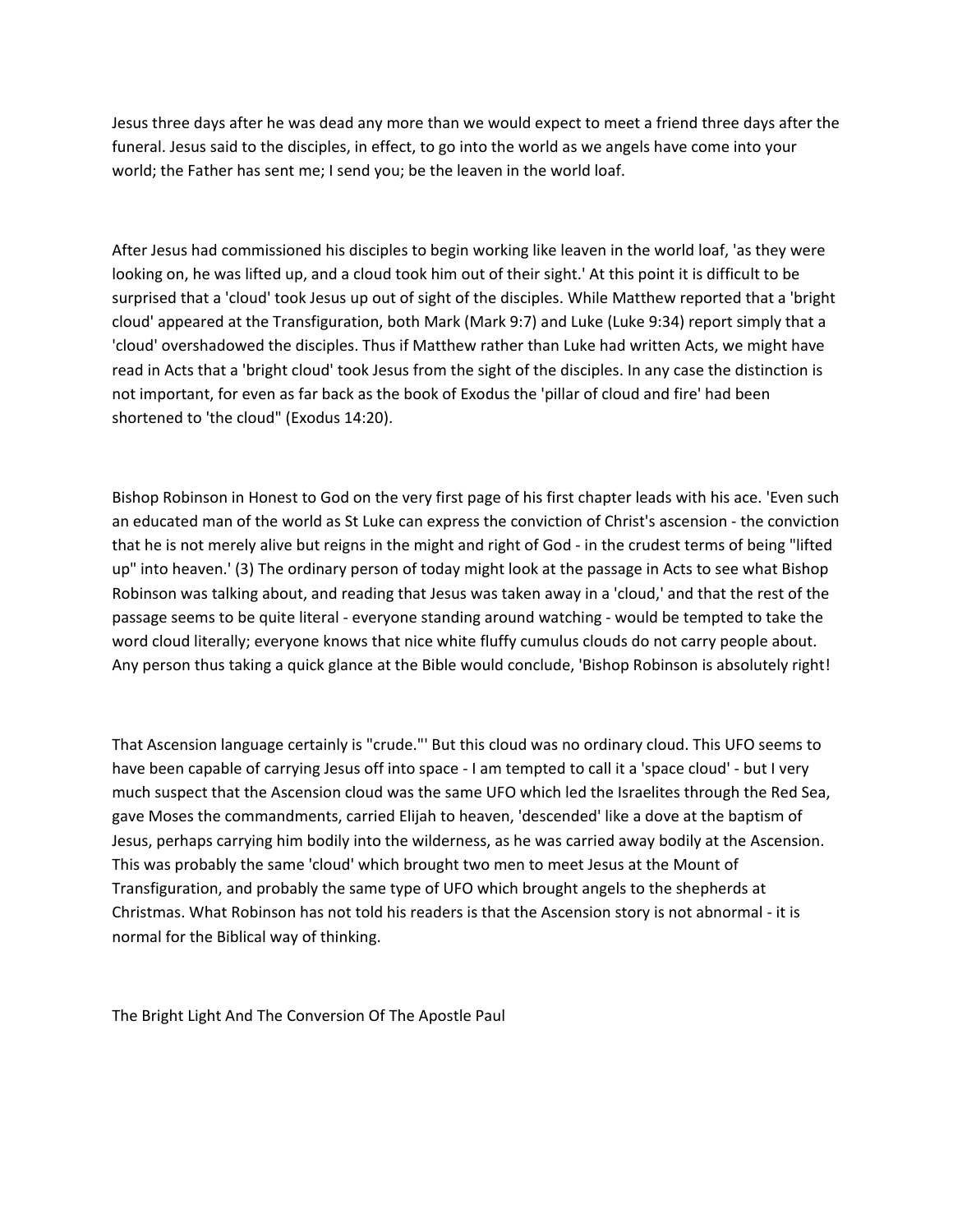One of the key turning points in the history of the Church was the conversion of the Apostle Paul. Paul, then Saul, had studied theology under the brilliant Jewish teacher Gamaliel. Paul was so zealous in his support of the Jewish faith that he became in a sense a 'missionary' against the Christians, their chief persecutor. Paul was apparently present at the stoning of Stephen (Acts 8:1), and he was so successful as a 'chief persecutor' in Jerusalem that he was commissioned to go to Damascus to carry his talents to a new field.

When Paul was converted, it was this same militant spirit which made him such an effective Christian missionary - he was willing to travel anywhere and do anything for the gospel. Not only did Paul become the greatest missionary the Church has ever had, but he is also the greatest theologian the Church has had - his training in Jewish theology made him a perfect choice to work out the implications of the Christian faith in light of the Old Testament foundation. Paul's letters form the basis of New Testament theology, together with the Gospels and the book of Acts. One can very well ask: Where would the Church be today if it had not been for the Apostle Paul? If Adolph Hitler had suddenly during World War II turned from Nazi Germany to become an Allied General, everyone would have been greatly shocked. It was equally a shock to the Church when Paul was converted - at first no one could believe it, and many distrusted him - as we would undoubtedly have been suspicious if Hitler had suddenly been converted to the Allied cause.

How was Paul converted? Here is one account in the book of Acts. 'But Saul, still breathing threats and murder against the disciples of the Lord, went to the high priest and asked him for letters to the synagogues at Damascus, so that if he found any belonging to the Way, men or women, he might bring them bound to Jerusalem. Now as he journeyed he approached Damascus, and suddenly a light from heaven flashed about him. And he fell to the ground and heard a voice saying to him, "Saul, Saul, why do you persecute me?" And he said, "Who are you, Lord?" And he said, "I am Jesus, whom you are persecuting; but rise and enter the city, and you will be told what you are to do." The men who were traveling with him stood speechless, hearing the voice but seeing no one' (Acts 9:1-7).

The conversion of Paul is recorded in two other passages in the book of Acts, and these passages do not repeat exactly what is said in the above passage. The first passage says that the men traveling with Paul heard the voice but saw no one. The second passage says, in quoting Paul, 'Now those who were with me saw the light but did not hear the voice of the one who was speaking to me' (Acts 22:9). On the third occasion Paul was defending himself before King Agrippa, and he said, 'At midday, 0 king, I saw on the way a light from heaven, brighter than the sun, shining round me and those who journeyed with me. And when we had all fallen to the ground, I heard a voice saying to me in the Hebrew language, "Saul, Saul, why do you persecute me?"' (Acts 26:13,14).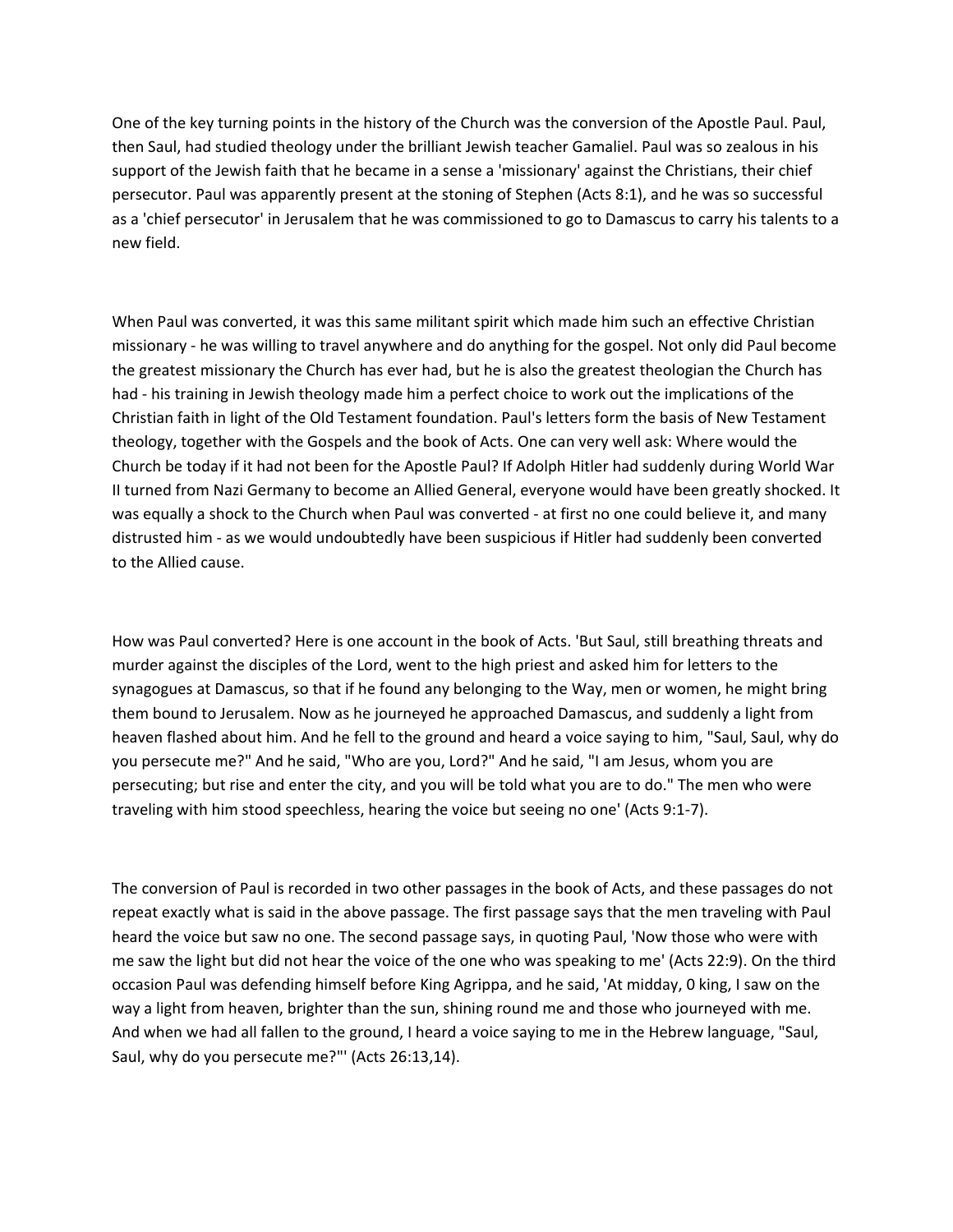Thus Acts 9:7 says specifically that the men with Paul heard the voice; Acts 22:9 says that the men did not hear the voice, but that they definitely saw a bright light; Acts 26:13,14 states that all were affected by the light and fell to the ground, and does not tell us one way or the other who besides Paul heard the voice. However one goes about reconciling the passages, the overall impression is that the men who were with Paul were stunned by the bright light, although not blinded as Paul seems to have been (Acts 22:11). The men with Paul seem also to have felt the brunt of the experience because remarks to this effect are reported in each instance; this is a good indication that Paul did not experience a purely emotional or subjective conversion.

It seems most consistent with the other Biblical material to assume that the same type of 'bright cloud' space vehicle which had led the Israelites through the Red Sea (and had spoken to Moses out of the middle of a glowing thicket to call him), and which spoke to Elijah outside of the cave (Elijah covered his face because of the brightness; the bushes shielded the eyes of Moses), the UFO which was the source of the voice at the Transfiguration which said, This is my beloved Son,' and which undoubtedly was the vehicle in which Christ was taken away at the Ascension, was also the UFO which hovered over Paul and his companions on the Damascus Road, and as this 'bright cloud' hovered overhead, Jesus called to Saul. 'Saul, Saul, why are you persecuting me?' Saul was so shocked that he asked, 'Who are you, Lord?' The voice answered, 'I am Jesus.' It seems consistent to argue that if Jesus 'ascended' in some sort of UFO, the same vehicle brought him to Paul's company on the Damascus Road.

There is no evidence for a purely 'subjective' interpretation of Paul's conversion. There were psychological factors involved, of course, but to use psychology as the only category of interpretation is not only untrue to the Biblical text, but an unconvincing answer to the very pressing question: What on earth (or in heaven) could have happened to cause a Jew of Paul's convictions to change suddenly and become a Christian - a leader of those he had persecuted? The UFO thesis we have outlined is a sufficient scientific explanation providing that UFOs exist, and such an explanation is consistent with the Biblical material as a whole.

It is probably a psychological shock for most Christians to think of Paul's conversion in the way I have suggested, but Protestant Christians have usually made only one requirement for the orthodoxy of their theology; that is, that it be Biblical. The UFO theory I have outlined is certainly consistent in explaining the Biblical data. Edgar J. Goodspeed has given Paul's conversion an essentially 'subjective' interpretation, and I will here quote Good-speed to illustrate the contrast between my UFO interpretation and ah essentially psychological approach: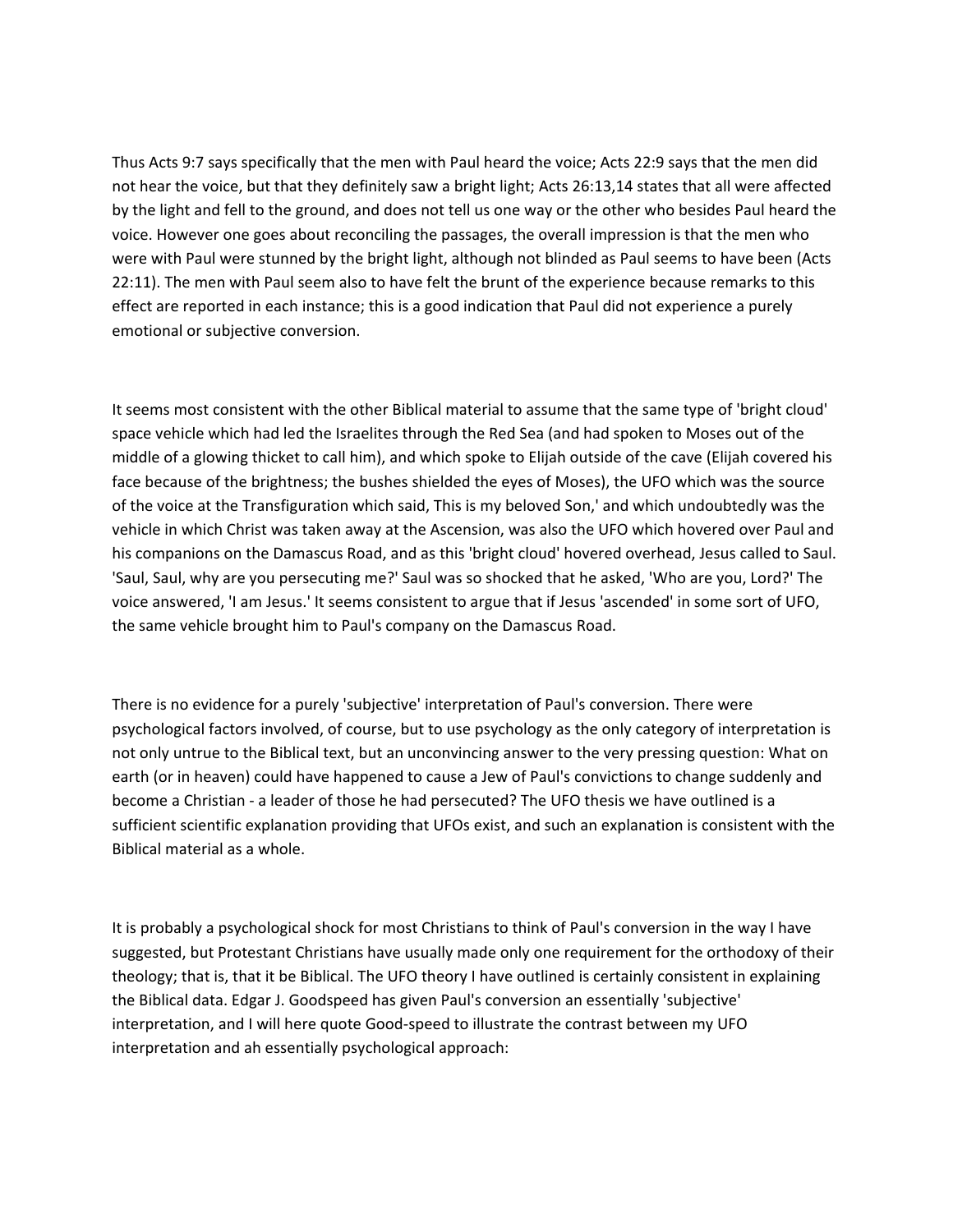As he drew near the city, his anguish of spirit increased. Was this then really the will of God, persecution and cruelty, baptized with the holy name of religion? Must he go on implementing it against humble, earnest people whose humility and heroism rebuked his arrogance and pride? Who was this Jesus, against whom he must so bitterly crusade in the name of God? It was midday and his figure rose before the mind of Saul, reproachful and sublime. And suddenly Saul saw him in a new light, not an impostor and upstart to be condemned and persecuted but a master and leader who could deliver him from all his confusion and pain. It burst upon him with all the suddenness of a revelation, turning his world over and restoring his moral values to their rightful place. It challenged him with the clearness of an audible voice: 'Saul! Saul! Why do you persecute me?' Why, why indeed was he persecuting Jesus? He should be following him. (4)

Goodspeed has no doubt found a way to 'explain' the conversion of Paul in terms which will not be offensive to twentieth-century scientific thinking. While Goodspeed undoubtedly has an understanding of some of the psychological elements involved, one cannot help feeling, if the name of Jesus were pressing so hard on the mind of Saul as he approached Damascus, that when he heard the 'almost' audible voice calling his name, it was hardly appropriate for Saul to answer the voice with the question, 'Who are you, Lord?' The other unfortunate aspect of Goodspeed's account is that it gives one the impression that Paul so to speak converted himself by pulling himself up by the bootstraps of his own conscience.

Paul writes to Timothy that God was merciful to him (Paul), appointing him an Apostle for Jesus Christ 'though I formerly blasphemed and persecuted and insulted him; but I received mercy because I had acted ignorantly in unbelief (1 Timothy 1:13). Paul finds that he is a good sign of hope for the Church; he is the chief of sinners - if he can be saved, anyone can be saved. Paul certainly believed that if God had not acted in a special way on the Damascus Road, he would have continued to persecute the Christians 'in ignorance and unbelief.'

Summary Of The New Testament And Flying Saucers

We have pointed to five main 'events' in the New Testament which certainly suggest the presence of a UFO which is sometimes described as a 'bright cloud,' recalling the UFO which had such close contact with Moses. There is one aspect of each of these five events which has gone almost unnoticed. The bright 'glory' which shone around the shepherds at night, while the angels sang, was seen by only a few men who would hardly be called the leaders of Jewish society. The event took place out in the country away from a populated area.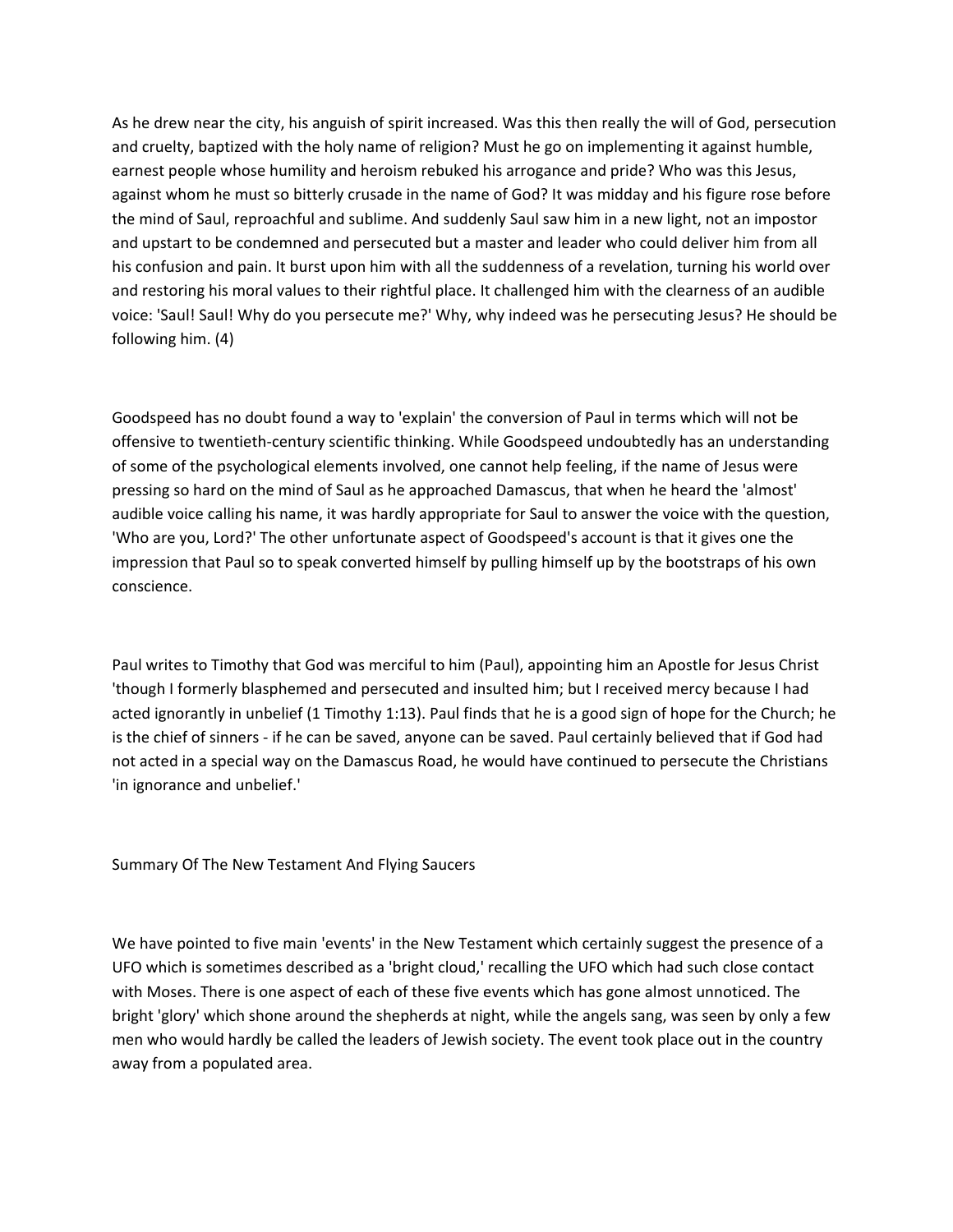The baptism of Christ took place out in the wilderness by the Jordan River, and very few people were likely to see the UFO descend like a dove. Only Jesus, Peter, James, and John seem to have been present to witness the 'bright cloud' at the Mount of Transfiguration, a mountain which again was away from a population center. Jesus was taken away from the disciples at the Ascension by a space 'cloud' which was seen only by the disciples. They were apparently at the Mount of Olives at the time, outside Jerusalem. Finally, the UFO which caused the bright light to flash over the Apostle Paul and his small band of travelers on the road to Damascus was again seen in a place which was not likely to attract the attention of a city population. How unlike the 'pillar of cloud and fire' which was constantly before the Hebrew people, demonstrating its power at the Red Sea. Thus in contrast to the Old Testament, while the same 'beings from another world' or 'forces' or 'UFOs' seem to be at work in the New Testament, we never find the fantastic display of power in the New Testament that we found in the Old Testament, in front of thousands of witnesses. When power is shown, those who witness it become the 'leaven' in the world loaf.

Although a scientific and theological study of the relation between flying saucers and the Bible could go into greater depths of scholarship and scientific and philosophical background than we have gone, we have examined enough of the Biblical material to show that it is quite likely - if flying saucers exist - that beings from another world in some sort of UFOs deliberately caused the Biblical religion. We have not proved that this is the case, but it seems quite likely - it has a fair degree of probability. The difficulty is that a host of questions remain unanswered. To give an example of two pressing questions: (1) What was the motive of the beings who started the Biblical religion ? Did they do it just for fun, or are they under the command of the God and Lord of the Universe? (2) Where do these beings come from? If they are beings from another planet 'playing games' with us, where do they come from? If they are angels from God, where is heaven?

The difficulty with each of these questions is that if we have drawn the conclusion that beings in UFOs were active in developing the Biblical religion on the basis of less than conclusive evidence, then if we are to form any answers at all to the two questions just raised, it is quite clear that from a scientific point of view such answers must be considered pure speculation. At this point science and religion begin to diverge even more.

In regard to the first question, suppose that the man of science and the man of faith could agree that the Biblical religion was deliberately caused by beings from another world who are now watching our 'progress.' Each man may raise the question: Are these beings simply playing games, or are they under the command of God? G. Ingle-field and Jacques Vallee agree that a series of UFO appearances in Fatima, Portugal, in 1917 in connection with the Virgin Mary are apparently related to the Christian faith, and they ask this same basic question. (5) Was the event a 'miracle,' or a large interplanetary 'hoax'? The man of science can express his opinion, 'It seems more probable to me that ...' or he may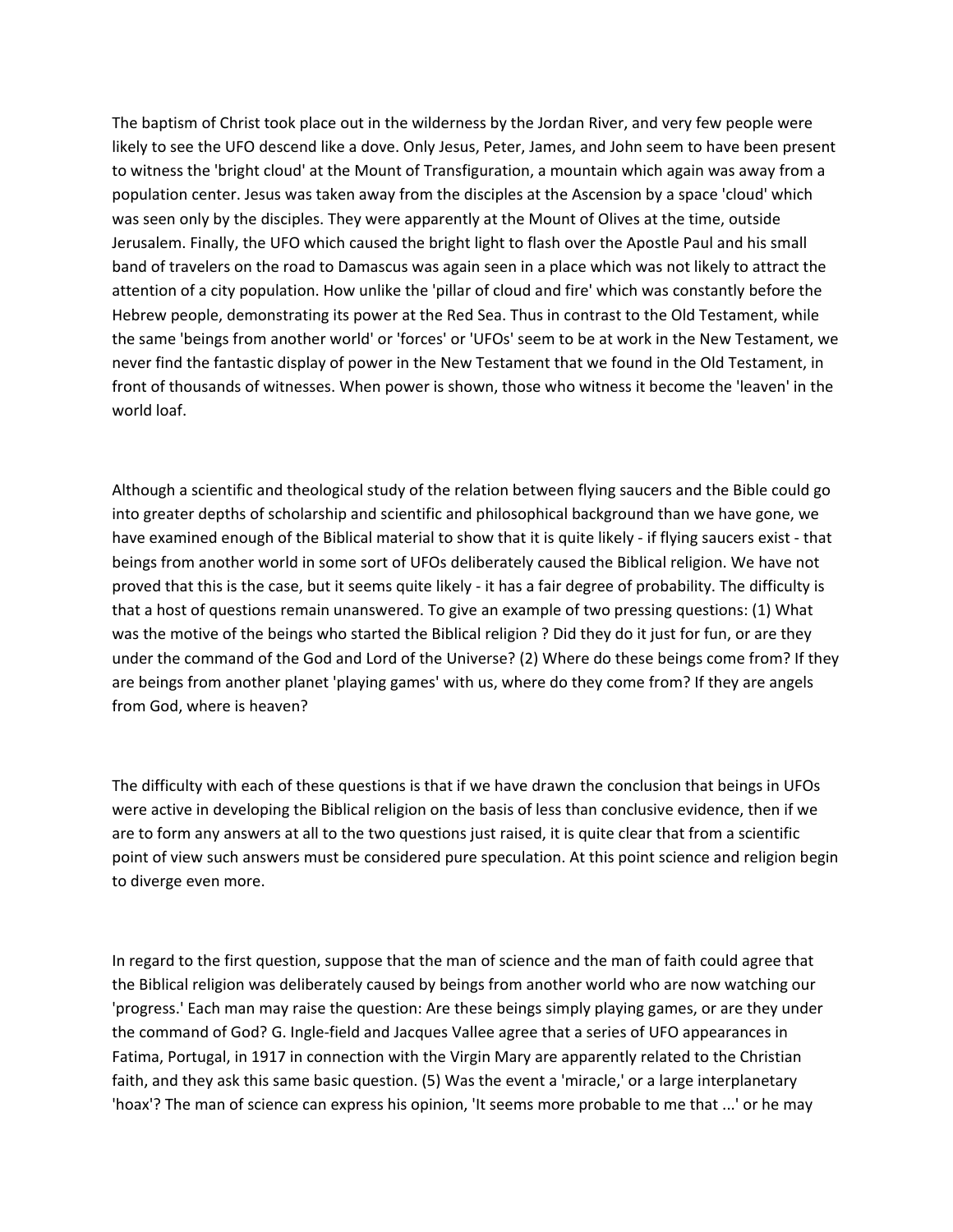prefer to say, 'I cannot decide without further evidence.' It is perfectly legitimate in the field of science to sit on the fence until more evidence is available, provided that the scientist pursues the question faithfully in each direction. But the man of faith must decide now.

It seems quite clear that the Biblical people were called upon to commit themselves to Christ on the basis of the evidence they had - incomplete or otherwise. Many accepted Christ on the evidence of one miracle. Scientists might argue that one miracle does not compel one to conclude that the miracle worker was a savior. But the man of faith must decide, because the whole course of his life depends on his decision. In science a man may be compelled to find a cure for cancer because time lost is life lost. The Bible argues in effect that time lost in deciding the answer to the question 'Who do you say that I am' is life lost. So we must ask, Was Christ sincere, was he on the level in claiming to be the Son of God was he telling the truth? On the basis of the witness of the Gospels, which is about all the evidence we have, we have to ask: Would Jesus pretend to pray to his heavenly Father; would he preach 'love' while living a lie; would he even go so far as to be crucified to carry out his 'hoax'? At this point the person rather than the works of Christ becomes focal.

The second question - where do these 'angels' come from, a planet, or from heaven? (the two might be identical) - presents similar problems. There is little evidence for the pure scientist, but the man of faith who decides that beings in UFOs are from heaven must ask, on the basis of the Biblical witness, Where is heaven? Before describing the whereabouts of heaven, we would like to visit it. At present this presents problems; nevertheless, notice that scientists have gained much information about the moon without visiting it. They have used instruments as 'media-no

tors' between earth and the moon. By using telescopes and cameras mounted on telescopes, and by sending rockets to the moon which have televised photographs to earth, scientists have given us much knowledge of the moon. All Christians have is the Bible, which is nevertheless for the Christian in many cases a record of things said by beings from another world about their world. Jesus often spoke about the other 'world' from which he had come. Thus the Bible, with its record of the words of Jesus, the angels, prophets, and apostles, becomes a 'mediator' between us and heaven; the Bible is our telescope through which we look for heaven. Just as our astronauts may someday bring back to earth information about another world, so Jesus and the angels may provide us with information about their world. However unsatisfactory a record or instrument the Bible may be to some scientists, at the present time it is what the man of faith has available to him.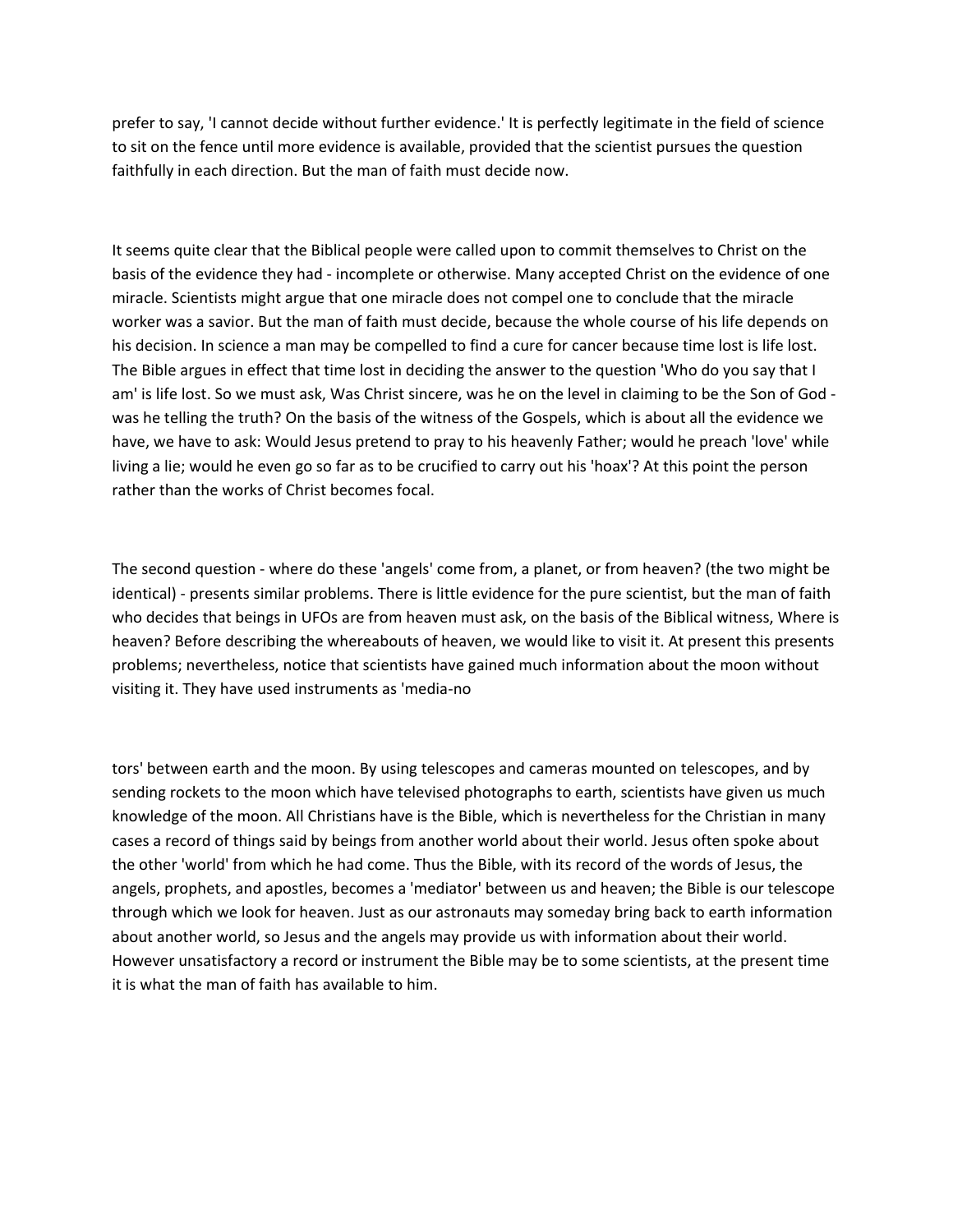A scientist who wishes he had more evidence nevertheless does use what evidence he has. When we move into eschatology, we move into the twilight zone of the Christian faith. But Christians have always wondered in their dreams, Where is heaven?

5 - Where Is Heaven?

 $~\sim\sim\sim\sim\sim\sim$ 

If the Biblical religion was planted and nurtured by persons from another world, it is only natural that we should wonder where these beings come from. Keyhoe, Edwards, and others who have written concerning flying saucers have suggested that the only likely explanation is that these beings come from another planet, either within or without our solar system. Bishop Robinson begins his Honest to God by saying. The Bible speaks of a God "up there." No doubt its picture of a three-decker universe, of "the heaven above, the earth beneath and the waters under the earth," was once taken quite literally.

No doubt also its more sophisticated writers, if pressed, would have been the first to regard this as symbolic language to represent and convey spiritual realities' (1) Bishop Robinson's chief objection to the Ascension passage in the book of Acts is that it reflects this 'primitive' notion of a three-decker cosmology.

It is wise when reading the Biblical material, at least from an empirical point of view, to try to separate what the Bible reports as apparent 'sense data' from the conclusions the Bible gives us about the significance of the sense data it reports. It may be that on most occasions we will want to accept both the 'sensual' report and the 'conclusion.' Thus the Bible may report that Jesus died on the cross, and it may draw the conclusion that the blood of Christ shed on the cross saves us. We may want to accept both the 'data' and the 'conclusion,' or we may want to accept only the data.

In the case of the Red Sea incident, I accepted the data that an east wind was blowing, but I did not accept the Biblical conclusion that the wind caused the water to part. Bishop Robinson seems to have reasoned that since he cannot accept the Biblical conclusion that we live in a 'three-decker' universe, this automatically permits him to dismiss the 'sense data' which the Bible reports concerning the fact that Jesus was taken off into space by some extraordinary 'cloud.' The 'demythologizers' have not made this epistemological distinction clear. It is entirely possible to admit that the Biblical cosmology was primitive without concluding that the 'sense data' the Bible reports was false.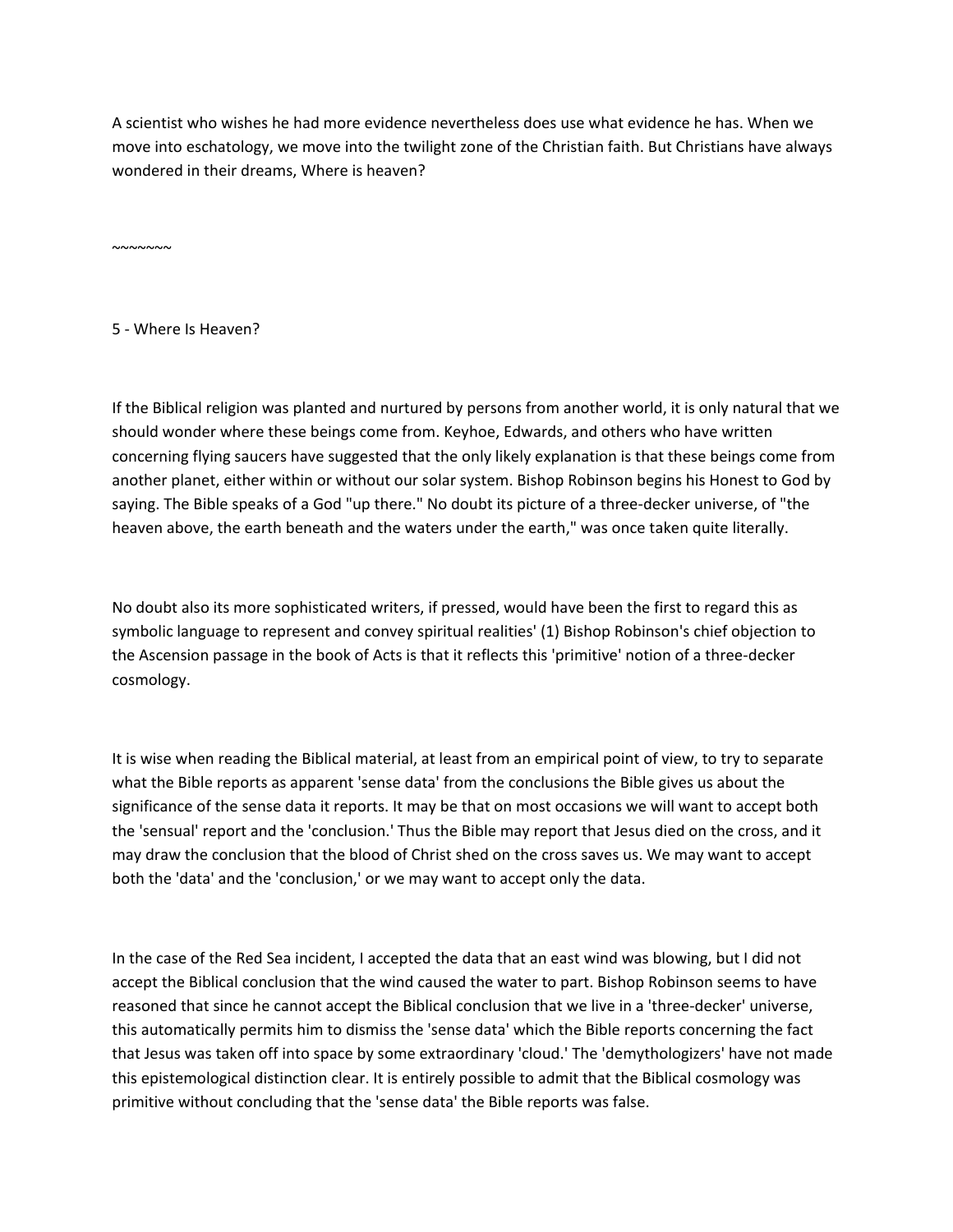We may not live in a three-decker universe, but the disciples may still have seen Christ taken off into space. After bringing up the subject of the 'three-decker' universe, Bishop Robinson then admits that some writers would have regarded this as 'symbolic language to represent and convey spiritual realities.' What does he mean by 'symbolic language' and 'spiritual realities'? He means that when man starts talking about the invisible, language often becomes (of necessity) obscure. But the Bible makes it clear that many of the most important realities in the universe are invisible. Scientists who like to 'see' everything may not like this, but the Bible says that this is the way things are. In Colossians we read that Jesus Christ 'is the [visible] image of the invisible God' (Colossians 1:15). God is invisible, Jesus taught his disciples to pray, 'Our Father, who art in heaven.'

If God is invisible, probably heaven is invisible. How does man get to know an invisible God? First, God, though invisible, nevertheless literally is present to, and surrounds, every living being (Acts 17:28). Second, God sends his angels to the earth to make himself known, and finally reveals himself in Jesus Christ, the visible image of the invisible God. This is the basic Biblical argument. The question must now be raised: How can Jesus Christ and angels be visible on earth and invisible in heaven?

The answer which might be given by persons who believe that UFOs come from another planet is that they would be too far away to be seen. This is a possibility, but from a theological point of view it may be objectionable to suggest that heaven is on another planet. There seems to be a difference in the Bible between the 'heavens' (planets, stars), which God created with the earth, and 'heaven,' which does not seem to be created. (2) Heaven - and hell -should be entirely different universes, as the 'threedecker' universe of the Bible suggests. But our universe seems to be homogeneous. Is there any way in which a 'three-decker' universe might exist in terms of modern science, in such a way that the Christian idea of angels and of the resurrection of the body might be true, and still permit heaven to be invisible?

For the next two chapters we will discuss 'Christian eschatology,' the doctrine of the end of things - the future. It is extremely hazardous to try to explain what happened to the Apostle Paul on the road to Damascus, even with the description of the event recorded three times in Scripture. How much more difficult to discuss the possibility of how things may be in the future in a world we cannot see! All we can do is to show that many elements of Christian eschatology are not necessarily in contradiction with some aspects of modern views of space. What evidence do we have? The Resurrection of Christ is a recorded Biblical event which points to what the Apostles' Creed calls belief in 'the resurrection of the body, and life everlasting.'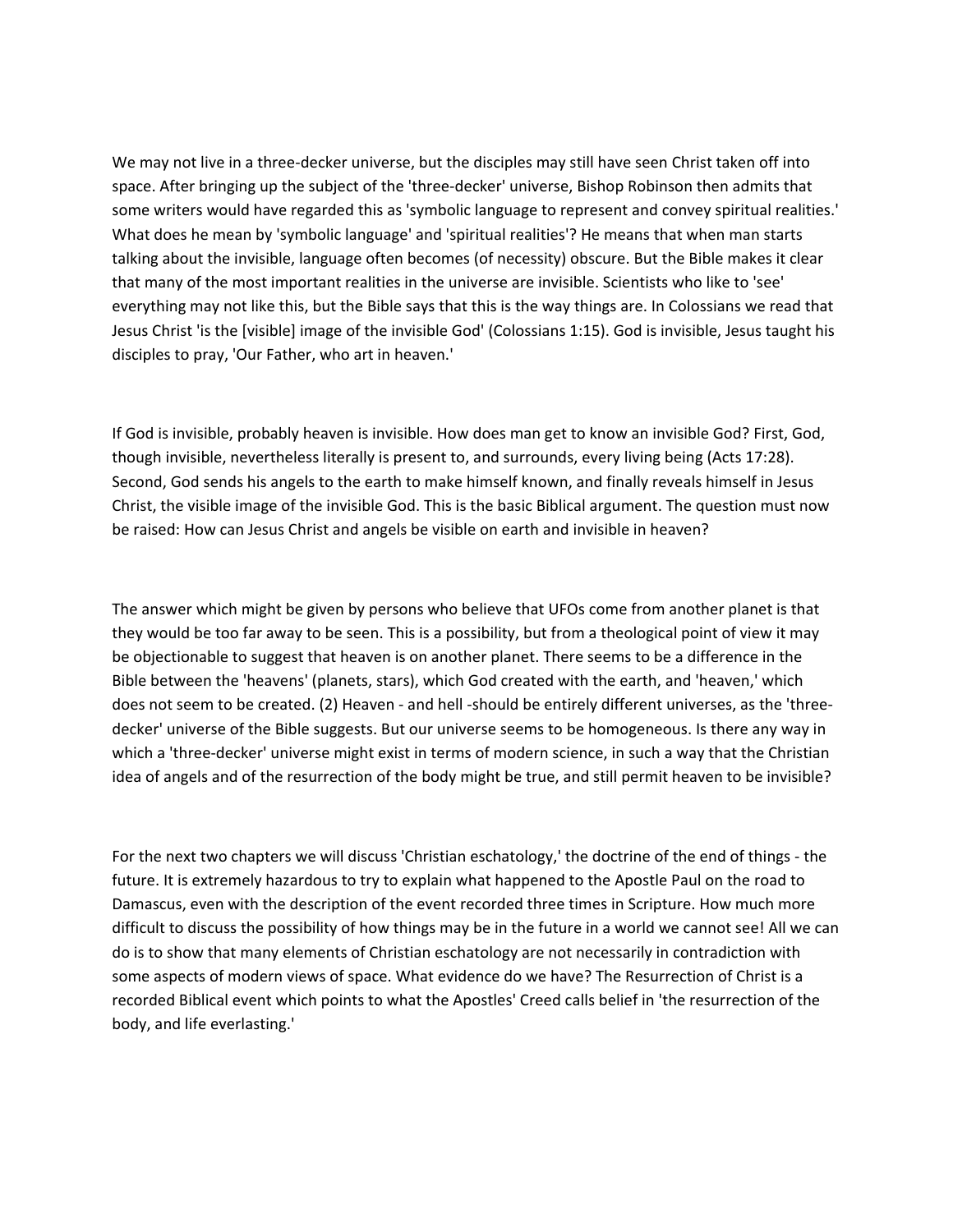Psychologists have sometimes referred to this wishful thought of eternal life as 'pie in the sky bye and bye.' However unlikely this possibility may seem from a scientific point of view, if the Bible has recorded the facts correctly concerning Jesus Christ - and if he really is the Son of God - then we are faced with the possibility that the universe really works in much the way as has been outlined in Scripture. If the Bible is right, we have to look not only for 'pie in the sky,' but also for 'heat in the deep.'

One difficulty is that people have argued that heaven is not so much a place as a state. Of course this is just a guess, the basis of which seems to be that the 'resurrection body' of persons will be 'spiritual' rather than physical. Paul argues that we are resurrected into a 'spiritual body' (1 Corinthians 15:44), which suggests to some that the body is immaterial.

In this same letter to the Corinthians, however, Paul was speaking about the Israelites in the wilderness who 'all ate the same spiritual food and all drank the same spiritual drink' (I Corinthians 10:3, 4), although in the RSV we find that the word 'supernatural' has been substituted for 'spiritual' because the translators feared misunderstanding; but the translators did not speak of a 'supernatural body.' Paul seems to have thought that the 'spiritual bread' from heaven (from the UFO) and the 'spiritual body' of the resurrection were similar. Perhaps the words heavenly body and heavenly bread would better express Paul's idea - both were made of a 'heavenly substance,' whatever that might be. Jesus said that in the resurrection we become as angels. It is quite clear from the Resurrection appearances that Jesus did not seem to have an ordinary body. But it was a body his disciples could touch, just as angels seem to be substantial beings. In an age in which mass and energy are transferable, perhaps this debate is not too crucial. But it seems that we can expect our resurrection bodies - if we want to trust the Biblical view of eternal life, which I do - to occupy some space somewhere. Therefore, it is appropriate to ask the question: Where is heaven?

If the first chapters in this book have bordered on science fiction, then the following chapters undoubtedly move almost without fear into something that reads very much like science fiction. What follows is not necessarily true, but I do believe that the next two chapters may help to set our minds free from the somewhat depressing agnosticism we now find ourselves in when we even begin to entertain the idea that we might live eternally - as part of God's plan. We have been almost too discouraged to go on looking for a sign that God really does have eternal plans for us. If the next two chapters serve to show that the Biblical idea of the future - of the resurrection of the body into some heavenly existence may be scientifically possible, then I will feel that they have served their purpose: to set men's minds free to entertain a lively hope in the gospel.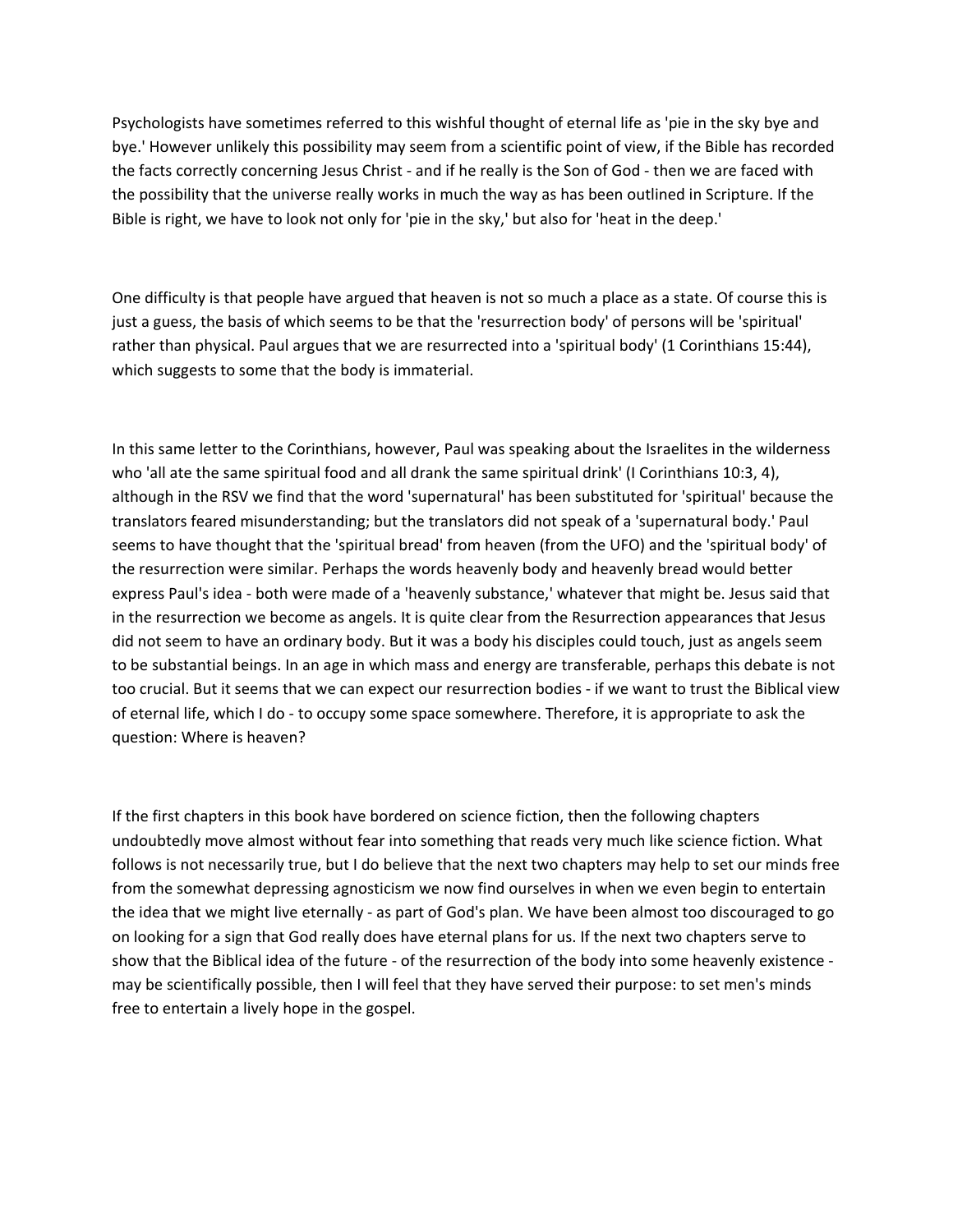To be consistent with the method we have employed in evaluating the Biblical material up to the present time, to ask the question 'Where is heaven?' is also to ask the question, 'Where do flying saucers come from?' The present concensus of most writers is that since there are perhaps millions of inhabitable planets in the universe, flying saucers probably come from one such planet, and the nearer to earth the better. A Time magazine essay, 'A Fresh Look at Flying Saucers,' points out how difficult longdistance space travel becomes. 'Even the nearest star, Proxima Centauri, is 4.3 light-years away. And because presumably no spaceship - or any matter - can travel at or beyond the velocity of light, which is the universal speed limit according to the Einstein theory of relativity, it would take considerably longer than 4.3 light-years to reach the earth from its nearest stellar neighbor. At the 17,500 m.p.h. that astronauts travel, it would take nearly 170,000 years.' (3)

We are still in the stone age of space travel, so that it is probably quite misleading to compare the speed of our spaceships with those of beings who are really advanced in space travel. But Time's essay raises an important question: What does Einstein's theory of relativity have to do with space travel, and what sort of possibilities does the theory contain concerning our search for heaven? Although I am no authority on relativity, I will try to examine some of the issues.

One of the basic assumptions of Einstein and Eddington and others who have developed the general 'theory of relativity' is that space, time, and gravitation are interdependent, not independent. (4) In fact, gravitation came to be understood as either a property of space, or of matter which permeated and influenced all space. Thus any point particle is in effect under the influence of the whole universe. Furthermore, non-Euclidean geometry had been developed, and it was suggested that space may not be 'straight' or 'flat,' but rather curved, and that all objects traveling in space follow a curved path.

Einstein predicted that the gravitation of the universe would even deflect light rays, and this was later experimentally verified. He was led to conclude that the universe might be 'finite, but unbounded,' meaning that although there is no physical boundary to the universe, the gravitational field of the universe would act as a 'fence,' so that any point particle traveling in space - even a ray of light -would be bent in an arc and would never escape a certain volume or area of space. Thus the force of gravitation would cause our usable space to be finite. Matter in space is something like a dog on a leash, tied to a stake. The dog can wander in a circle around the stake - his world does not appear to be bounded, but it is finite. He is limited by the leash (force of gravitation) which pulls him in toward the center stake.

Another aspect of Einstein's thinking, which has been verified to some extent by experimental observation, is that any mass which is accelerated takes on an additional apparent mass, and as the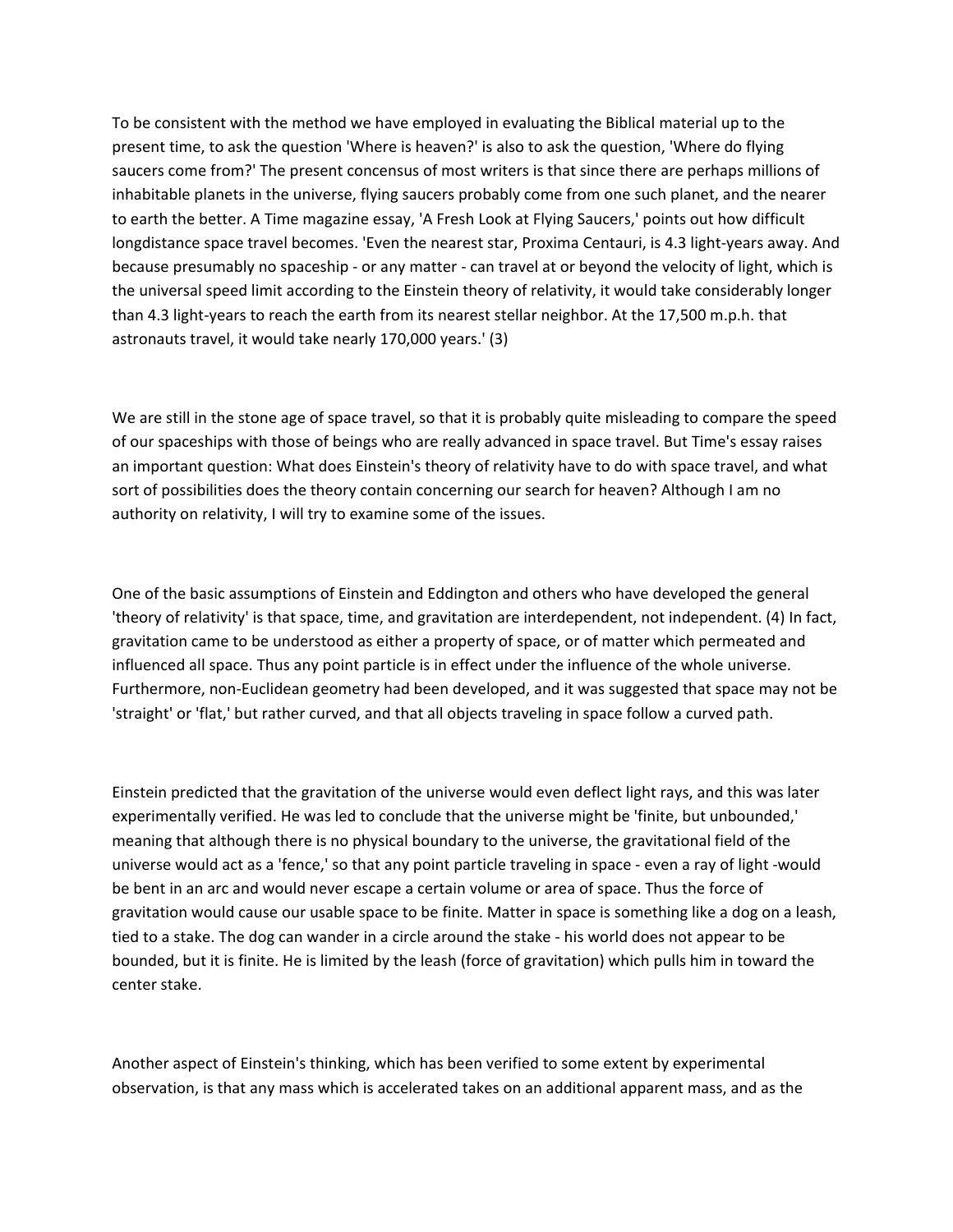mass approaches the speed of light, this increase in apparent mass becomes greater. This is one of the reasons scientists were led to conclude that it would be impossible to accelerate any mass - including a spaceship - to a velocity which would equal or exceed the velocity of light.

Since gravity provides resistance to acceleration, we have to have rockets to send our spaceships into orbit. The rockets counteract the resisting force of gravity. As we have already pointed out, however, many of the flying-saucer reports suggest that saucer activity is so unusual that some have come to the conclusion that the beings who developed the saucers have somehow developed a technology which has set them free from the effects of gravity. Major Donald E. Keyhoe, in his book The Flying Saucer Conspiracy, devotes a full chapter to the idea of an anti-gravitational field. (5) He points out that saucers have been seen to make right-angled turns at high speeds, and to accelerate from a velocity of zero to eighteen thousand miles an hour almost instantly. Saucers have apparently on occasion caused electromagnetic interference, such as shorting out the electrical systems of automobiles.

We assume that saucers have some kind of propulsion system, and yet they usually make no noise. These are some of the reasons that have led men such as Keyhoe, Edwards, and Vallee to conclude that saucers are propelled by generating some kind of anti-gravitational field or shield. Whether or not the term anti-gravitational is the best term to describe the phenomenon is not clear. But in any case, we have to ask the question: If the civilization behind the saucers has found a means to escape the effect of gravity, what does this mean?

We have mentioned that according to Einstein our visible universe is 'finite, but unbounded.' Our universe is finite to us because we are bound to our universe by gravitation like a dog tethered to a stick. If we were to be set free from the effects of gravity, however, I can see no reason why we would not be free to move beyond our universe into a new space, much as if a dog had been cut free from his tether. Scientists have been discussing the possible existence of 'antimatter'; there is no logical reason why only one type of matter could exist. Some material substance might exist outside our universe if it were somehow unaffected by the gravitational field of our universe.

It might be possible for several universes to coexist, much as several boats sail the ocean, provided that each universe has a different type of gravitational system so that none are attracted toward any others. If gravity is the property of the curvature of space, it might be possible for several universes to coexist separately, provided they were governed by different spatial curvatures. But this still leaves us with the problem that since according to the relativity theory the speed of light is the universal speed limit, it would take millions of years traveling at the speed of light to reach any possible universe outside our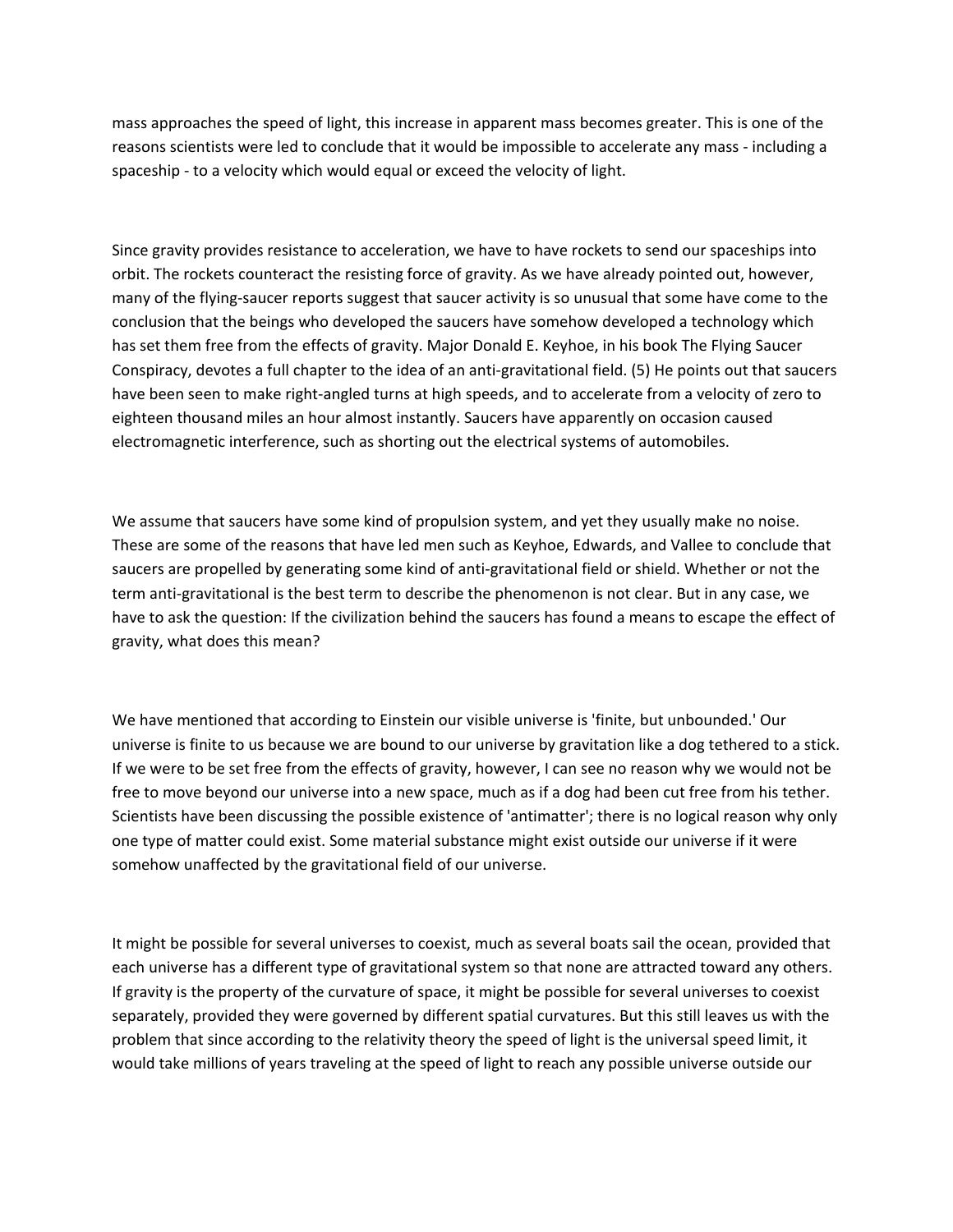own. Perhaps, however, since our concepts of relativity are still being explored by science, there is a yet undiscovered way to overcome this 'speed limit.' Then almost infinite speeds might become possible.

This is of course speculation, but I do believe the present concepts of space, cosmology, and the whole question of the nature of the universe are so open that we do have the freedom to speculate in this way; however uncertain our conclusions, we can still explore the Biblical framework without having to feel intellectually guilty about doing so. Although science has made fantastic discoveries about the universe, many of these discoveries have simply opened brand-new fields which need to be explored.

If the theory of relativity permits us to imagine heaven as a universe separate from and beyond our own universe, this is by no means the only possible solution to the problem, and I will now suggest another. Our own space may be curved, either in a negative or positive direction, or it may have a zero curvature. Scientists have not decided which type of curvature is characteristic of our own universe, but given the idea that our space is curved, it is interesting to consider concepts in mathematical space topology such as Jordan's Curve Theorem which states in effect 'that there are an inside and an outside of a simple closed curve in a plane.' (6) This idea seems to imply that if our universe is similar to a closed curve, then there might be an 'inside' and an 'outside' universe coexisting in the same space with our own universe. We are led to ask the question: Would it be possible for universes of different spatial curvatures to coexist in the same space?

Could you move from one universe to another provided you understood the spatial curvature, or gravitational formula for each space?

This reads like science fiction, but it is interesting to examine one flying-saucer report recorded by Keyhoe. He points out that there seem to be at least two types of UFOs: the 'flying-saucer' type, and a cigar-shaped 'mother ship' into which flying saucers have been seen to fly. Keyhoe records this report by Captain James Howard and the crew of a BO AC air liner:

As Captain Howard was checking his arrival time, a dark object appeared a few miles to the left. Flying parallel to the plane, it was clearly visible in the fight from the setting sun. Manoeuvring around this mysterious craft were several small, round objects. For a few moments Captain Howard and his co-pilot, First Officer Lee Boyd, watched in amazement. Until then Howard had been sceptical of flying-saucer reports, and Boyd had been only half convinced.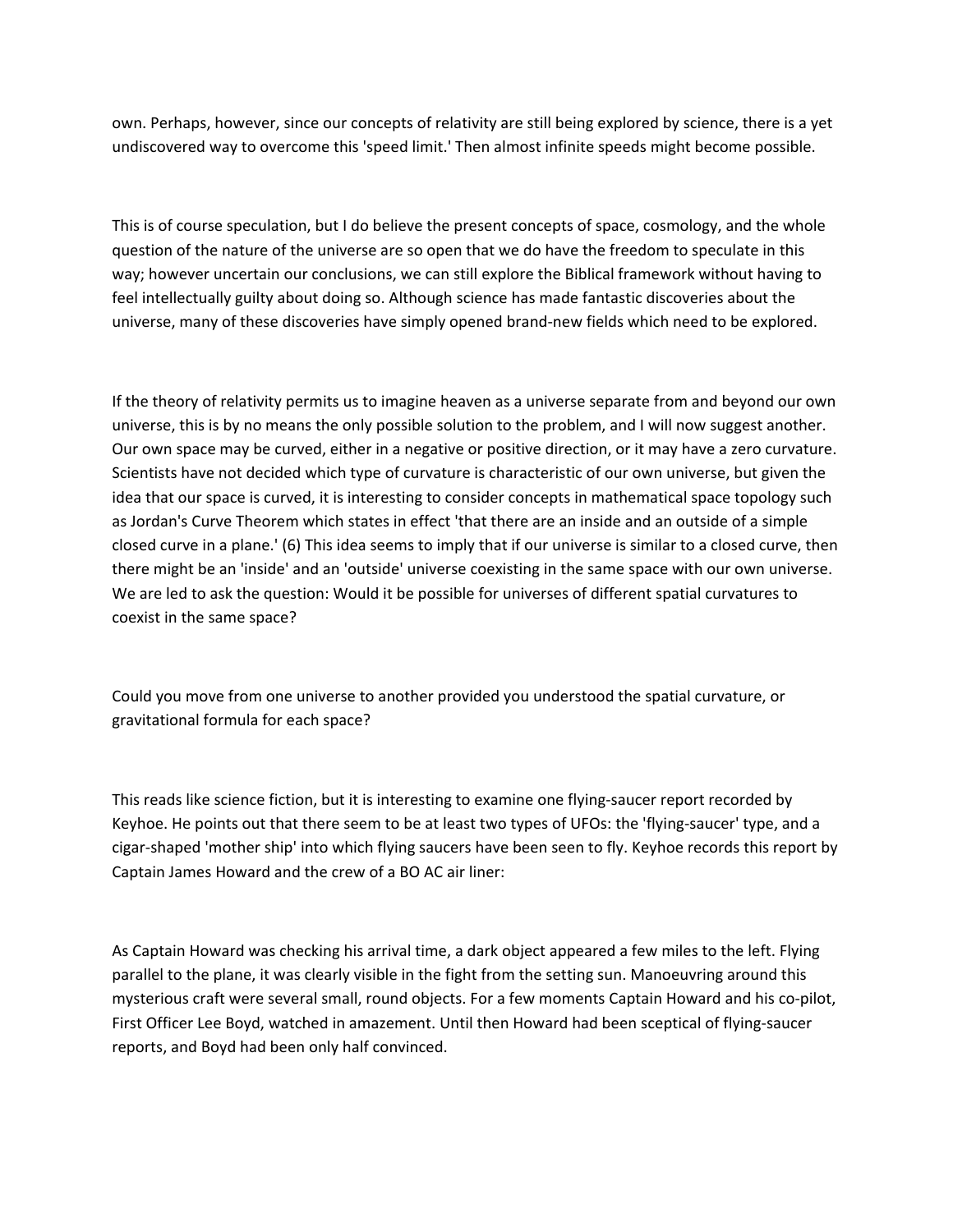The small saucers appeared to be flying in and out of the larger ship, though the pilots could not be sure.

Suddenly the mother-ship changed its position, making it appear to change shape, just as an aeroplane, seen from different angles, assumes varying shapes.

Both Captain Howard and Boyd were convinced that the objects were solid. And from the way the six small UFOs manoeuvred, circling and apparently boarding the mother ship, they were obviously under intelligent control.

Calling Goose Bay Air Force Base, Boyd reported the strange formation. Within seconds two U.S. Sabrejet fighters were scrambled to meet the Centaurus.

By now all the crew and some of the passengers had seen the saucer formation. Had this been a cargo flight, Captain Howard might have risked a closer approach. But with the lives of the crew and fifty-one passengers to consider, he decided against it.

The mother-ship and its smaller saucers were still flying parallel to the Centaurus when one of the Sabrejet pilots radioed the airliner from a point twenty miles away. The saucers, Captain Howard told him, were still pacing his plane.

'I'll be there in two or three minutes,' the Air Force pilot answered.

Then a strange thing occurred.

Quickly the six smaller craft merged with the mother-ship. Accelerating at tremendous speed, the larger machine vanished in a matter of seconds? (7)

It is possible to conclude with Keyhoe and the pilots that the dark object was a mother ship and that it disappeared quickly because a gravity-free spaceship would have the property of extremely rapid acceleration. But given the idea of the 'curvature' of space, and of an 'inside' and 'outside' universe, it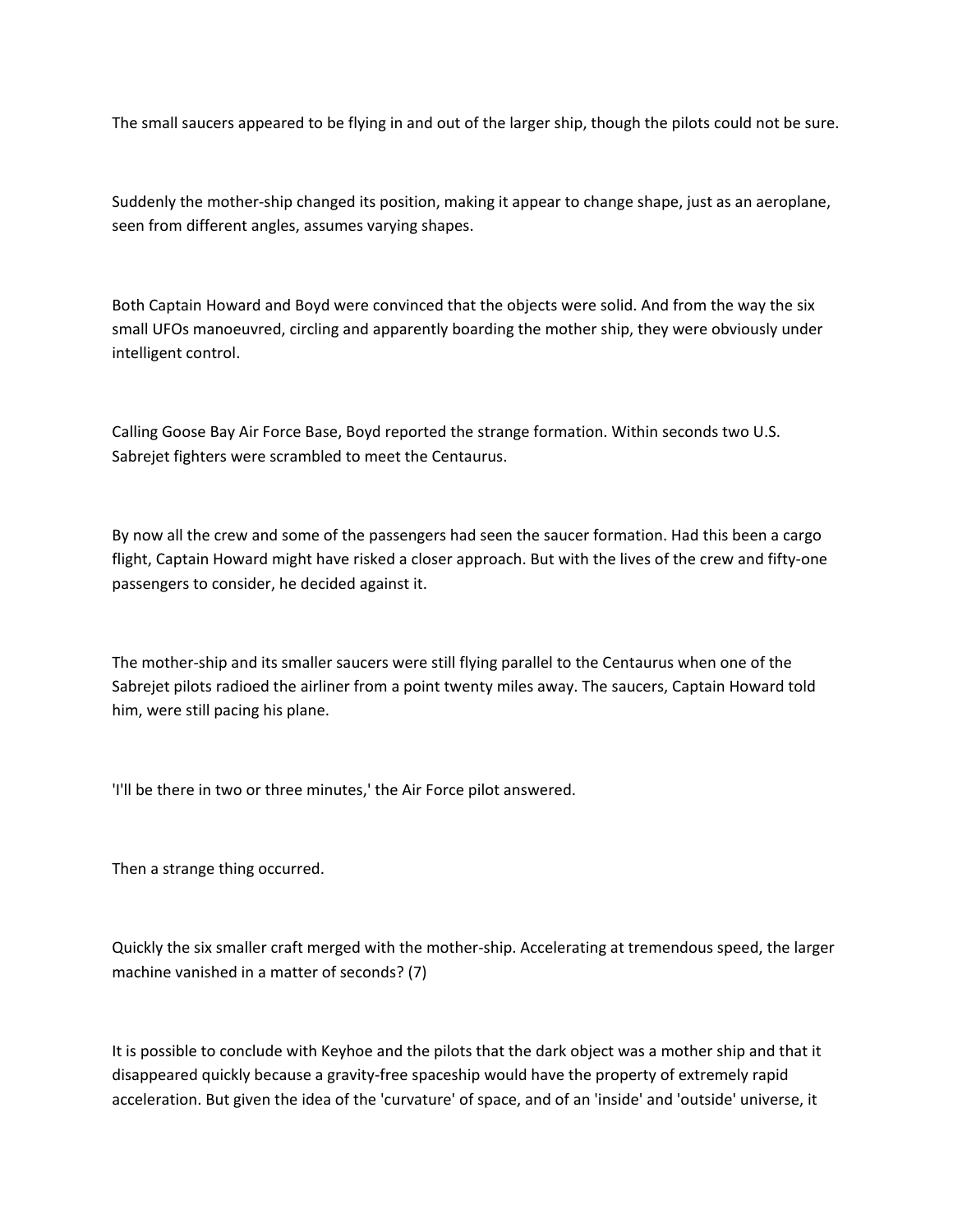would be possible to speculate that the so-called mothership into which the saucers flew was in fact a bend or warp in the space-thru continuum, some kind of space 'tunnel' from the 'middle' universe to either the 'inside' or 'outside' universe. One can well wonder why the saucers seemed to be bright while the mother ship was 'dark.' Were they made of different material, or was the mother ship in fact not a ship, not material, but rather some kind of strange void?

This dark object appeared to change shape. Is this because the 'mother ship' changed position as Keyhoe suggested, or might this have been the natural result of stress placed on the space 'tunnel' due to the changing position of the planets in our solar system, causing a variation in the density of the gravitational field? Keyhoe reports that the mother ship appeared to accelerate very rapidly, and of course this is possible. But if the space tunnel were suddenly to close, it would probably close like a camera shutter, giving the appearance of an object moving rapidly away, and finally diminishing to a point. Thus given the idea of the curvature of space, and the fact that space and gravitation are interdependent, it is possible to conjecture that more than one universe might coexist in the same space, and if you knew how to control gravity, you might also know how to control your space and move from one spatial curvature to another.

Whether the pilots in the BOAC liner saw the saucers disappear into a mother ship, or into some sort of space tunnel leading to another invisible universe right in the midst of us, I do not know. But given the various cosmological possibilities which seem to be inherent within the general theory of relativity, I think that the idea of the space tunnel cannot be ruled out immediately on theoretical grounds. On the basis of the report recorded by Keyhoe, I believe that a space tunnel is a possible interpretation of what was observed. It is easier, \ think, to believe Key-hoe's interpretation, that the dark object was a mother ship. But it would be a mistake at this point in our understanding of cosmology, or in our understanding of the point of origin of flying saucers, to rule out any possibility before more evidence is available. (8)

UFOs have been seen to change shape, going through something like a 'folding' process, and to disappear so rapidly that they have been described as going 'out like a light.' (9) Since UFOs and beings associated with them apparently have unusual control over gravity (in the Bible, everything from the parting of the Red Sea, or the Jordan River, to Jesus' walking on water) and since modern science has suggested that gravitational forces may be linked with curvatures of space, we must remain flexible in regard to the problem of where UFOs originate. It is important to realize that in the past half-century concepts of space have become much more fluid, much more open than those accepted by science before 1900. It is perhaps best at this point to remain undecided about the truth value of my 'space tunnel' interpretation. It does not seem too probable, but scientific concepts seem to be fluid enough that we cannot automatically rule it out. In this 'undecided' frame of mind let us examine some of the Biblical concepts of the nature and location of heaven.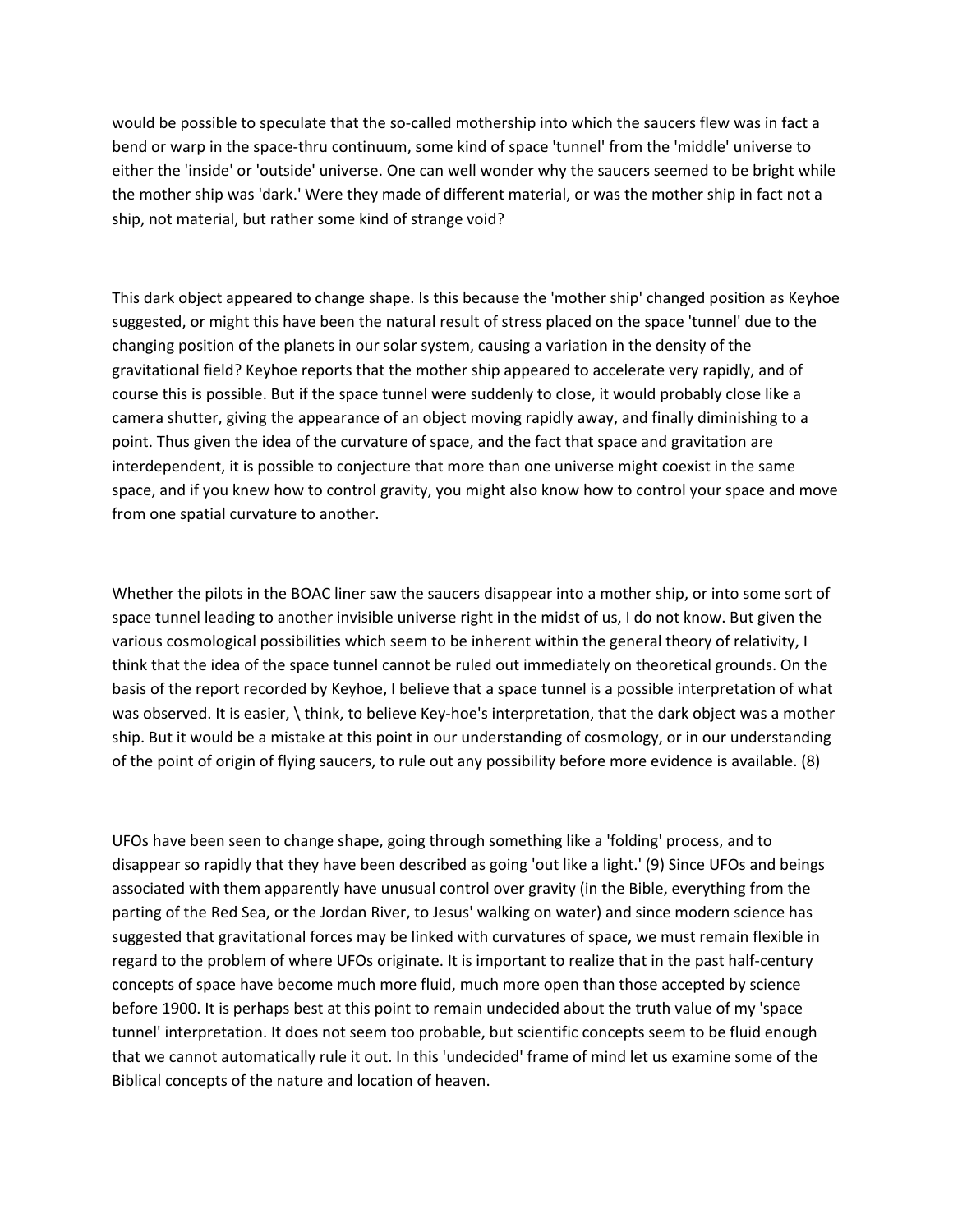The 'Spirit Of God' And The 'Opening Of The Heavens'

When Jesus was baptized, he saw 'the Spirit of God descending like a dove, and alighting on him' (Matthew 3:16). Where did this UFO come from, according to the Biblical account? After Jesus was baptized, 'the heavens were opened' and the Spirit seems to have descended from this 'opening.' This idea of an 'opening' represents an example of the 'mythological' expression of the Biblical cosmology against which Bishop Robinson and others have written. The 'opening' suggests that in our 'three-decker universe' 'a door' leads from our world below to the world above where the angels live in heaven. In the first chapter of Genesis we read that God created 'a firmament in the midst of the waters, and let it separate the waters from the waters' (Genesis 1:6). The early Biblical people seem to have believed that there was something like a glass sheet which held water up in heaven (apparently outer space was thought to be mostly water); when rain was needed, various doors were opened in heaven to let the rain come down. Thus when the great flood came upon Noah, we read that 'on that day all the fountains of the great deep burst forth, and the windows of the heavens were opened' (Genesis 7:11).

We have to admit that there is here a primitive cosmology, and certainly something like it may have prevailed during the whole Biblical period. But the idea which the 'firmament' expresses may be useful, if somewhat modified, in order to understand our own relation to heaven, Our visible universe seems to be essentially homogeneous and created. It seems unlikely that no matter how far one traveled into outer space, one would find heaven. But there may be something like a 'glass sheet' which separates our created universe from both 'heaven' and 'hell.'

I am suggesting that by using the concepts of the curvature of space in Einstein's universe, there may be something like a 'three-decker universe.' In Robinson's 'three-decker universe' heaven is simply the 'third story' on a house, the earth is the second story, and hell is the first (or the cellar) each stacked one on the other; this may have represented the primitive Biblical view, as Bultmann, Robinson, and others have argued. But what about a three-decker universe in which the stories are not so much vertical to each other as horizontal to each other?

The universes are separated by 'walls' rather than by floors and ceilings, although this analogy is not adequate, because heaven, hell, and our visible universe may in fact occupy a 'one-room house,' but by means of a variation in the curvature of space, whether positive, negative, or zero, we are able to have three universes occupy the same volume of space. One would perhaps move from one universe to the other by 'bending space' so that an opening would be made.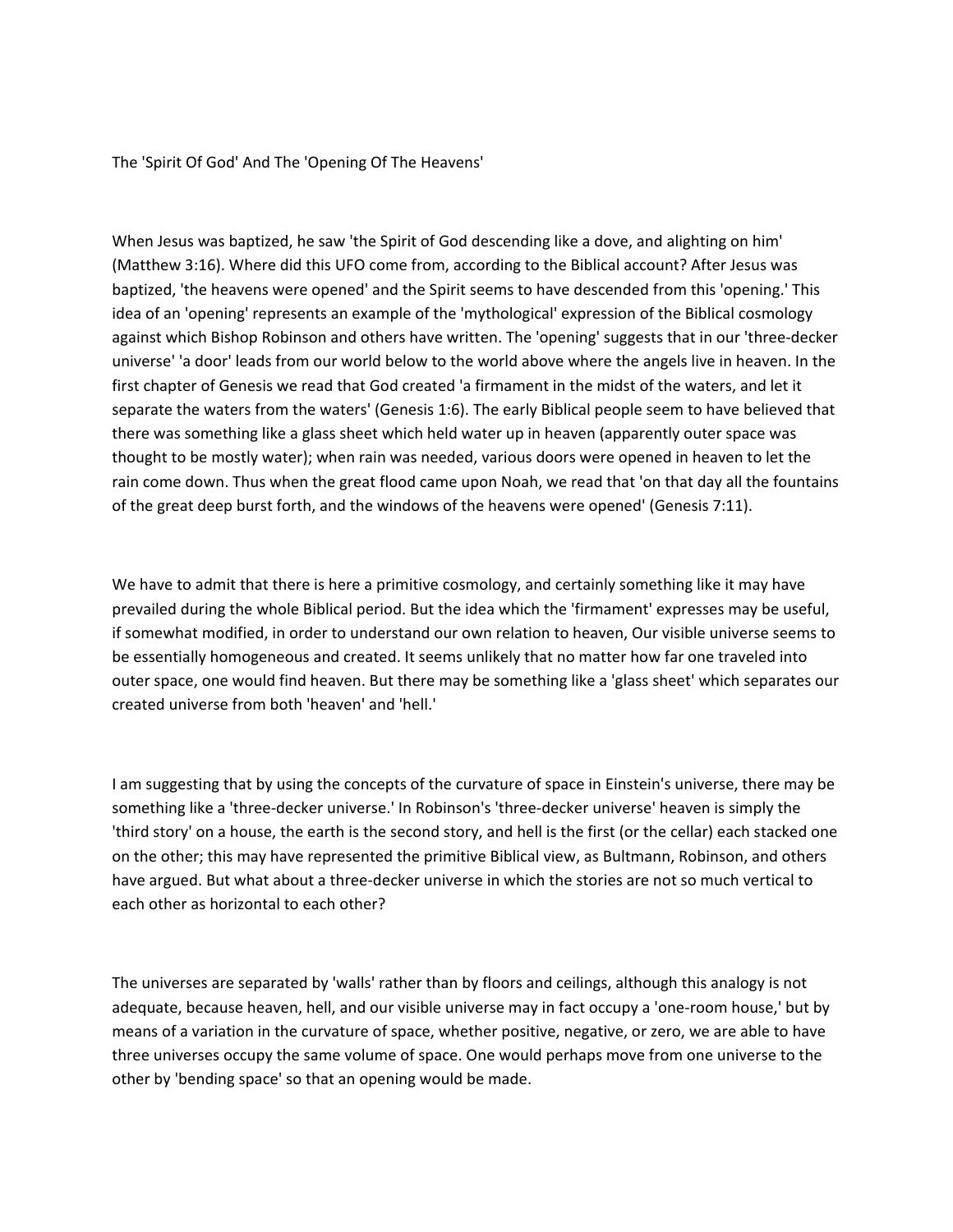Keyhoe, as we have seen in his Flying Saucer Conspiracy, has shown that UFOs of the saucer type have been seen to fly in and out of some dark object which we have suggested was a 'space tunnel.' If those present at the baptism of Jesus saw the 'Spirit of God' (the bright cloud) emerge from some dark opening above, then perhaps we have here the link between our world and the next. This of course stretches scientific knowledge, proper Biblical exegesis, and the imagination to a limit which perhaps cannot be justified, but it is a useful model by which further to examine Biblical thought. One interesting fact about the use of the Greek word for opening is that it refers to opening places which otherwise would be closed to man. (10)

When Stephen was about to be stoned, he 'gazed into heaven and saw the glory of God, and Jesus standing at the right hand of God; and he said, "Behold, I see the heavens opened, and the Son of man standing at the right hand of God'" (Acts 7:55,56). The reference to God's 'glory' might indicate the presence of a 'bright cloud' type of UFO, and we find Stephen apparently seeing in some kind of vision the 'opening' or bending back of space. None of the other persons present seems to have had this vision, which shares something of the apocalyptic character of the Revelation of John. Whether the experience of Stephen was psychological, physical, a combination of both, or neither is difficult to say. But it is interesting that Stephen seems to have sensed that God was present as if he were in the 'next room,' so to speak. The door to the next room was momentarily opened to him.

Why did Stephen 'gaze into heaven'? The passage says that Stephen, 'full of the Holy Spirit, gazed into heaven' (Acts 7:55). The Holy Spirit in the Bible is usually invisible, but nevertheless present to each person. The Holy Spirit seems to be an invisible power from another universe which is right in the midst of our universe. At Pentecost the disciples 'were all together in one place. And suddenly a sound came from heaven like the rush of a mighty wind, and it filled all the house where they were sitting. ... And they were all filled with the Holy Spirit' (Acts 2:1-4). I will not even begin to attempt to explain what happened at Pentecost, but one gains the impression that the Holy Spirit seems to have 'broken through' the space of the room where the disciples were gathered. The 'breakthrough' was reported to have caused a physical disturbance, 'like the rush of a mighty wind,' an effect that might result from the 'bending' or 'opening' of space. When the Holy Spirit came upon Stephen, he did not gaze 'up' to heaven; he gazed 'into' heaven, as if it were in the next room. Jesus did not ascend 'up' to heaven; he ascended 'into' heaven, to the 'inner sanctuary' of the presence of God. Perhaps the use of the preposition 'into' is more important than we have realized in expressing the location of heaven.

On another occasion the Apostle Peter fell into some sort of trance, and he 'saw the heaven opened, and something descending, like a great sheet, let down by four corners upon the earth. In it were all kinds of animals and reptiles and birds of the air.' (Acts 10:11,12). Peter was told that he should kill and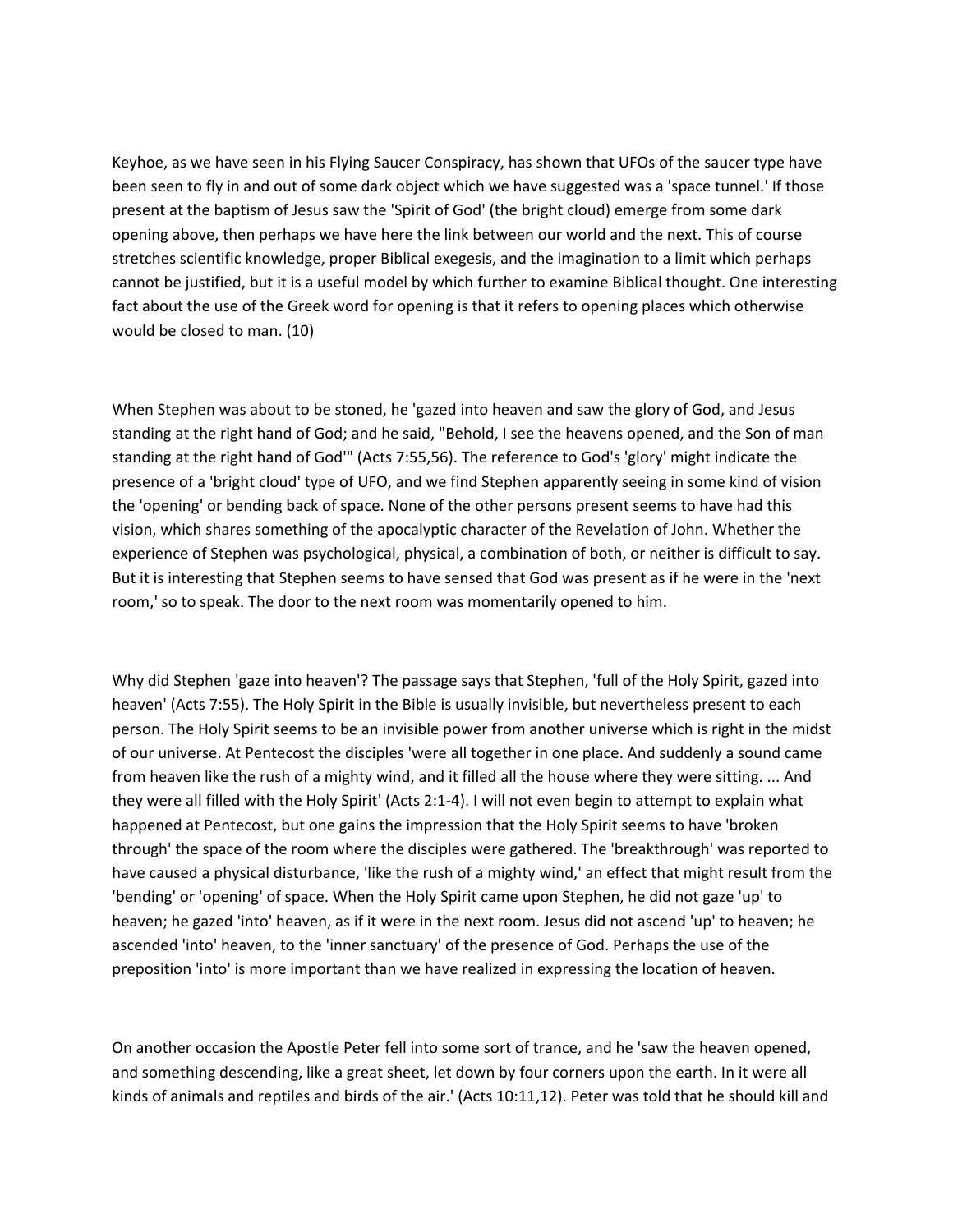eat the contents of the sheet-like UFO which was lowered in front of him. Peter, a Jew, had never eaten unclean food, and he was told to eat to prepare him for his meeting with the Gentile Cornelius, who had heard an angel in a vision tell him to send for Peter. Both Peter and Cornelius reacted as if they made contact with a strange world which was somehow in their midst, but was usually invisible.

The Kingdom Of God Is In The Midst Of You'

On one occasion Jesus told his disciples, 'where two or three are gathered in my name, there am I in the midst of them' (Matthew 18:20); how could Christ be present to the disciples, yet invisible? Although it is not clear what happened, Luke records that Jesus was led by the villagers of Nazareth 'to the brow of the hill on which their city was built, that they might throw him down headlong. But passing through the midst of them he went away' (Luke 4:29, 30).

This passage implies that Jesus passed through their midst without effort. One of the more debated passages in Scripture is the answer Jesus gave to the Pharisees concerning the coming of the kingdom of God. Being asked by the Pharisees when the kingdom of God was coming, he answered them, "The kingdom of God is not coming with signs to be observed; nor will they say, "Lo, here it is!" or "There!" for behold, the kingdom of God is in the midst of you"' (Luke 17:20,21).

The first question must be, What is meant by the phrase the kingdom of God? It must be remembered that Matthew almost never uses the phrase the kingdom of God; rather, he speaks of the equivalent kingdom of heaven. Luke, on the other hand, almost always speaks of the kingdom of God. The kingdom of God (or heaven) would necessarily be a place where God reigned. Would this be on earth or in heaven, or both? It is clear from the teaching of Jesus that there is a distinction between heaven and earth. In the 'Lord's Prayer' we read 'thy will be done, on earth, as it is in heaven' (Matthew 6:10). The Jews believed that indeed someday the kingdom of heaven would come to earth, and it was this belief which motivated the question the Pharisees raised concerning the coming of the kingdom.

The answer Jesus gave can be given a number of interpretations:

The kingdom might be 'in the midst of you' in the sense that God is concerned with man's heart or mind, and he seeks to come into the 'midst' of the life of every person. Thus the idea of the 'kingdom' is given a spiritual or mental interpretation. But this interpretation is unsatisfactory because Jesus, knowing his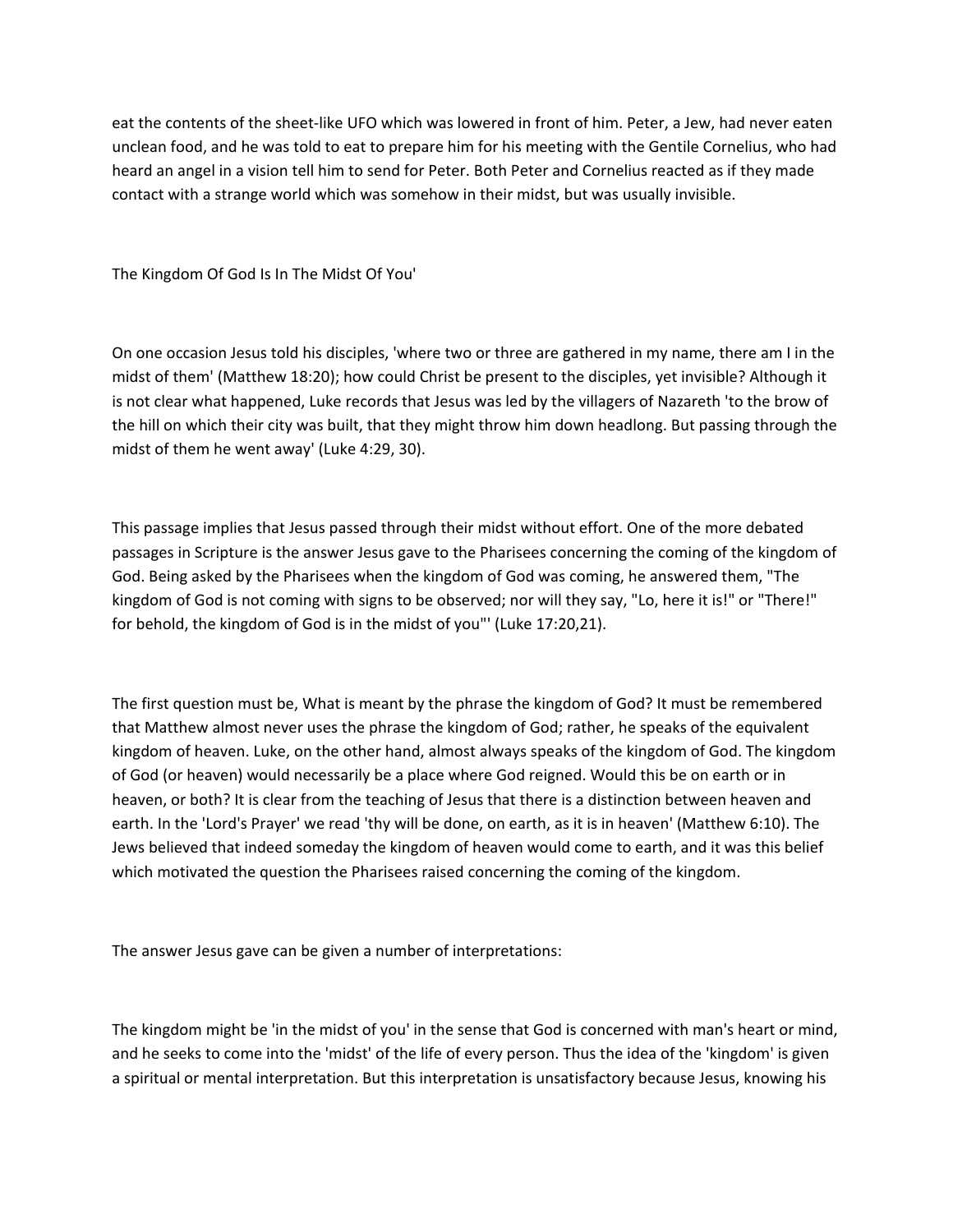opinion of the Pharisees, would not have been likely to tell them that the kingdom was within them. One would not expect the kingdom to be found in the minds of the hypocritical Pharisees.

The generally more acceptable interpretation is that Jesus was referring to himself. He was standing 'in the midst' of the Pharisees, and the kingdom of God was embodied in Jesus. When Jesus says that the kingdom is not coming with 'signs to be observed,' he could have been referring to the fact that in the coming of Christ the power of God was underplayed; Jesus here acknowledges his 'undercover agent' role which had been defined in the scenes in the wilderness during his temptations. The kingdom was hidden in an innocent-looking carpenter's son, standing in the midst of them. John the Baptist came preaching that 'the kingdom of heaven is at hand' (Matthew 3:2), which was the Biblical way of pointing to the coming of Christ.

The main difficulty with saying that the kingdom was fully present in Christ is that Luke, after recording this incident with the Pharisees, moves on to describe an apocalyptic passage which Jesus relates to his disciples, and this passage speaks more directly to the question the Pharisees raised. Jesus says, 'For as the lightning flashes and lights up the sky from one side of the other, so will the Son of man be in his day' (Luke 17:24). Jesus taught that some aspect of the kingdom will be consummated in the future.

He suggests that the Son of Man (i.e., himself) will someday in the future return with the suddenness and brightness of lightning flashing across the sky. In the final chapter we shall deal with the 'second coming of Christ,' but it is important to notice that the early Church believed that someday Christ would return with a power even greater than that wielded by Moses. Thus for Jesus to say to the Pharisees that the kingdom is already - now - in the midst of them in its most powerful aspect is not quite true to much of the Biblical material.

The third alternative is to distinguish between the kingdom of God on earth and the kingdom of God in heaven. The kingdom of God in heaven is fully obedient to the will of God, which is why we are to pray that God's will may be done on earth as it is done in heaven. If when Jesus answered the Pharisees he was referring to the kingdom of God in heaven, and if there is some validity in my speculation that Einstein's curvature of space provides the clue to the 'place' where heaven is, then perhaps Jesus meant quite literally that the kingdom of God or of heaven is 'in the midst of us, although it is invisible. Heaven may be an entirely different universe right in the midst of us.

From an exegetical, and also from a scientific, point of view I may be stretching the implications of the ideas of 'in the midst of you' and 'the curvature of space.' But if we are to take the idea of heaven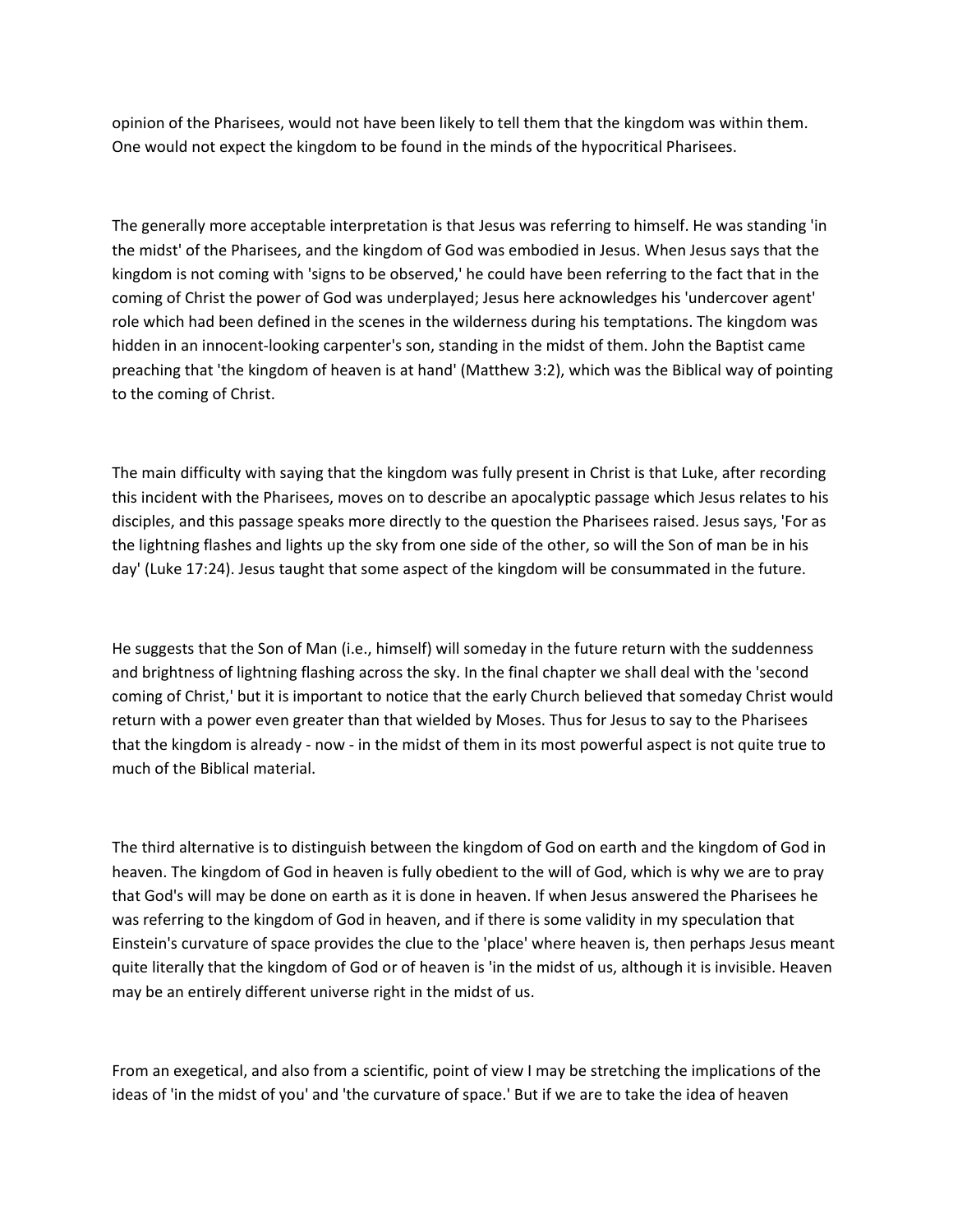seriously, then we have to attempt to reconcile two difficult facts: 'the things that are seen are transient, but the things that are unseen are eternal' (II Corinthians 4:18); and just as angels seem to by physical, and as the resurrection body of Christ seemed to be physical, it would seem to follow that we need a 'resurrection universe' which is invisible and yet allows for bodily existence. The Bible comes close to saying that this invisible universe is in the midst of us, invisible due to its different spatial curvature.

The Locked Rooms And The Space Tunnel

On at least two occasions after his Resurrection Jesus came and stood in the midst of the disciples when the doors of the room had been shut, and presumably locked, 'for fear of the Jews' (John 20:19). On the first occasion Thomas was not with the disciples, but 'eight days later, his disciples were again in the house, and Thomas was with them. The doors were shut, but Jesus came and stood among them, and said "Peace be with you." Then he said to Thomas, "Put your finger here, and see my hands; and put out your hand, and place it in my side; do not be faithless, but believing." Thomas answered him, "My Lord and my God!" Jesus said to him, 'Have you believed because you have seen me? Blessed are those who have not seen and yet believe"' (John 20:26-29).

The disciples seemed to have had no explanation of how Jesus could have come and stood in the midst of them while the door was closed. Scholars have sometimes suggested that the resurrection body of Christ was able to go through closed doors, which perhaps it could, but the disciples did not report 'seeing' his body somehow move through a closed door. The Gospel of John simply says, 'Jesus came.' It strikes one as peculiar that the body of Jesus could move through a door and yet be touched by Thomas, as the Gospel reports in the same sequence. If we can suppose, however, that we live in the 'midst' of an invisible spatially curved resurrection universe, then perhaps Jesus 'came' through a 'space tunnel' into the room where the disciples were gathered with the door locked. The implication would then seem to follow that Jesus did not need a UFO or 'space cloud' to take him to heaven, but rather that the Ascension was a special event staged for the benefit of the disciples to let them know that there was something 'final' about the way Jesus left on this occasion.

When Jesus appeared to Mary, he said to her, 'Do not hold me, for I have not yet ascended to the Father; but go to my brethren and say to them, I am ascending to my Father and your Father, to my God and your God' (John 20:17). Later Jesus invited the disciples to touch him, so that it seems strange that Jesus would have forbidden Mary to 'hold' him, although he may have meant, 'Do not detain me.' But Jesus is reported to have said that he was preparing to ascend to his Father, when in fact the Ascension did not take place for some forty days.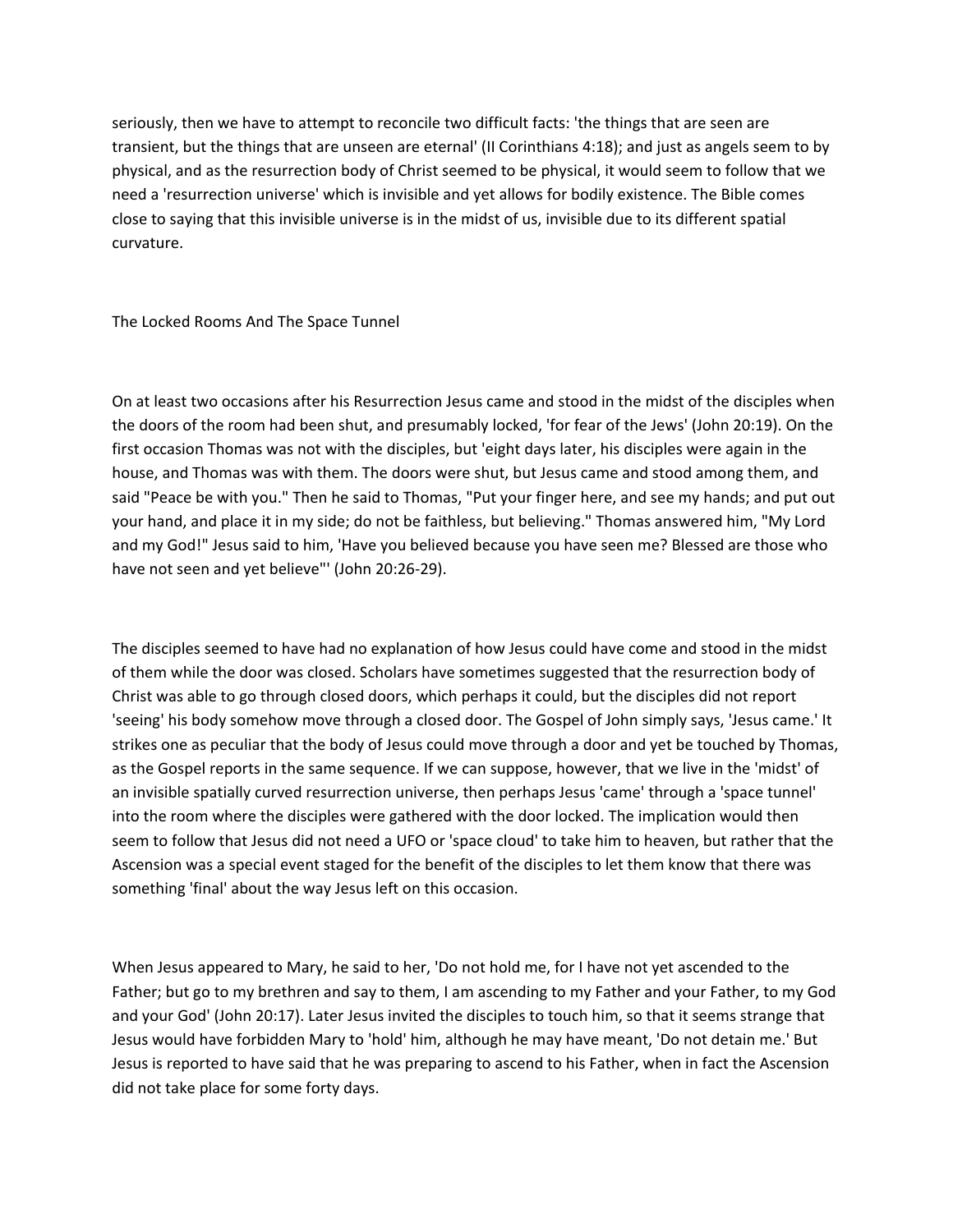On the basis of the resurrection appearances of Jesus one could argue that Jesus actually 'moved back and forth' between our world and the resurrection world for the 'forty-day' period, appearing to the disciples for short periods of time and then 'ascending' or returning to the resurrection world. Jesus was seen to ascend on only one occasion, which was his final appearance except for his brief visit to Paul on the Damascus Road. If we can suppose that there is an invisible resurrection universe in the midst of us, then we have a possible explanation of the unusual features of the resurrection appearances of Christ.

There are at least two other occasions reported in the Bible which, while not duplicating the 'closed door' resurrection appearances of Christ, may be related to them. On one occasion the apostles were being kept in a guarded prison, and an angel came and set them free. When the officers came for their prisoners, they said they found 'the sentries standing at the doors, but when we opened it we found no one inside' (Acts 5:23). The disciples were found teaching in the Temple.

On a second occasion Peter was imprisoned, and 'was sleeping between two soldiers, bound with two chains, and sentries before the door were guarding the prison; and behold, an angel of the Lord appeared, and a light shone in the cell; and he struck Peter on the side and woke him, saying, "Get up quickly." And the chains fell off his hands' (Acts 12:6,7). Peter dressed, thinking all the while that he must be dreaming. 'When they had passed the first and the second guard, they came to the iron gate leading into the city. It opened to them of its own accord, and they went out and passed on through one street; and immediately the angel left him' (Acts 12:10,11). Peter was on his own, standing alone in a street in the middle of the night. He finally came to his senses and went his way.

One cannot help wondering how the angel and Peter could get by the sentries undetected, but one also wonders how the angel entered the prison. We read that the iron gate opened to let Peter and the angel out of the prison. Did the angel close the gate when he came in, or did he get in some other way? Did he come in through a space tunnel from the resurrection universe?

Perhaps this is unfounded speculation, but it appears that if we are going to explain much of the Biblical data, the idea of an invisible resurrection universe in the midst of us is an extremely useful idea by which to interpret, or at least make some sense of, much of the Biblical material.

'In My Father's House Are Many Rooms'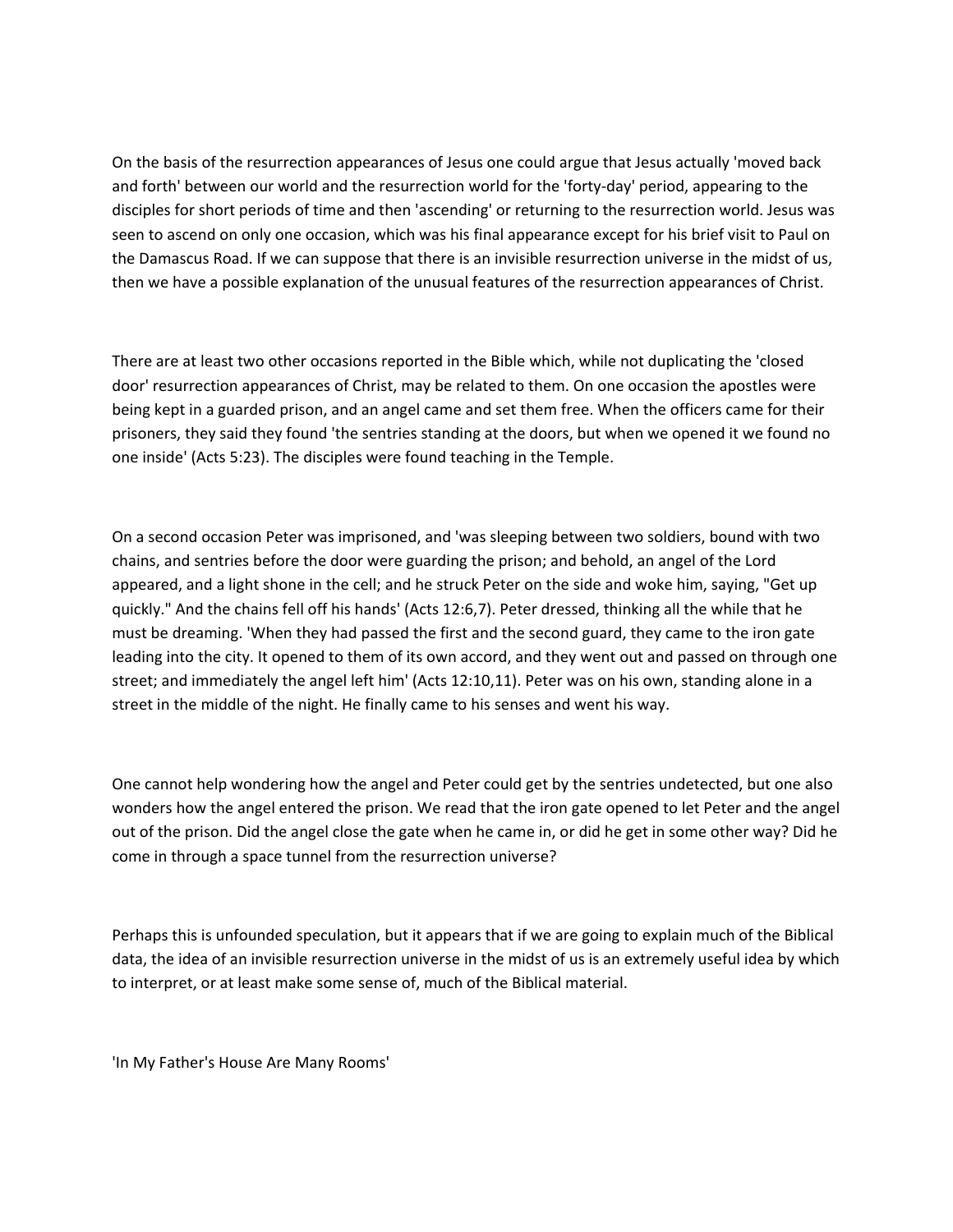There is one aspect of the Biblical view of space which does not directly support our thesis concerning a 'resurrection universe' in the midst of us. The Jewish temple provided the 'model' by which the Hebrews understood the universe; in fact, the temple provided a microcosmic model of the universe, including heaven and hell. Each part of the temple, the design of which was apparently dictated by an angel, was symbolic of some part of the 'house' of God, that is, of God's universe. Thus we read in the Gospel of John that in the words of Jesus, 'In my Father's house are many rooms; if it were not so, would I have told you that I go to prepare a place for you? And when I go and prepare a place for you, I will come again and will take you to myself, that where I am you may be also' (John 14:2,3).

To describe the universe as composed of 'rooms' or 'compartments' which are spatially separated by 'walls' is not quite consistent with my suggestion that two 'rooms' or universes occupy the same space. The Bible suggests that we can move from one universe to another, or one room to another, through 'doors.' The book of Revelation, which is part of the Johannine material, is filled with symbolism related to the Jewish temple. Thus when we read how John received the Apocalypse we discover, 'After this I looked, and lo, in heaven an open door! And the first voice, which I had heard speaking to me like a trumpet, said, "Come up hither, and I will show you what must take place after this." At once I was in the Spirit, and lo, a throne stood in heaven, with one seated on the throne" (Revelation 4:1-2).

When we read in the passages concerning the baptism of Jesus that the Spirit of God descended after the heavens had 'opened,' we have again an illustration of the way in which the Biblical world view included a many-roomed universe. Heaven was apparently 'above' and one entered it by doors. The temple could never provide an adequate model for a universe in which several 'universes' coexist one inside the other, for the temple is only three-dimensional, whereas Einstein's universe and related models are more complex.

If one insists on taking the idea of the Jewish temple as a precise model of the universe, one has to assume that space is square, and thus the earth would have 'four corners,' as would a room in the temple. This is not a useful approach to the problem. But I do not want completely to abandon the idea that the temple may indeed tell us something useful about our universe, and about the relation between our universe, the resurrection world, and hell. These worlds seem to be separated by 'walls' of some sort, and spatial curvatures according to modern science form 'natural' walls.

Jesus told of the fact that our status in the next world, whether in heaven or in hell, depends on our deeds in this life. He spoke of a rich man who refused to feed the poor man Lazarus. Both died, the rich man going to Hades, and Lazarus to the bosom of Abraham. The rich man called to Abraham for help, but help could not be given, among other reasons, because 'besides all this, between us and you a great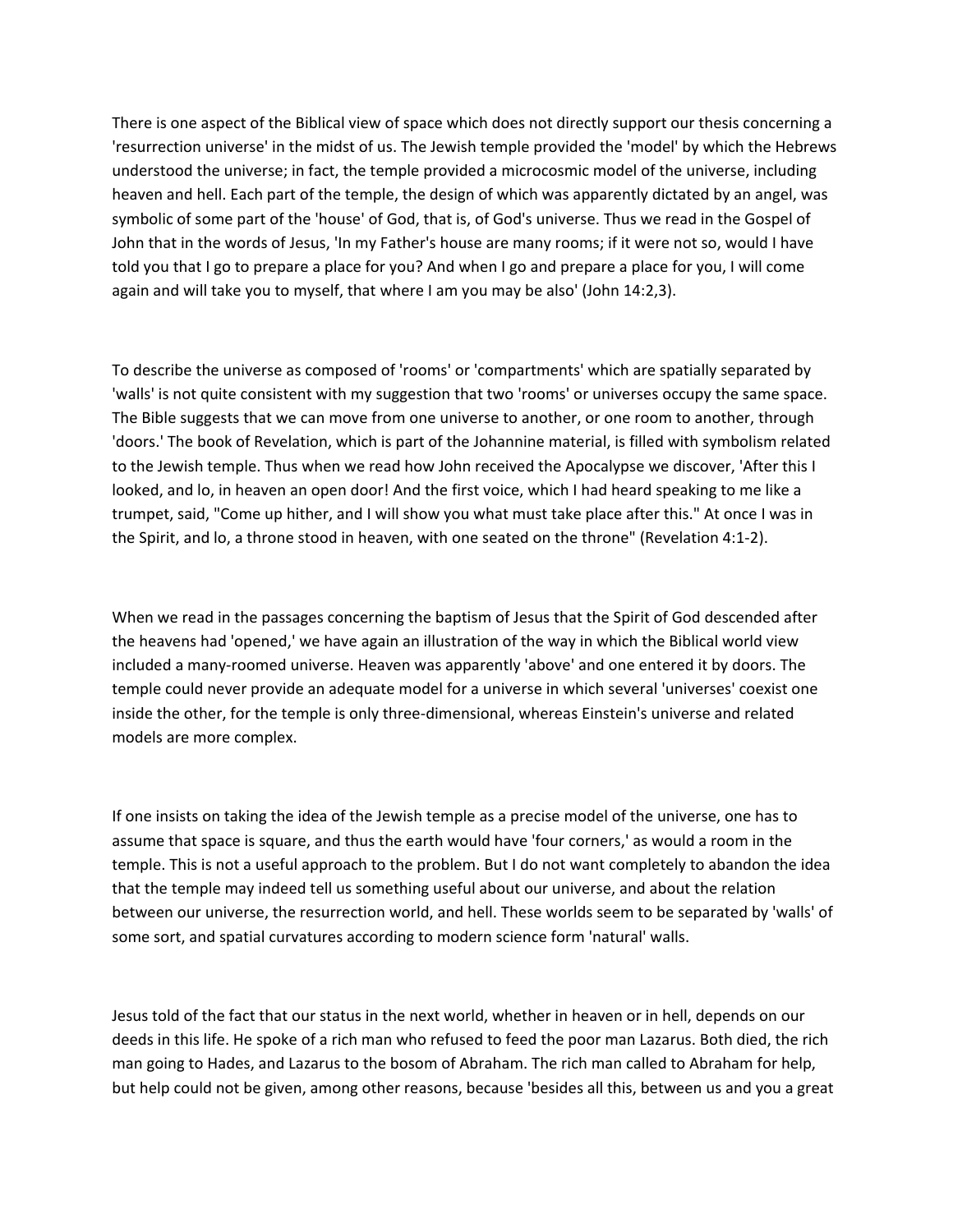chasm has been fixed, in order that those who would pass from here to you may not be able, and none may cross from there to us' (Luke 16:26).

The word chasm is used here by Luke, and this is the only occasion on which the word is used in the whole New Testament. The Greek word quite literally means 'a yawning'; (11) a 'yawning' or bending of space so that it is impossible to move from one space to another, suggests that the 'rooms' in God's 'house' are separated by something like a bending or yawning or curvature of space.

We must keep in mind the extreme hazards of trying to give a factual interpretation of Biblical material which is symbolic in nature. Should one apply this symbolism to modern theories of space, which are by no means universally accepted among scientists and may be radically revised in the future? I do not know. But I do believe that the relation between the Biblical view of space and our modern views of space is extremely open. To speak, as Bishop Robinson does, about the primitive Biblical three-decker universe does not begin to explore the delicate aspects of the Biblical view of space. Our understanding of space has changed so radically in the past fifty years that it is difficult for anyone except scientific and mathematical specialists to understand what the modern views of space are.

We should be prepared to tolerate a less than perfect spatial 'model' which may have been used by beings from another world who seem to have helped shape the Biblical view of space. If we allow ourselves to be a little 'liberal' in our interpretation of the Biblical cosmology, and if we are also a little 'liberal' in our interpretation of our modern cosmologies - that is, if we admit that the situation is extremely open - then I cannot see how the 'demythologizers' can be so certain that the Biblical world view and our modern world view do not, and never will, fit together, and that as a consequence it is in Bishop Robinson's opinion 'intellectually dishonest' for a Christian even to go on hoping that Jesus really was 'lifted up' into space by some sort of UFO - a space cloud - or that there may really be an invisible heaven and hell.

Robinson can argue that many of my speculations are 'highly improbable,' perhaps ridiculous, but we are a long way from the point where we can say that the whole Biblical way of thinking about space is impossible - which is what Robinson is in effect saying. It would be a mistake to take everything the Bible says about space literally, but I believe it would also be a mistake to suppose that the Bible tells us nothing true or important concerning space.

~~~~~~~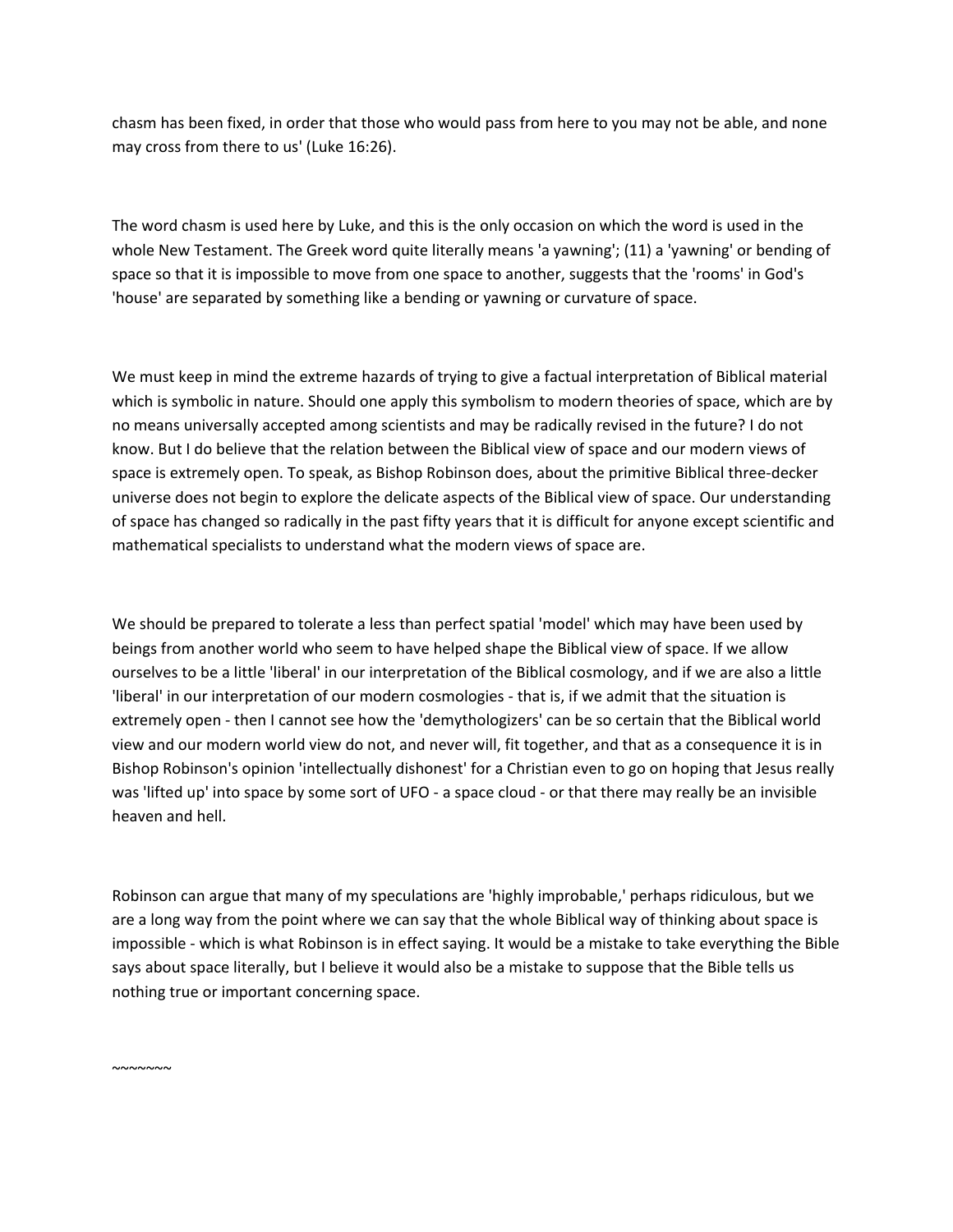## 6 - Flying Saucers And The Future

Speaking about 'flying saucers and the future' may immediately bring to mind the question of whether or not UFOs carrying beings from another world might someday land in force on earth. This is in fact what the Bible predicts, but not in the sense which modem UFO writers suggest. It may be that some or many of our modern UFOs carry beings from another planet, and perhaps someday they will land, and we can exchange scientific information with them, or trade animals with them; we might start an 'interplanetary zoo.' There are all kinds of possibilities in this realm, but the possibility also exists in the Biblical realm, in terms of the day of judgment and the second coming of Christ.

When Jesus was taken up into heaven in a 'space cloud,' two men 'in white robes' said to the disciples - 'This Jesus, who was taken up from you into heaven, will come in the same way as you saw him go into heaven' (Acts 1.11). The New Testament indicates that in the future Jesus will return to earth in triumph, glory, and judgment. At this time of judgment the 'dead' will be raised, and will be carried to heaven. It is extremely hazardous, even from the scientific point of view, to try to 'predict' the future, and yet empirical philosophy is quite convinced that the best type of scientific verification - or falsification - is based on prediction and fulfillment. Thus a good scientist may predict an eclipse - and if he is a good scientist, the eclipse will occur as predicted.

The Bible predicts many things, but in particular it predicts (or prophesies) that Christ will return in the future and that all men will be raised from the dead, some to salvation and some to damnation. The concept of flying saucers helps clarify what for some people may seem like strange doctrines. In the Apostles' Creed Christians state that they believe that Christ ascended into heaven, and 'from thence he shall come to judge the quick and the dead. I believe in ... the resurrection of the body; and the life everlasting.' Thus when we speak of 'flying saucers and the future,' we have in mind not so much interplanetary cultural and scientific exchange as the eternal future of every person on the face of the earth.

It is because of the eternal implications of flying saucers that the idea of flying saucers is so important. If flying saucers contain beings from another planet who may soon contact us, this is also important. But if flying saucers contain beings from the resurrection world about which the Bible speaks, and if the Biblical religion provides the clue to eternal existence, then flying saucers gain eternal significance. Eternity may be more important to some people than interplanetary cultural exchanges. In this chapter we shall examine two extremely difficult Biblical concepts, both of which are eschatological and both of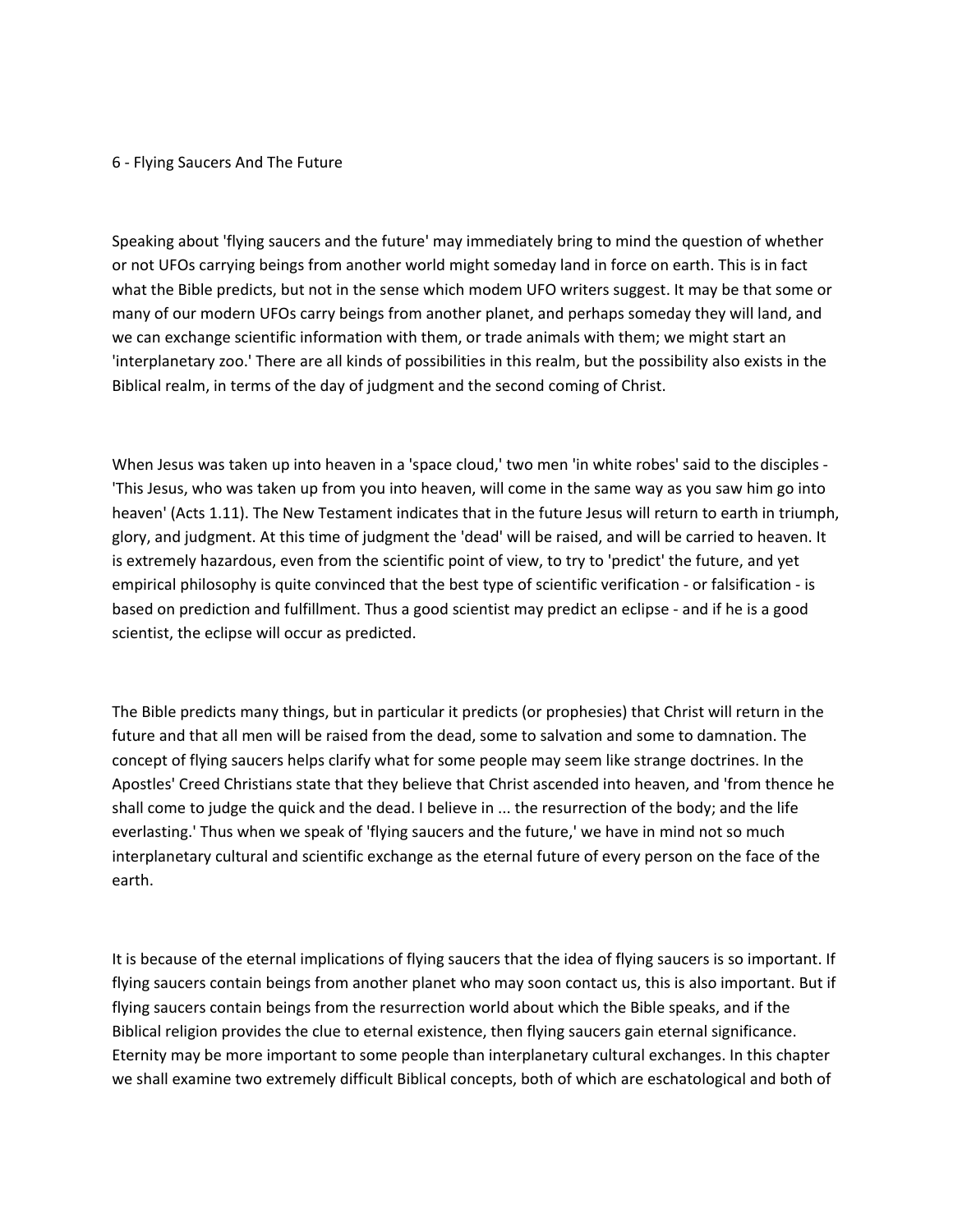which are related to UFOs; flying saucers and the second coming of Christ, and flying saucers and the resurrection of the body.

Flying Saucers And The Second Coming Of Christ

There have been two major pitfalls throughout the history of the Church in regard to the doctrine of the second coming of Christ: There have been those who have sought to 'predict' the date of the second coming, and there have been those who have sought to dismiss the doctrine entirely.

At the Ascension the apostles were told by two beings from another world that Christ would someday return in the same manner as he ascended into heaven. Bishop Robinson, in dismissing the Ascension of Christ, by consequence must dismiss the doctrine of the second coming. The disciples, just before the Ascension, asked Jesus 'Lord will you at this time restore the kingdom to Israel?' (Acts 1:16). The answer Jesus gave has unfortunately been ignored by a segment of the Church. Jesus said, 'It is not for you to know times or seasons which the Father has fixed by his own authority' (Acts 1:7). If Jesus would not reveal the date of his second coming to his disciples, we can hardly expect him to reveal the date to someone in the middle of the twentieth century.

It is possible that Jesus himself did not know the 'date' of his apocalyptic coming, for on one occasion he said, 'But of that day and hour no one knows, not even the angels of heaven, nor the Son, but the Father only' (Matthew 24:36). The only clear advice in the Bible is shown in the parable concerning the wise and foolish maidens waiting for the coming of the bridegroom (Christ). Jesus concluded, 'Watch therefore, for you know neither the day nor the hour' (Matthew 25:13).

Isaac Newton, who is admired as one of the greatest scientists of all time, was also an excellent, though heterodox, theologian. His favorite Biblical book was the Revelation to John, a book which had often been used by theologians as the basis on which to 'predict' the second coming of Christ, together with other historical events. But Newton made no predictions concerning the second coming of Christ, although he was firmly convinced that the second coming would someday occur. Newton said in reference to the Apocalypse:

The folly of interpreters hath been, to foretell times and things by this prophecy, as if God designed to make them prophets. By this rashness they have not only exposed themselves, but brought the prophecy also into contempt. The design of God was much otherwise. He gave this, and the prophecies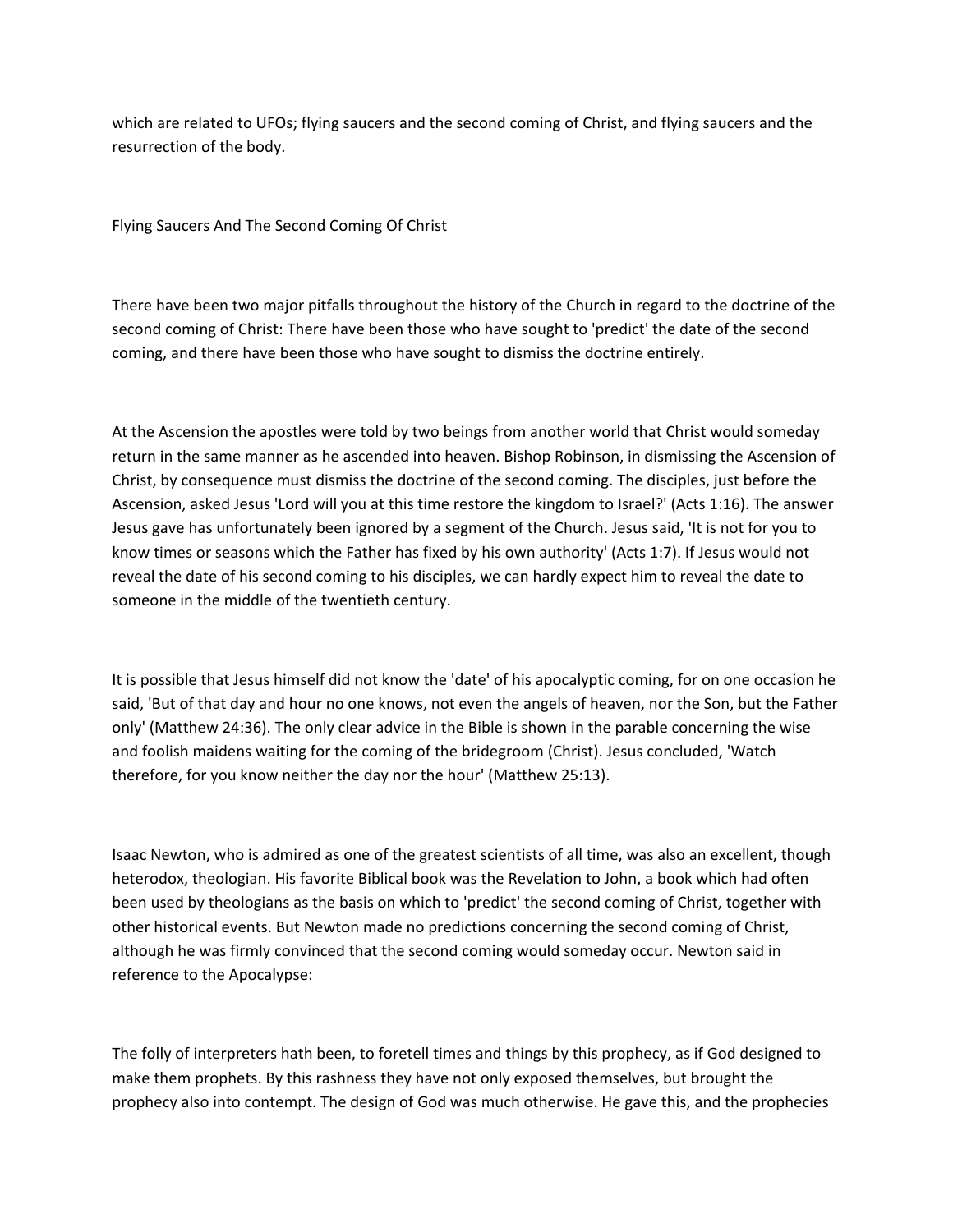of the Old Testament, not to gratify men's curiosities by enabling them to foreknow things; but that, after they were fulfilled, they might be interpreted by the event, and his own Providence, not the interpreters, be then manifested thereby to the world. (1) Thus, while I think that flying saucers provide an excellent means of entering into the Biblical thinking concerning the second coming, we are by no means in any better position to predict any dates. Nearly two thousand years have elapsed since the 'first coming,' and there may be two thousand or two hundred thousand years between now and the second coming.

But while I do not believe that we should predict dates, I also do not believe that we should give up the idea of the second coming. The trend in theology since the nineteenth century has been to reject the idea of the second coming of Christ.

This rejection was summarized and crystallized in Albert Schweitzer's work The Quest of the Historical Jesus. (2) The early church apparently expected that Christ would return in triumph and glory within a few years - perhaps within the lifetime of most of the new converts. This expectation of an early return, of 'the eschaton,' helped missionary fervor, but as the coming was 'delayed,' questions arose about the doctrine. Schweitzer and others have argued that since the second coming has been delayed for nearly two thousand years, it appears that Jesus, or the early Church, or both, were deluded concerning this doctrine. It is clear that in the Bible, the 'time' element was never settled. Schweitzer has argued in effect that since the second coming has not occurred yet, it will never occur. As time goes on this argument becomes more convincing. But if Christ-should return, that would end the argument.

What does the New Testament indicate concerning the manner of the second coming of Christ? The manner is usually expressed in 'apocalyptic' language, which is quite different from narrative. Many Christian scholars have given apocalyptic messages historical interpretation, and the combination of the idea of 'flying saucers' and certain of the apocalyptic sayings attributed to Jesus offers a possible historical explanation or prediction of the second coming.

Here is one passage of Scripture attributed to Jesus which apparently relates to his second coming. 'Immediately after the tribulation of those days the sun will be darkened, and the moon will not give its light, and the stars will fall from heaven, and the powers of the heavens will be shaken; then will appear the sign of the Son of man in heaven, and then all the tribes of the earth will mourn, and they will see the Son of man coming on the clouds of heaven with power and great glory; and he will send out his angels with a loud trumpet call, and they will gather his elect from the four winds, from one end of heaven to the other' (Matthew 24:29-31). Some Interpreters suppose that the sun, the moon, and the stars are symbolic of various early rulers and kingdoms and thus tend to give the passage a totally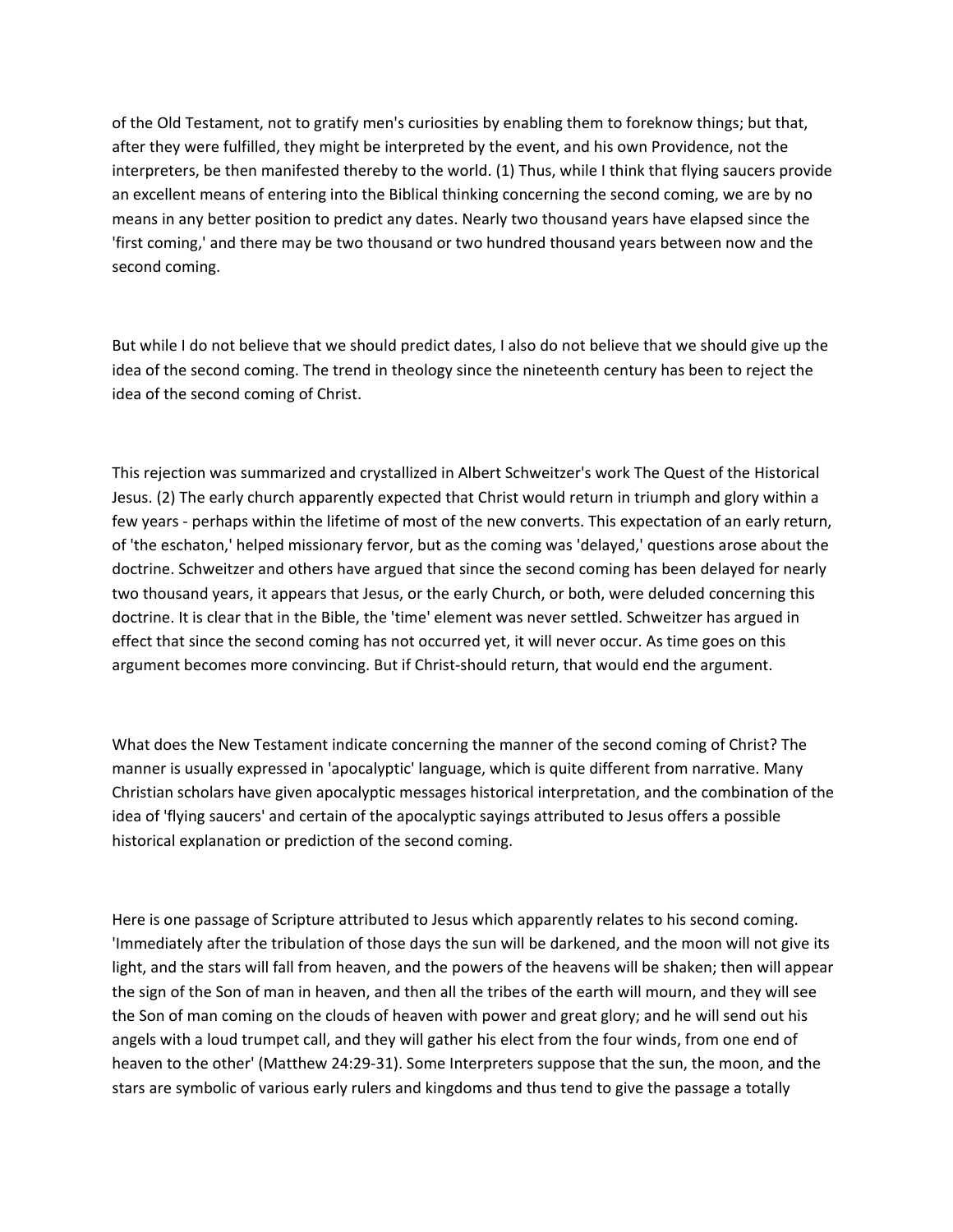historical interpretation without any understanding of a disturbance in nature; that is, they do not expect the celestial stars to fall, but rather the kings and presidents on earth to be the 'falling stars' who will be replaced by the Son of Man.

On the other hand, there do appear to be 'heavenly' aspects to this passage. There is the problem of what is signified by 'the sign of the Son of man in heaven,' and also the fact that all the tribes on earth 'will see the Son of man coming on the clouds of heaven with power and great glory.' The idea of the coming of the Son 'with the clouds of heaven' has its origin in a vision of the prophet Daniel (Daniel 7:13), the only occasion on which the phrase clouds of heaven is used in the Old Testament. It seems reasonable to conjecture that there is some connection between the 'pillar of cloud' or the bright cloud of God's glory which led Israel through the Red Sea, and the idea of 'clouds of heaven.' The 'pillar of cloud' presumably originated in heaven.

In the Old Testament there is nothing that parallels the New Testament understanding of heaven, although the Old Testament people seem to have believed in life after death. It is only with Christ that the idea of heaven really comes into its own, for he claims to have originated in heaven - as he said, Tor I have come down from heaven' (John 6:38). When Daniel uses the phrase clouds of heaven, he does not make any reference to the glory of God, but in this passage in Matthew the heavenly clouds seem to supply the 'power and great glory,' which is quite consistent with the Mosaic tradition and with the bright cloud of the Transfiguration. At the Ascension it was reported that Jesus was 'lifted up' and taken away in a cloud, and the two men standing by in 'white robes' reported that Jesus 'will come in the same way as you saw him go into heaven' (Acts 1:11).

If the Ascension is a historical event, and if the prophecies concerning the second coming are to be interpreted in a way which is consistent with the Ascension passage, it is permissible to say that Jesus will return to judge the earth in a flying-saucer-like UFO, his space cloud, Ms heavenly cloud.

The other thing to notice about this whole sequence in Matthew is that Jesus does not intend to return alone. Whereas throughout the whole New Testament the power of God is underplayed, the gospel is hidden in the lump, at the day of judgment, and of the second coming, the power which was seen in the UFO at the Red Sea will once again be seen, this time in connection with Christ. Previously the power of Christ was hidden, but in the future his lordship will be made manifest over the whole earth, he will return in some sort of UFO with great power and glory (brightness), 'and he will send out his angels with a loud trumpet call.'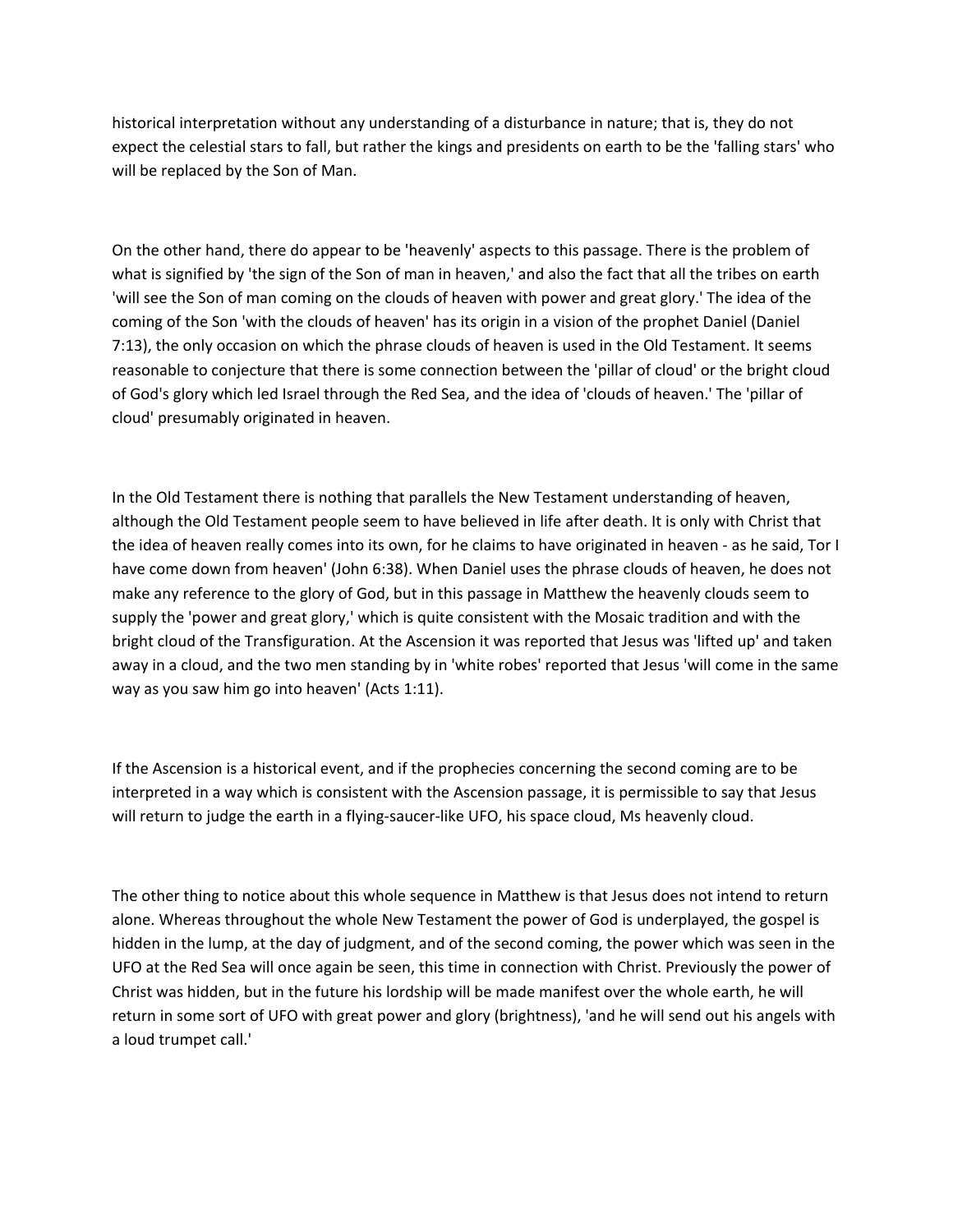At the second coming Christ will not return alone, but rather will have a whole army of angels. Matthew on several occasions connects judgment and the second coming with angels. 'Just as the weeds are gathered and burned with fire, so will it be at the close of the age. The Son of man will send his angels, and they will gather out of his kingdom all causes of sin and all evildoers, and throw them into the furnace of fire; there men will weep and gnash their teeth. Then the righteous will shine like the sun in the kingdom of their Father. He who has ears, let him hear' (Matthew 13:40-43). Both Mark and Luke bear witness in parallel passages to this basic apocalyptic perspective. One suspects that a whole 'fleet' of UFOs would be required to bring this 'army' of angels. 'For the Son of man is to come with his angels in the glory of his Father, and then he will repay every man for what he has done' (Matthew 16:27), and when he has returned with these angels, Christ 'will sit on his glorious throne' (Matthew 25:31).

The Gospel of John indicates that these angels come through an 'opening' in the heavens (John 1:51). Christ compares his coming to the flood which came during the days of Noah (Matthew 24:37-39), and also to the raining of fire and brimstone on Sodom (Luke 17:28-30). As the floods of water and fire came suddenly upon the earth, so will the flood of angels with their leader, the Son of man. 'For as the lightning flashes and lights up the sky from one side to the other, so will the Son of man be in his day' (Luke 17:24).

Modern flying saucers have recorded speeds estimated on radar in excess of 18,000 miles per hour. Whether or not something like flying saucers will execute the second coming of Christ together with an army of beings from another world I do not know, but at the present time I do not see any way this can be ruled out. Apocalyptic language is 'cloudy,' and when Christians do not know the exact or proper interpretation of an obscure passage, they must have the courage to say that they do not know the answer. But the fact is that if flying saucers do exist, then we would have what empirical philosophers such as Wittgenstein have suggested the Christian faith does not have; that is, an empirical basis for the verification (or falsification) of Christian religious statements. Some Christian scholars have suggested that life after death - life in the resurrection world - might constitute a basis for empirical verification of Christianity. But philosophers generally have objected to the idea of placing verification in an invisible realm. Flying saucers, and the possibility of the second coming of Christ, open up the possibility that the Christian faith could be verified or falsified in this world. This would mean that religious statements are open to verification, and are either true or false, and not meaningless as some philosophers have suggested.

We have not 'proved' that the Christian religion is true, although we are trying to discover evidence which will give the faith a greater degree of probability; but obviously many areas of doubt remain. Ritchie Calder, in his book Science and Our Lives, suggested that 'Science has been defined as "Proof without Certainty" and Faith as "Certainty without Proof."' (3) Unfortunately, Christians sometimes try to claim more 'certainty' than they have a right to, and they may attempt to shame their fellow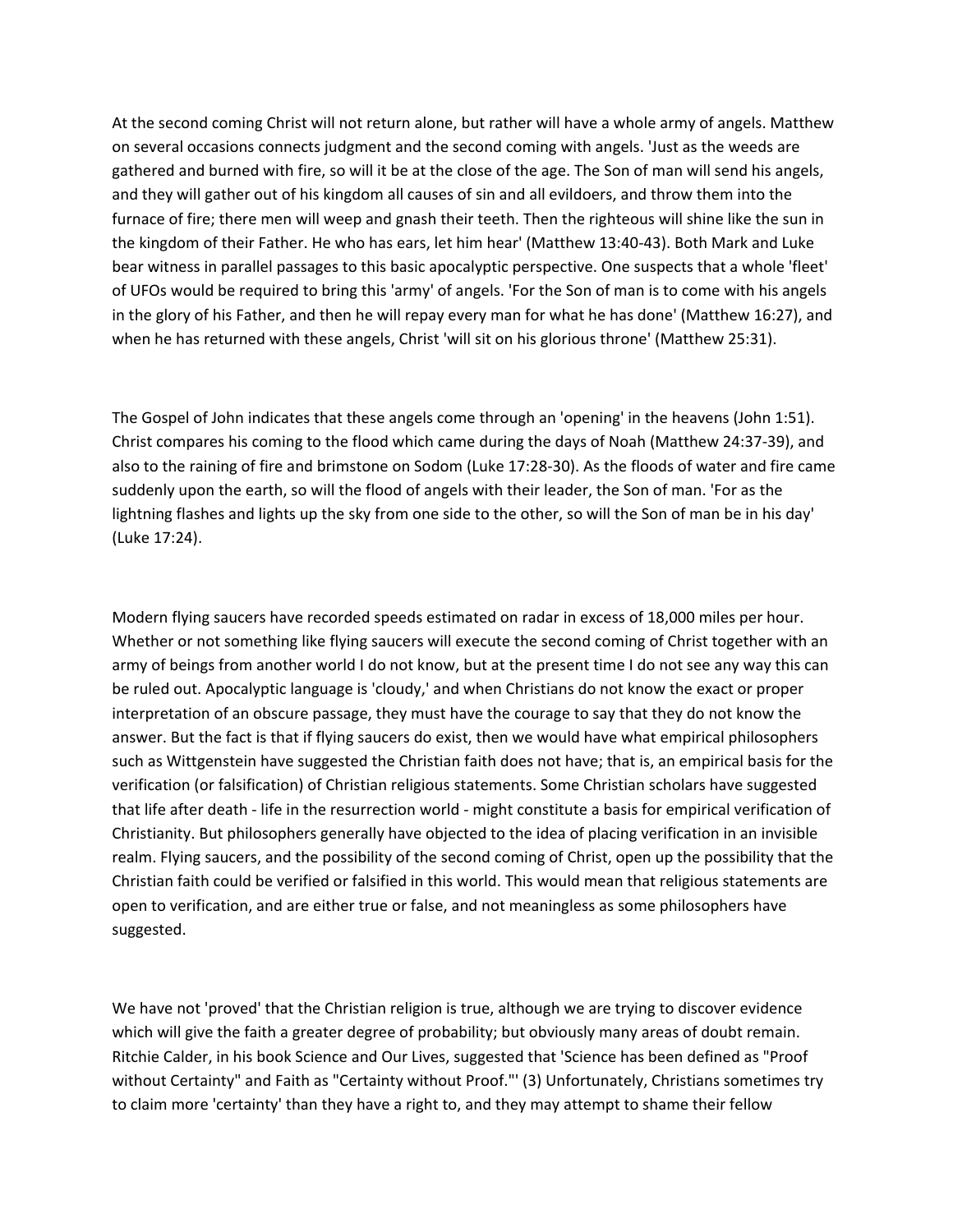Christians who have doubts. Christ did want men to be certain about him, but one cannot force oneself to believe by pulling up on Ms own bootstraps of faith. Faith comes through hearing and seeing, as the disciples saw and heard Christ.

You do not have to see and touch Christ to believe; you can trust the eyewitness reports. Seeing is not necessarily believing. When Christ appeared after his Resurrection to his disciples, 'some doubted' (Matthew 28:17). When we witness an event which is contrary to all other human experience, we may discount it. The Christian life is not one of total certainty -as Paul maintained, we walk by faith, not by sight, 'for now we see in a mirror dimly' (I Corinthians 13:12). When a person confesses belief in Christ, God is at work (Matthew 16:17); no one can accept Christ on the basis of simply seeing Christ perform miracles; no one comes to Christ, according to Jesus, 'unless the Father who sent me draws him' (John 6:44).

The whole problem of belief, doubt, certainty, and proof is very complicated in the light of the Biblical material, and the problems focus around how one knows the truth. Even people who see the truth will not recognize it if they are not prepared inwardly - psychologically - to accept the truth when they see it. A Christian is a person who has decided prayerfully, intellectually, and scientifically that all the inward and outward evidence has led him to base his life on the assumption (correct or incorrect) that Jesus Christ is the Son of God, that he died for the sins of men, that he rose from the dead, and that one day he will return to raise all men from the dead. This is an 'operational definition' of a Christian. Physical evidence, or scientific evidence, of the resurrection is not enough to make a person a Christian. A person also needs the resurrected Christ 'living within him.'

A man needs both physical and spiritual evidence. Psychology and medicine are now beginning to see that the physical and mental are intimately linked. Man needs an internal and external witness to the resurrection, and it would seem to be a duty of the Church to make the Biblical witness to the physical resurrection as probable (scientifically and Biblically) as possible. While I would not say, using Calder's terms, that we can have 'proof of the resurrection without certainty,' nevertheless I would say that there are degrees of evidence which make the physical resurrection either more or less probable. If Jesus really is the Christ, the evidence will eventually show this to be the case.

The suggestion that science is proof without certainty and faith is certainty without proof may arise from the Biblical distinction between the sheep and the goats, or between light and darkness. But there are shades of light and darkness: some sheep are more faithful than others; occasionally there is the lost sheep. In one parable Jesus speaks of a sower who went out to sow: some seeds were devoured by the birds; some fell on rocky ground, sprouted, but were quickly scorched by the sun; other seed fell among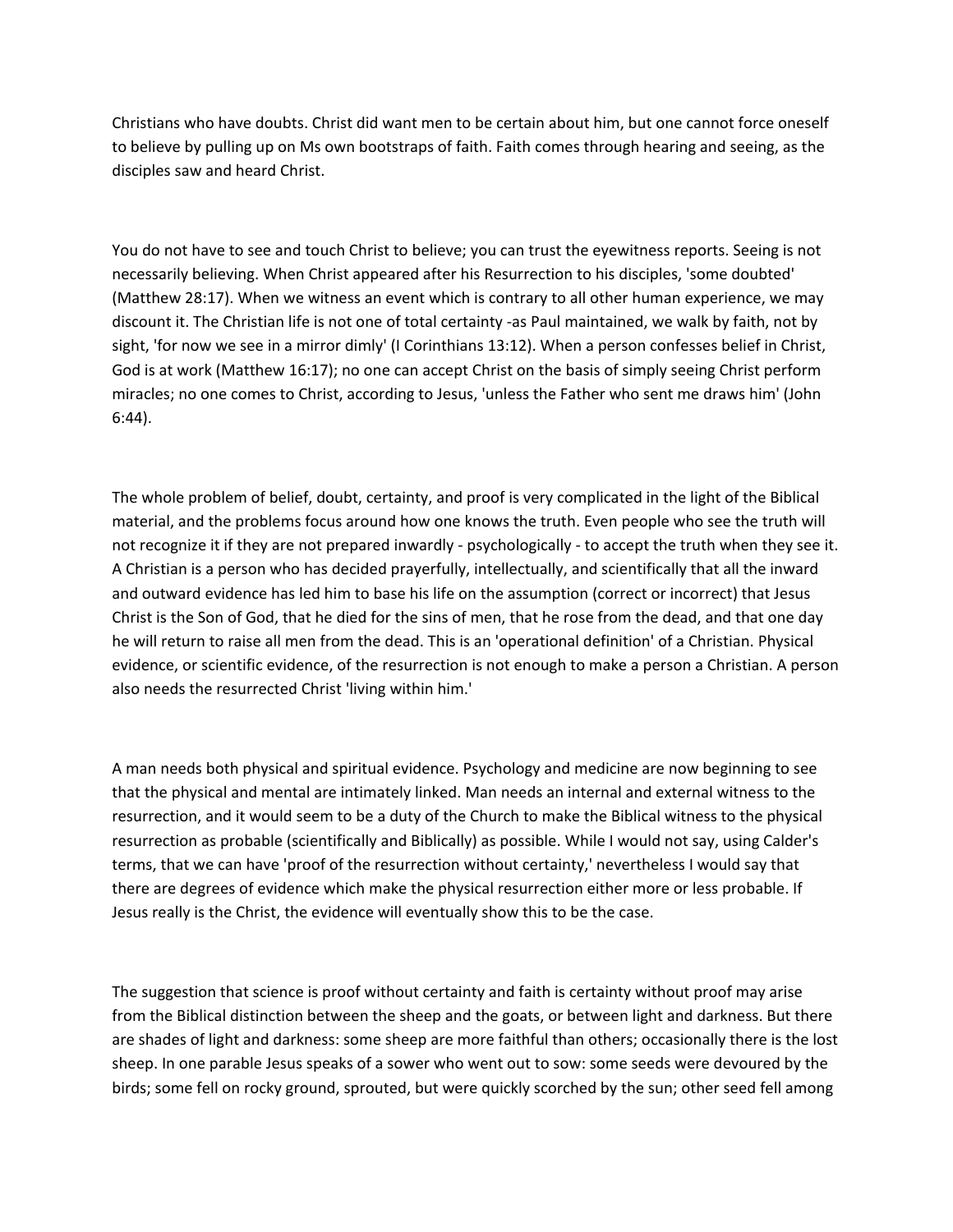thorns and was choked out by them; but still other seed fell in good soil bringing forth grain, 'yielding thirtyfold and sixtyfold and a hundredfold' (Mark 4:8).

The concept of yield may point to 'works' rather than 'faith,' but faith and faithfulness are directly proportional according to Biblical thinking. Thus it seems that there is something like a matter of 'degree' in the concept of faith, just as truth in science is a matter of degree or probability. A Christian might be a person who is convinced that there is a 60 per cent chance that Jesus is the Christ - in both a conscious and subconscious sense - and he might accordingly yield twentyfold. It is conceivable that a person might think there is less than 1 per cent chance that Jesus is the Christ, and he might decide that he wanted to live out his life as a Christian, although this seems unlikely. This is a rather 'mechanical' analysis of a parable which is expressed in organic terms of life. But the breach between science and faith does not seem to be the difference in the way each interprets the nature of proof and certainty.

Three decades ago Enrico Fermi postulated that a very peculiar 'something' or form of energy was missing from an atomic equation. Fermi knew the quantity of energy which was missing, but he concluded that this energy had neither a positive nor a negative charge, it had no mass, and because of these properties he named it the 'neutrino.' Fermi's neutrino caused a considerable scandal in the field of science because no one could capture it - it had very elusive properties. Some scientists were certain that the whole idea was a fraud, that such an energy particle just did not exist.

Some scientists thought that it might even be Intellectually dishonest' to continue to discuss the neutrino and its role in atomic physics. But other men were convinced that the neutrino was 'there' and that eventually it could be captured. Stubborn scientists who 'believed in the neutrino' even though no one had ever seen it or seen any experimental sign of it tried experiments with scintillation counters for several years until finally they succeeded in 'capturing' the neutrino, in showing that the neutrino existed. (4) What can be said about the mental state of those scientists who persisted in looking for the neutrino? St. Anselm would have said that these were men of faith who were seeking understanding fides quarens intellectual.

A Christian can have 'faith' that the second coming of Christ will occur; interpreting the second coming in relation to flying saucers may be one way - or perhaps the way - in which the second coming may be understood. The man of science and the man of faith are not in very different positions in respect to their methods, although their subject matter is, of course, different. Both scientists and theologians very often have to repent - they make mistakes - but occasionally they stumble onto the truth, one brick at a time.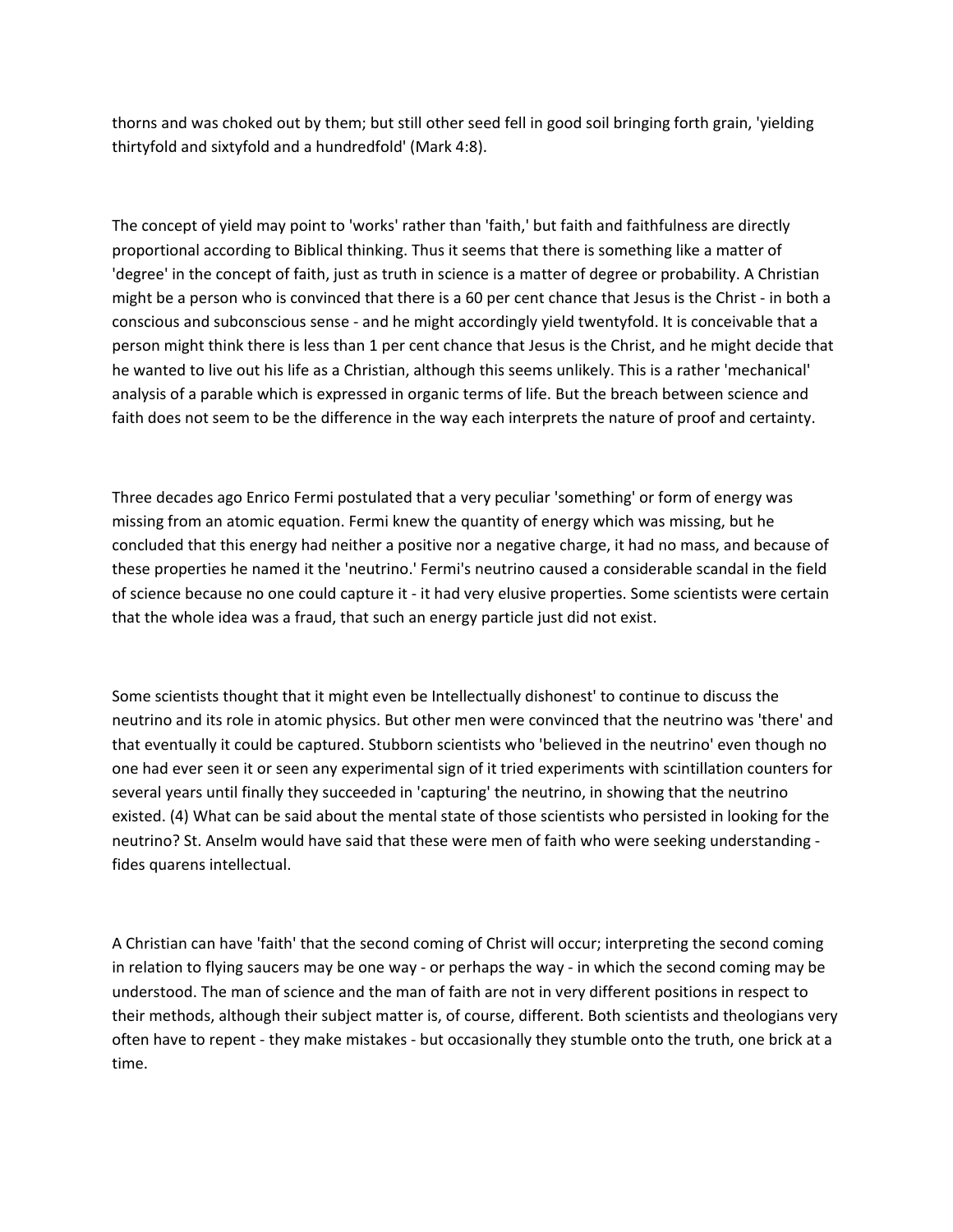Flying Saucers And The Resurrection Of The Body

The New Testament maintains that all men shall someday be raised from the dead in a new body - a resurrection body. It is this doctrine above all others which has led critics to say that the Christian faith offers pie in the sky bye and bye.

More precisely, however, all will be raised; not everyone gets to eat pie. Those who do not obey the gospel of Christ 'shall suffer the punishment of eternal destruction and exclusion from the presence of the Lord' (2 Thessalonians 1:9). The resurrection of all men is usually, although not always, closely linked with the second coming of Christ; furthermore, the resurrection world is the world of angels. We might expect that there would be some link between the idea of flying saucers and the Biblical concept of the resurrection. We shall examine briefly only two basic questions: (i) When will the resurrection take place, and (2) How will it take place?

The resurrection will take place either immediately after a person dies, or at the second coming of Christ, or perhaps a combination or variation of both times.

While Jesus was dying on the cross, one of the two thieves who was crucified at the same time apparently accepted Christ and his kingly power. Jesus said to him, 'today you will be with me in Paradise' (Luke 23:43). The Apostle Paul believed that if he died he would join Christ immediately. He says, 'I am hard pressed between the two. My desire is to depart and be with Christ, for that is far better. But to remain in the flesh is more necessary on your account' (Philippians 1:23, 24). He can also say that Christians 'long to put on our heavenly dwelling' (2 Corinthians 5:2), that is, their heavenly body. We have also seen in the Gospels that Jesus thought Abraham witnessed his coming. Moses and Elijah apparently met with Christ, Peter, James and John at the Mount of Transfiguration. There are certainly enough passages in the Bible which indicate little if any delay between this life and the next so that it can be argued that life after death is immediate. There were only three days between the death and Resurrection of Christ, whether or not this has any relevance here:

On the other hand, Jesus said that 'every one who sees the Son and believes in him should have eternal life; and I will raise him up at the last day' (John 6:40). The 'last day' is the Judgment Day, the day of Christ's second coming. In one of his letters Paul talks about those Christians who have 'fallen asleep' that is, died - before the coming of Christ. Paul explains that in the day of judgment those who have 'fallen asleep' will be raised and taken to the Lord first, and they will be followed by those who are still alive on earth (I Thessalonians 4:13-18). We shall discuss this passage in detail when we examine the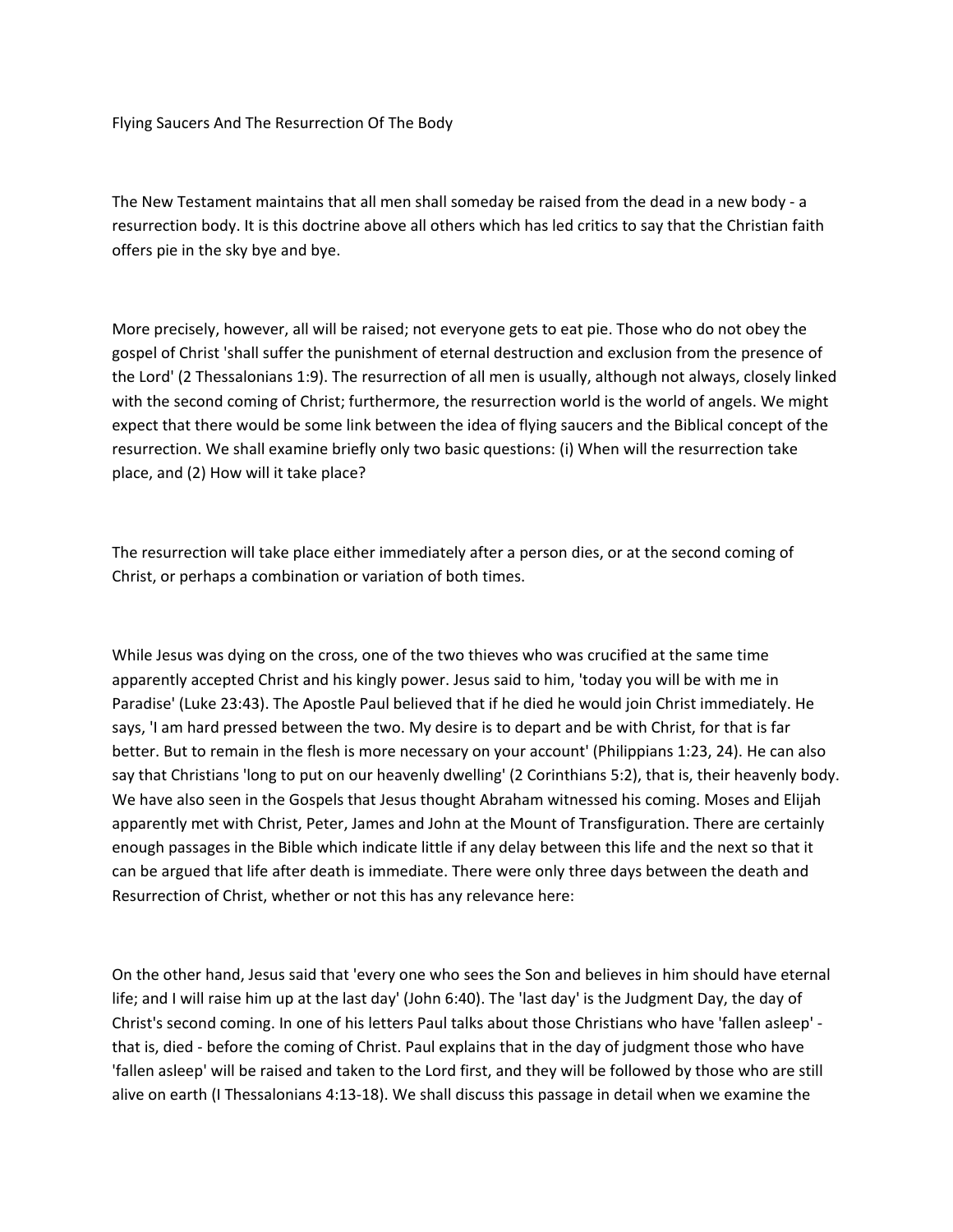'how' of the resurrection. But for the moment we can conclude that there is considerable Biblical evidence that the resurrection will not take place until the second coming of Christ.

The third alternative is to believe in two resurrections. The book of Revelation speaks about a special group of Christians, apparently martyrs, who were raised to life again, and they 'reigned with Christ a thousand years. The rest of the dead did not come to life again until the thousand years were ended. This is the first resurrection' (Revelation 20:4, 5). It could be argued that God raises some of the special saints and prophets either immediately or ahead of everyone else. Elijah was taken up into heaven immediately, and Moses and Abraham seem to be alive. Perhaps the apostles have also shared in an early resurrection; Paul may have known that this applied to him (Philippians 1:23, 24).

The problem of the 'when' of the resurrection has caused considerable controversy in the Church for some time. Unfortunately, the concept of flying saucers does not clarify the passages which deal with the 'when' of the resurrection, any more than UFOs clarify the passages dealing with the 'when' of the second coming of Christ.

But if UFOs do not solve the problem of the 'when' of the resurrection, they do shed some light in a possible explanation of the 'how' of the resurrection. Let us examine Paul's description of the second coming and the day of resurrection in I Thessalonians: 'For the Lord himself will descend from heaven with a cry of command, with the archangel's call, and with the sound of the trumpet of God. And the dead in Christ will rise first; then we who are alive, who are left, shall be caught up together with them in the clouds to meet the Lord in the air; and so we shall always be with the Lord' (I Thessalonians 4:16,17). The second coming of Christ heralds the day of resurrection. Christ expected to return from heaven 'in the clouds' with angels and with great power. Paul also adds that both those 'asleep' and those 'alive' shall be 'caught up' 'in the clouds to meet the Lord in the air.' If we substitute 'UFOs' or 'flying saucers' for clouds, the passage is consistent with scientific possibility.

There is one other occasion on which Paul speaks of being 'caught up,' which in the Greek suggests that one is taken up by force, and this is how Paul describes his experience in II Corinthians. He speaks about his own 'revelations,' although to avoid boasting he speaks as if he were talking about another man. He says, 'I know a man in Christ who fourteen years ago was caught up to the third heaven -whether in the body or out of the body I do not know, God knows. And I know that this man was caught up into Paradise - whether in the body or out of the body I do not know, God knows - and he heard things that cannot be told' (II Corinthians 12:2-4). There is a real tension in the mind of Paul on this occasion as to whether he was 'caught up' in his own body or not.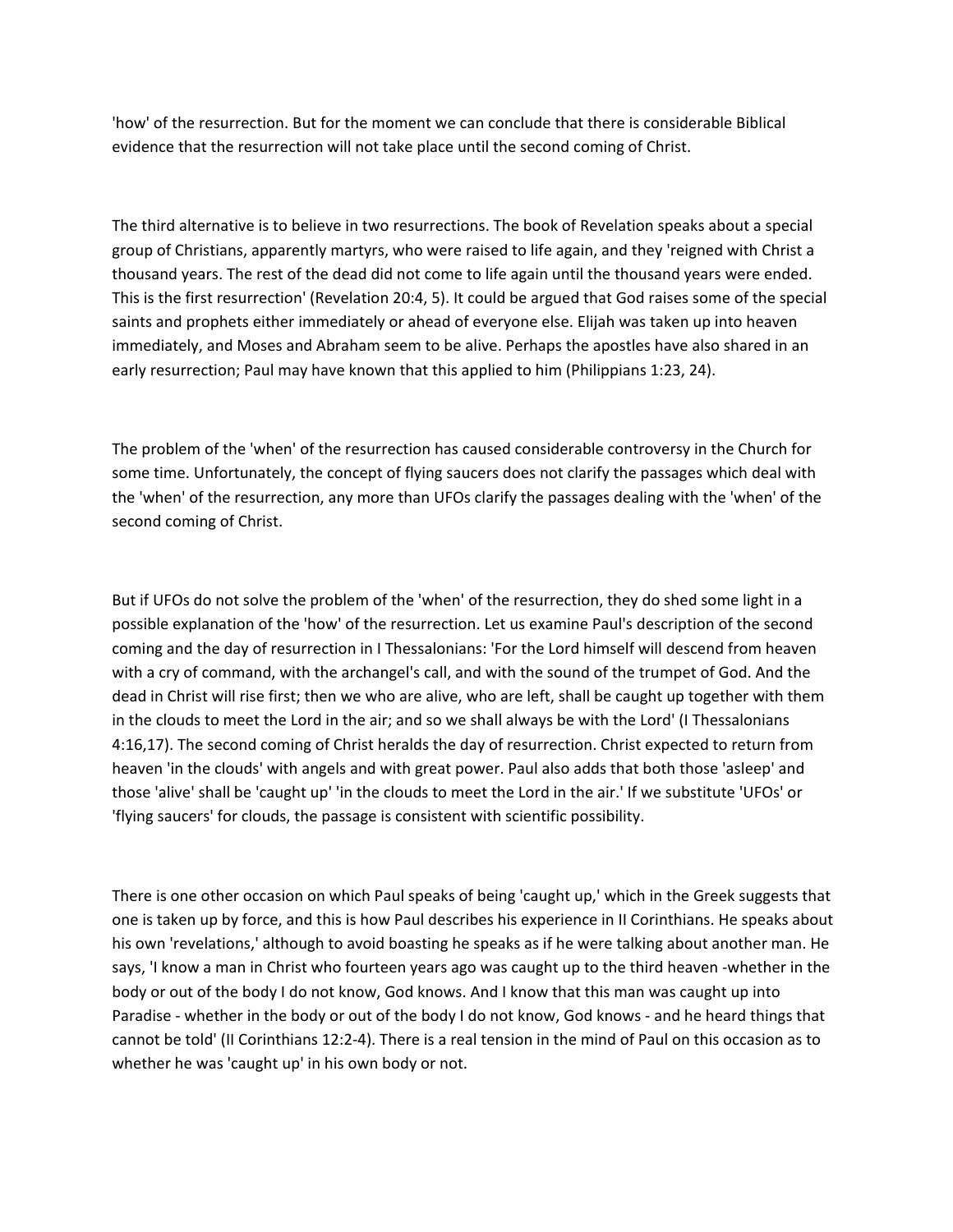Since Paul did not know, we can hardly know, but he himself could not rule out the possibility that he was somehow 'caught up,' forcefully taken to 'Paradise' in his own earthly body where he saw and heard unspeakable things. Either Paul was lost for words, or else he did not understand the heavenly language. In keeping with our earlier discussion on the 'degrees of faith' and the degrees of verification to which a Christian may be subjected, it is fair to say that if Paul endured the experience of being taken away to Paradise in some sort of UFO, a 'heavenly cloud,' then we can well understand his firm conviction concerning the Lordship of Christ, and the future resurrected life in Paradise. In this passage in II Corinthians Paul does not mention any sort of UFO as being responsible for the fact that he was 'caught up,' but it would probably have been consistent with his Damascus Road experience, and his discussion in I Thessalonians of the experience of being 'caught up' in the 'clouds' at the second coming of Christ.

Returning to I Thessalonians, we have seen that those who have been raised from the dead will be forcefully taken 'in the clouds to meet the Lord in the air.' If we interpret the word cloud in a straightforward sense, we of course have difficulty scientifically seeing what Paul could mean. But if we interpret the passages in the light of modern UFOs, the situation changes.

This passage in I Thessalonians also brings to mind the fact that angels, apparently in charge of a fleet of 'clouds,' will help execute the day of judgment and resurrection. In telling the story of the rich man and Lazarus, Jesus said, 'The poor man died and was carried by the angels to Abraham's bosom' (Luke 16:22). Here again is an indication that angels have something to do with the transportation of the resurrected person to his eternal abiding place.

Interpreting the concept of the resurrection in light of flying saucers underlines more than ever the fact that man's future life in heaven will be spent in a body of some kind. What will this body be like? Paul speaks much about the resurrection body, which he once described as a 'spiritual body' (I Corinthians 15:44), but we have seen that he simply means that this is a body which will be appropriate for man's heavenly existence. Paul uses the word spiritual here because it is the opposite of physical, and it fits the pattern of opposite in this whole passage. He says, 'What is sown is perishable, what is raised is imperishable. It is sown in dishonor, it is raised in glory. It is sown in weakness, it is raised in power. It is sown a physical body, it is raised a spiritual body. If there is a physical body, there is also a spiritual body' (I Corinthians 15:42-44). Realizing that the term spiritual body is almost self-contradictory - spiritual and body -Paul adds an extra sentence to apologize for putting these opposites together. 'If there is a physical body, there is also a spiritual body.'

In II Corinthians Paul speaks of man's resurrection body as a 'heavenly dwelling,' which is equivalent to his idea of a spiritual body. He says, Tor we know that if the earthly tent we live in is destroyed, we have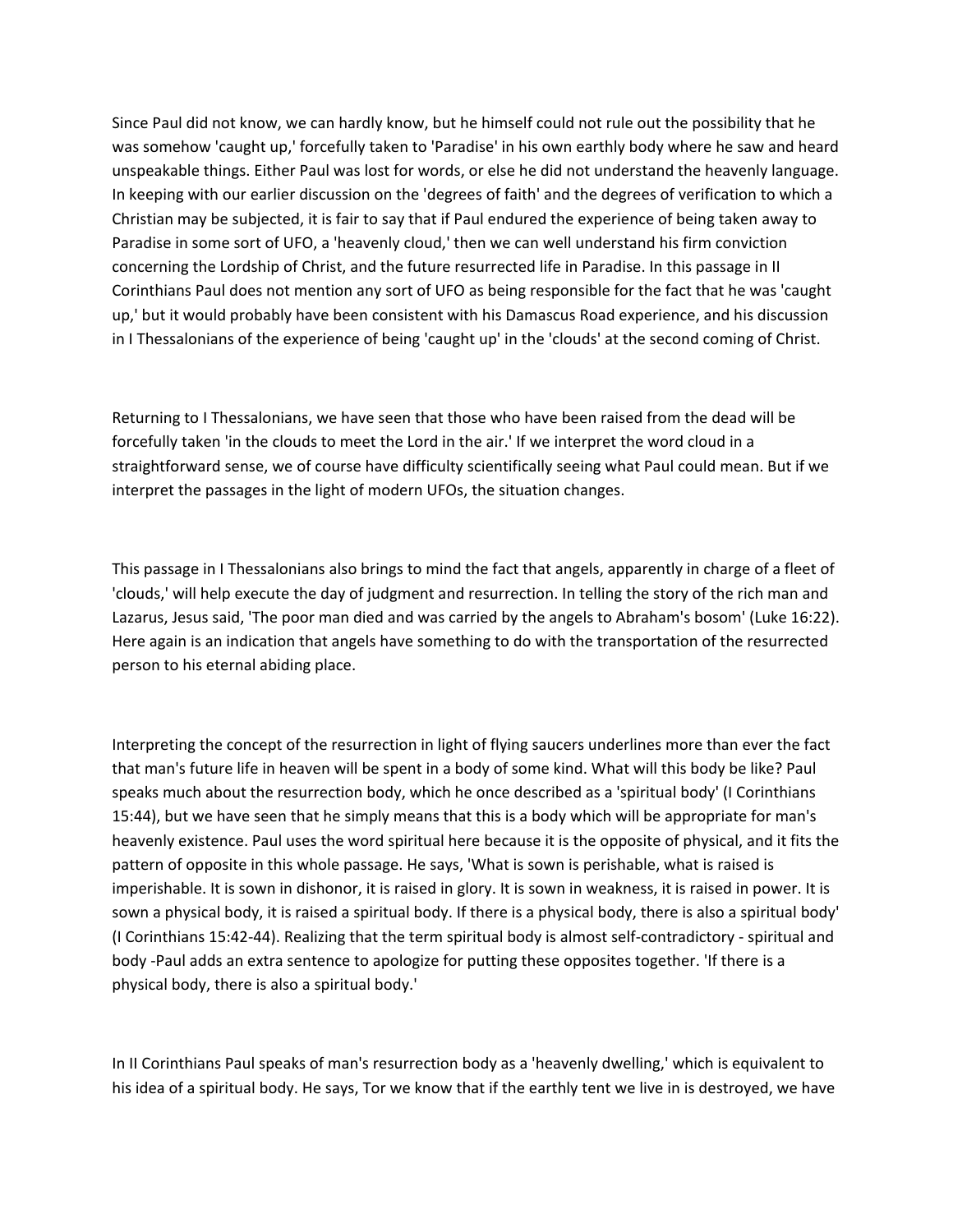a building from God, a house not made with hands, eternal in the heavens. Here indeed we groan, and long to put on our heavenly dwelling, so that ... what is mortal may be swallowed up by life' (2) Corinthians 5:1-4). The term heavenly body would be the best way to describe our resurrection body, for the term spiritual body can be somewhat misleading, as Paul seems to have realized. If the resurrection body of Christ is the prototype of the resurrection body of all Christians, then it seems clear that man's 'heavenly dwelling' or 'spiritual body' can be concrete enough so that Thomas could touch it.

One can certainly argue, however, that the resurrection body of Christ is no ordinary body, and certainly neither the Bible as a whole, nor the Apostle Paul, maintains that the resurrection body is identical in form or content with man's earthly body. While Thomas did touch Christ, Christ appeared after the doors were shut - whether Christ came through a 'space tunnel' or whether his resurrection body could move through closed doors we do not know. Jesus appeared to, and walked with, two disciples on the Emmaus Road, but somehow the disciples did not recognize Jesus: 'But their eyes were kept from recognizing him' (Luke 24:16). Luke lays the fault on the eyes of the disciples rather than on the body or appearance of Jesus. Their eyes were 'opened' when Christ broke bread before them, and after they recognized him, he 'vanished' (Luke 24:31).

Christians have long argued concerning the relation between the old and the new body. Some have supposed that every 'atom' which was in a person's body when he died would somehow become reunited to form the resurrection body. But many informed Christians have realized that when a person dies his body decays and may become fertilizer for plants, which in turn can produce fruit for another man to eat. What about the atom which belonged to the body of two or more men (separated in time)? This sort of argument took place before the atom was smashed and before demythologizing, so this argument seems peculiar. Part of the difficulty may lie in the fact that men have used the Resurrection of Christ as a precise model by which to understand our own resurrection, which may not be the best policy. Luke records that when the women came to the tomb on the first day of the week, they found the stone rolled away, 'but when they went in they did not find the body' (Luke 24:3), that is, the dead body of Christ.

They found an empty tomb, except that two men in 'dazzling apparel' were present to explain that Christ had risen. This sequence suggests an almost one-to-one relation or continuity between the earthly body of Christ and his resurrection body, but are we justified in trying to find in Christ's Resurrection a precise model for our own resurrection? Christ's Resurrection did for the apostles what the experience of being 'caught up' to Paradise did for Paul: it gave them a firm impression of the message they were to preach and a more complete perspective of God's plan for mankind.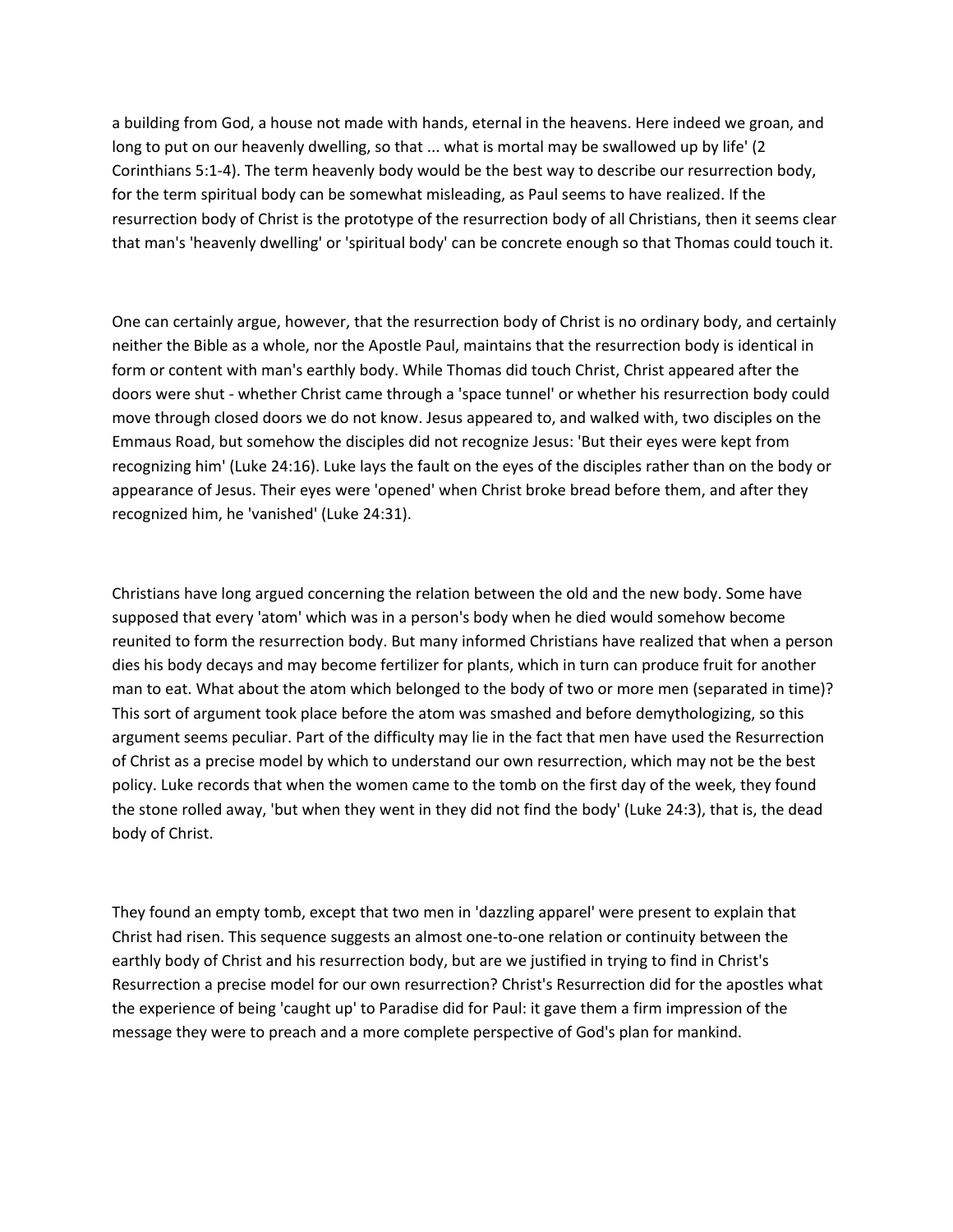Perhaps the best way to understand the relation between our earthly and heavenly body is to use, with the Apostle Paul, the analogy of the seed. Paul has been stressing how important it is to believe in the resurrection. He says, 'But some one will ask, "How are the dead raised? With what kind of body do they come?" You foolish man! What you sow does not come to life unless it dies. And what you sow is not the body which is to be, but a bare kernel, perhaps of wheat or of some other grain. But God gives it a body as he has chosen, and to each kind of seed its own body. For not all flesh is alike, but there is one kind for men, another for animals, another for birds, and another for fish. There are celestial bodies and there are terrestrial bodies; but the glory of the celestial is one, and the glory of the terrestrial is another .... So is it with the resurrection of the dead. What is sown is perishable, what is raised is imperishable' (I Corinthians 15:35-40, 42).

There are two warrantable conclusions which can be drawn from this passage concerning the relation between the earthly body and the resurrection body. The resurrection body has a higher degree of 'glory,' or brightness (as the clothing of angels seems to be bright), than man's earthly body. It is more desirable, as it is more desirable to have the body of a man than of a fish (presumably). Notice that if our earthly body is the 'seed' for our resurrection body, then there is apparently some continuity between our world and the resurrection world. Human 'seeds,' the male sperm and the female egg in this life, carry chromosomes which determine the physical characteristics which will be part of the new body which grows from the union of the sperm and egg. How we might find an analogy in our own body and in the resurrection body to parallel the idea of genes and chromosomes is difficult.

Perhaps this is what the Bible means by the idea of the human 'soul'; if Paul is correct in saying that there will be some continuity between our earthly body and our heavenly body, then perhaps there is some kind of 'energy precipitate' which, like a tape recording or like the DNA molecule, can be carried through time and space and then be 'played back' when the desired moment and place are found. There is a new type of instant coffee which is made by percolating the coffee in the manufacturing plant, freezing the 'cup' of coffee, and evaporating the frozen liquid until crystals are formed, which are then shipped to market for distribution. When coffee is desired, hot water is added to the 'precipitated' or 'freeze-dried' particles of coffee. Perhaps when the human body dies, there is some human 'energy precipitate' which can later transfer the real stuff of human personality - the coffee - to a new body. Absurd speculation perhaps, but analogy seems to be the only route by which the resurrection can be understood from the human side.

In his well-known book Varieties of Religious Experience, William James has recorded experiences of persons feeling the presence of an unseen force. (5) Others have reported being by the bedside to witness the death of an individual, and supposedly seeing a glowing light energy leave the dead body. Whether or not this light energy points to an 'energy precipitate' or to what Paul calls the 'seed' which will sometime be transformed into the resurrection body, only time will tell.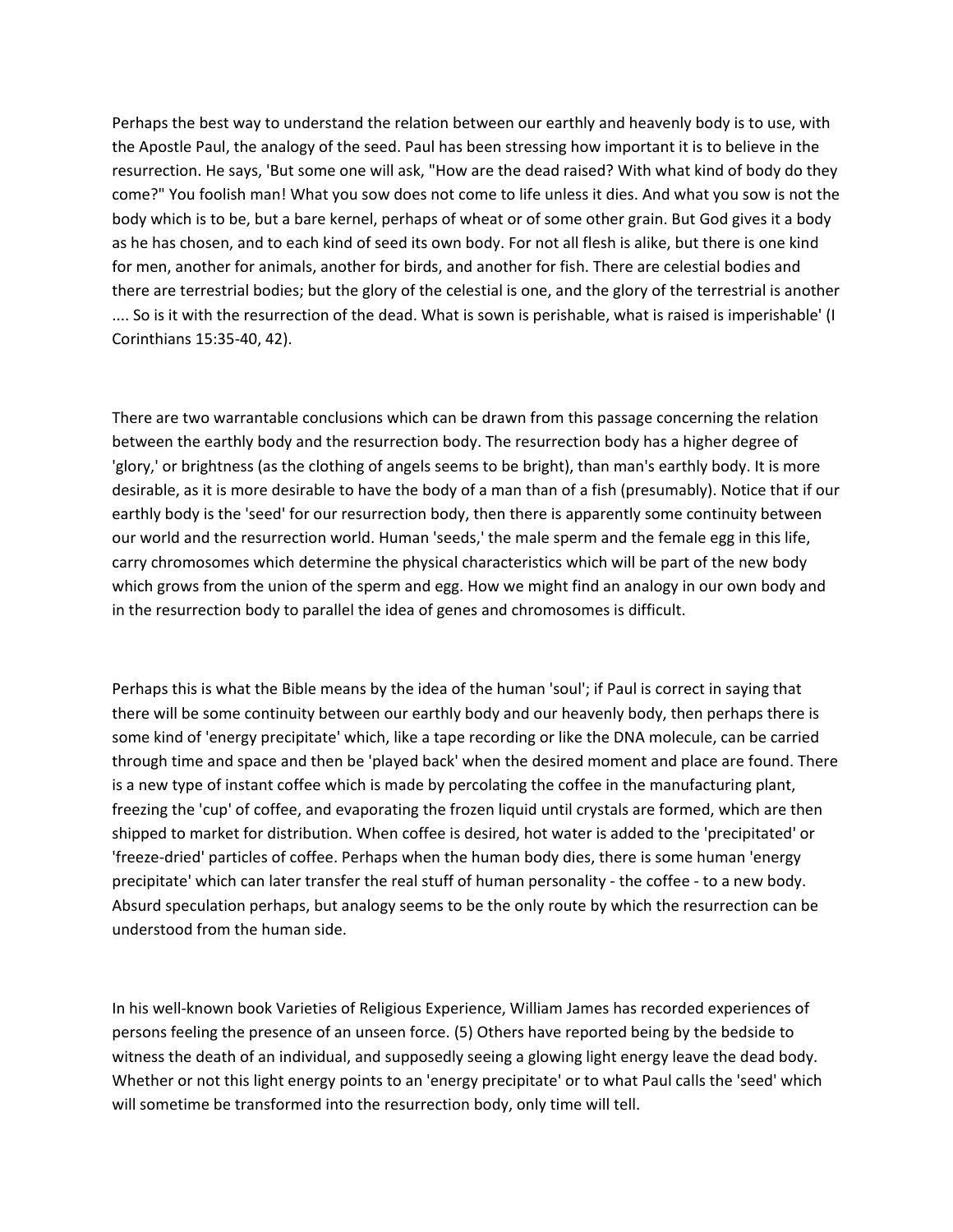Where Do We Go From Here?

First of all, I believe that we must be willing to accept a kind of principle of uncertainty in our search for truth. This is not only a scientific principle, but it appears to have been the basis of man's response to God, since men from Abraham to the Apostle Paul have walked by faith, not by sure knowledge. We have to be willing to live in a state of tension, a state of expectation that in time the truth will more completely unfold. I have frequently been asked, 'Do you yourself believe that the parting of the Red Sea was caused by some sort of UFO?' My answer is 'Yes, about 80 per cent.' I say this because I believe that I must leave room for doubt, so that I will be open to new evidence when it comes in.

My strongest belief is that there is room for much more research within the field I have explored in this book. Not only is there a need for an exhaustive study of the nature and function of the various Biblical reports of UFOs and of the reports concerning the appearance of angels, but there is a need to study related subjects such as the glory of God and the throne of God, in both the Old and the New Testaments. We have left untouched the whole problem of evil, including 'the devil and his angels' (Matthew 25:41), although it is worth mentioning that by far the majority of Biblical references to angels are to 'good' angels.

There is also a need for the theological community to try to maintain better contact with what is happening in the physical sciences. In an age of both theological and scientific specialization this is extremely difficult. An Old Testament archaeologist may not know much more about existential theology than a biochemist knows about geology, and none of these people may know much about cosmological speculation concerning the expanding universe, or experimental confirmation of certain aspects of the theory of relativity. Since new discoveries are constantly being made in each field, it is difficult enough to keep up a single field without trying to keep up in several fields and build bridges between them. But I believe that many of our current theological problems have arisen because we have not been willing to build the necessary bridges between science and theology.

This cannot be a one-man effort. It must become a special field in itself. The bridge between theology and the social sciences has been quite well established and has become a specialized field. But this specialized field has in fact been largly responsible for the death of God theology, which is overwhelmingly oriented toward the psychological sciences. If equal effort had been placed in the attempt to keep up with the physical sciences, we might well have avoided many of the theological problems which now surround us.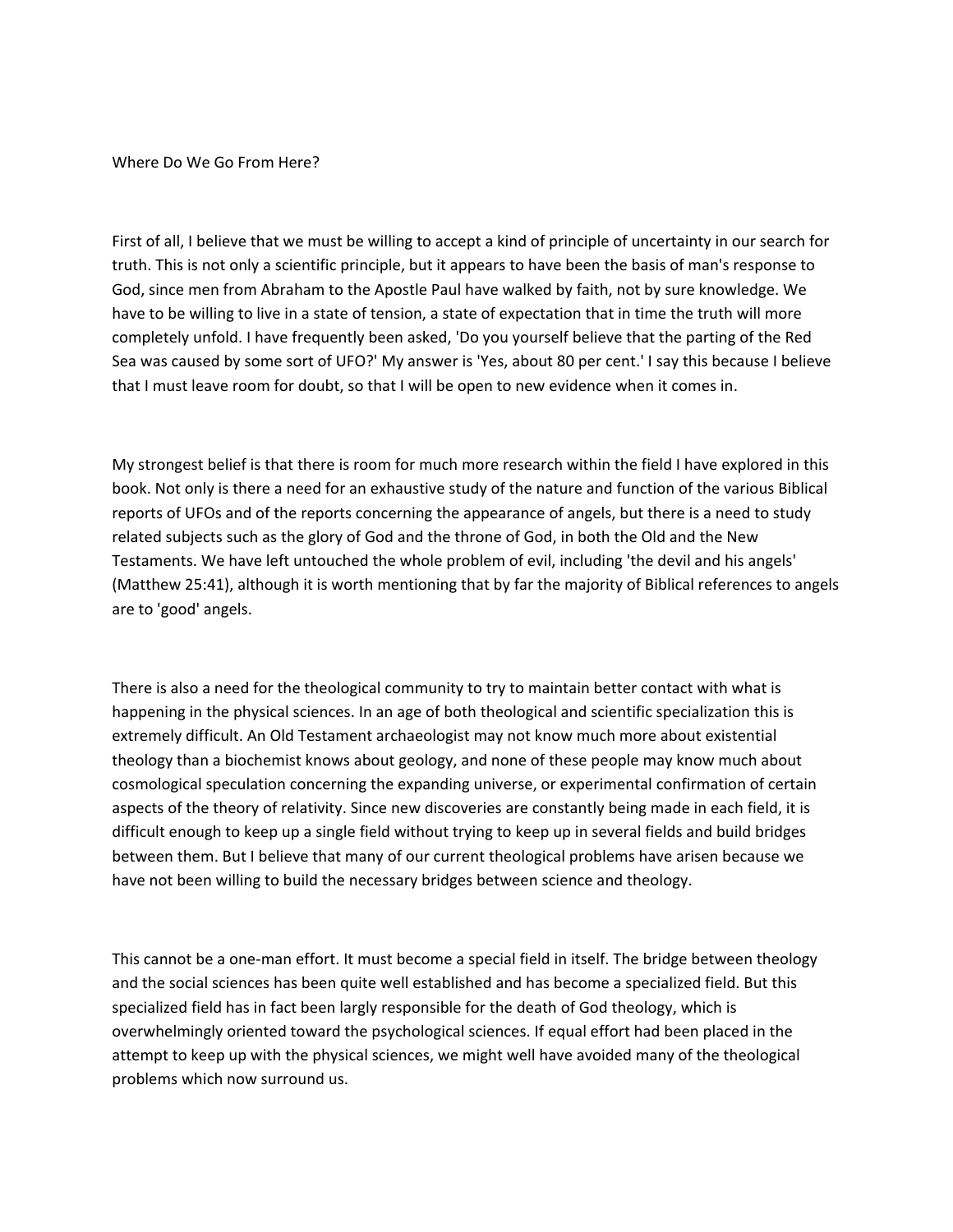I am most anxious to underline that I consider most of the hypotheses in this book to be quite tentative. I do not doubt that in time my perspective will seem very limited. But it is my hope that I have seen enough to encourage others to take a closer look at the same territory, and to make their reports.

~~~~~~~

Appendix I - Ancient Astronauts And Religion

Dr. Barry H. Downing

On January 5, Rod Serling narrated an NEC special television program, 'In search of Ancient Astronauts.' To many viewers this program undoubtedly seemed like the work of a science fiction writer, who somehow imagines that everything unusual in the world is the work of ancient astronauts from outer space who visited the planet earth thousands of years ago.

Rod Serling was not reporting science fiction - at least not intentionally. This program was based on the book, 'Chariots of the Gods?' by Erich von Daniken, a best selling book in Europe which has had little previous attention in the United States.

On the basis of the work of astronomer Harlow Shapley, von Daniken estimates that there are '100,000,000 planets on which we can speculate that life exists.' Among these, perhaps 100,000 contain civilizations more advanced than our own. Willy Ley, a scientific writer, suggests there may be 18,000 inhabited planets in the Milky Way alone.

Although our present-day space ships would not permit us to travel very far or very fast in space, who knows what our space travel might be like in 10,000 years - if civilization survives that long von Daniken speculates that space travel may be as commonplace on other planets as driving to the supermarket is for us, and if so, maybe spacemen have come to earth.

Among the signs left behind on earth by ancient interplanetary civilizations, argues von Daniken, are the Piri Reis maps, named after a Turkish Navy Admiral to whom they once belonged. These maps date back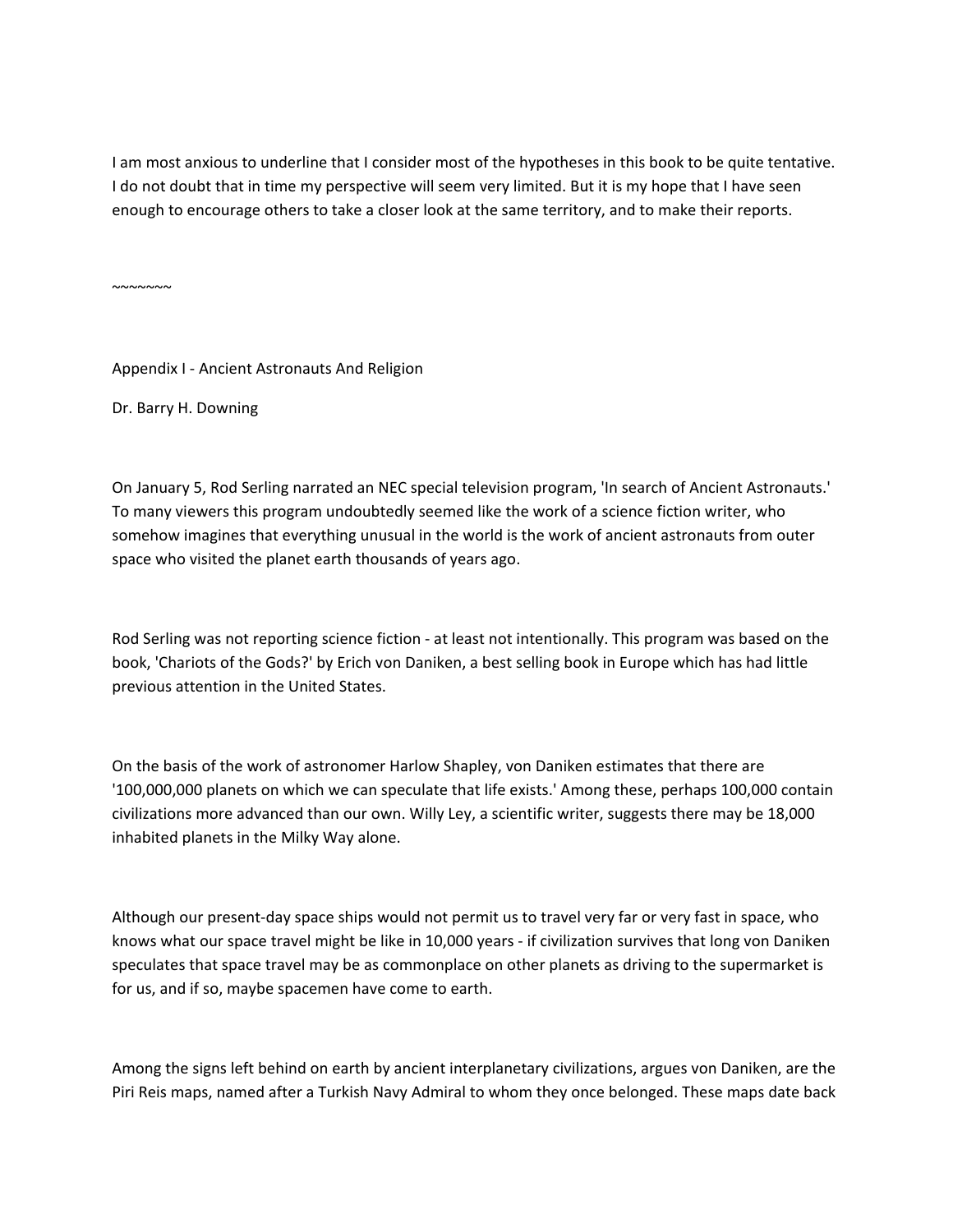to almost the time of Christ, and yet represent the shape of the earth as if they were photographs from outer space taken by an Apollo rocket.

According to an expert cartographer the maps outline exactly the mountain ranges in the Antarctic which were not discovered by explorers until 1952. These maps could only have been drawn with knowledge gained in the Twentieth Century, and yet they are hundreds of years old.

It is in ancient religious symbols that von Daniken finds some of his most interesting material. Many primitive people have legends of gods who came down from the sky in fiery chariots - from whence he derives the title of his book. Bible students will remember that Elijah was taken off into the sky in a 'chariot of fire' (2 Kings 2:11).

Von Daniken has found paintings of god-like spacemen on walls of caves in Tibet; hand carved beings with 'halos' may have on some kind of space suit head gear. He wonders how Stonehenge in England was built, about the giant carvings on Easter Island, and about what appears to be an ancient airstrip in Peru. Whether all of these archaeological oddities can be explained as either the work of or inspired by ancient astronauts, is doubtful.

But von Daniken is right in saying that it does not make sense in our present understanding of 'primitive man' to see him either able or likely to build many of our usual ancient monuments without some type of external stimulation. The wonder of these monuments is much more impressive in Rod Serlings TV review than in von Daniken's book, so I suggest viewing it if it is re-run.

I am especially interested in the religious implications of von Daniken's work. At the same time his book was published in Europe, my book, The Bible and Flying Saucers,' was published in the United States. In some ways von Daniken and I agree, but in some important ways we do not, particularly in regard to the problem of ancient astronauts and religion.

I agree with von Daniken that ancient astronauts, or at least beings from a Higher Civilization (which the Bible calls Heaven), influenced the Biblical religion. For von Daniken, however, this influence was accidental, while in my opinion this influence was deliberate.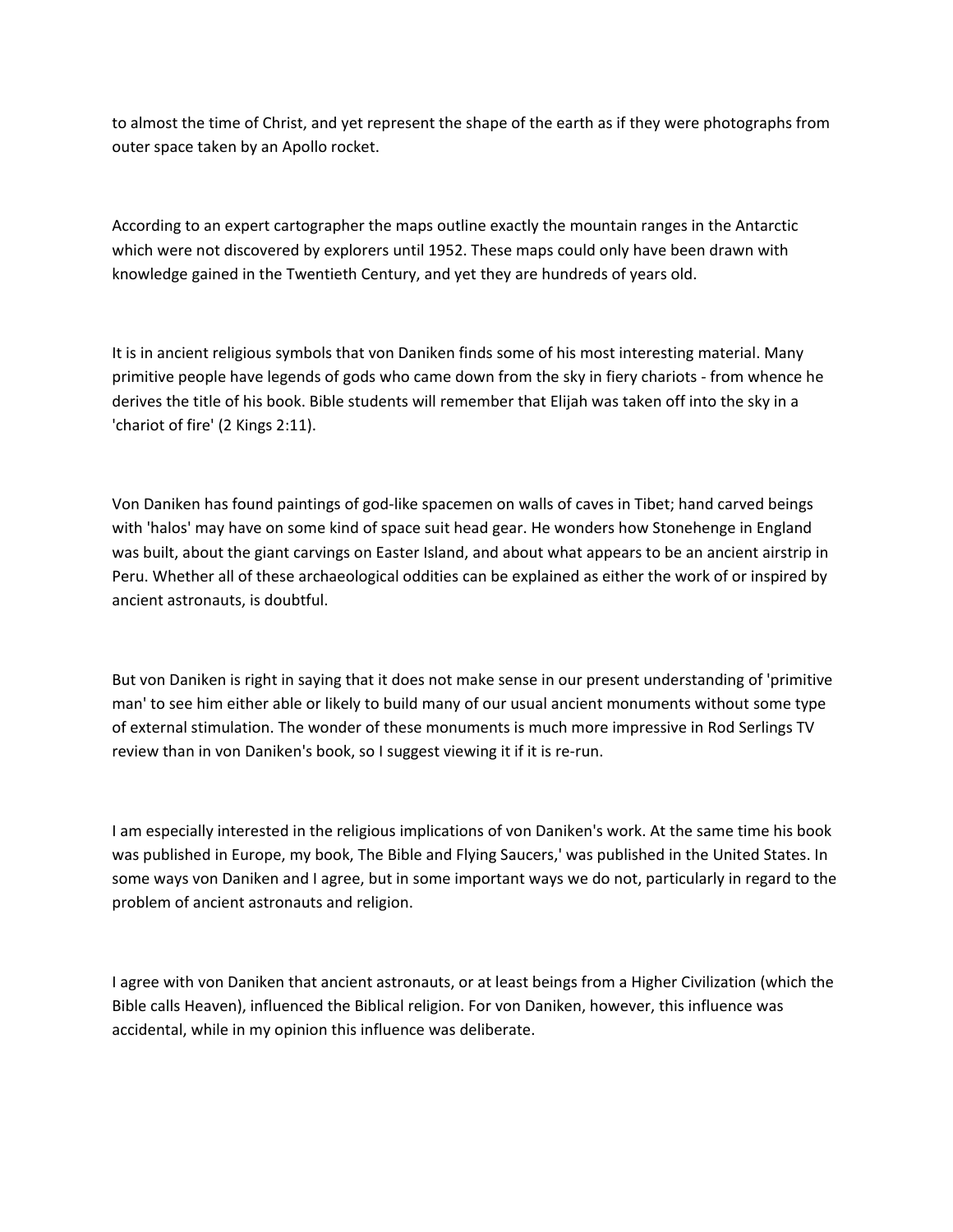The Serling TV broadcast began by showing some primitive natives in an underdeveloped part of the world gathered in apparent worship around a straw airplane model they had constructed. The narrator pointed out that during World War 2 our Air Force built an air strip for bombers to land and refuel near the native village.

To these primitive people, the TV program suggested, we seemed like gods who came down from the sky and returned to the sky, whom the natives now worship. In other words, the new religion of the natives is an ACCIDENTAL product of our visit to the native jungle.

The central event of the Old Testament is the Exodus, and the key to the Exodus is something that appears in many ways like a space ship, some kind of UFO, described as a 'pillar of cloud by day and pillar of fire by night.' (Exodus 13:21,22). This UFO is called the Angel of God, it appears to Moses in the middle of the burning bush, and is given credit for bringing all the plagues on the Egyptians.

The pillar of cloud then leads the Israelites up to the Red Sea, using its power to split the sea letting the Israelites through, only to turn off the power and let the walls of water fall on the Egyptians (Exodus 14:19-30). This UFO drops manna to feed the Jews in the wilderness, leads the Jews up to Mount Sinai, gives Moses not only the Ten Commandments, but all the commandments of the Jewish religion.

It is very clear from the Exodus story that if the Hebrew people were in contact with what von Daniken calls 'ancient astronauts,' then the Jewish religion is not an accidental misinterpretation of 'gods in the sky' by the Jews, but rather these 'gods' or 'angels' have given the Jews a religion in the laboratory of the wilderness ON PURPOSE.

I do not think von Daniken knows the Bible very well, because while he suggests that the Ark of the Covenant (carried during the Exodus) was electrically charged, he never mentions the pillar of cloud and fire. Perhaps he just could not face up to the implications of the idea that the Jewish religion was deliberately caused by beings from another world.

The implications for the Christian religion are equally serious. Jesus said of himself, 'you are from below, I am from above; you are of this world, I am not of this world' (John 8:23).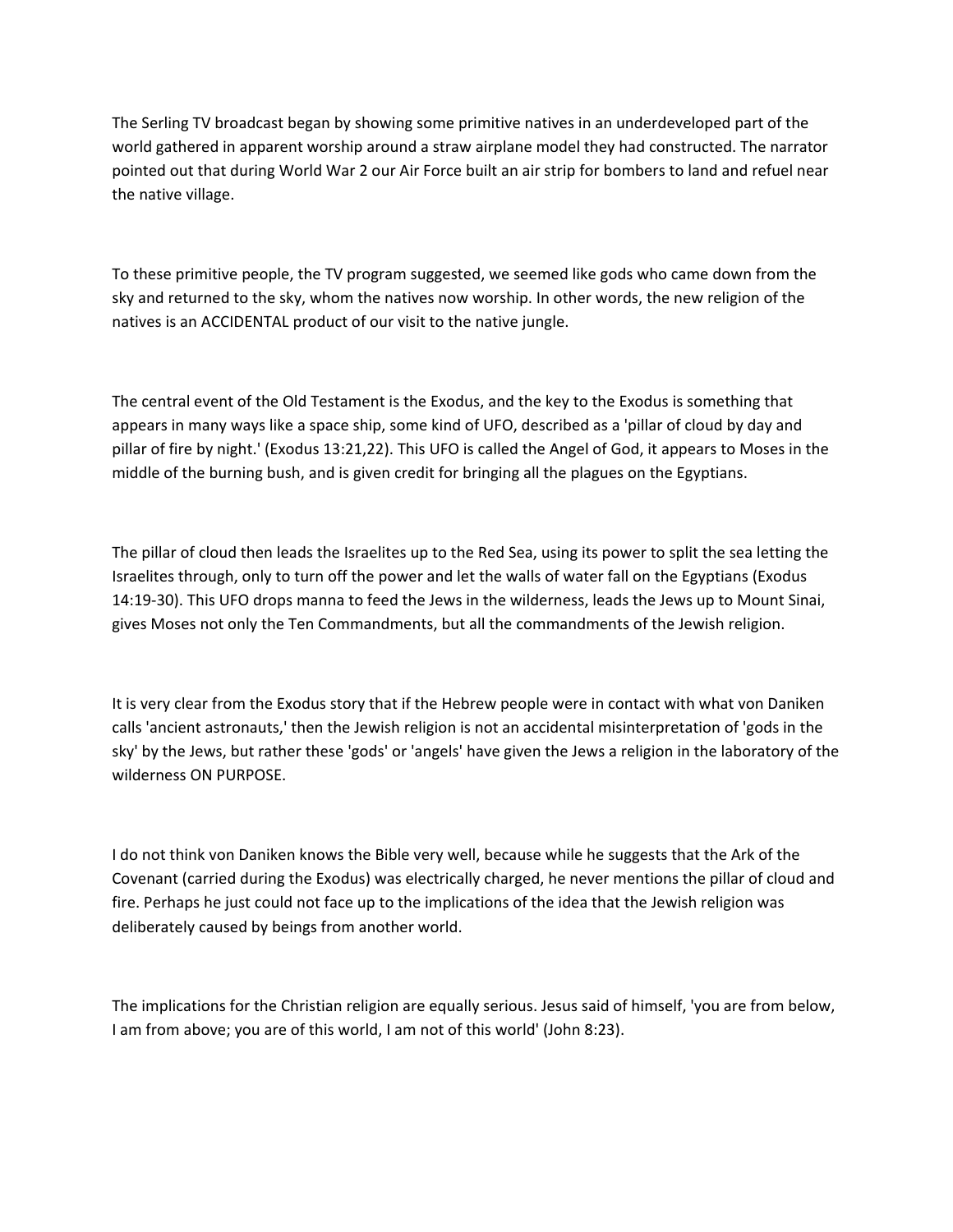Jesus claimed to be the Son of God, which in the Bible means he was one of the angels. He had contact with beings from another world at different times in his life, but perhaps most important the Bible says beings from another world were at the empty tomb on Easter, and had something to do with the resurrection of Jesus from the dead.

The space age is forcing us to ask the question: Is it possible the Old Testament and New Testament religions were DELIBERATELY brought about by beings from another world? This is a fearful question, but it is also a hopeful one. Von Daniken thinks the Biblical religion is an accidental byproduct of primitive contact with ancient astronauts. I think the Biblical religion is the deliberate work of ancient astronauts, or at least of Higher Beings.

But if I am right, where have these Beings gone? I think they are still here, still watching the progress of their Religion. That is what the modern UFO problem is about - those ancient astronauts are still there, still watching.

I have given dozens of talks on my book in the Triple Cities, and have had many people tell me about their UFO sightings after my talk. There are probably thousands of people in Broome County who have seen UFOs, although they may be afraid to admit it.

When I talked to Vestal Rotary Club, a man told me about watching a UFO through his telescope from his backyard with friends. It was first spotted hovering over the Tri-Cities Airport, then moved over the Broome County Airport. He said the telescope clearly showed the wings on the planes landing at Broome County. But the UFO had no wings, and it gave off a light (visible even during the day) which alternated between orange and pure white.

After giving a talk to a Methodist Church in Vestal a former Air Force man related his experience during the Korean War. He flew with a reconnaissance plane at night to lead bombing missions over the North. The North Korean MIGs did not have the technology to fight at night, but the men feared that technology would soon be developed, and then the bombers would be defenseless.

One night, a pie shape blotted out on the plane's radar, and looking back all the men saw a bright light behind them. They all thought the MIGs had a new technology, and that they were dead. But then the UFO caught up with them, flew above them, and finally beside them. These were all men experienced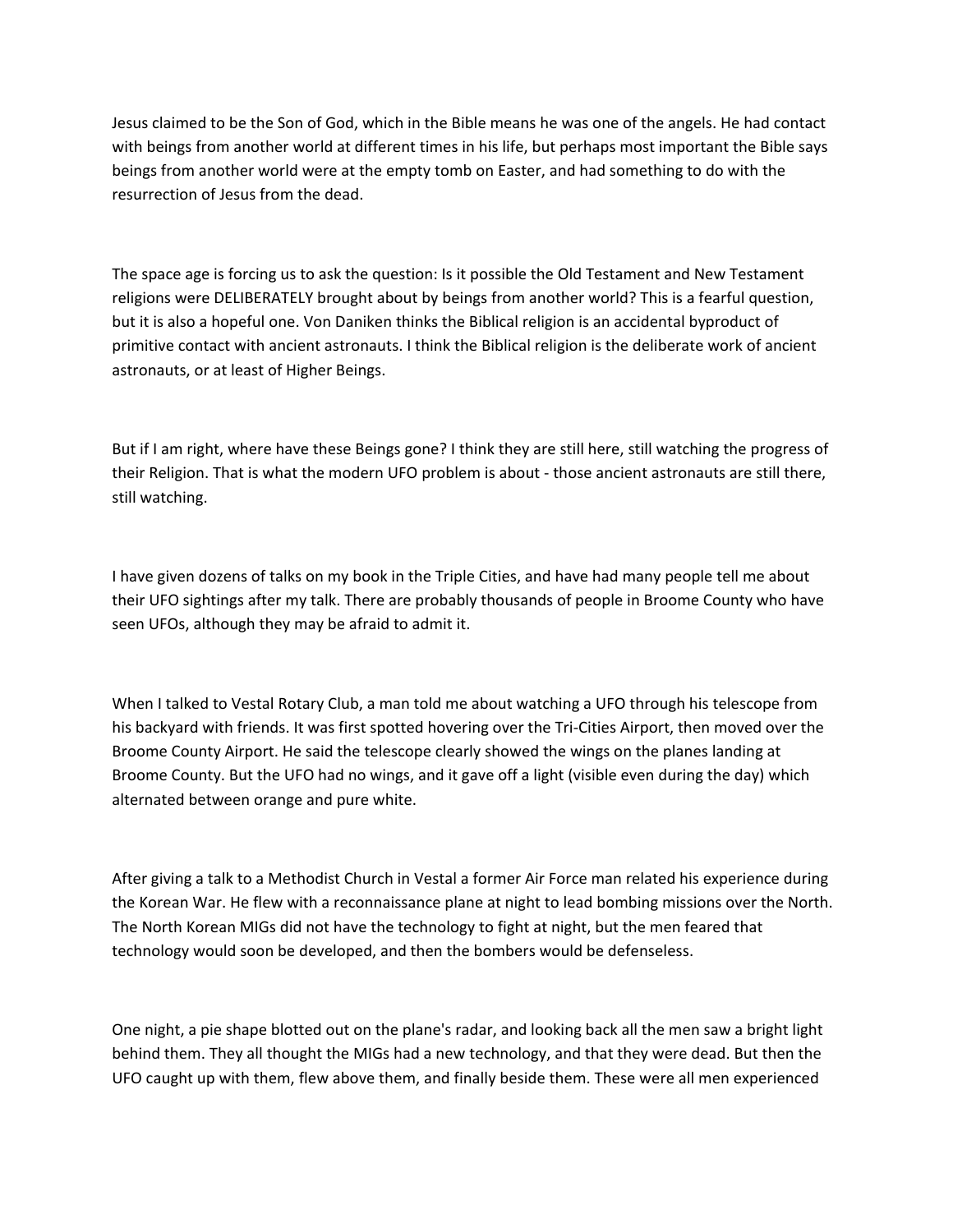with air phenomena. They had never seen anything like it before. The next day the members of the bomber crew were all talking about the experience - about 150 men had seen the UFO.

Although many do not agree with him, the scientist and former Air Force UFO consultant, Dr. J. Alien Hynek, has written a book, The UFO Experience,' which concludes that we are now being watched by beings from another world.

I cannot prove it, but I think we are still being watched by those 'ancient astronauts,' the ones who started the Biblical religion. As we become more conscious of this other worldly reality watching us, we will have to begin to ask: Why did they start the Biblical religion? What happens to our idea of faith?

These are hard questions, but they will be the questions of years to come. All religious questions are hard questions, that is why faith is hard. Erich von Daniken's ancient astronauts are going to force us to look at the Bible in a new way, even more than von Daniken knows!

~~~~~~~

Appendix II - Radiation Symptoms In Exodus

Dr. Barry H. Downing

One of the most certain facts we have about UFOs is that they emit various types of visible and invisible electromagnetic radiation. While this is a known fact, it is also one of the least understood aspects of the phenomenon: is the radiation a by-product of the propulsion system, is it a natural effect caused by the type of material of which UFOs are made, is it due to electronic signals used by those in charge of the UFOs for communication and intelligence gathering, or is it a combination of all of these?

UFOs give off light that ranges the spectrum from white to blue to red. In a recently reported case, on November 2, 1971, in Delphos, Kansas (USA), after a UFO had landed in a field, it left the surrounding area, including trees, glowing for several days. Persons touching the soil felt an unusual 'numbing sensation' (1) Reports of UFO interference with TV, radio, automobile lights and ignition are frequent. The late Dr. James McDonald, in an article entitled 'UFO Study Via Atmospheric Physics,' (2) reported the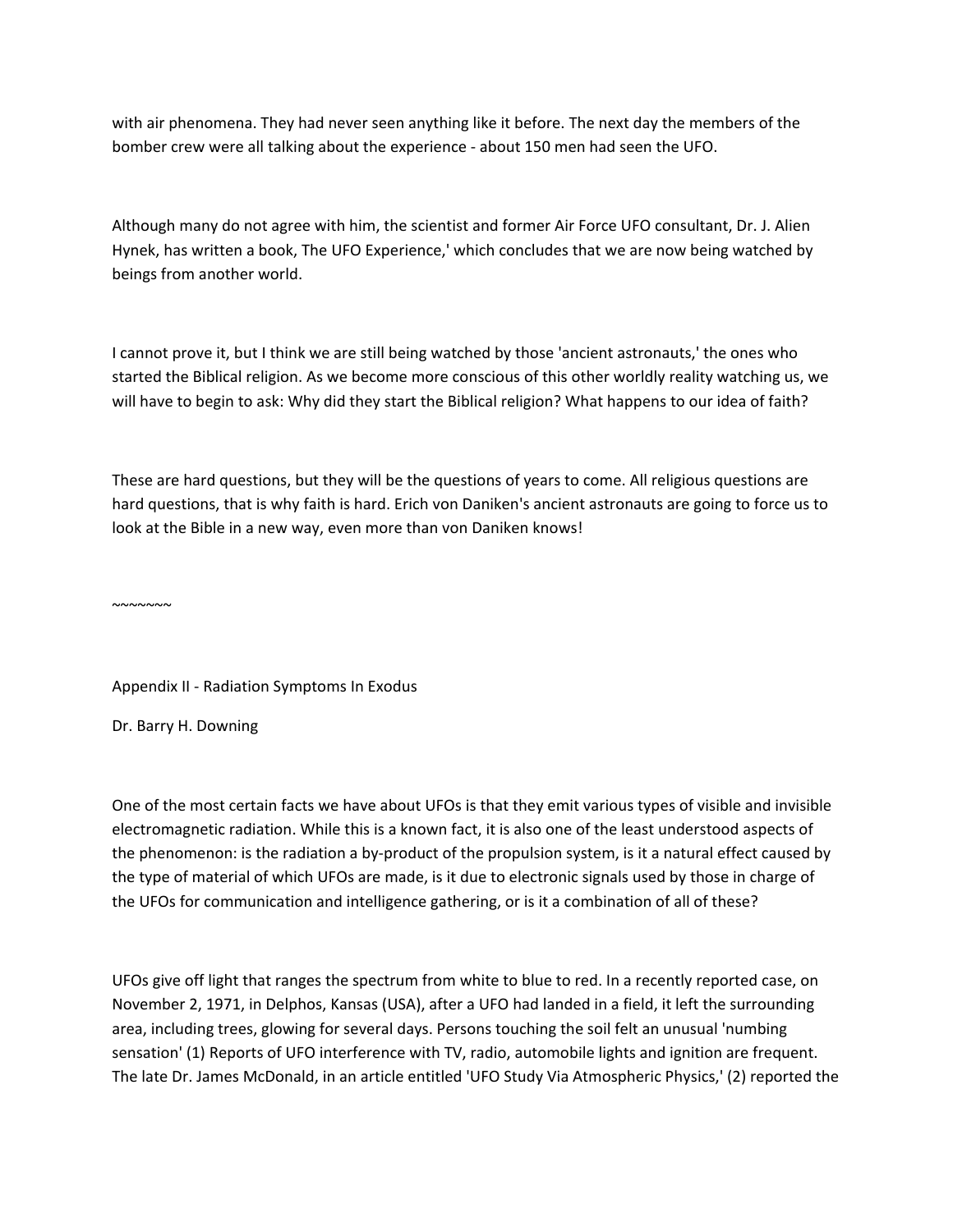case of a visible and radar UFO sighting from a US Air Force B-47 plane in 1957 which was carrying Electronic Counter Measure gear.

With the use of this gear they were able to discover that the UFO was emitting an electromagnetic signal of 2,800 megacycles. We have no way of knowing what kind of radiation might be detected coming from UFOs unless we have the right equipment available at the right time. But the radiation symptoms abound, and the indications are that it could be dangerous for human skin, eyes, and who knows what, to be over-exposed to this radiation.

The Pillar of Fire - Visible Radiation

As I have explained in detail in my book, The Bible and Flying Saucers, it is my belief that the Biblical religion was brought about by beings from another world under God's direction. The Jewish Exodus from Egypt was accomplished through the intervention of that bright UFO, 'the pillar of cloud by day and pillar of fire by night' (Exodus 13:21), which led the Jews out of Egypt up to and through the Red Sea, and using its propulsion system to split the sea so that the Jews could make their escape. My main purpose in this article is to draw attention to details listed in the Biblical account of the Exodus which indicate that the Exodus UFO gave off some type of radiation.

The most obvious fact is that the 'pillar of fire' by night gave off light. This light apparently varied in intensity, perhaps even pulsating like lightning according to Exodus 19:16. Modern UFOs often seem to be surrounded by a 'cloud,' as was the 'pillar of cloud' by day, indicating the possibility that some type of E-M radiation was ionizing the atmosphere in the immediate vicinity of the UFO. Even more to the point, the God who is represented by the UFO reality claims that it is his nature to 'radiate.' The Biblical term 'the glory of God' refers to his glowing radiation. It is the 'glory of the Lord,' his radiation, which eventually, through the 'pillar of fire,' fills the Tabernacle (Exodus 40:34-38).

Moses had his first contact with the 'pillar of fire' sometimes called the angel of God (Exodus 14:19), when it settled down in the middle of a thicket at Mount Horeb causing the famous burning bush. 'And the angel of the Lord appeared to him in a flame of fire out of the midst of a bush; and he looked, and lo, the bush was burning, yet it was not consumed' (Exodus 3:2). The Bible reports not only that the angel of God appeared as a 'flame of fire' in the middle of a clump of bushes, but also that the thicket itself glowed, yet was not burned up, a parallel to the Kansas case cited above. The UFO apparently passed its radiation characteristics on to the bushes around it. This observation is supported later in regard to Moses' contact with the pillar of fire. 'When Moses came down from Mount Sinai, with the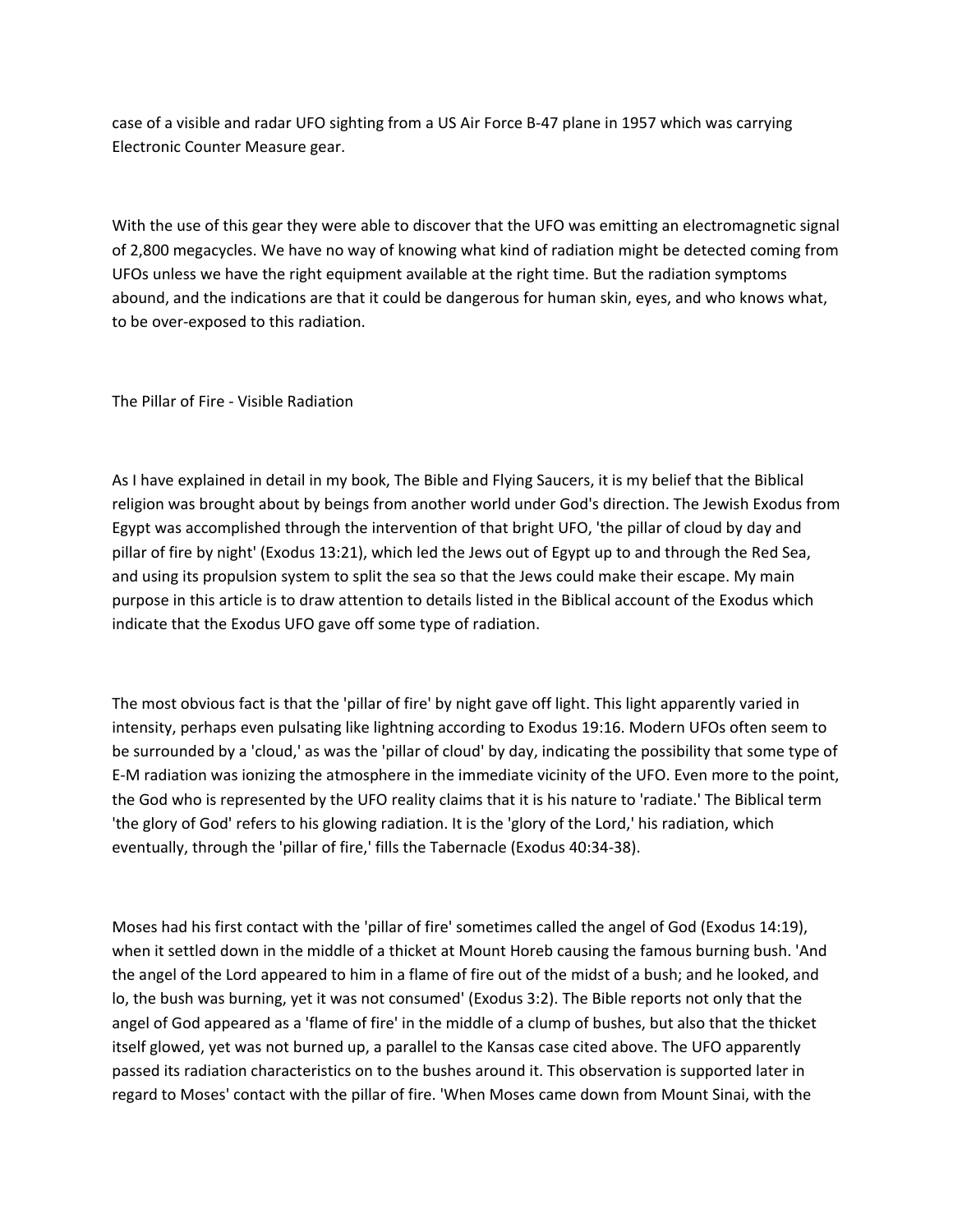two tables of the testimony in his hand as he came down from the mountain, Moses did not know that the skin of his face shone because he had been talking with God' (Exodus 34:29). This report has its New Testament parallel when Jesus, in contact with a bright UFO on a mountain, begins to glow (the Transfiguration - Matthew 17:1-9).

It is my opinion that some type of radiation energy from the 'pillar of cloud and fire' caused the parting of the Red Sea, baked the seabed hard and dry, and later knocked the Egyptians flat as they drove their chariots into the open sea channel (Exodus 14:19-29). The Exodus moves from Egypt, through the Red Sea, to the 'Mountain of God' (Exodus 3:1), also called Mount Horeb and Mount Sinai, where Moses had his original 'bush' experience, and at this mountain the Israelites spent an undetermined amount of time -certainly several months - while Moses went up and down the mountain frequently to receive various religious instructions such as the Ten Commandments and plans for the Tabernacle, the collapsible Tent of Worship (Exodus 19:40).

The Danger of Priesthood - Invisible Radiation

At Mount Sinai, and in the instructions for operation of the Tabernacle, we receive further indications that the 'pillar of fire' is dangerous, that one should not get too close to it. Before Moses goes up the mountain, he sets boundaries at the foot of the mountain beyond which the people are not to pass. 'Go down and warn the people, lest they break through to the Lord to gaze and many of them perish' (Exodus 19:21). The holy nature of God is directly tied to the idea that it is dangerous to come near the Exodus UFO.

After the Tabernacle is built, the UFO hovers directly over the top of it. The priests who serve in the Tabernacle are given elaborate instructions about what clothing to wear when in the Tent of Meeting. 'And you shall make them linen breeches to cover their naked flesh; from the loins to the thighs they shall reach; and they shall be upon Aaron, and upon his sons, when they go into the tent of meeting, or when they come near the altar to minister in the holy place; lest they bring guilt upon themselves and die' (Exodus 28:42- 43). It is somewhat speculative to try to separate what may have been natural liturgical practice from necessary precaution in the presence of the UFO, but indications are that lack of proper clothing could be dangerous. Only the priests were allowed near the UFO at the Tent, and on one occasion Miriam was called with Aaron and Moses to the Tent for a meeting with the 'cloud,' and after the meeting 'when the cloud removed from over the tent, behold, Miriam was leprous, as white as snow' (Numbers 12:10).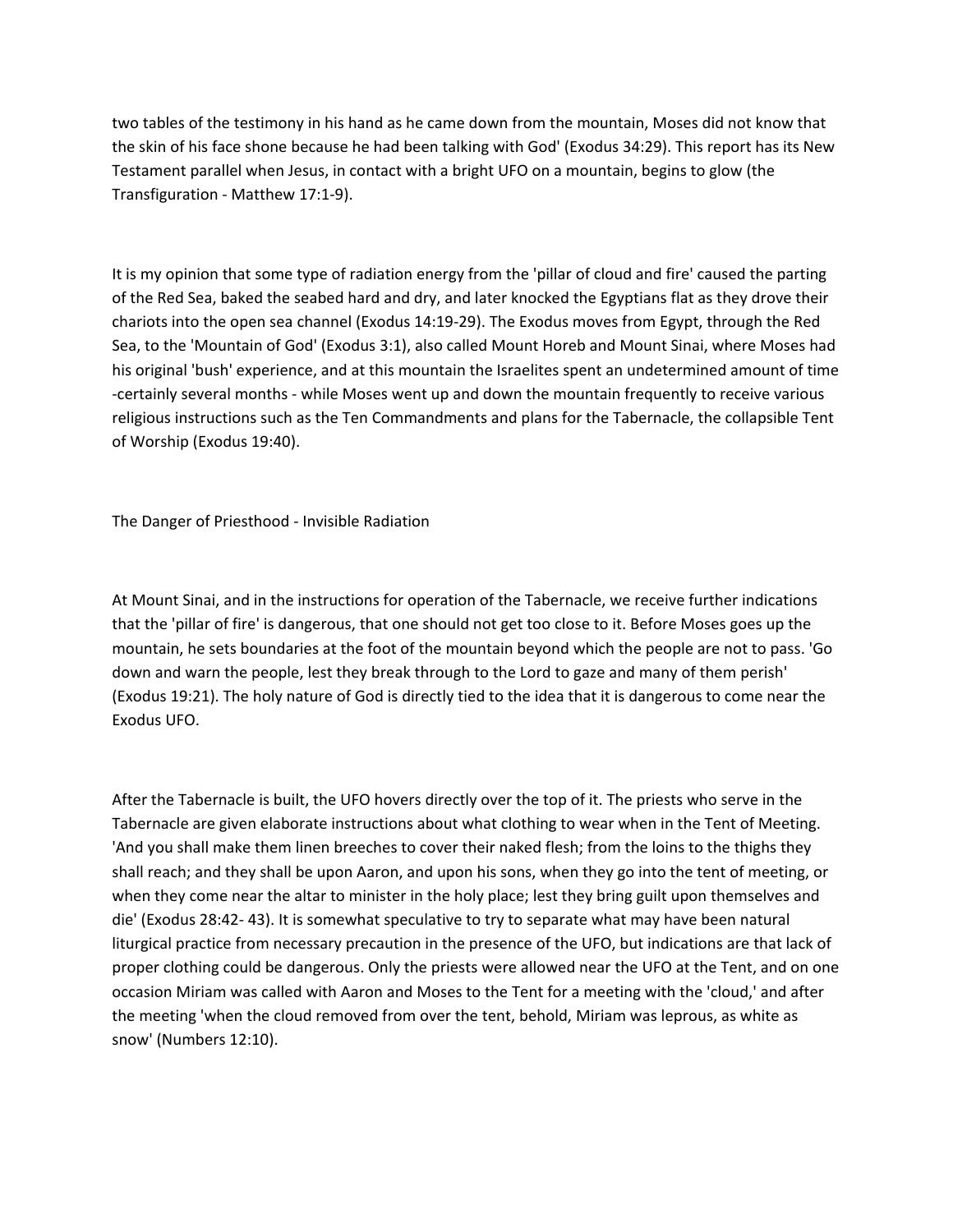The Jewish custom of wearing skull caps into a house of worship is probably derived from the need to be covered in the Tabernacle in the presence of the bright UFO. Aaron, the high priest who worked in the 'inner sanctuary,' even had to wear a special piece of headgear made of gold (Exodus 28:36-38), which might be a good radiation shield, as well as decorative (see also Exodus 28:40). The priests had to be anointed with oil before serving in the Tent (Exodus 29:7), which might serve as skin protection, and in fact the contents of the Tabernacle as a whole seemed to need an oil bath (Exodus 40:9).

That which became 'holy' was able to stand in the presence of the UFO without being consumed by fire. God's burning 'wrath' was a constant threat (Exodus 32:10), and on at least one occasion two priests, Nadab and Abihu, made a mistake in procedure in the Tent with the result that '... fire came forth from the presence of the Lord and devoured them, and they died before the Lord' (Leviticus 10:2). Priests were forbidden to drink alcohol before ministering in the Tent - it was a sober, dangerous work (Leviticus 10:9). Moses himself would not be safe in the unshielded presence of God (Exodus 33:17-23).

The ark, which became the centre of the holy in the Tent, was screened off from the rest of the Tabernacle. It too may have been dangerous. (\*) It should be noted that as the pattern of the Exodus developed, with the UFO moving forward occasionally while the Israelites collapsed their tents and followed behind, the Tent of Meeting was not taken down until after the 'cloud' left (Exodus 40:34-38), and the cloud apparently did not settle over the Tent until it was rebuilt. Working under the pillar of cloud and of fire was dangerous business.

Some Speculative Observations

Probably the above remarks are all that I should make concerning such an obviously speculative area. One very troubling issue remains in the Exodus story, however, and perhaps UFO radiation is related to it.

----

[\*] [See also Dr. Bernard E. Finch: The Ark of the Israelites was an Electrical Machine in FSR Vol. II, No. 3 (May/June 1965). Dr. Finch described the Ark as being akin to an electric storage machine resembling a Leyden jar which the High Priest was able to charge to a high voltage of electrostatic energy. If an unconsecrated person, or enemy of the High Priest, entered the Tabernacle, the Ark was discharged and the visitor was struck down with bolts of fire - EDITOR.]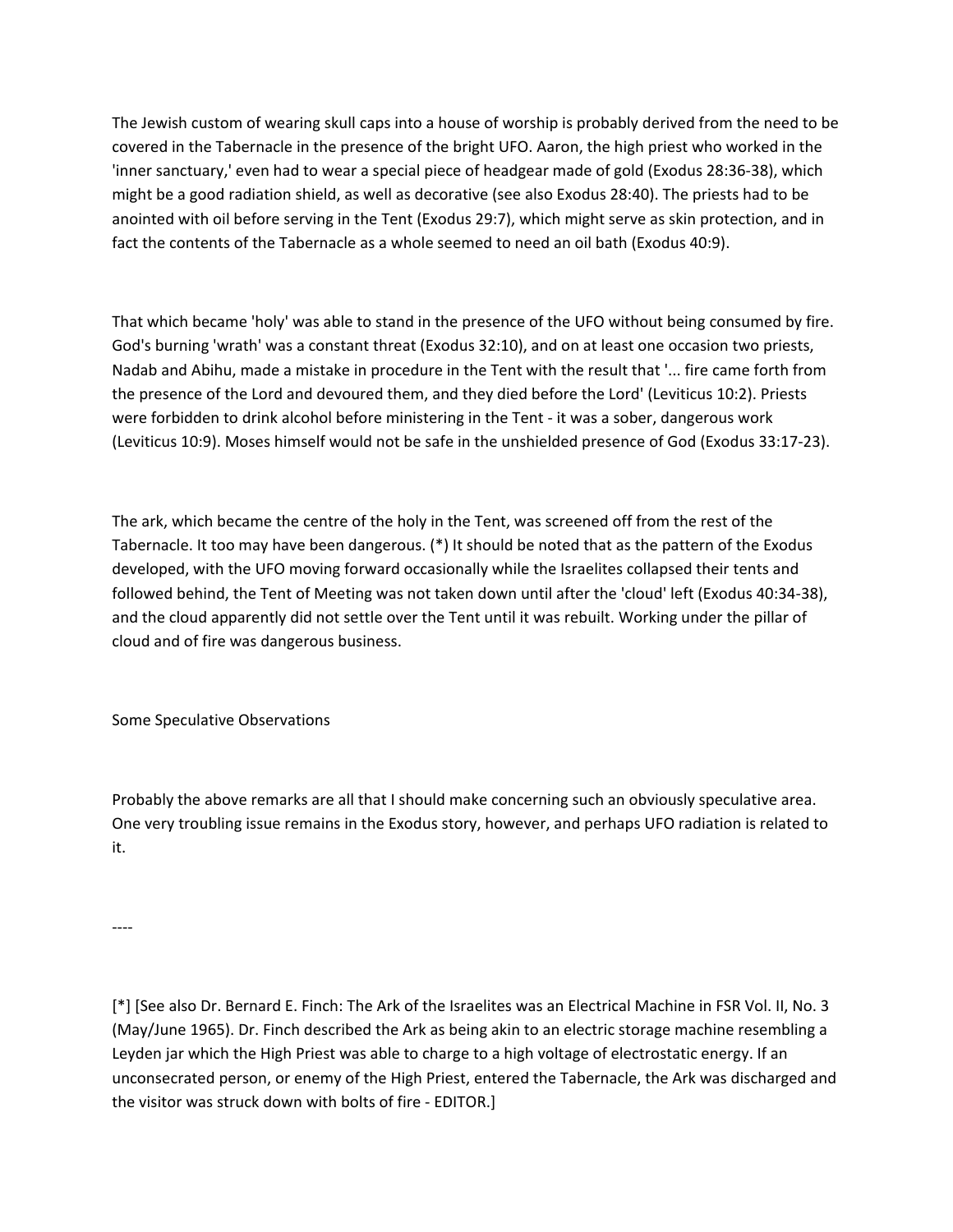All who have read Exodus are familiar with the fact that after Moses had his burning bush confrontation, a whole series of plagues -frogs, gnats, boils, locusts, among others - came upon the Egyptians, reportedly caused by the UFO reality which guided Moses. Science has for some time been aware of the fact that radiation and biological function interact, and excessive radiation can bring about mutations as well as growth of biological life. My question is: Could intelligent beings from another world bring about plagues such as those described in Exodus by unusual control over the quantity and frequency of certain types of radiation?

We might also wonder to what extent the rate and shape of evolution on earth might be influenced by beings possessing skilled radiation techniques. There is little doubt in my mind that the 'pillar of cloud and of fire' in the Exodus exhibited many visible and indirect symptoms of radiation. Before we can be certain about the meaning of these symptoms, we need more information concerning the nature of the radiation emanating from our modern UFOs.

Notes

~~~~~~~

Chapter I

1. I do not mean to suggest that I am the first writer to consider the possible relation between flying saucers and the Bible. Frank Edwards, in his book Flying Saucers - Serious Business (New York, Lyle Stuart, 1966), makes reference to a possible relation between UFOs and the Bible, and mentions a book by Morris Jessup entitled The UFO and the Bible (pp. 16 ff, in Edwards's book). Although I have not been able to obtain a copy of the book by Jessup, it is clear that others have thought about the subject. But it is also clear that the relation between the Bible and flying saucers is not being discussed by the professional theological community, as I believe it should be.

----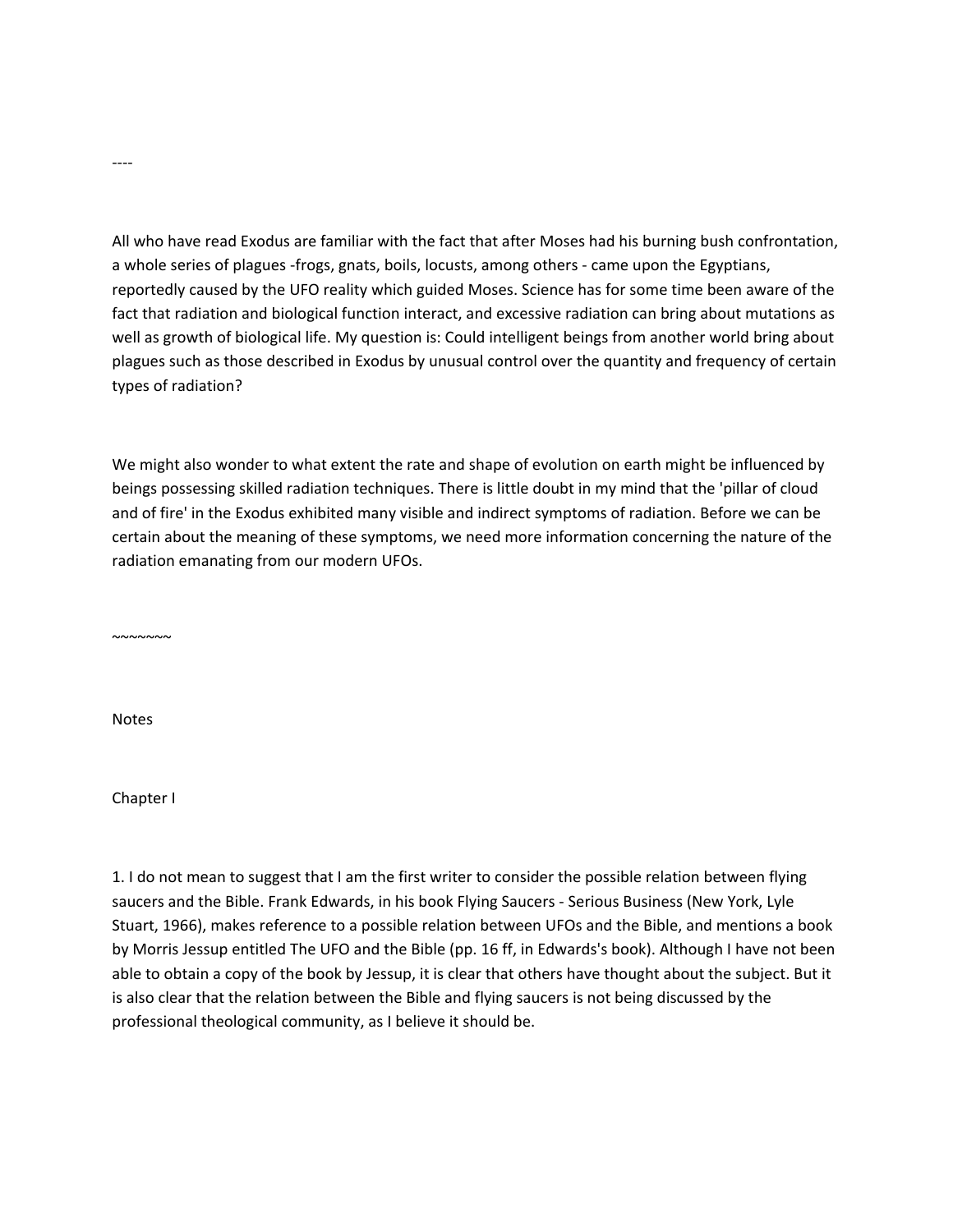2. For a brief discussion of some of the issues involved in the 'death of God' theology, see Time magazine's cover story, 'Is God Dead?' April 8, 1966, pp. 82-87. In this book we shall refer mainly to the work of Thomas J.J. Altizer of Emory University, one of the leaders of the death of God theology.

3. Marshall McLuhan, Understanding Media: The Extensions of Man (New York, McGraw, 1964).

4. John A. T. Robinson, Honest to God (London, SCM, 1963).

5. Ibid., p. ii.

6. Ibid., p. 13.

7. Ibid., pp. 13-14.

8. Ibid., p. 35.

9. Rudolf Bultmann, Jesus Christ and Mythology (New York, Scribner, 1958, pp. 36-37.

10. Robinson, op. cit., p. 33.

11. For an examination of the path by which Altizer arrived at some of his conclusions, see Thomas J. J. Altizer, Mircea Eliade and the Dialectic of the Sacred (Philadelphia, Westminster, 1963).

12. James A. Pike, A Time for Christian Candor (New York, Harper, 1964).

13-Bultmann, op. cit., p. 36.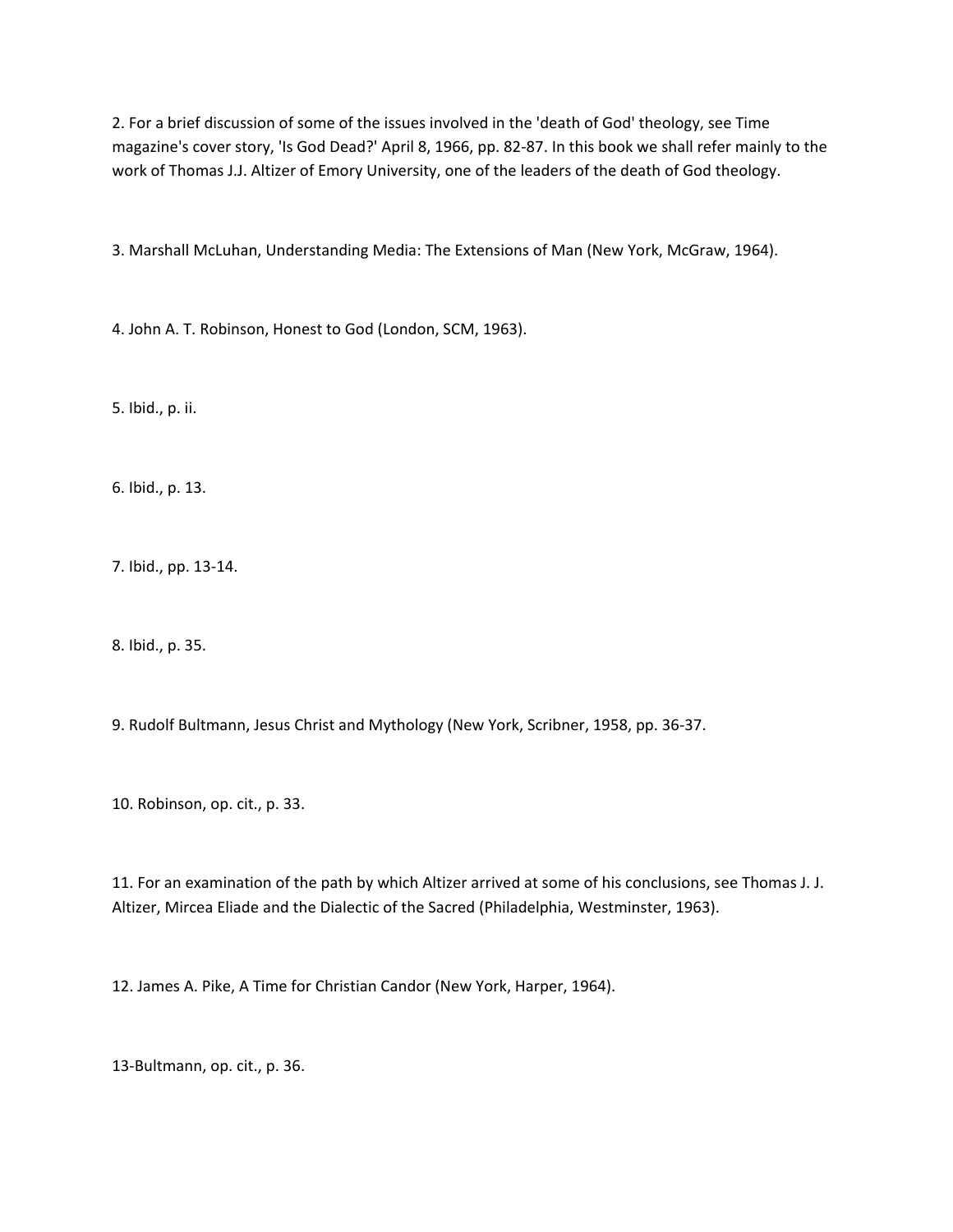14. Robinson, op. cit., p. 28.

15. Sigmar von Fersen, in the Dictionary of Philosophy, ed. Dagobert D. Runes (Ames, Iowa, Littlefield, Adams, 1955), p. 102.

16. Bultmann op. cit., p. 36.

17. Ibid., p. 38.

18. Michael Polanyi, Personal Knowledge: Towards a Post-Critical Philosophy (New York, Harper, 1958, rev. ed. 1962), pp. 276-277.

Chapter II

1. See The Worts of Aristotle Translated into English, ed. W.D. Ross, 12 vols. (Oxford, Clarendon, 1928- 1952), Physica, trans. and ed. D.P. Hardie and R.K. Gaye, 1930. See Aristotle's discussion of the 'now' point in time, Physica, 219 b12, 219 b16-17, etc. See also Plato's Cosmology: The 'Timaeus' of Plato Translated with a Running Commentary by F.M, Cornford (London, Kegan Paul, Trench, Trubner, 1937). On the soul as a self-moving unit point, see Timaeus, 440, 47C, etc.

2. See St. Thomas Aquinas, The Summa Theologica of St. Thomas Aquinas, trans. the Fathers of English Dominican Province (London, Washbourne, 1911-1921), Treatise on Angels,' especially Q.50, pp. 287 ff.

3. Jacob Bronowski, The Common Sense of Science (New York, Vintage, N.D.), p. 100.

4. Report by Walter Sullivan, New York Times News Service, recorded in the Rochester, New York, Democrat and Chronicle, Section A, page 1, August 14, 1966.

5. Report by Henry Machirella, New York Daily News, October 22, 1966, p. 2C.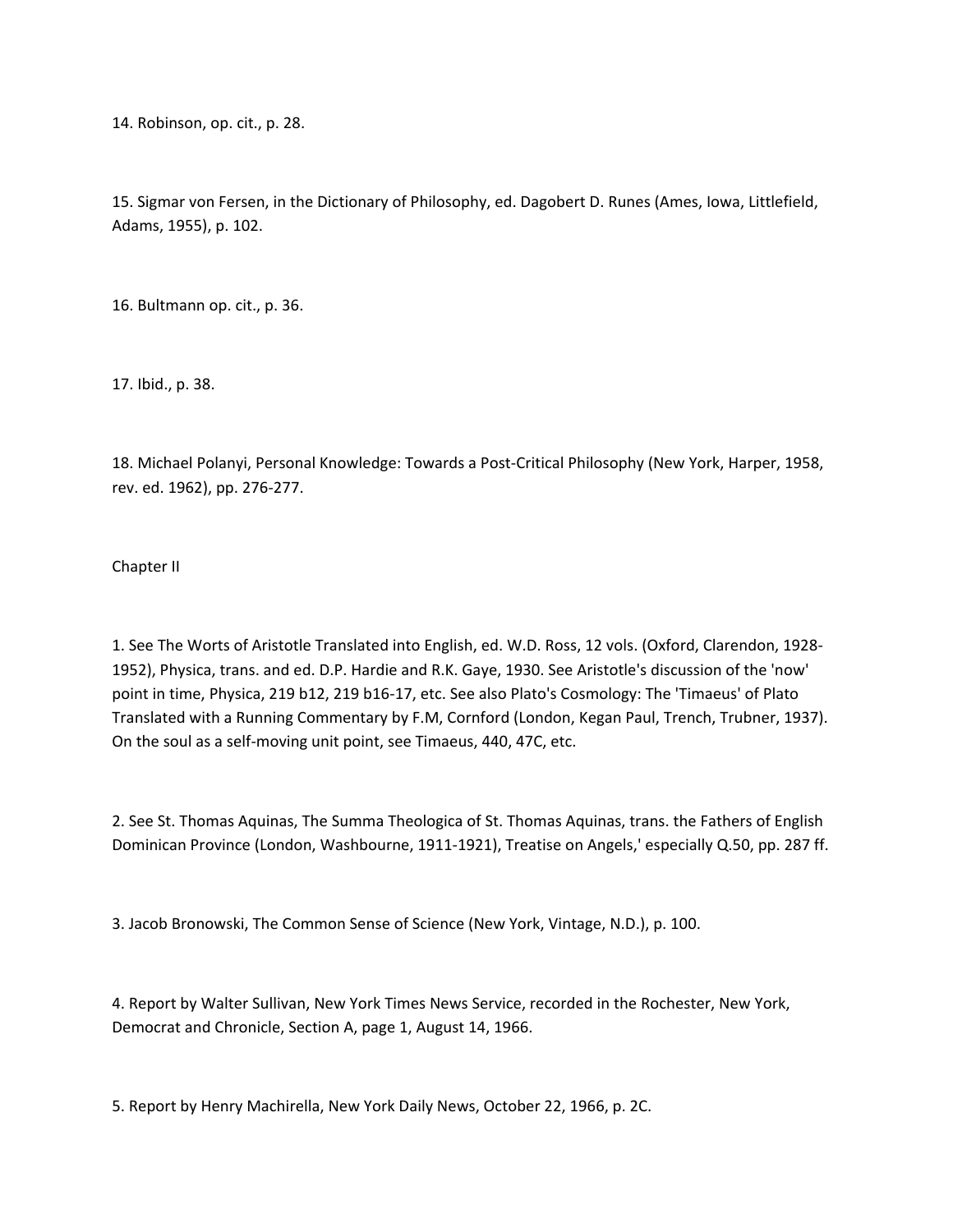6. I wrote to the Department of the Air Force, Project Blue Book, and received in return what seemed to be an undated leaflet entitled 'Project Blue Book,' and the enclosed letter described this as 'The current report on Project Blue Book.' I am not certain when the report was written. I received the report in early 1966, and the only date on the report was 'Jan 65.' The quoted statement is found on page 4 of the report I received.

7. Ibid., p. 7.

8. See Donald E. Keyhoe, The Flying Saucer Conspiracy (New York, Holt, 1955).

9. Edwards, Flying Saucers - Serious Business, p. 14.

10. Keyhoe, op. cit., Chapter 17, 'Obreth and the G-Field,' pp. 247-262. Also Edwards, op. cit., pp. 193 ff.

11. Associated Press, Erie, Pa.; reported in the Rochester, New York, Times-Union, Wednesday, August 3,1966, p. 10D.

12. Time, April 1, 1966, p.15.

13. Time, April 8, 1966, p. 70.

14. J. Alien Hynek, 'Are Flying Saucers Real?' Saturday Evening Post, December 17,1966, pp. 17-21.

15. Time, April 8,1966, p. 82.

16. Mircea Eliade, The Sacred and the Profane: The Nature of Religion, trans. from the French by Willard R. Trask (New York, Harcourt, 1959).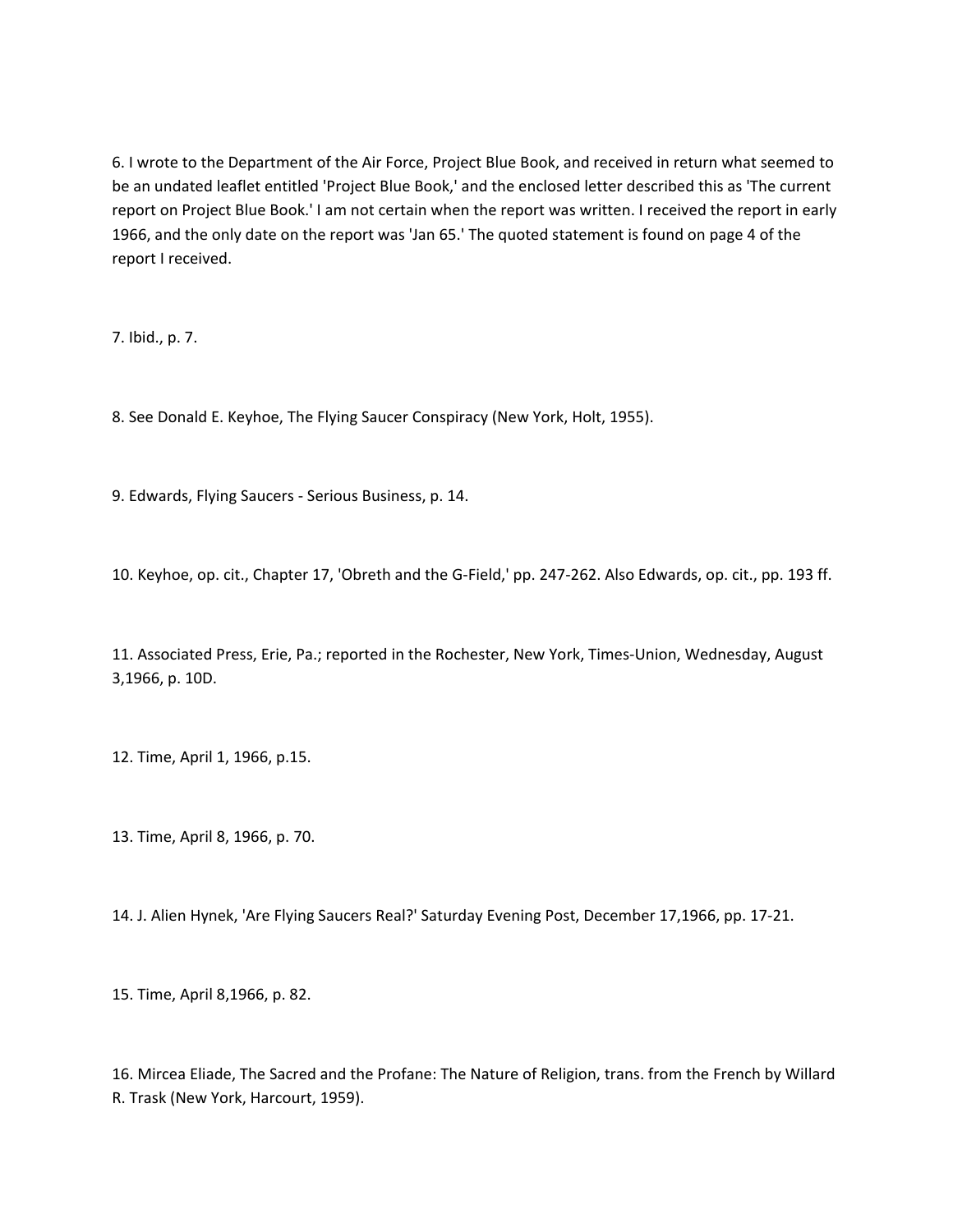17. Carl G. Jung, Flying Saucers: A Modern Myth of Things Seen in the Skies, trans. R.F.C. Hull (New York, Harcourt, 1959). Time is at least consistent in its approach to flying saucers. The August 4, 1967, issue of Time includes the essay, 'A Fresh Look at Flying Saucers,' pp. 32-33, in which the editors take a less skeptical view of saucers, but nevertheless refer to the mythological view of saucers put forward in Jung's book, saying, 'One persuasive theory about saucers is that they are real only in the mind.'

18. Fate: True Stories of the Strange and the Unknown, May, 1966. The articles referred to begin on pp. 84, 53, and 32 respectively.

19. Altizer, Mircea Eliade and the Dialectic of the Sacred, p. 13.

20. Ibid., p. 151.

21. Report by Rose Sold, Rochester, New York, Times-Union, November 2, 1966, p. 46.

22. Associated Press, reported in the Rochester, New York, Times-Union, November 10, 1966, p. 2oB.

23. Robinson, Honest to God, p. 15.

Chapter III

1. Robinson, Honest to God, p. 33.

2. Jacques Vallee, Anatomy of a Phenomenon: Unidentified Objects in Space; A Scientific Appraisal (Chicago, Henry Regnery, 1965), p. 104.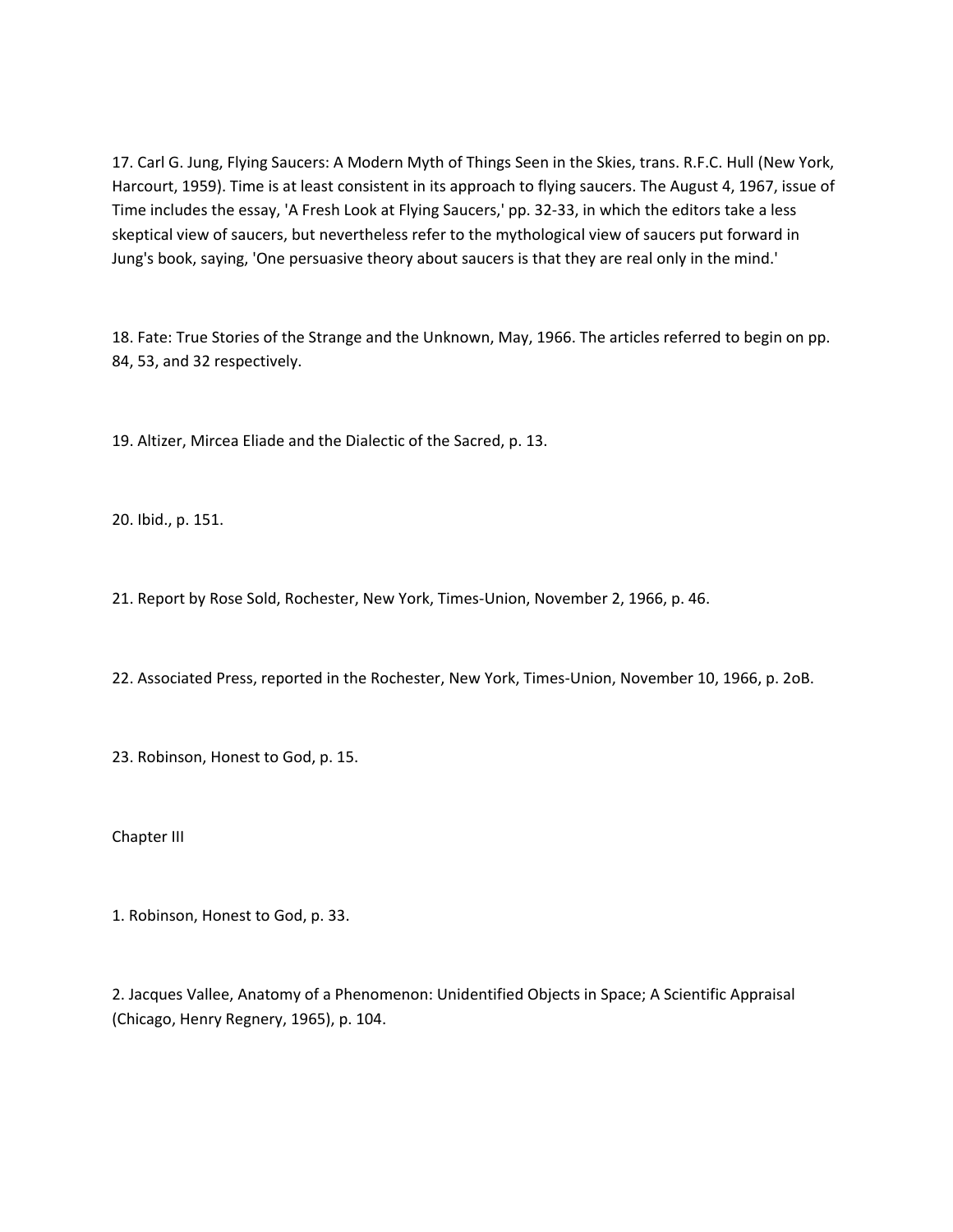3. G. A. Barrois, in The Interpreter's Dictionary of the Bible, ed. George A, Buttrick et al. (Nashville, Tennessee, Abingdon, 4 vols., 1962), Vol. III, p. 816.

4. Martin Noth, Exodus: A Commentary, trans. J.S. Bowden (Philadelphia, Westminster, 1962), p. no.

5. This quotation is from the Exegesis of the Book of Exodus by J. Coert Rylaarsdam in The Interpreter's Bible: The Holy Scriptures in the King James and Revised Standard Versions with General Articles and Introduction, Exegesis, Exposition for Each Book of the Bible, ed. George A. Buttrick et al. (Nashville, Tennessee, Abingdon, 12 vols., 1952), Vol. I, p. 938.

6. Noth, op. cit., p. 116.

7. Associated Press, Wanaque, N.J., reported in Utica (N.Y.) Daily Press, October 12, 1966, p. 3. 8. Edwards, Flying Saucers - Serious Business, reports two separate instances, in one case saying that 'a circular patch of tiny waves' moved under the saucer in the water beneath as the saucer moved above (p. 304). 9. Noth, op cit., p. 115.

10 Ibid., p. 116. The 'J' tradition to which Noth refers is one of the three literary strands, known as J.E. and P., that scholars believe were edited to form the book of Exodus.

11. Edwards, op. cit., p. 306.

12. Ibid., p. 303, photo, p. 218.

13. Noth, op. cit., p. 109.

14. A. H. McNeile, The Book of Exodus (London, Methuen, N.D.), p. 82.

15. Keyhoe, The Flying Saucer Conspiracy, pp. 225-246.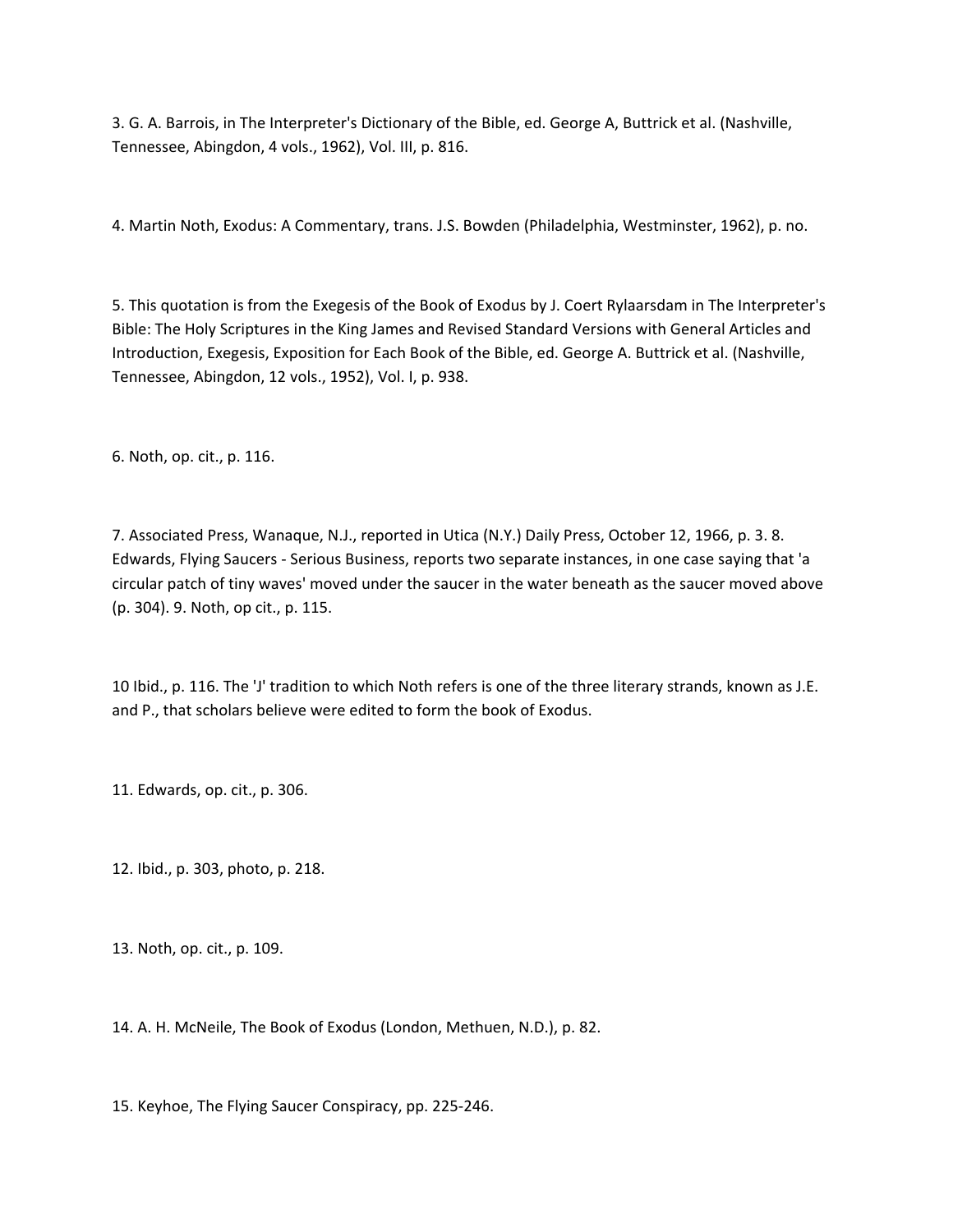16. Vallee, op. cit., p. 136.

17. Noth, op. cit., p. 109.

18. Coral and Jim Lorenzen, Flying Saucer Occupants (A Signet Book: New York, New American Library, 1967). PP-42-86.

Chapter IV

1. C.K. Barrett, The Holy Spirit and the Gospel Tradition (New York, Macmillan, 1947), pp. 35-39.

2. Walter Bauer, A Greek-English Lexicon of the New Testament and Other Early Christian Literature, trans. William F. Arndt and F. Wilbur Gingrich (Chicago, University of Chicago Press, 1952), p.52.

3. Robinson, Honest to God, p. II.

4 Edgar J. Goodspeed, foul: A -Biography Drawn from Evidence in the Apostle's Writings (Nashville, Tennessee, Abingdon, 1947), p. 18.

5. Vallee, Anatomy of a Phenomenon, pp. 148-151.

Chapter V

1. Robinson, Honest to God, p. II.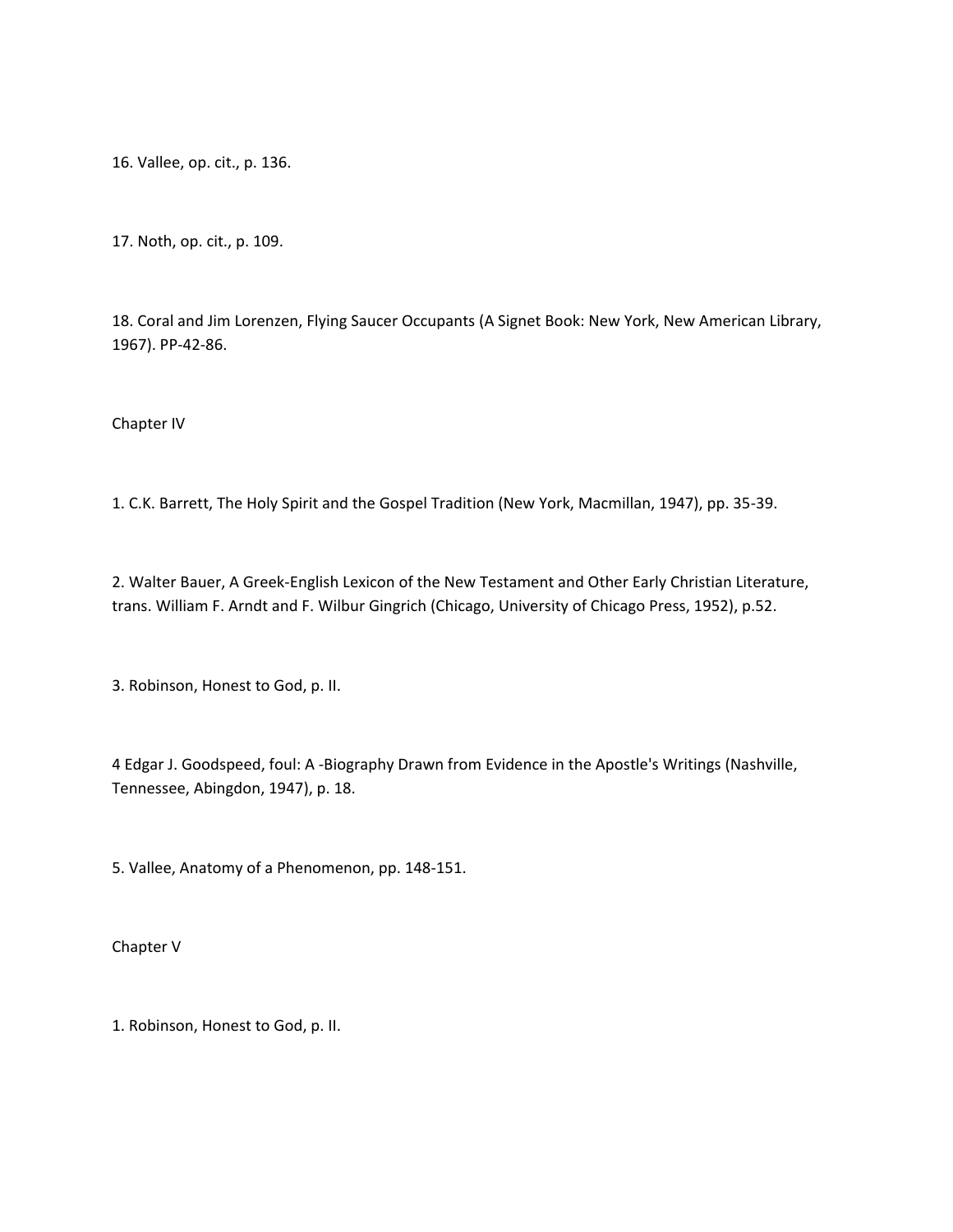2 Cf. the article by R.O.P. Taylor, 'Heaven and the Heavens in the New Testament, a Distinction,' Interpreter, January, 1919, pp. 106-112.

3. Time, 'A Fresh Look at Flying Saucers,' August 4,1967. P.33.

4. Cf. Albert Einstein, The Meaning of Relativity, 5th ed. (Princeton, N.J., Princeton University Press, 1956). See also Benjamin Harrow, From Newton to Einstein: Changing Conceptions of the Universe (New York, Van Nostrand, 1920); Harrow's work includes articles by A. Einstein, A.S. Eddington, and J.J. Thomson. See also the work by Walter Sullivan, We Are Not Alone, (A Signet Book: New York, New American Library, 1966), reprint from McGraw-Hill edition. See especially Sullivan's Chapter 16, 'Can They Visit Us?' (pp. 225-241), for discussion and references to space travel and Einstein's theory of relativity.

5. Keyhoe, The Flying Saucer Conspiracy, pp. 247-262.

6. B.H. Arnold, Intuitive Concepts in Elementary Topology (Englewood Cliffs, N.J., Prentice-Hall, Inc., 1962), P. 89.

7. Keyhoe, op. cit., pp. 135-136.

8. On February 1, 1966, I sent a letter by registered mail to the Project Blue Book Information Office, SAFOI, Washington, D.C., 20330, U.S.A., containing some of the suggestions discussed here concerning any possible relation between relativity theory, curvature of space, and UFOs, but I received no reply to my letter. Since the administrators of Project Blue Book do not admit having any 'firm evidence' of the existence of UFOs, it would, of course, be difficult for them to reply to a letter based on the assumption that they do exist.

9. See the unusual account recorded in Vallee, Anatomy of a Phenomenon, pp. 155-157.

10. Bauer, A Greek-English Lexicon of the New Testament, p. 70. II. Ibid, p. 887.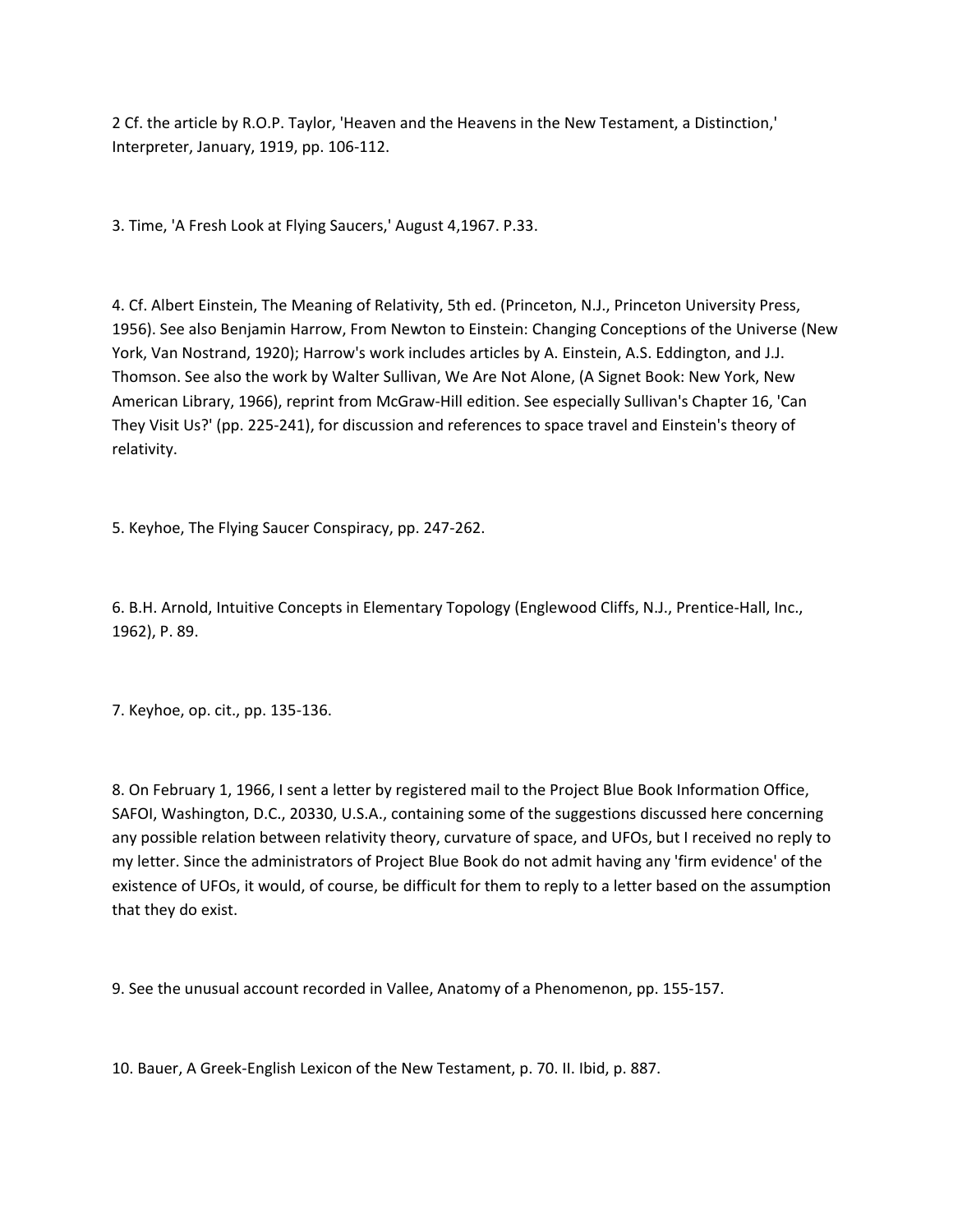Chapter VI

1. Isaac Newton, Isaaci Newtoni Opera Quae Exstant Omnia, ed. Samuel Horsley (Londini, Exudebat Joannes Nicols, 5 vols., 1779-1785). 'Observations on the Apocalypse of St. John,' Vol. V, Opera, P. 449.

2. Albert Schweitzer, The Quest of the Historical Jesus: A Critical Study of Its Progress from Reimarus to Wrede, trans. W. Montgomery, 3rd ed. (London, Adam & Charles Black, 1954), see especially pp. 222- 268, on eschatology.

3. Ritchie Calder, Science in Our Lives (newly rev. ed., A Signet Book: New York, New American Library, 1962), p. 24.

4. Cf. James S. Alien, The Neutrino (Princeton, N.J., Princeton University Press, 1958). See also Isaac Asimov, The Neutrino: Ghost Particle of the Atom (Garden City, N.Y., Doubleday, 1966).

5. William James, The Varieties of Religious Experience: A Study in Human Nature (A Mentor Book: New York, New American Library, 1958), 3rd printing; see especially the chapter The Reality of the Unseen,' pp. 58-75.

Appendix II

~~~~~~~

1. Reported by Ted Phillips in the April 1972 issue of Skylook. [An article on the Delphos landing by Mr. Phillips is also featured in FSR Case Histories, Supp. 9, February 1972 - ED.]

2. Canadian UFO Report Vol. 2, No. 3. [Readers should refer to Dr. McDonald's article 'The 1957 Gulf Coast RB-47 Incident' in FSR Vol. 16, No. 3 (May/June 1970) - ED.]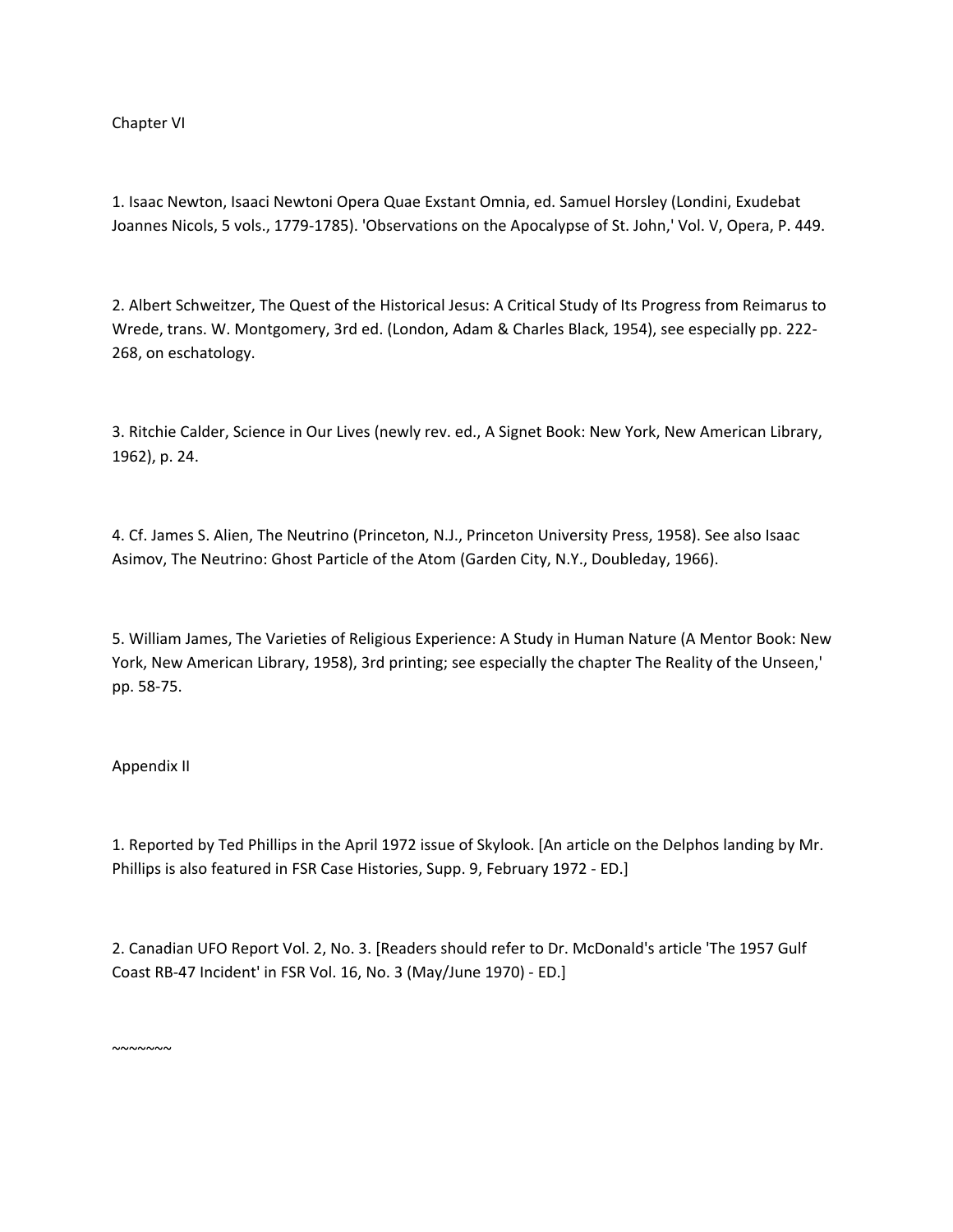Selected Bibliography

The Holy 'Bible, Revised Standard Version.

Altizer, Thomas J.J., Mircea Eliade and the Dialectic of the Sacred (Philadelphia, Westminster, 1963).

Bauer, Walter, A Greek-English Lexicon of the New Testament and Other Christian Literature, trans. William F. Arndt and F. Wilbur Gingrich (Chicago, University of Chicago Press, 1952).

Bultmann, Rudolf, Jesus Christ and Mythology (New York, Scribner, 1958).

Edwards, Frank, Flying Saucers - Serious Business (New York, Lyle Stuart, 1966).

Einstein, Albert, The Meaning of Relativity, 5th ed. (Princeton, N.J., Princeton University Press, 1956).

Gesenius, William, A Hebrew and English Lexicon of the Old Testament with an Appendix Containing the Biblical Aramaic, trans. Edward Robinson, ed. Francis Brown, S.R. Driver, and Charles A. Briggs (Oxford, Clarendon Press, 1959).

Keyhoe, Donald E., The Flying Saucer Conspiracy (New York, Holt, 1955).

Noth, Martin, Exodus: A Commentary, trans. J. S. Bowden (Philadelphia, Westminster, 1962).

Robinson, John A.T., Honest to God (London, SCM Press, 1963).

Sullivan, Walter, We Are Not Alone. A Signet Book (New York, New American Library, 1966), reprinted from McGraw-Hill edition.